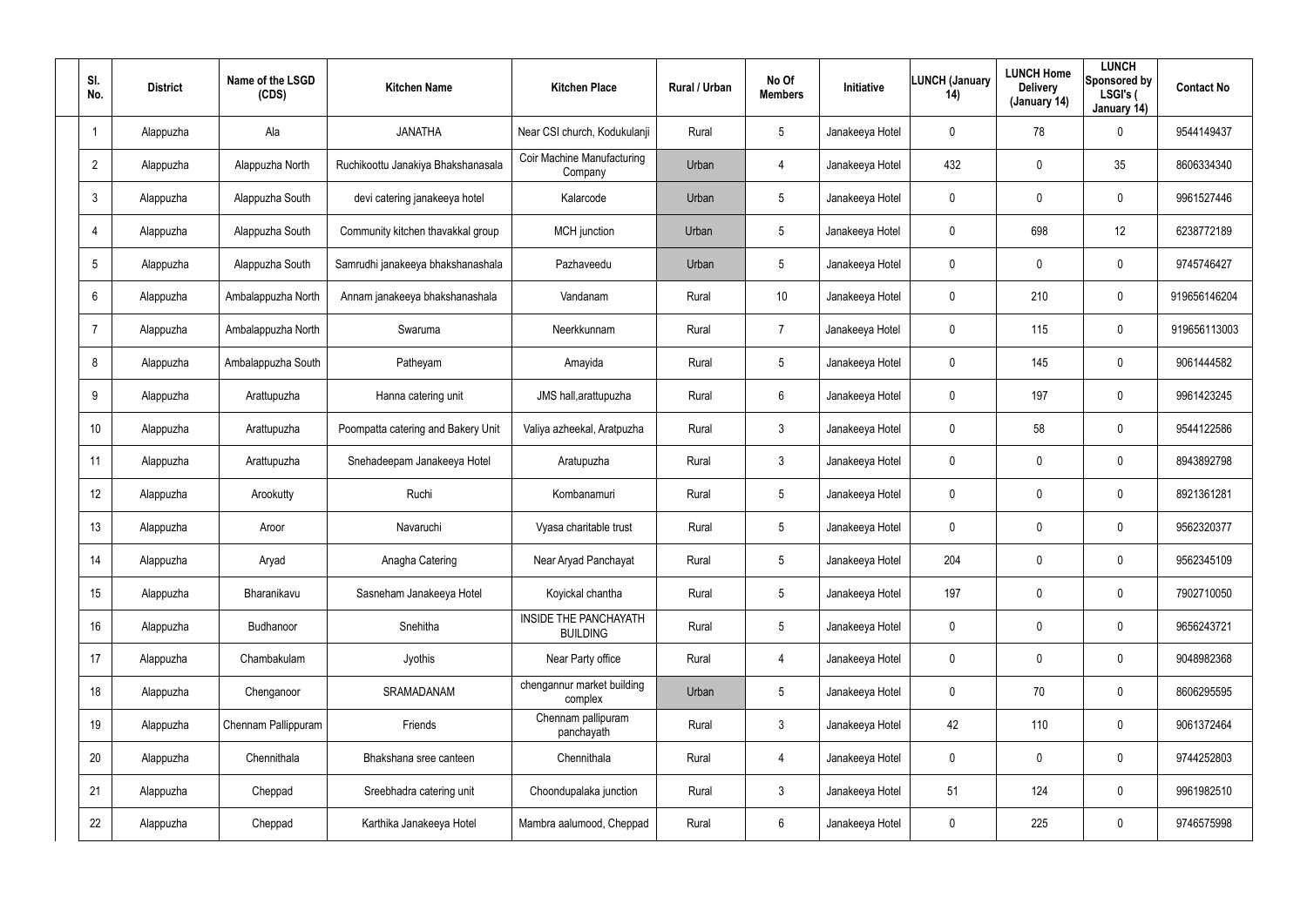|    | SI.<br>No. | <b>District</b> | Name of the LSGD<br>(CDS) | <b>Kitchen Name</b>           | <b>Kitchen Place</b>                    | <b>Rural / Urban</b> | No Of<br><b>Members</b> | <b>Initiative</b> | LUNCH (January<br>14) | <b>LUNCH Home</b><br><b>Delivery</b><br>(January 14) | <b>LUNCH</b><br>Sponsored by<br>LSGI's (<br>January 14) | <b>Contact No</b> |
|----|------------|-----------------|---------------------------|-------------------------------|-----------------------------------------|----------------------|-------------------------|-------------------|-----------------------|------------------------------------------------------|---------------------------------------------------------|-------------------|
|    | 23         | Alappuzha       | Cheriyanad                | <b>DARSANA</b>                | Near GOLDEN PALACE<br><b>AUDITORIUM</b> | Rural                | 5                       | Janakeeya Hotel   | 0                     | 87                                                   | 0                                                       | 9747958424        |
|    | 24         | Alappuzha       | Cherthala Municipality    | Santwanam                     | Ward 10                                 | Urban                | 5                       | Janakeeya Hotel   | 0                     | 0                                                    | 0                                                       | 8848178001        |
|    | 25         | Alappuzha       | Cherthala Municipality    | <b>NULM</b> canteen           | Cherthala Municipality                  | Urban                | $5\phantom{.0}$         | Janakeeya Hotel   | 0                     | 0                                                    | 0                                                       | 6282870356        |
|    | 26         | Alappuzha       | Cherthala South           | Kashinandana                  | Cherthala S                             | Rural                | 10 <sup>°</sup>         | Janakeeya Hotel   | 0                     | 0                                                    | 0                                                       | 9745940057        |
|    | 27         | Alappuzha       | Cheruthana                | Sreedurga janakeeya hotel     | Near govt HSS aayaparambu               | Rural                | 4                       | Janakeeya Hotel   | 0                     | 0                                                    | 0                                                       | 9961178936        |
|    | 28         | Alappuzha       | Chettikulangara           | SREE VINAYAKA JANAKEEYA HOTEL | <b>KARIPUZHA</b>                        | Rural                | 3                       | Janakeeya Hotel   | 0                     | 0                                                    | 0                                                       | 9656810109        |
|    | 29         | Alappuzha       | Chingoli                  | souhridam unit                | karthikappally I p school               | Rural                | $\mathbf{3}$            | Janakeeya Hotel   | 82                    | 103                                                  | 0                                                       | 7559808470        |
|    | 30         | Alappuzha       | Chunakkara                | Vanitha Canteen               | Chunakkara                              | Rural                | $\mathbf{3}$            | Janakeeya Hotel   | 183                   | 0                                                    | 0                                                       | 9400509985        |
|    | 31         | Alappuzha       | Devikulangara             | Thripthi                      | Buds school, devikulangara              | Rural                | 4                       | Janakeeya Hotel   | 0                     | 98                                                   | 0                                                       | 9746712528        |
|    | 32         | Alappuzha       | Edathua                   | Theertham                     | Edathua market                          | Rural                | $\mathbf{3}$            | Janakeeya Hotel   | 0                     | 0                                                    | 0                                                       | 9544351169        |
|    | 33         | Alappuzha       | Ezhupunna                 | Neethipeedam                  | Eramalloor                              | Rural                | 8                       | Janakeeya Hotel   | 0                     | 0                                                    | 0                                                       | 9946790986        |
|    | 34         | Alappuzha       | Harippad                  | Swad                          | A private Hotel's Kitchen               | Urban                | 4                       | Janakeeya Hotel   | 0                     | 0                                                    | 0                                                       | 9562373933        |
|    | 35         | Alappuzha       | Kadakkarappally           | Soorya                        | Kandamangalam temple<br>auditorium      | Rural                | 5                       | Janakeeya Hotel   | 0                     | 0                                                    | 0                                                       | 9895266763        |
|    | 36         | Alappuzha       | Kainakary                 | Sivakashi                     | Near Panchayath                         | Rural                | 5                       | Janakeeya Hotel   | 0                     | 0                                                    | 0                                                       | 8111821552        |
|    | 37         | Alappuzha       | Kandalloor                | Annapoorna Hotel              | Near Velanchira junction                | Rural                | 4                       | Janakeeya Hotel   | 0                     | 163                                                  | 0                                                       | -9747600181       |
|    | 38         | Alappuzha       | Kanjikuzhy                | Santhwanam                    | Opposite NSS college                    | Rural                | $5\phantom{.0}$         | Janakeeya Hotel   | 0                     | $\mathbf 0$                                          | 0                                                       | 9605307328        |
|    | 39         | Alappuzha       | Karthikappally            | Ruchi                         | Community hall                          | Rural                | 6                       | Janakeeya Hotel   | 0                     | $\mathbf 0$                                          | 0                                                       | 9747607478        |
|    | 40         | Alappuzha       | Karuvatta                 | Karunya janakeeya hotel       | Near Aashramam junction                 | Rural                | $6\,$                   | Janakeeya Hotel   | 0                     | $\mathbf 0$                                          | 0                                                       | 916282508791      |
|    | 41         | Alappuzha       | Kavalam                   | Koottukari Janakeeya Hotel    | <b>Near Permanent Outlet</b>            | Rural                | $5\phantom{.0}$         | Janakeeya Hotel   | 142                   | $\mathbf 0$                                          | 0                                                       | 9744173219        |
|    | 42         | Alappuzha       | Kayamkulam West           | palazhy catering unit         | Kallummood junction                     | Urban                | $5\phantom{.0}$         | Janakeeya Hotel   | 0                     | 223                                                  | 0                                                       | 9388819110        |
|    | 43         | Alappuzha       | Kodamthurath              | <b>MATRUSAKTHI</b>            | <b>KUTHIYATHODE</b>                     | Rural                | $5\phantom{.0}$         | Janakeeya Hotel   | 0                     | $\mathbf 0$                                          | 0                                                       | 8281687439        |
| ጸጸ | 44         | Alappuzha       | Krishnapuram              | Kanivu catering unit          | Near SCB, kappil                        | Rural                | 4                       | Janakeeya Hotel   | 0                     | 190                                                  | 0                                                       | 9544047480        |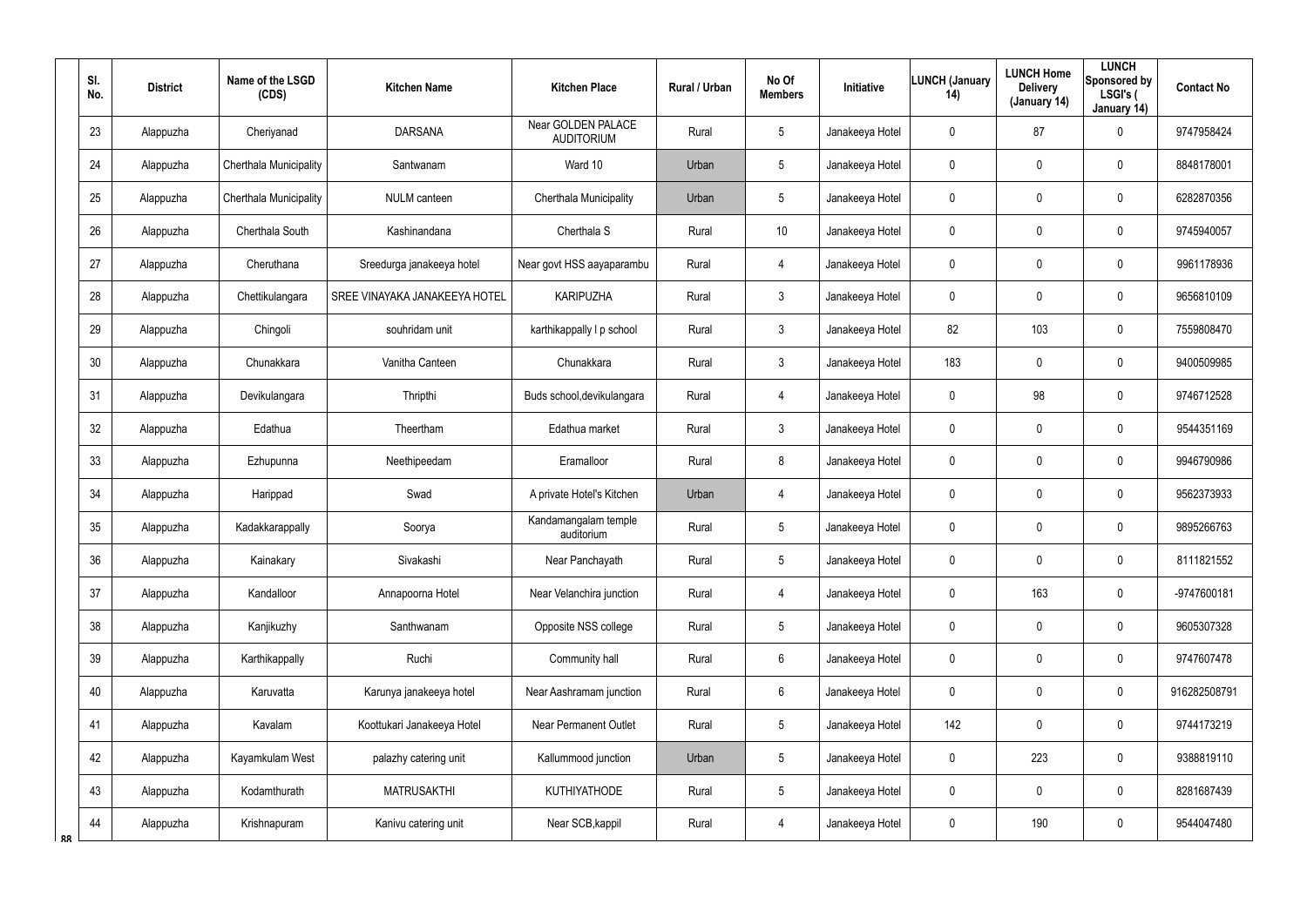|   | SI.<br>No. | <b>District</b> | Name of the LSGD<br>(CDS)   | <b>Kitchen Name</b>             | <b>Kitchen Place</b>                        | Rural / Urban | No Of<br><b>Members</b> | Initiative      | LUNCH (January<br>14) | <b>LUNCH Home</b><br><b>Delivery</b><br>(January 14) | <b>LUNCH</b><br>Sponsored by<br>LSGI's (<br>January 14) | <b>Contact No</b> |
|---|------------|-----------------|-----------------------------|---------------------------------|---------------------------------------------|---------------|-------------------------|-----------------|-----------------------|------------------------------------------------------|---------------------------------------------------------|-------------------|
| ೲ | 45         | Alappuzha       | Kumarapuram                 | Mahadeva jankeeya hotel         | Near kavarattu temple                       | Rural         | $\mathfrak{Z}$          | Janakeeya Hotel | 0                     | 0                                                    | 0                                                       | 918606736168      |
|   | 46         | Alappuzha       | Kumarapuram                 | Navodhaya janakeeya hotel       | Kumarapuram                                 | Rural         | 3                       | Janakeeya Hotel | 0                     | 0                                                    | 0                                                       | 9037499871        |
|   | 47         | Alappuzha       | Kuthiyathode                | Ruchi Janakeeya Hotel           | Near kuthiyathode panchayath<br>office      | Rural         | 5                       | Janakeeya Hotel | 0                     | 0                                                    | 0                                                       | 9249269374        |
|   | 48         | Alappuzha       | Mannanchery                 | Snehitha                        | Panchayat building                          | Rural         | 4                       | Janakeeya Hotel | 45                    | 46                                                   | 0                                                       | 9544461740        |
|   | 49         | Alappuzha       | Mannar                      | Snehadhara                      | Kunnathur devasom                           | Rural         | 5                       | Janakeeya Hotel | 0                     | 0                                                    | 0                                                       | 9567853570        |
|   | 50         | Alappuzha       | Mararikulam South           | Snehasparsham                   | Kattoor                                     | Rural         | 4                       | Janakeeya Hotel | 0                     | 10                                                   | 0                                                       | 9747881642        |
|   | 51         | Alappuzha       | Mavelikara<br>Municipality  | Ruchi janakeeya hotel           | Municipality building                       | Urban         | 10                      | Janakeeya Hotel | 0                     | 0                                                    | 0                                                       | 8289996136        |
|   | 52         | Alappuzha       | Mavelikkara<br>Thamarakulam | Thripthi Catering               | Thamarakulam                                | Rural         | 5                       | Janakeeya Hotel | 154                   | 0                                                    | 0                                                       | 8281558036        |
|   | 53         | Alappuzha       | Mavelikkara<br>Thekkekara   | Bhai catering                   | Pallarimangalam                             | Rural         | $5\phantom{.0}$         | Janakeeya Hotel | 0                     | 0                                                    | 0                                                       | 9539851155        |
|   | 54         | Alappuzha       | Mavelikkara<br>Thekkekara   | Snehatheeram                    | Kurathikkadu                                | Rural         | 5                       | Janakeeya Hotel | 0                     | 0                                                    | 0                                                       | 9656960190        |
|   | 55         | Alappuzha       | Muhamma                     | <b>SNV Catering</b>             | Near Community Health<br>Centre             | Rural         | 5                       | Janakeeya Hotel | 180                   | 0                                                    | 0                                                       | 9605388763        |
|   | 56         | Alappuzha       | Mulakkuzha                  | Snehathanal                     | Mulakkuzha                                  | Rural         | 5                       | Janakeeya Hotel | 0                     | 0                                                    | 0                                                       | 9037085079        |
|   | 57         | Alappuzha       | Muttar                      | Ruchi Catering Unit             | Panchayat Building                          | Rural         |                         | Janakeeya Hotel | 55                    | 0                                                    | 0                                                       | 9072276826        |
|   | 58         | Alappuzha       | Nedumudy                    | Oruma                           | Champakulam                                 | Rural         | 5                       | Janakeeya Hotel | 0                     | 0                                                    | 0                                                       | 9188536147        |
|   | 59         | Alappuzha       | Neelamperoor                | Amrutha Janakeeya Bhakshanasala | Panchayat Building                          | Rural         | $\mathbf{3}$            | Janakeeya Hotel | 50                    | $\mathbf 0$                                          | 0                                                       | 9656167060        |
|   | 60         | Alappuzha       | Nooranad                    | Amma Canteen                    | Inside market place, Noornad                | Rural         | $5\phantom{.0}$         | Janakeeya Hotel | 206                   | $\mathbf 0$                                          | 0                                                       | 7034377340        |
|   | 61         | Alappuzha       | Palamel                     | Arogya Canteen                  | Panchayat office compound                   | Rural         | 4                       | Janakeeya Hotel | 352                   | $\mathbf 0$                                          | 0                                                       | 9497107651        |
|   | 62         | Alappuzha       | Pallippad                   | Annapoorneswari catering unit   | Irattakulangara junction                    | Rural         | $5\phantom{.0}$         | Janakeeya Hotel | 0                     | $\mathbf 0$                                          | 0                                                       | 9562318624        |
|   | 63         | Alappuzha       | Panavally                   | Harikrishnan                    | near nalpatheneswaram<br>temple             | Rural         | -1                      | Janakeeya Hotel | 91                    | 127                                                  | 0                                                       | 9961774363        |
|   | 64         | Alappuzha       | Pandanad                    | Sreebhadra                      | Muthavazhi                                  | Rural         | $5\phantom{.0}$         | Janakeeya Hotel | 0                     | 48                                                   | 0                                                       | 9947120239        |
|   | 65         | Alappuzha       | Pathiyoor                   | Dakshina catering unit          | Mahalekshmi auditorium,<br>kareelakulangara | Rural         | $5\phantom{.0}$         | Janakeeya Hotel | 65                    | 107                                                  | 0                                                       | 9048200655        |
|   | 66         | Alappuzha       | Pattanakkad                 | Aparna                          | Opposite of pattanakkad<br>gramapanchayath  | Rural         | $5\phantom{.0}$         | Janakeeya Hotel | 0                     | $\mathbf 0$                                          | 0                                                       | 9037450634        |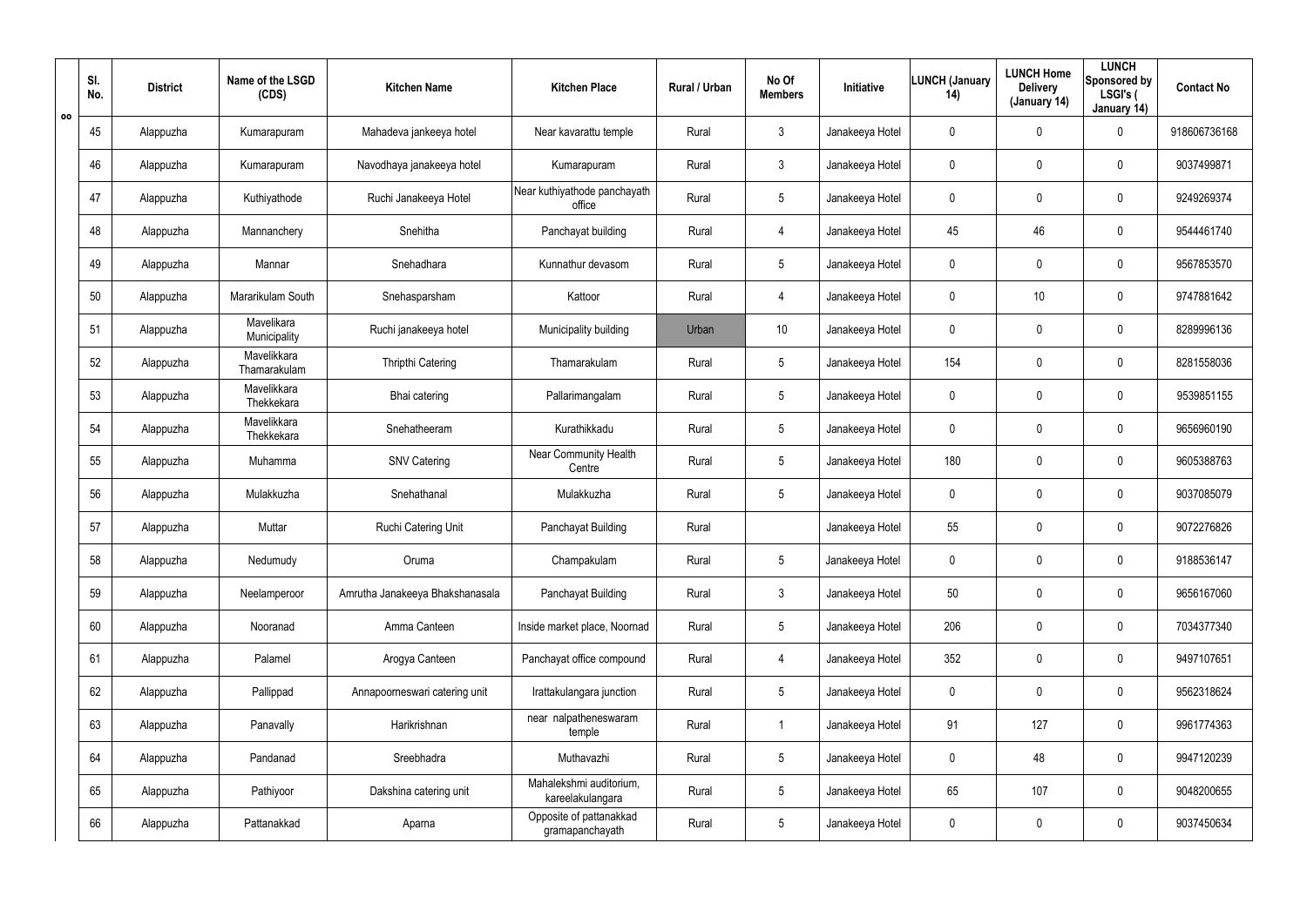| SI.<br>No. | <b>District</b> | Name of the LSGD<br>(CDS) | <b>Kitchen Name</b>         | <b>Kitchen Place</b>                                        | Rural / Urban | No Of<br><b>Members</b> | Initiative      | <b>LUNCH (January</b><br>14) | <b>LUNCH Home</b><br><b>Delivery</b><br>(January 14) | <b>LUNCH</b><br>Sponsored by<br>LSGI's (<br>January 14) | <b>Contact No</b> |
|------------|-----------------|---------------------------|-----------------------------|-------------------------------------------------------------|---------------|-------------------------|-----------------|------------------------------|------------------------------------------------------|---------------------------------------------------------|-------------------|
| 67         | Alappuzha       | Perumbalam                | Amritham                    | Near by govt hospital                                       | Rural         | $\overline{4}$          | Janakeeya Hotel | 152                          | 0                                                    | $\mathbf 0$                                             | 8592809257        |
| 68         | Alappuzha       | Pulincunnu                | Nanma Janakeeya Hotel       | Near Krishi Bhavan                                          | Rural         | $5\phantom{.0}$         | Janakeeya Hotel | 130                          | 0                                                    | $\mathbf 0$                                             | 9544752465        |
| 69         | Alappuzha       | Puliyoor                  | <b>UPPUM MULAKUM</b>        | <b>INSIDE PANCHAYATH</b><br><b>COMPOUND</b>                 | Rural         | $5\phantom{.0}$         | Janakeeya Hotel | 0                            | 74                                                   | $\mathbf 0$                                             | 6238836314        |
| 70         | Alappuzha       | Punnapra North            | Annapoorneshwary            | Janajagrithi                                                | Rural         | $\overline{4}$          | Janakeeya Hotel | 38                           | 286                                                  | $\mathbf 0$                                             | 8129450136        |
| 71         | Alappuzha       | Punnapra South            | Thripthy janakeeya hotel    | Punnapra south                                              | Rural         | 9                       | Janakeeya Hotel | 0                            | 200                                                  | $\mathbf 0$                                             | 9846179646        |
| 72         | Alappuzha       | Purakad                   | Pulari                      | Purakkad gp                                                 | Rural         | $5\phantom{.0}$         | Janakeeya Hotel | 0                            | 80                                                   | $\mathbf 0$                                             | 7034494313        |
| 73         | Alappuzha       | Purakad                   | Thiruvonam catering service | Thottappally                                                | Rural         | $\overline{4}$          | Janakeeya Hotel | 0                            | 152                                                  | $\pmb{0}$                                               |                   |
| 74         | Alappuzha       | Ramankary                 | Kudumbashree Vanitha Hotel  | Ramankary Town, Opposite<br>Judicial First Class Magistrate | Rural         | $\overline{4}$          | Janakeeya Hotel | 132                          | 0                                                    | $\mathbf 0$                                             | 8281314746        |
| 75         | Alappuzha       | Thaicattussery            | Unarv                       | Thyakattusheri junction                                     | Rural         | $\overline{4}$          | Janakeeya Hotel | 30                           | 36                                                   | $\mathbf 0$                                             | 9605897567        |
| 76         | Alappuzha       | Thakazhy                  | Thripthi Thakazhy           | <b>GBHSS Thakazhy</b>                                       | Rural         | 6                       | Janakeeya Hotel | 0                            | 0                                                    | $\mathbf 0$                                             | 9747405368        |
| 77         | Alappuzha       | Thalavady                 | Sakthi                      | Panayanbnoorkavu Temple<br>Auditorium                       | Rural         | $5\phantom{.0}$         | Janakeeya Hotel | 0                            | 0                                                    | $\mathbf 0$                                             |                   |
| 78         | Alappuzha       | Thannermukkom             | Patheyam                    | Panchayath office                                           | Rural         | $\overline{4}$          | Janakeeya Hotel | 0                            | 0                                                    | $\mathbf 0$                                             | 9633933288        |
| 79         | Alappuzha       | Thazhakkara               | Akshaya catering            | Building at glassfactory<br>junction                        | Rural         | $5\phantom{.0}$         | Janakeeya Hotel | 0                            | 0                                                    | $\mathbf 0$                                             | 9847177930        |
| 80         | Alappuzha       | Thiruvanvandoor           | <b>SREE KRISHNA</b>         | Near pravinkoodu junction,                                  | Rural         | $5\phantom{.0}$         | Janakeeya Hotel | 0                            | 123                                                  | $\pmb{0}$                                               | 9446627175        |
| 81         | Alappuzha       | Thrikkunnappuzha          | Akshara janakeeya hotel     | KV jetty road                                               | Rural         | $5\phantom{.0}$         | Janakeeya Hotel | 0                            | $\mathbf 0$                                          | $\mathbf 0$                                             | 918891921223      |
| 82         | Alappuzha       | Thuravoor                 | RUCHI JANAKEEYA HOTEL       | Near alakkaparambu                                          | Rural         | $5\phantom{.0}$         | Janakeeya Hotel | 0                            | $\mathbf 0$                                          | $\mathbf 0$                                             | 8157934346        |
| 83         | Alappuzha       | Vallikunnam               | Samthripthi                 | Padayanivattom temple<br>Auditorium                         | Rural         | $\overline{4}$          | Janakeeya Hotel | 71                           | $\mathbf 0$                                          | $\mathbf 0$                                             | 8078962129        |
| 84         | Alappuzha       | Vayalar                   | Five star                   | Near Nagamkulangara Market                                  | Rural         | $5\phantom{.0}$         | Janakeeya Hotel | 0                            | $\mathbf 0$                                          | $\mathbf 0$                                             | 8606081847        |
| 85         | Alappuzha       | Veeyapuram                | Swad 2                      | Veeyapuram jn                                               | Rural         | $5\phantom{.0}$         | Janakeeya Hotel | 0                            | $\mathbf 0$                                          | $\pmb{0}$                                               |                   |
| 86         | Alappuzha       | Veeyapuram                | Karuthal                    | Payippad LPS                                                | Rural         | $5\phantom{.0}$         | Janakeeya Hotel | 0                            | $\mathbf 0$                                          | $\mathbf 0$                                             | 8606846513        |
| 87         | Alappuzha       | Veliyanad                 | Manus Janakeeya Hotel       | Kurishmoodu, Near Veliyanadu<br>Grama Panchayat             | Rural         | $\mathbf{3}$            | Janakeeya Hotel | 0                            | 0                                                    | $\mathbf 0$                                             | 8086782924        |
| 88         | Alappuzha       | Venmoney                  | Annapoorna                  | Poyka                                                       | Rural         | $5\phantom{.0}$         | Janakeeya Hotel | 0                            | 201                                                  | $\pmb{0}$                                               |                   |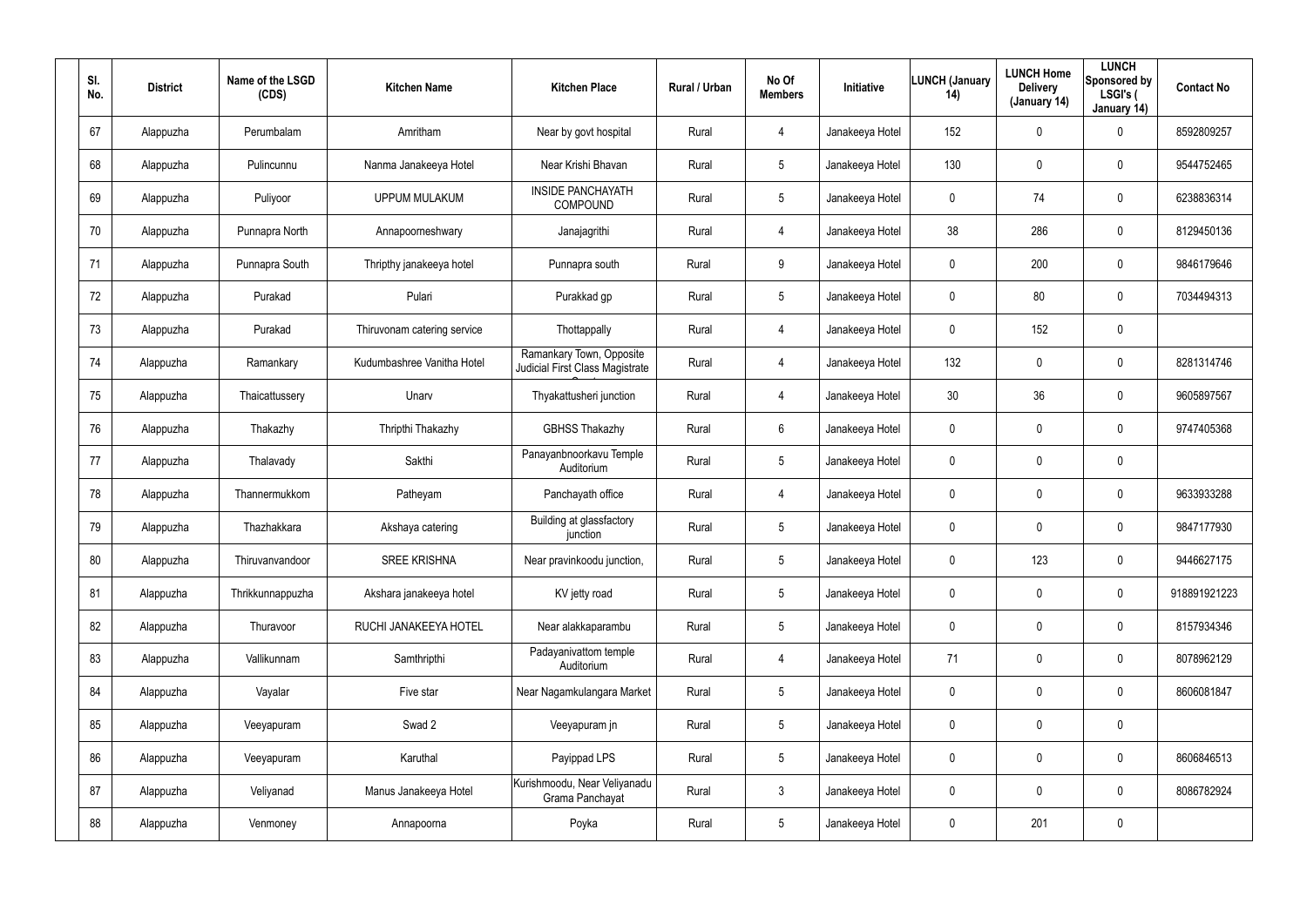|    | SI.<br>No.      | <b>District</b> | Name of the LSGD<br>(CDS) | <b>Kitchen Name</b>              | <b>Kitchen Place</b>         | Rural / Urban | No Of<br><b>Members</b> | Initiative      | <b>LUNCH (January</b><br>14) | <b>LUNCH Home</b><br><b>Delivery</b><br>(January 14) | <b>LUNCH</b><br>Sponsored by<br>LSGI's (<br>January 14) | <b>Contact No</b> |
|----|-----------------|-----------------|---------------------------|----------------------------------|------------------------------|---------------|-------------------------|-----------------|------------------------------|------------------------------------------------------|---------------------------------------------------------|-------------------|
| 86 |                 |                 |                           |                                  |                              |               | 418                     |                 | 3084                         | 4384                                                 | 47                                                      |                   |
|    | J,              | Ernakulam       | Aikkaranad                | Subiksha Janakeeya Hotel         | Kolancherry                  | Rural         | 4                       | Janakeeya Hotel | 499                          | 0                                                    | $\mathbf 0$                                             | 9074033529        |
|    | $\overline{2}$  | Ernakulam       | Alengade                  | Kasthurba kitchen                | Neerikkode                   | Rural         | $\mathbf{3}$            | Janakeeya Hotel | 104                          | 0                                                    | $\pmb{0}$                                               | 9388462558        |
|    | $\mathbf{3}$    | Ernakulam       | Alengade                  | Thanima foods                    | Koduvazhanga                 | Rural         | $\mathbf{3}$            | Janakeeya Hotel | 64                           |                                                      | $\mathbf 0$                                             | 9349013322        |
|    | $\overline{4}$  | Ernakulam       | Alengade                  | Mr.Bakers                        | Malikam peedika              | Rural         | $\mathbf{3}$            | Janakeeya Hotel | 25                           | 0                                                    | $\pmb{0}$                                               | 9633887779        |
|    | 5               | Ernakulam       | Aluva                     | Ruchi janakeeya hotel            | Aluva                        | Urban         | 4                       | Janakeeya Hotel | 102                          | 0                                                    | $\pmb{0}$                                               | 9947236080        |
|    | 6               | Ernakulam       | Amballoor                 | Dhanshree catering               | St.ignatius schools Amballur | Rural         | $5\phantom{.0}$         | Janakeeya Hotel | 155                          | 0                                                    | $\pmb{0}$                                               | 8330081552        |
|    | $\overline{7}$  | Ernakulam       | Angamaly                  | Cafe Shree Canteen               | Municipality Canteen         | Urban         | $5\overline{)}$         | Janakeeya Hotel | 516                          | 0                                                    | $\pmb{0}$                                               | 9656619614        |
|    | 8               | Ernakulam       | Angamaly                  | Cafe Kudumbashree                | T B Junction                 | Urban         | $\mathbf{3}$            | Janakeeya Hotel | 168                          | 0                                                    | $\pmb{0}$                                               | 9447924974        |
|    | 9               | Ernakulam       | Arakuzha                  | Ruchi Janakeeya hotel, Arakkuzha | Pandappilly                  | Rural         | $5\overline{)}$         | Janakeeya Hotel | 139                          | 0                                                    | $\pmb{0}$                                               | 9744864225        |
|    | 10 <sup>°</sup> | Ernakulam       | Assamannoor               | New Life kudumbasree Hotel       | Cherukunnam                  | Rural         | $\mathbf{3}$            | Janakeeya Hotel | $\mathbf 0$                  | 0                                                    | $\pmb{0}$                                               | 9656729450        |
|    | 11              | Ernakulam       | Avoly                     | Janakeeya Hotel, Avoli           | Hostel Junction, Avoli       | Rural         | $\mathbf{3}$            | Janakeeya Hotel | 197                          | 0                                                    | $\pmb{0}$                                               | 9847983621        |
|    | 12              | Ernakulam       | Ayavana                   | Keralashree Janakeeya hotel      | Ayavana                      | Rural         | $5\phantom{.0}$         | Janakeeya Hotel | 47                           | 0                                                    | $\mathbf 0$                                             | 9744864210        |
|    | 13              | Ernakulam       | Ayyampuzha                | Sneha Janakeeya Hotel            | Ayyamppuzha                  | Rural         | 4                       | Janakeeya Hotel | 435                          | 0                                                    | $\pmb{0}$                                               | 8590753551        |
|    | 14              | Ernakulam       | Ayyampuzha                | Five Star Hotel and Catering     | Panchayat Junction           | Rural         | 4                       | Janakeeya Hotel | 95                           | 0                                                    | $\mathbf 0$                                             | 9744836324        |
|    | 15              | Ernakulam       | Chendamangalam            | Anugraha Kudumbashree hotel      | Vadakkumpuram                | Rural         | $5\phantom{.0}$         | Janakeeya Hotel | $\mathbf 0$                  | 0                                                    | $\mathbf 0$                                             | 9061419729        |
|    | 16              | Ernakulam       | Chengamanade              | Mythri janakeeya hotel           | Purayar                      | Rural         | $5\phantom{.0}$         | Janakeeya Hotel | 202                          | 0                                                    | $\mathbf 0$                                             | 9496818865        |
|    | 17              | Ernakulam       | Cheranalloor              | Adukkala                         | Chittoor                     | Rural         | $5\phantom{.0}$         | Janakeeya Hotel | $\mathbf 0$                  | 0                                                    | $\mathbf 0$                                             | 9846423001        |
|    | 18              | Ernakulam       | Cheranalloor              | Chaithanya Janakeeya hotel       | Vishnupuram                  | Rural         | $5\phantom{.0}$         | Janakeeya Hotel | 20                           | 0                                                    | $\mathbf 0$                                             | 9747411465        |
|    | 19              | Ernakulam       | Chittattukara             | Swadh Janakeeya Hotel            | Neendoor                     | Rural         | $5\phantom{.0}$         | Janakeeya Hotel | 169                          | 0                                                    | $\mathbf 0$                                             | 9447812788        |
|    | 20              | Ernakulam       | Choornikkara              | Metro hotel                      | Ambattukavu                  | Rural         | $\mathbf{3}$            | Janakeeya Hotel | 305                          | 0                                                    | $\mathbf 0$                                             | 9605319455        |
|    | 21              | Ernakulam       | Chottanikkara             | Ahalya Cafe                      | Kottayatthupara              | Rural         | $6\,$                   | Janakeeya Hotel | 98                           | 0                                                    | $\mathsf{0}$                                            | 9567512337        |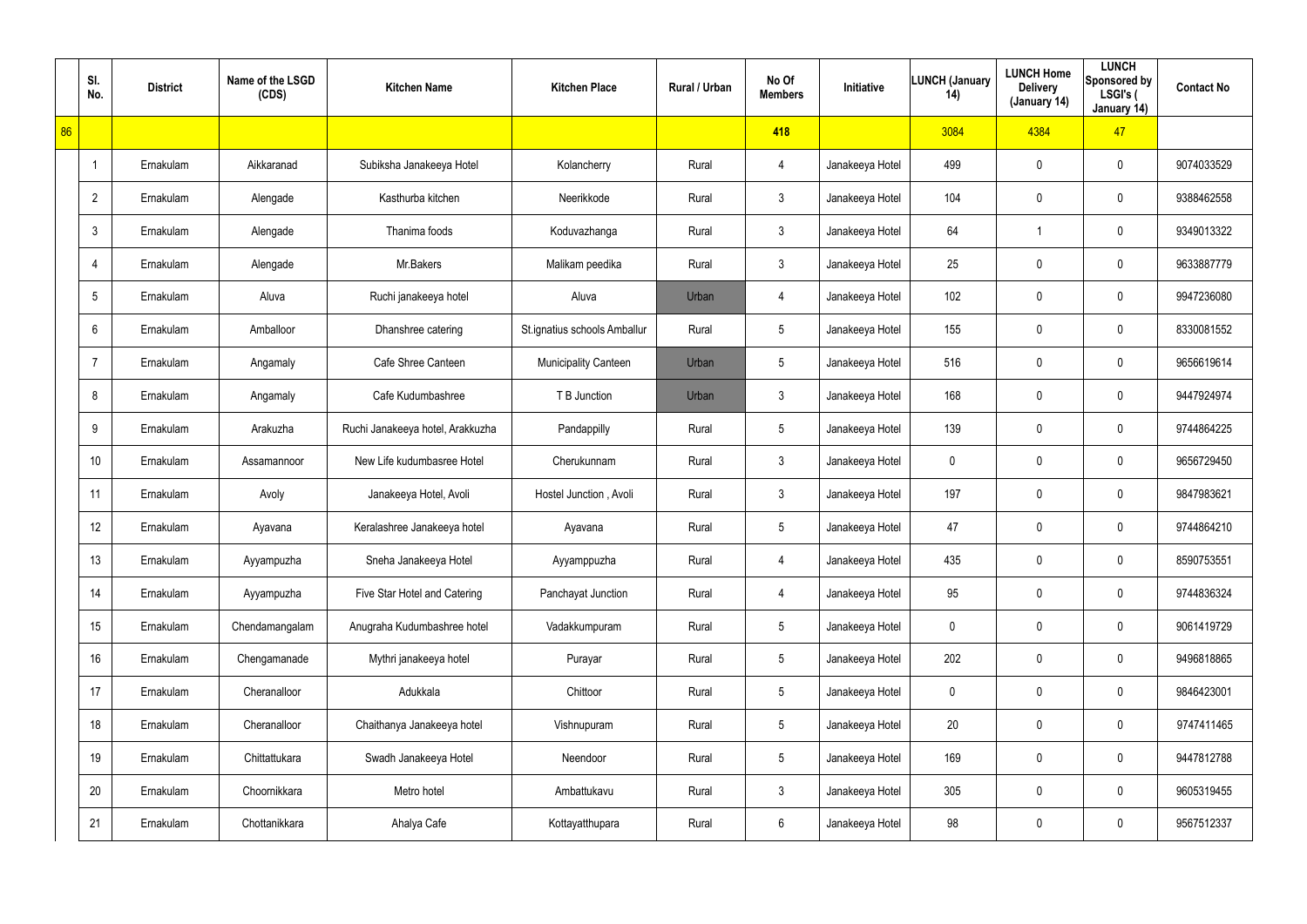| SI.<br>No. | <b>District</b> | Name of the LSGD<br>(CDS) | <b>Kitchen Name</b>                | <b>Kitchen Place</b>                 | Rural / Urban | No Of<br><b>Members</b> | Initiative      | <b>LUNCH (January</b><br>14) | <b>LUNCH Home</b><br><b>Delivery</b><br>(January 14) | <b>LUNCH</b><br>Sponsored by<br>LSGI's (<br>January 14) | <b>Contact No</b> |
|------------|-----------------|---------------------------|------------------------------------|--------------------------------------|---------------|-------------------------|-----------------|------------------------------|------------------------------------------------------|---------------------------------------------------------|-------------------|
| 22         | Ernakulam       | Edakkattuvayal            | SANDHVANAM JANAKEEYA HOTEL         | PEPPATHI                             | Rural         | 3                       | Janakeeya Hotel | 36                           | 0                                                    | 0                                                       | 9447047980        |
| 23         | Ernakulam       | Edathala                  | Veetiloru oonne                    | Manalimukke                          | Rural         | $\mathbf{3}$            | Janakeeya Hotel | 293                          | 0                                                    | $\mathbf 0$                                             |                   |
| 24         | Ernakulam       | Edathala                  | Souhridam Kudumbashree canteen     | Edathala                             | Rural         | 3                       | Janakeeya Hotel | 289                          | 0                                                    | $\mathbf 0$                                             | 7593057378        |
| 25         | Ernakulam       | Edavanakkad               | Royal Hotel                        | Edavanakad                           | Rural         | $\mathbf{3}$            | Janakeeya Hotel | 73                           | 0                                                    | $\mathbf 0$                                             | 9446742863        |
| 26         | Ernakulam       | Elanji                    | janakiya hotel elanji              | elanji punjayathu junction           | Rural         | 5                       | Janakeeya Hotel | 50                           | 0                                                    | $\mathbf 0$                                             | 8921266850        |
| 27         | Ernakulam       | Eloor                     | Nalanandhana janakeeya hotel       | Eloor                                | Urban         | 3                       | Janakeeya Hotel | 138                          | 0                                                    | $\mathbf 0$                                             | 8848524108        |
| 28         | Ernakulam       | Ezhikkara                 | Sree Rajarajeswari Janakeeya Hotel | Ezhikkara                            | Rural         | 5                       | Janakeeya Hotel | 113                          | $\boldsymbol{0}$                                     | 0                                                       | 7558020438        |
| 29         | Ernakulam       | Kadungalloor              | Snehitha janakeeya hotel           | Kadungalloor                         | Rural         | $\mathbf{3}$            | Janakeeya Hotel | 199                          | $\boldsymbol{0}$                                     | $\mathbf 0$                                             | $9.20E+11$        |
| 30         | Ernakulam       | Kalady                    | Jyothi Vanitha Canteen             | Kalady                               | Rural         | 5                       | Janakeeya Hotel | 298                          | $\boldsymbol{0}$                                     | 0                                                       | 9544624439        |
| 31         | Ernakulam       | <b>Kalamassery East</b>   | Thanima Janakeeya Hotel            | Kangarappady Medical college<br>Road | Urban         | $\mathbf{3}$            | Janakeeya Hotel | 350                          | $\boldsymbol{0}$                                     | $\mathbf 0$                                             | 9745481742        |
| 32         | Ernakulam       | Kalamassery East          | Nanma janakeeya hotel              | HMT, kalammassery                    | Urban         | $\mathbf{3}$            | Janakeeya Hotel | 341                          | $\boldsymbol{0}$                                     | 0                                                       | 9061986861        |
| 33         | Ernakulam       | Kalamassery West          | Pulari janakeeya hotel             | Kunamthai                            | Urban         | $\mathbf{3}$            | Janakeeya Hotel | 0                            | $\boldsymbol{0}$                                     | $\mathbf 0$                                             | 7736594305        |
| 34         | Ernakulam       | <b>Kalamassery West</b>   | Kismath janakeeya hotel            | Vattekkunnam                         | Urban         | $\mathbf{3}$            | Janakeeya Hotel | 0                            | $\boldsymbol{0}$                                     | $\mathbf 0$                                             | 9895049873        |
| 35         | Ernakulam       | Kalloorkkad               | Puthuma Janakeeya Hotel            | Kallorkkad                           | Rural         | $\mathbf{3}$            | Janakeeya Hotel | 198                          | $\boldsymbol{0}$                                     | $\pmb{0}$                                               | 7558091353        |
| 36         | Ernakulam       | Kanjoor                   | Ammachiyude Adukkala               | Parappuram                           | Rural         | $\mathbf{3}$            | Janakeeya Hotel | 152                          | $\pmb{0}$                                            | 0                                                       | 8547064578        |
| 37         | Ernakulam       | Karukutty                 | Anugraha Janakeeya Hotel           | Pallissery                           | Rural         | 5                       | Janakeeya Hotel | 130                          | $\boldsymbol{0}$                                     | $\pmb{0}$                                               | 8943838295        |
| 38         | Ernakulam       | Karumalloor               | Koottayma janakeeya hotel          | Kariyachira                          | Rural         | $\overline{4}$          | Janakeeya Hotel | $\pmb{0}$                    | $\pmb{0}$                                            | $\pmb{0}$                                               | 8281548828        |
| 39         | Ernakulam       | Kavalangad                | Five star Janakeeya Hotel          | Nellimattom                          | Rural         | $5\phantom{.0}$         | Janakeeya Hotel | 320                          | $\mathbf 0$                                          | $\pmb{0}$                                               | 9744705648        |
| 40         | Ernakulam       | Keerampara                | Abhaya Janakeeya Hotel             | Punnekkad                            | Rural         | $\overline{4}$          | Janakeeya Hotel | 134                          | $\pmb{0}$                                            | 0                                                       | 9074528135        |
| 41         | Ernakulam       | Keezhmad                  | Sadyalayam janakeeya hotel         | Keezhmad                             | Rural         | $5\phantom{.0}$         | Janakeeya Hotel | 77                           | $\mathbf 0$                                          | $\pmb{0}$                                               | 7012778281        |
| 42         | Ernakulam       | Kochi East                | ANNAPOORNA JANAKEEYA HOTEL         | ALINCHUVADU                          | Urban         | $5\phantom{.0}$         | Janakeeya Hotel | 299                          | $\pmb{0}$                                            | 0                                                       | 9567529849        |
| 43         | Ernakulam       | Kochi East                | YUMMEES KITCHEN                    | VADUTHALA                            | Urban         | $5\phantom{.0}$         | Janakeeya Hotel | 141                          | $30\,$                                               | $\overline{2}$                                          | 9497680558        |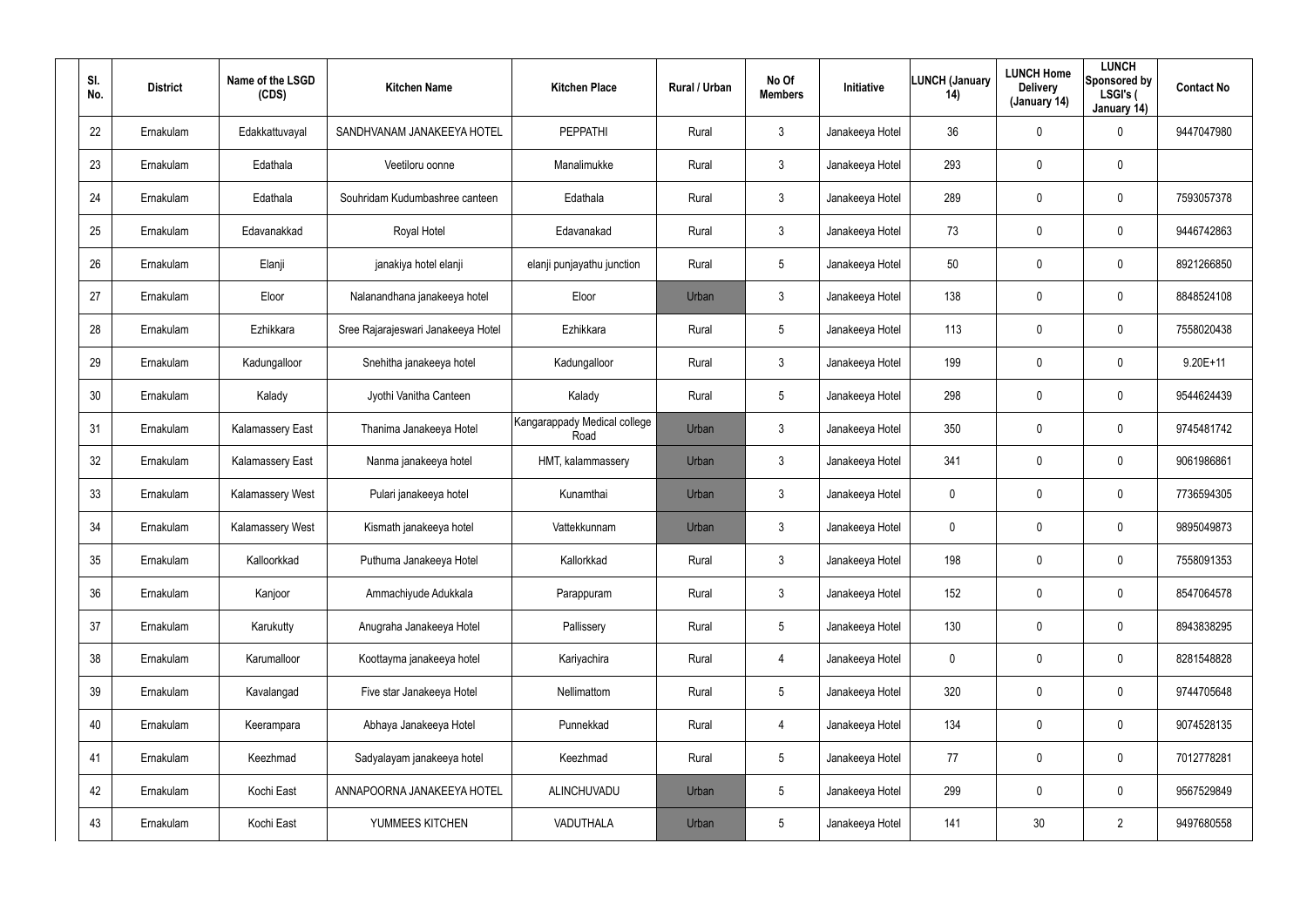|     | SI.<br>No. | <b>District</b> | Name of the LSGD<br>(CDS) | <b>Kitchen Name</b>              | <b>Kitchen Place</b>                      | <b>Rural / Urban</b> | No Of<br><b>Members</b> | <b>Initiative</b> | <b>LUNCH (January</b><br>14) | <b>LUNCH Home</b><br><b>Delivery</b><br>(January 14) | <b>LUNCH</b><br>Sponsored by<br>LSGI's (<br>January 14) | <b>Contact No</b> |
|-----|------------|-----------------|---------------------------|----------------------------------|-------------------------------------------|----------------------|-------------------------|-------------------|------------------------------|------------------------------------------------------|---------------------------------------------------------|-------------------|
|     | 44         | Ernakulam       | Kochi East                | <b>ORUMA KITCHEN</b>             | PACHALAM                                  | Urban                | 3                       | Janakeeya Hotel   | 297                          | $\mathbf 0$                                          | $\overline{2}$                                          | 9497680558        |
|     | 45         | Ernakulam       | Kochi East                | <b>PONPULARI</b>                 | <b>KEERHI NAGAR,</b><br><b>ELAMAKKARA</b> | Urban                | 3                       | Janakeeya Hotel   | 397                          | 0                                                    | 5                                                       | 9446607548        |
|     | 46         | Ernakulam       | Kochi East                | <b>RUCHI CATERING</b>            | PUNNACKAL                                 | Urban                | 5                       | Janakeeya Hotel   | 362                          | $\mathbf 0$                                          | $\overline{2}$                                          | 9947080022        |
|     | 47         | Ernakulam       | Kochi East                | Samrudhi @ Kochi                 | Ernakulam North                           | Urban                | 14                      | Janakeeya Hotel   | 0                            | 0                                                    | 0                                                       | 9048609615        |
|     | 48         | Ernakulam       | Kochi South               | NEW AKSHAYA HOTEL                | <b>PONNURUNNI</b>                         | Urban                | 5                       | Janakeeya Hotel   | 572                          | 0                                                    | 0                                                       | 8547855284        |
|     | 49         | Ernakulam       | Kochi South               | <b>AMMAS KITCHEN</b>             | <b>THEVARA</b>                            | Urban                | 4                       | Janakeeya Hotel   | 420                          | 0                                                    | 0                                                       | 8547855284        |
|     | 50         | Ernakulam       | Kochi South               | <b>FRIENDS</b>                   | <b>MINI PARK</b>                          | Urban                | $5\phantom{.0}$         | Janakeeya Hotel   | 0                            | $\mathbf 0$                                          | 0                                                       | 9567127064        |
|     | 51         | Ernakulam       | Kochi West                | NAMMUDE ADUKKALA                 | <b>ERAVELI COLONY</b>                     | Urban                | 5                       | Janakeeya Hotel   | 695                          | 0                                                    | 0                                                       | 9496025576        |
|     | 52         | Ernakulam       | Kochi West                | USHUS KUDUMBASHREE HOTEL         | <b>FORT KOCHI</b>                         | Urban                | 4                       | Janakeeya Hotel   | 436                          | 0                                                    | 0                                                       | 9847866090        |
|     | 53         | Ernakulam       | Kochi West                | PUTHUMA KUDUMBASHREE HOTEL       | PALLURUTHY NADA                           | Urban                | 5                       | Janakeeya Hotel   | 315                          | 0                                                    | 0                                                       | 9496025576        |
|     | 54         | Ernakulam       | Koothattukulam            | Niravu janakeeya hotel           | Near ksrtc bus stand<br>koothattukulam    | Urban                | $\mathbf{3}$            | Janakeeya Hotel   | 227                          | 0                                                    | 0                                                       | 9656619614        |
|     | 55         | Ernakulam       | Koovappady                | Kaipunyam Janakeeya hotel        | Koovappady                                | Rural                | 5                       | Janakeeya Hotel   | 114                          | 0                                                    | 0                                                       | 9526628158        |
|     | 56         | Ernakulam       | Kothamangalam             | P.K Janakeeya hotel              | Kothamangalam                             | Urban                | $\mathbf{3}$            | Janakeeya Hotel   | 330                          | 0                                                    | 0                                                       | 8156869114        |
|     | 57         | Ernakulam       | Kothamangalam             | Thanima catering unit            | Kothamangalam                             | Urban                | 3                       | Janakeeya Hotel   | 0                            | 0                                                    | 0                                                       | 9846664377        |
| 114 | 58         | Ernakulam       | Kottapady                 | Janakeeya Hotel                  | Kottappady junction                       | Rural                | $\mathbf{3}$            | Janakeeya Hotel   | 217                          | $\mathbf 0$                                          | 0                                                       | 9497406993        |
|     | 59         | Ernakulam       | Kottuvally                | Amritha Janakeeya Hotel          | kottuvally                                | Rural                | $5\phantom{.0}$         | Janakeeya Hotel   | 65                           | $\mathbf 0$                                          | 0                                                       | 8590034196        |
|     | 60         | Ernakulam       | Kumbalam                  | JANAKEEYA HOTEL KUMBALAM         | <b>MADAVANA</b>                           | Rural                | 5                       | Janakeeya Hotel   | 327                          | $\mathbf 0$                                          | 0                                                       | 9746652717        |
|     | 61         | Ernakulam       | Kumbalangy                | St Antoneys kudumbashree         | OLD POST OFFICE                           | Rural                | $\mathbf{3}$            | Janakeeya Hotel   | 155                          | $\mathbf 0$                                          | 0                                                       | 8138860764        |
|     | 62         | Ernakulam       | Kunnathunad               | Thripthi Janakeeya Hotel         | Pallikkara                                | Rural                | 6                       | Janakeeya Hotel   | 120                          | $\mathbf 0$                                          | 0                                                       | 9744561425        |
|     | 63         | Ernakulam       | Kunnukara                 | Greenchilly cafe                 | Kunnukara                                 | Rural                | $\mathbf{3}$            | Janakeeya Hotel   | 38                           | $\mathbf 0$                                          | 0                                                       | 9496852989        |
|     | 64         | Ernakulam       | Kunnukara                 | Thanima canteen                  | North aduvassery                          | Rural                | $5\phantom{.0}$         | Janakeeya Hotel   | 55                           | $\mathbf 0$                                          | 0                                                       | 9744200583        |
|     | 65         | Ernakulam       | Kuttampuzha               | Nila kudumbashree janakiya hotel | Mini stadium, vadattupara                 | Rural                | 6                       | Janakeeya Hotel   | 0                            | $\mathbf 0$                                          | 0                                                       | 9496754018        |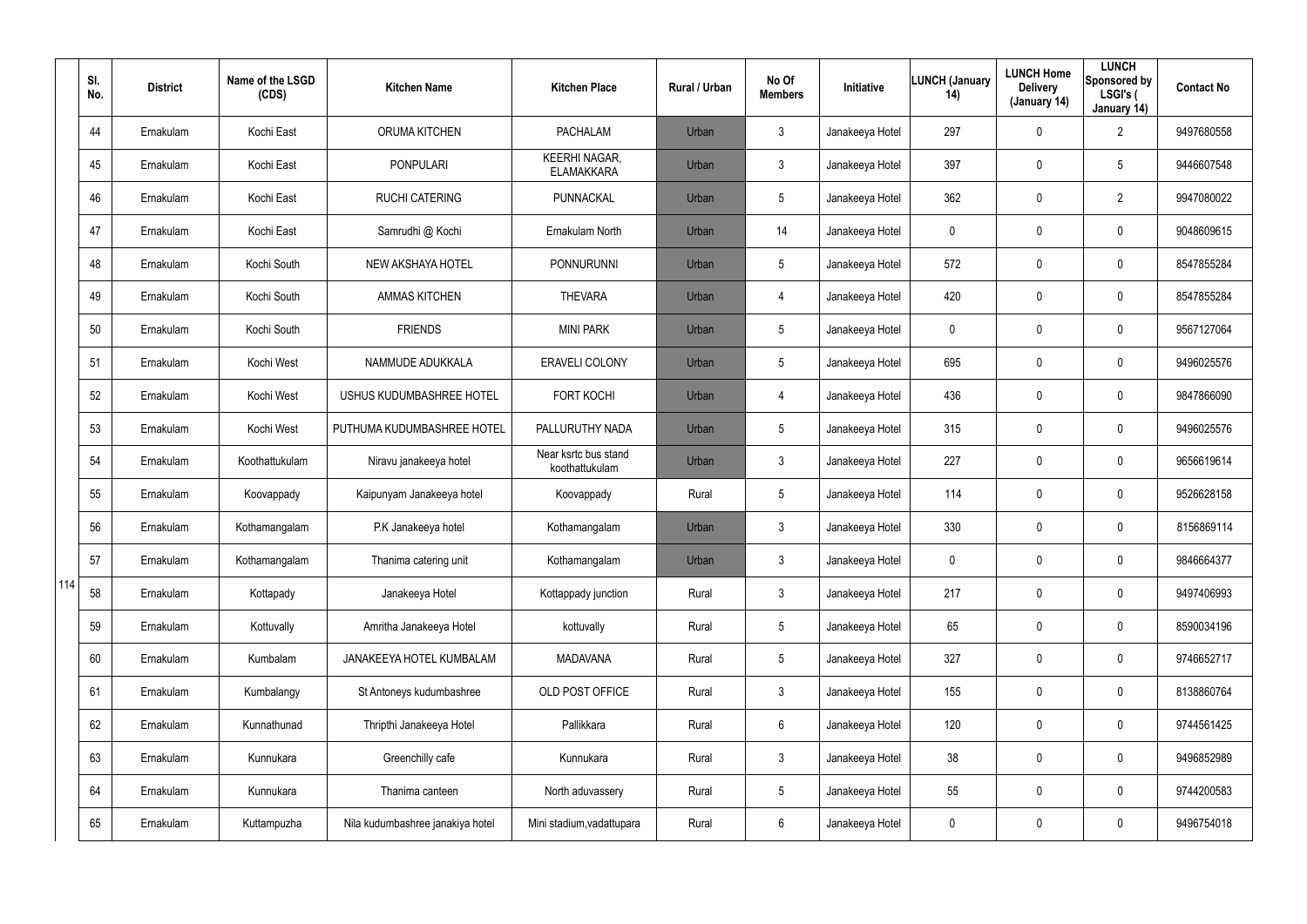| SI.<br>No. | <b>District</b> | Name of the LSGD<br>(CDS) | <b>Kitchen Name</b>            | <b>Kitchen Place</b>        | Rural / Urban | No Of<br><b>Members</b> | Initiative      | LUNCH (January<br>14) | <b>LUNCH Home</b><br><b>Delivery</b><br>(January 14) | <b>LUNCH</b><br>Sponsored by<br>LSGI's (<br>January 14) | <b>Contact No</b> |
|------------|-----------------|---------------------------|--------------------------------|-----------------------------|---------------|-------------------------|-----------------|-----------------------|------------------------------------------------------|---------------------------------------------------------|-------------------|
| 66         | Ernakulam       | Kuzhippilly               | Janakeeya hotel                | Kuzhupilli                  | Rural         | $\mathbf 0$             | Janakeeya Hotel | 130                   | 0                                                    | 0                                                       | 9744631998        |
| 67         | Ernakulam       | Malayattoor               | Whats app Janakeeya Hotel      | Thottuva                    | Rural         | $\mathbf{3}$            | Janakeeya Hotel | 342                   | $\mathbf 0$                                          | 0                                                       | $9.19E + 11$      |
| 68         | Ernakulam       | Malayattoor               | Natturuchi Janakeeya Hotel     | Ettakkadavu                 | Rural         | $\mathbf{3}$            | Janakeeya Hotel | 291                   | $\mathbf 0$                                          | 0                                                       | 9745470234        |
| 69         | Ernakulam       | Maneed                    | Coral Island                   | Maneed                      | Rural         | 4                       | Janakeeya Hotel | 147                   | $\mathbf 0$                                          | 0                                                       | 7012652495        |
| 70         | Ernakulam       | Manjalloor                | Thanima Kudumbashree hotel     | Vazhakkulam                 | Rural         | $5\overline{)}$         | Janakeeya Hotel | 315                   | $\mathbf 0$                                          | 0                                                       | 7306907918        |
| 71         | Ernakulam       | Manjapra                  | Sara's Kitchen                 | Puthenpalli                 | Rural         | $\mathbf{3}$            | Janakeeya Hotel | 265                   | 0                                                    | 0                                                       | 8547392730        |
| 72         | Ernakulam       | Maradu                    | <b>VANITHA HOTEL</b>           | <b>KUNDANNOR JN</b>         | Urban         | 4                       | Janakeeya Hotel | 0                     | $\mathbf 0$                                          | 0                                                       | 9349505008        |
| 73         | Ernakulam       | Marady                    | Janakeeya hotel, Marady        | Unnakkuppa                  | Rural         | $\overline{4}$          | Janakeeya Hotel | 32                    | 0                                                    | 0                                                       | 9947943177        |
| 74         | Ernakulam       | Mazhuvannoor              | Sruthi Janakeeya Hotel         | Valayanchirangara           | Rural         | $\mathbf{3}$            | Janakeeya Hotel | 251                   | $\mathbf 0$                                          | 0                                                       | 9747924485        |
| 75         | Ernakulam       | Mookkannoor               | Mammaks Kitchen                | Mookkannoor                 | Rural         | 3                       | Janakeeya Hotel | 236                   | 0                                                    | 0                                                       | $9.19E+11$        |
| 76         | Ernakulam       | Mudakkuzha                | Janakeeya Hotel                | Mudakkuzha                  | Rural         | $\mathbf{3}$            | Janakeeya Hotel | 34                    | $\mathbf 0$                                          | 0                                                       | $9.19E+11$        |
| 77         | Ernakulam       | Mulanthuruthy             | Sulabha                        | karikode, mulanthuruthy     | Rural         | $\mathbf 0$             | Janakeeya Hotel | 188                   | $\boldsymbol{0}$                                     | 0                                                       | 9633427553        |
| 78         | Ernakulam       | Mulavukad                 | Kudumbashree Veetile bakshanam | Mulavukad                   | Rural         | $5\overline{)}$         | Janakeeya Hotel | 126                   | 32                                                   | 0                                                       | 9061339557        |
| 79         | Ernakulam       | Muvattupuzha              | Oottupura                      | Muvattupuzha                | Urban         | $\mathfrak{Z}$          | Janakeeya Hotel | 288                   | $\mathbf 0$                                          | 0                                                       |                   |
| 80         | Ernakulam       | Nayarambalam              | Four star cafe                 | Nayarambalam                | Rural         | $\mathfrak{Z}$          | Janakeeya Hotel | 77                    | $\boldsymbol{0}$                                     | 0                                                       | 8891755948        |
| 81         | Ernakulam       | Nedumbassery              | Thani Nadan                    | Athani                      | Rural         | $5\phantom{.0}$         | Janakeeya Hotel | 234                   | $\boldsymbol{0}$                                     | 0                                                       | 8138917514        |
| 82         | Ernakulam       | Nellikuzhy                | Janakeeya Hotel                | Nellikkuzhi                 | Rural         | $\mathbf{3}$            | Janakeeya Hotel | 324                   | $\boldsymbol{0}$                                     | 0                                                       | 9562713076        |
| 83         | Ernakulam       | Njarakkal                 | Kripa Catering Unit            | Njarakkal                   | Rural         | $\mathfrak{Z}$          | Janakeeya Hotel | 49                    | $\pmb{0}$                                            | 0                                                       | 9567534006        |
| 84         | Ernakulam       | Okkal                     | Manna Janakeeya Hotel          | Edavoor                     | Rural         | 4                       | Janakeeya Hotel | 86                    | $\boldsymbol{0}$                                     | 0                                                       | 9539507674        |
| 85         | Ernakulam       | Paingottoor               | Janakeeya hotel                | Paingottoor                 | Rural         | $\overline{7}$          | Janakeeya Hotel | 70                    | $\mathbf 0$                                          | 0                                                       | 9656855730        |
| 86         | Ernakulam       | Paipra                    | Nanma Janakeeya Hotel          | Pezhakkappilly              | Rural         | $\mathbf{3}$            | Janakeeya Hotel | 163                   | $\boldsymbol{0}$                                     | 0                                                       | 9567747725        |
| 87         | Ernakulam       | Pallarimangalam           | Janakeeya Hotel                | Janakeeya Hotel, Koovalloor | Rural         | 4                       | Janakeeya Hotel | 136                   | $\boldsymbol{0}$                                     | 0                                                       | 7025992310        |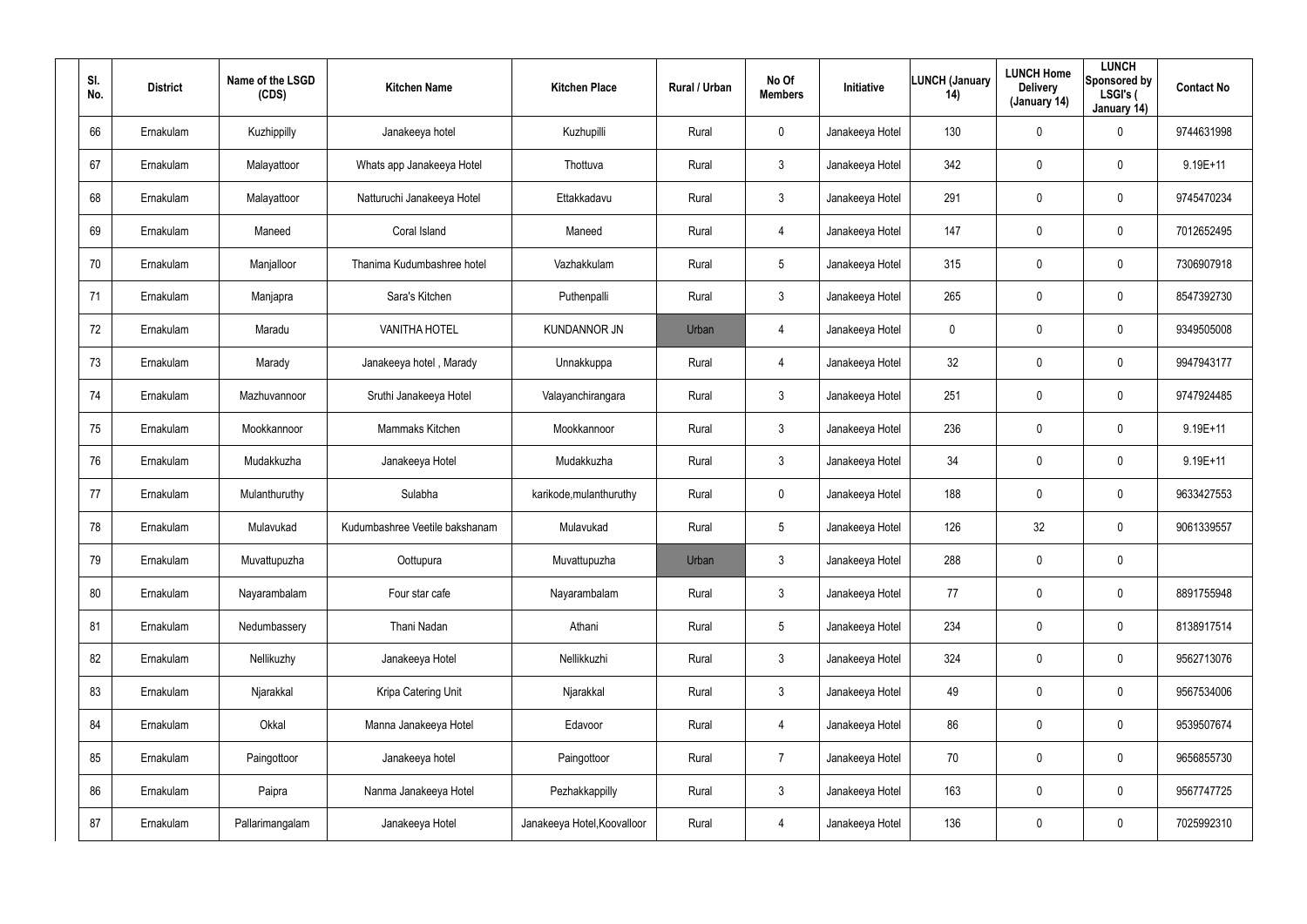| SI.<br>No. | <b>District</b> | Name of the LSGD<br>(CDS) | <b>Kitchen Name</b>                                      | <b>Kitchen Place</b>                        | <b>Rural / Urban</b> | No Of<br><b>Members</b> | Initiative      | <b>LUNCH (January</b><br>14) | <b>LUNCH Home</b><br><b>Delivery</b><br>(January 14) | <b>LUNCH</b><br>Sponsored by<br>LSGI's (<br>January 14) | <b>Contact No</b> |
|------------|-----------------|---------------------------|----------------------------------------------------------|---------------------------------------------|----------------------|-------------------------|-----------------|------------------------------|------------------------------------------------------|---------------------------------------------------------|-------------------|
| 88         | Ernakulam       | Pallipuram                | SANTHWANAM Janakeeyahotel                                | Pothen valav                                | Rural                | $5\overline{)}$         | Janakeeya Hotel | 249                          | $\mathbf 0$                                          | 0                                                       | 9747525176        |
| 89         | Ernakulam       | Pambakkuda                | viswastha catering unit                                  | pambakkuda block punjayathu<br>building     | Rural                | 4                       | Janakeeya Hotel | 60                           | $\mathbf 0$                                          | $\mathbf 0$                                             | 9946404045        |
| 90         | Ernakulam       | Parakkadave               | Thejus catering unit                                     | Moozhikkulam                                | Rural                | 10                      | Janakeeya Hotel | 0                            | 0                                                    | $\mathbf 0$                                             | 9847936303        |
| 91         | Ernakulam       | Paravoor                  | sree vigneswara sc cafe                                  | Govt.boys' HSS, N.Paravur                   | Urban                | 4                       | Janakeeya Hotel | 79                           | 0                                                    | $\mathbf 0$                                             |                   |
| 92         | Ernakulam       | Perumbavoor               | Janakeeya Hotel                                          | Kanjirakkad pallippady                      | Urban                | $\mathbf{3}$            | Janakeeya Hotel | 538                          | $\mathbf 0$                                          | $\mathbf 0$                                             | 9847015470        |
| 93         | Ernakulam       | Perumbavoor               | JANAKEEYA HOTEL MINI CIVIL<br><b>STATION PERUMBAVOOR</b> | <b>CIVIL STATION</b>                        | Urban                | $\mathfrak{Z}$          | Janakeeya Hotel | 402                          | 0                                                    | $\mathbf 0$                                             | 9847008734        |
| 94         | Ernakulam       | Perumbavoor               | Swath kudumbashree canteen                               | Perumbavoor                                 | Urban                | $\mathbf{3}$            | Janakeeya Hotel | 293                          | $\mathbf 0$                                          | $\mathbf 0$                                             | 9847015470        |
| 95         | Ernakulam       | Pindimana                 | Janakeeya hotel                                          | Muthamkuzhi                                 | Rural                | 4                       | Janakeeya Hotel | 85                           | 0                                                    | 0                                                       | 9656297799        |
| 96         | Ernakulam       | Piravam                   | sneha canteen                                            | municipality building base floor<br>piravom | Urban                | 4                       | Janakeeya Hotel | 260                          | $\mathbf 0$                                          | $\mathbf 0$                                             | 8075376906        |
| 97         | Ernakulam       | Pootrikka                 | <b>GRANDMA JANAKEEYA HOTEL</b>                           | <b>CHOONDI</b>                              | Rural                | $\mathbf{3}$            | Janakeeya Hotel | 0                            | 0                                                    | 0                                                       | 9400550287        |
| 98         | Ernakulam       | Pothanikkad               | Taj hotel                                                | Pothanikkad                                 | Rural                | $\mathbf{3}$            | Janakeeya Hotel | 132                          | $\mathbf 0$                                          | 0                                                       | 9645079573        |
| 99         | Ernakulam       | Puthanvelikkara           | Panjami cafe kudumbashree                                | Near panjayath office                       | Rural                | $5\overline{)}$         | Janakeeya Hotel | 124                          | 0                                                    | 0                                                       | 9645530669        |
| 100        | Ernakulam       | Ramamangalam              | Kalavara janakeeya hotel                                 | ramamngalam                                 | Rural                | 4                       | Janakeeya Hotel | 213                          | 0                                                    | 0                                                       | 9961344346        |
| 101        | Ernakulam       | Rayamangalam              | Arya canteen                                             | Kuruppampady                                | Rural                | $\mathbf{3}$            | Janakeeya Hotel | 159                          | $\boldsymbol{0}$                                     | 0                                                       | 8281825730        |
| 102        | Ernakulam       | Thirumarady               | janakiya hotel thirumarady                               | edappara jn.                                | Rural                | $\mathfrak{Z}$          | Janakeeya Hotel | 60                           | $\boldsymbol{0}$                                     | $\pmb{0}$                                               | 7594811868        |
| 103        | Ernakulam       | Thiruvaniyoor             | Thanima                                                  | Thiruvaniyoor                               | Rural                | $\mathbf 0$             | Janakeeya Hotel | 0                            | $\pmb{0}$                                            | 0                                                       | 9061239698        |
| 104        | Ernakulam       | Thrikkakkara East         | Thanima Janakeeya Hotel                                  | Kakkanad                                    | Urban                | 8                       | Janakeeya Hotel | 0                            | $\pmb{0}$                                            | $\pmb{0}$                                               | 9207134763        |
| 105        | Ernakulam       | Thrikkakkara west         | Janakeeya hotel                                          | Chembumukku                                 | Urban                | $5\phantom{.0}$         | Janakeeya Hotel | 102                          | $\pmb{0}$                                            | 0                                                       | 9496530576        |
| 106        | Ernakulam       | Thuravoor                 | e-grill Janakeeya Hotel                                  | Yudapuram                                   | Rural                | $\overline{4}$          | Janakeeya Hotel | 1054                         | $\pmb{0}$                                            | $\pmb{0}$                                               | 9526845935        |
| 107        | Ernakulam       | Tripunithura              | Janakeeya Hotel Tripunithura                             | Eroor                                       | Urban                | $\mathfrak{Z}$          | Janakeeya Hotel | 131                          | $\pmb{0}$                                            | $\pmb{0}$                                               | 8137977644        |
| 108        | Ernakulam       | Vadakkekkara              | vadakkekkara kudumbasree janakeeya<br>hotel              | Madaplathuruth                              | Rural                | 4                       | Janakeeya Hotel | 153                          | $\boldsymbol{0}$                                     | $\pmb{0}$                                               | 8301806778        |
| 109        | Ernakulam       | Vadavukode<br>Puthancruz  | JANAKEEYA HOTEL                                          | Puthencruz                                  | Rural                | $\mathfrak{Z}$          | Janakeeya Hotel | 0                            | $\pmb{0}$                                            | $\pmb{0}$                                               | $9.19E + 11$      |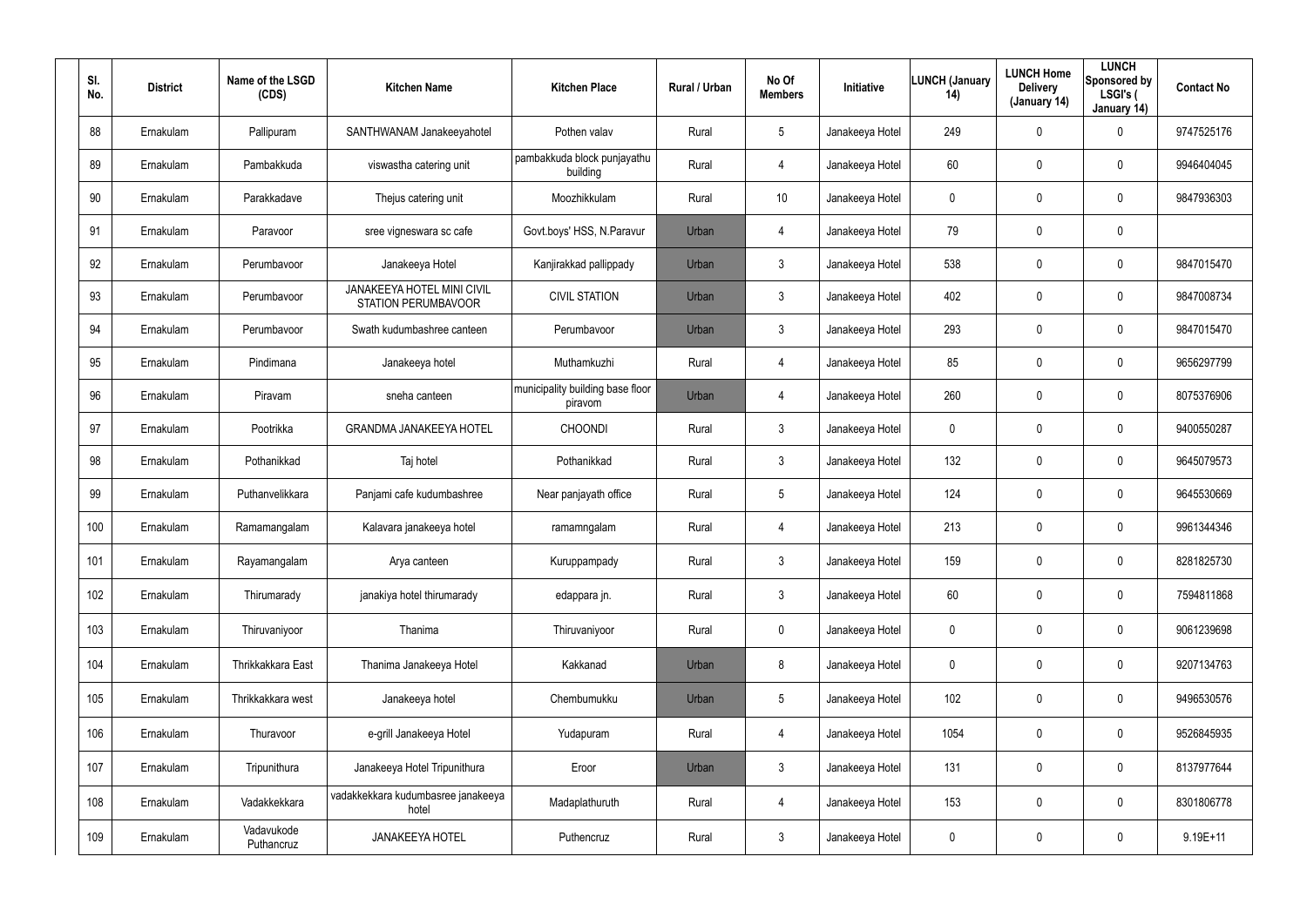|     | SI.<br>No.      | <b>District</b> | Name of the LSGD<br>(CDS) | <b>Kitchen Name</b>          | <b>Kitchen Place</b>                              | Rural / Urban | No Of<br><b>Members</b> | Initiative      | <b>LUNCH (January</b><br>14) | <b>LUNCH Home</b><br><b>Delivery</b><br>(January 14) | <b>LUNCH</b><br>Sponsored by<br>LSGI's (<br>January 14) | <b>Contact No</b> |
|-----|-----------------|-----------------|---------------------------|------------------------------|---------------------------------------------------|---------------|-------------------------|-----------------|------------------------------|------------------------------------------------------|---------------------------------------------------------|-------------------|
|     | 110             | Ernakulam       | Valakom                   | Ruchi                        | Valakom                                           | Rural         | $5\phantom{.0}$         | Janakeeya Hotel | 0                            | 0                                                    | $\mathbf 0$                                             | 9074232700        |
|     | 111             | Ernakulam       | Varapuzha                 | DURGA ACTIVITY               | CHETTIBHAGAM                                      | Rural         | 8                       | Janakeeya Hotel | 131                          | 0                                                    | $5\phantom{.0}$                                         | 9496160074        |
|     | 112             | Ernakulam       | Vazhakulam                | Three Star Hotel             | Marampally                                        | Rural         | $\mathbf{3}$            | Janakeeya Hotel | 303                          | 0                                                    | $\pmb{0}$                                               | 6282644893        |
|     | 113             | Ernakulam       | Vengola                   | Janakeeya Hotel              | Pathipalam                                        | Rural         | $5\phantom{.0}$         | Janakeeya Hotel | 85                           | 0                                                    | $\pmb{0}$                                               | 8137887455        |
|     | 114             | Ernakulam       | Vengoor                   | <b>JANAKEEYA HOTEL</b>       | Choorathod                                        | Rural         | $\overline{4}$          | Janakeeya Hotel | 286                          | 0                                                    | $\pmb{0}$                                               | 9656904682        |
| 114 |                 |                 |                           |                              |                                                   |               | 449                     |                 | 20796                        | 63                                                   | 16                                                      |                   |
|     |                 | Idukki          | Adimaly                   | Friends Janakeeya Hotel      | Adimaly                                           | Rural         | $\overline{4}$          | Janakeeya Hotel | 141                          | 0                                                    | $\pmb{0}$                                               | 9961635779        |
|     | $\overline{2}$  | Idukki          | Alackode                  | Five Star Canteen            | Elamdesham Block<br>Panchayath Building, Alakode  | Rural         | $5\phantom{.0}$         | Janakeeya Hotel | 30 <sup>°</sup>              | 0                                                    | $\pmb{0}$                                               | 9961482164        |
|     | $\mathbf{3}$    | Idukki          | Arakkulam                 | Sabhalyam                    | Moolamattom                                       | Rural         | $\overline{4}$          | Janakeeya Hotel | 248                          | 0                                                    | $\pmb{0}$                                               | 8848124921        |
|     | $\overline{4}$  | Idukki          | Ayyappancovil             | Maria Janakeeya Hotel        | Parappu                                           | Rural         | $\mathbf{3}$            | Janakeeya Hotel | 113                          | 0                                                    | $\pmb{0}$                                               | 9544622096        |
|     | $5\phantom{.0}$ | Idukki          | Bysonvalley               | Famous Janakiya Hotel        | Pottankad                                         | Rural         | $\overline{4}$          | Janakeeya Hotel | 84                           | 0                                                    | $\pmb{0}$                                               | 9744566398        |
|     | 6               | Idukki          | Chakkupallam              | Vanithasree Janakeeya Hotel  | Anakkara                                          | Rural         | $\mathbf{3}$            | Janakeeya Hotel | 289                          | 0                                                    | $\pmb{0}$                                               | 8075143547        |
|     | -7              | Idukki          | Devikulam                 | Kudumbashree Janakeeya Hotel | Echo point                                        | Rural         | $\mathbf{3}$            | Janakeeya Hotel | 147                          | 0                                                    | $\pmb{0}$                                               | 8281640208        |
|     | 8               | Idukki          | Edavetty                  | Kudumbashree Janakeeya Hotel | Edavetty                                          | Rural         | $\mathbf{3}$            | Janakeeya Hotel | 0                            | 0                                                    | $\pmb{0}$                                               | 6238694173        |
|     | 9               | Idukki          | Erattayar                 | Vanitha Janakeeya Hotel      | Erattayar                                         | Rural         | $\overline{4}$          | Janakeeya Hotel | 114                          | 0                                                    | $\pmb{0}$                                               | 9188166929        |
|     | 10 <sup>°</sup> | Idukki          | Kamakshi                  | Kripa Catering               | Thankamani                                        | Rural         | $5\phantom{.0}$         | Janakeeya Hotel | 230                          | 0                                                    | $\mathsf{0}$                                            | 9544021398        |
|     | 11              | Idukki          | Kanchiyar                 | Swadh Janakeeya Hotel        | Kanchiyar                                         | Rural         | $5\phantom{.0}$         | Janakeeya Hotel | 126                          | 0                                                    | $\pmb{0}$                                               | 8606856496        |
|     | 12              | Idukki          | Kanjikkuzhi               | Samarppanam                  | Kanjikkuzhi                                       | Rural         | $\overline{4}$          | Janakeeya Hotel | 142                          | 0                                                    | $\mathsf{0}$                                            | 9447169262        |
|     | 13              | Idukki          | Kanthaloor                | Morningstar Janakeeya Hotel  | Sahayagiri complex, near<br>Kanthalloor Bus stand | Rural         | $\overline{4}$          | Janakeeya Hotel | 140                          | 0                                                    | $\pmb{0}$                                               | 9447941632        |
|     | 14              | Idukki          | Karimannoor               | Rujiya Catering Unit         | Karimannoor                                       | Rural         | $5\phantom{.0}$         | Janakeeya Hotel | 60                           | 0                                                    | $\pmb{0}$                                               | 9497454952        |
|     | 15              | Idukki          | Karunapuram               | Karuna Hotel                 | Panchayathu complex                               | Rural         | 4                       | Janakeeya Hotel | 228                          | 0                                                    | $\pmb{0}$                                               | 9961152820        |
|     | 16              | Idukki          | Kattappana                | Karunya Janakeeya Hotel      | Kattappana                                        | Urban         | $5\,$                   | Janakeeya Hotel | 275                          | 0                                                    | $\pmb{0}$                                               | 9497684477        |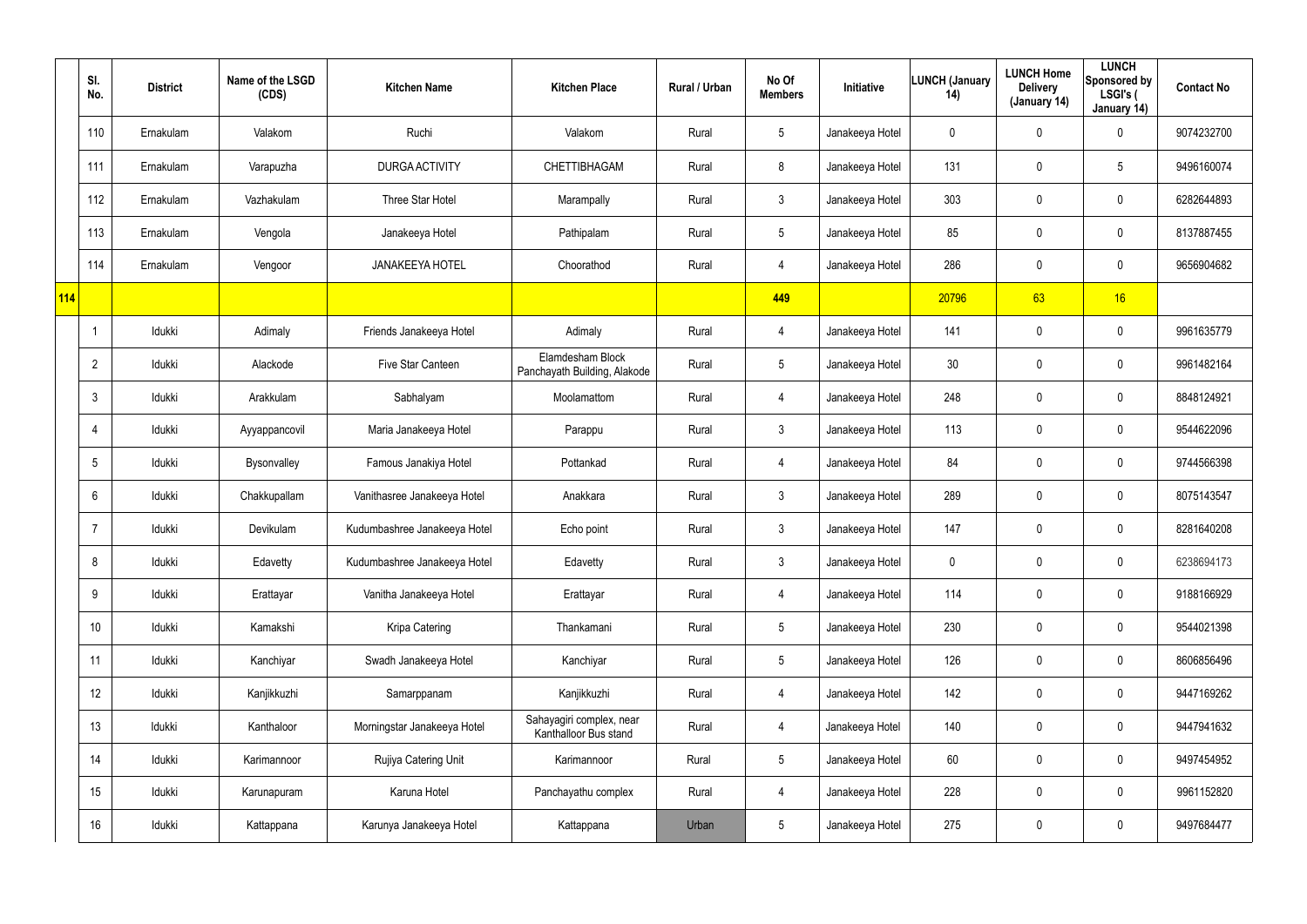|    | SI.<br>No.      | <b>District</b> | Name of the LSGD<br>(CDS) | <b>Kitchen Name</b>                | <b>Kitchen Place</b>          | Rural / Urban | No Of<br><b>Members</b> | Initiative      | <b>LUNCH (January</b><br>14) | <b>LUNCH Home</b><br><b>Delivery</b><br>(January 14) | <b>LUNCH</b><br>Sponsored by<br>LSGI's (<br>January 14) | <b>Contact No</b> |
|----|-----------------|-----------------|---------------------------|------------------------------------|-------------------------------|---------------|-------------------------|-----------------|------------------------------|------------------------------------------------------|---------------------------------------------------------|-------------------|
|    | 17              | Idukki          | Kodikkulam                | Kulirma Janakiya Hotel             | Kodikkulam                    | Rural         | 6                       | Janakeeya Hotel | 30 <sub>o</sub>              | 0                                                    | $\mathbf 0$                                             | 9605111852        |
|    | 18              | Idukki          | Kokkayar                  | Sevana Janakeeya hotel             | 35th Mile                     | Rural         | $\mathfrak{Z}$          | Janakeeya Hotel | 17                           | 0                                                    | $\mathbf 0$                                             | 9562067674        |
|    | 19              | Idukki          | Konnathadi                | Friends Janakeeya Hotel            | Panickankudi                  | Rural         | 6                       | Janakeeya Hotel | 81                           | 0                                                    | $\mathbf 0$                                             | 9544048878        |
|    | 20              | Idukki          | Konnathadi                | Janapriya Janakeeya Hotel          | Konnathadi                    | Rural         | $\mathfrak{Z}$          | Janakeeya Hotel | 135                          | 0                                                    | $\mathbf 0$                                             | 9895147074        |
|    | 21              | Idukki          | Kudayathoor               | Kudumbashree Janakeeya Hotel       | Kanjar                        | Rural         | $\mathfrak{Z}$          | Janakeeya Hotel | 102                          | 0                                                    | $\mathbf 0$                                             | 9526762560        |
|    | 22              | Idukki          | Kumaramangalam            | Kumaramangalam Janakeeya Hotel     | Kumaramangalam                | Rural         | 4                       | Janakeeya Hotel | 130                          | 0                                                    | $\mathbf 0$                                             | 9745633509        |
|    | 23              | Idukki          | Kumili                    | Ruchi Hotel                        | Kumili                        | Rural         | 4                       | Janakeeya Hotel | 203                          | 0                                                    | $\mathbf 0$                                             | 9447980637        |
|    | 24              | Idukki          | Manakkadu                 | Vanitha Hotel                      | Chittoor                      | Rural         | 3                       | Janakeeya Hotel | 0                            | 0                                                    | $\mathbf 0$                                             | 8330097933        |
|    | 25              | Idukki          | Mankulam                  | Jeevanam Catering Janakeeya Hotel  | Panchayathu Building          | Rural         | 4                       | Janakeeya Hotel | 72                           | 0                                                    | $\mathbf 0$                                             | 9495060505        |
| 51 | 26              | Idukki          | Mankulam                  | Happy Janakéeya Hotel              | Aanakkulam                    | Rural         | 3                       | Janakeeya Hotel | 53                           | 0                                                    | $\mathbf 0$                                             | 9496251027        |
|    | 27              | Idukki          | Marayoor                  | Malabar food court Janakeeya Hotel | Marayoor Near IDCB bank       | Rural         | 4                       | Janakeeya Hotel | 163                          | 0                                                    | $\mathbf 0$                                             | 9446925610        |
|    | 28              | Idukki          | Mariyapuram               | Anaswara Hotel & Catering          | Idukki                        | Rural         | 4                       | Janakeeya Hotel | 172                          | 0                                                    | $\mathbf 0$                                             | 9526329438        |
|    | 29              | Idukki          | Munnar                    | Annapoorna catering                | Lorry stand, old munnar       | Rural         | $5\phantom{.0}$         | Janakeeya Hotel | 240                          | 0                                                    | $\mathbf 0$                                             | 8281009478        |
|    | 30 <sub>2</sub> | Idukki          | Muttom                    | Nila Janakeeya Hotel               | Muttom                        | Rural         | $\mathbf{3}$            | Janakeeya hotel | 203                          | $\mathbf 0$                                          | $\boldsymbol{0}$                                        | 9961104818        |
|    | 31              | ldukki          | Nedumkandam               | Annus catering                     | Nedumkandam<br>Kizhakkekavala | Rural         | 4                       | Janakeeya Hotel | 238                          | $\mathbf 0$                                          | $\boldsymbol{0}$                                        | 9747458576        |
|    | 32              | Idukki          | Pallivasal                | <b>Blessing Janakeeya Hotel</b>    | Pallivasal                    | Rural         | 4                       | Janakeeya Hotel | 105                          | 0                                                    | $\pmb{0}$                                               | 9947981574        |
|    | 33              | ldukki          | Pampadumpara              | Thripthy Janakeeya Hotel           | Pampadumpara                  | Rural         | $\mathfrak{Z}$          | Janakeeya Hotel | 143                          | $\mathbf 0$                                          | $\pmb{0}$                                               | 9207150558        |
|    | 34              | Idukki          | Peermedu                  | Thripthy Janakeeya Hotel           | Peermedu                      | Rural         | $\mathfrak{Z}$          | Janakeeya Hotel | $\boldsymbol{0}$             | 0                                                    | $\pmb{0}$                                               | 9633311267        |
|    | 35              | ldukki          | Peruvanthanam             | Janakeeya Hotel                    | Peruvanthanam                 | Rural         | $5\phantom{.0}$         | Janakeeya Hotel | 46                           | $\mathbf 0$                                          | $\boldsymbol{0}$                                        | 9562274720        |
|    | 36              | ldukki          | Purappuzha                | Ammas Janakeeya Hotel              | Purappuzha                    | Rural         | $\mathfrak{Z}$          | Janakeeya Hotel | 40                           | $\mathbf 0$                                          | $\pmb{0}$                                               | 9744954032        |
|    | 37              | ldukki          | Rajakkadu                 | Janakeeya Hotel                    | Rajakkadu Town                | Rural         | $\mathbf{3}$            | Janakeeya Hotel | 447                          | 0                                                    | $\mathbf 0$                                             | 9446766999        |
|    | 38              | Idukki          | Rajakumari                | Aiswarya Vanitha Restaurent        | Rajakumari South              | Rural         | 4                       | Janakeeya Hotel | 335                          | 0                                                    | $\pmb{0}$                                               | 9526570410        |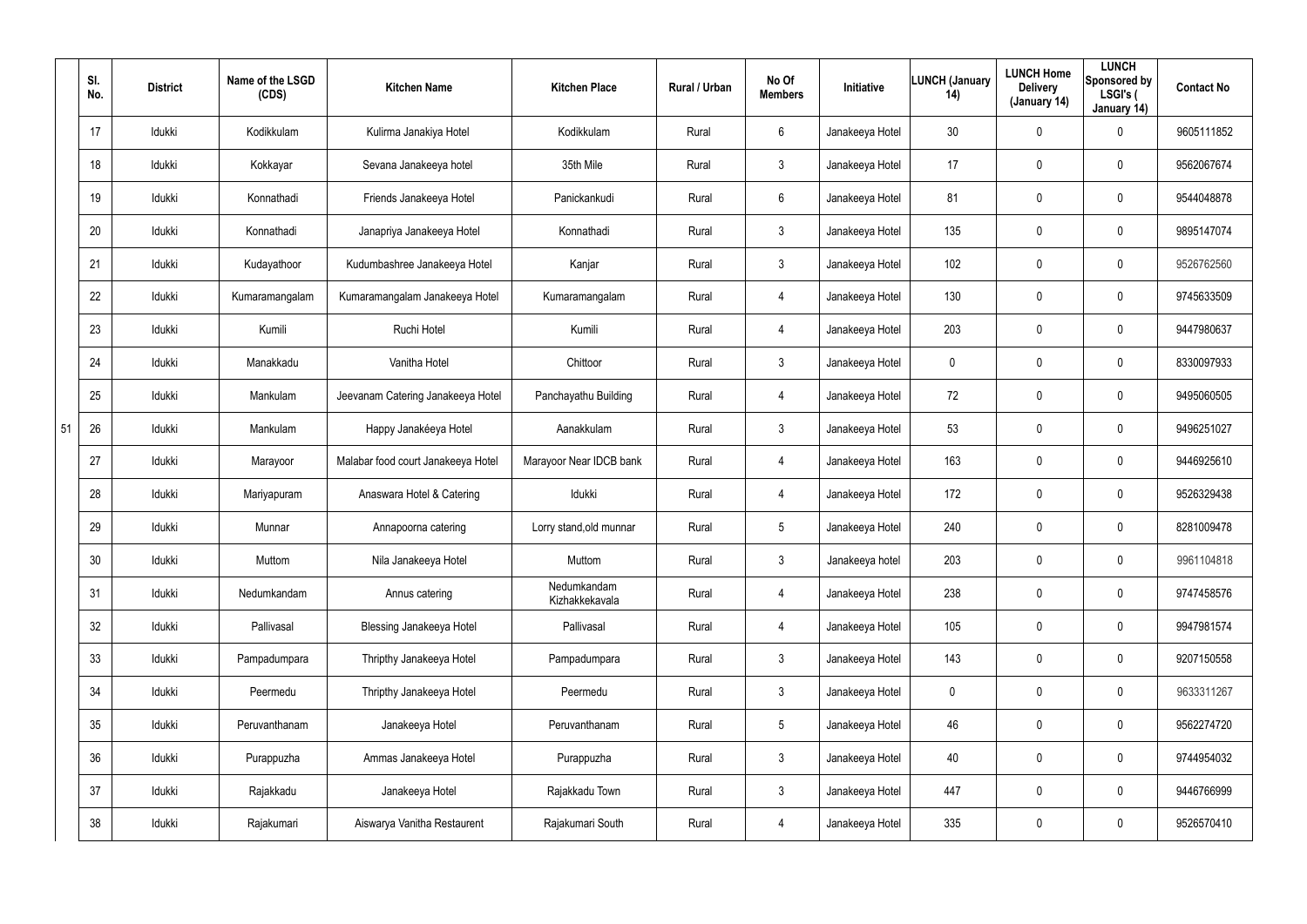|                 | SI.<br>No.      | <b>District</b> | Name of the LSGD<br>(CDS) | <b>Kitchen Name</b>                       | <b>Kitchen Place</b>                      | Rural / Urban | No Of<br><b>Members</b> | Initiative      | <b>LUNCH (January</b><br>14) | <b>LUNCH Home</b><br><b>Delivery</b><br>(January 14) | <b>LUNCH</b><br>Sponsored by<br>LSGI's (<br>January 14) | <b>Contact No</b> |
|-----------------|-----------------|-----------------|---------------------------|-------------------------------------------|-------------------------------------------|---------------|-------------------------|-----------------|------------------------------|------------------------------------------------------|---------------------------------------------------------|-------------------|
|                 | 39              | Idukki          | Santhanpara               | Janakeeya Hotel                           | Santhanpara                               | Rural         | 4                       | Janakeeya Hotel | 180                          | 0                                                    | $\mathbf 0$                                             | 9526174553        |
|                 | 40              | Idukki          | Senapathy                 | Ammoose Hotel                             | Mangathotty                               | Rural         | $\mathbf{3}$            | Janakeeya Hotel | 0                            | 0                                                    | $\mathbf 0$                                             | 9539396626        |
|                 | 41              | Idukki          | Udumbannoor               | Kudumbashree Janakeeya Hotel              | Udumbannor                                | Rural         | $\mathbf{3}$            | Janakeeya Hotel | 163                          | 0                                                    | $\mathbf 0$                                             | 9633678438        |
|                 | 42              | Idukki          | Upputhara                 | Samarppitha Janakeeya hotel               | Upputhara                                 | Rural         | 5                       | Janakeeya Hotel | 93                           | 0                                                    | $\mathbf 0$                                             | 9526590710        |
|                 | 43              | Idukki          | Vandanmedu                | Dharshana Janakeeya Hotel                 | Vandanmedu                                | Rural         | $\overline{4}$          | Janakeeya Hotel | 84                           | $\mathbf 0$                                          | $\mathbf 0$                                             | 9744038737        |
|                 | 44              | Idukki          | Vandiperiyar              | Vandiperiyar Janakeeya Hotel              | Vandiperiyar                              | Rural         | 5                       | Janakeeya Hotel | 173                          | $\mathbf 0$                                          | $\pmb{0}$                                               | 8086863254        |
|                 | 45              | Idukki          | Vannappuram               | Souhrudham Janakeeya Hotel                | Vannappuram                               | Rural         | $5\phantom{.0}$         | Janakeeya Hotel | 39                           | 0                                                    | $\mathbf 0$                                             | 8113054492        |
|                 | 46              | Idukki          | Vathikudy                 | Karthika                                  | Thopramkudi                               | Rural         | 4                       | Janakeeya Hotel | 0                            | 0                                                    | $\mathbf 0$                                             | 9947636989        |
|                 | 47              | Idukki          | Vathikudy                 | Mahima                                    | Murickassery                              | Rural         | $\mathbf{3}$            | Janakeeya Hotel | 189                          | $\mathbf 0$                                          | $\mathbf 0$                                             | 8289945652        |
|                 | 48              | Idukki          | Vattavada                 | Vattavada Kudumbashree Janakeeya<br>Hotel | Keekkara, Kovilur                         | Rural         | 4                       | Janakeeya Hotel | 0                            | 0                                                    | $\mathbf 0$                                             | 9497790469        |
|                 | 49              | Idukki          | Vazhathoppu               | Grahalakshmi Hotel & Catering             | Cheruthoni                                | Rural         | $\overline{4}$          | Janakeeya Hotel | 188                          | 0                                                    | $\overline{2}$                                          | 9496178884        |
|                 | 50              | Idukki          | Vellathooval              | Flowers Janakeeya Hotel                   | Vellathooval                              | Rural         | 4                       | Janakeeya Hotel | 64                           | 0                                                    | $\mathbf 0$                                             | 9961419892        |
|                 | 51              | Idukki          | Velliyamattam             | Padhayam Kudumbashree Janakeeya<br>Hotel  | Velliyamattam                             | Rural         | 4                       | Janakeeya Hotel | 40                           | 0                                                    | $\mathbf 0$                                             | 7902854627        |
| $\overline{51}$ |                 |                 |                           |                                           |                                           |               | 201                     |                 | 6535                         | $\bullet$                                            | $\overline{2}$                                          |                   |
|                 |                 | Kannur          | Maloor                    | Maloor Janakeeya Hotel                    | Thrikandaripoyil, PO-<br>Thrikandaripoyil | Rural         | $\mathbf{3}$            | Janakeeya Hotel | 149                          | $\mathbf 0$                                          | $\mathbf 0$                                             | 9656132294        |
|                 | $\overline{2}$  | Kannur          | Kolachery                 | Janakeeya Hotel                           | Kolachery Paramba, PO-<br>Kolacheri       | Rural         | $5\phantom{.0}$         | Janakeeya Hotel | 210                          | $\mathbf 0$                                          | $3\phantom{.0}$                                         | 9895324699        |
|                 | 3               | Kannur          | Pinarayi                  | Janakeeya hotel, Pinarayi                 | Pinarayi                                  | Rural         | $6\,$                   | Janakeeya Hotel | 205                          | $\mathbf 0$                                          | $\mathsf{0}$                                            | 9447215211        |
|                 | 4               | Kannur          | Muzhakunnu                | Thripthy Janakeeya Hotel                  | Kakkayangad, Muzhakkunnu                  | Rural         | $5\overline{)}$         | Janakeeya Hotel | 403                          | $\mathbf 0$                                          | $\overline{2}$                                          | 9526047538        |
|                 | $5\overline{)}$ | Kannur          | Chapparappadavu           | Kudumbasree janakeeya hotel               | Near village office,<br>Chapparappadav    | Rural         | $\mathbf{3}$            | Janakeeya Hotel | 179                          | $\mathbf 0$                                          | $\mathbf 0$                                             | 9605413324        |
|                 | 6               | Kannur          | Iritty                    | Roopasree Kudumbashree hotel              | Koolichembra                              | Urban         | $\bf 8$                 | Janakeeya Hotel | 407                          | $\pmb{0}$                                            | $\mathbf 1$                                             | 8589921533        |
|                 |                 | Kannur          | Dharmadam                 | Dharmadam Janakeeya hotel                 | Near Andalloor kav,<br>Dharmadam          | Rural         | $\mathbf{3}$            | Janakeeya Hotel | 118                          | $\mathbf 0$                                          | $\mathbf 0$                                             | 9526975778        |
|                 | 8               | Kannur          | Peralassery               | Janakeeya Hotel                           | Peralassery Town, PO -<br>Mundallur       | Rural         | 9                       | Janakeeya Hotel | 422                          | 0                                                    | $\mathsf{0}$                                            | 70256213909       |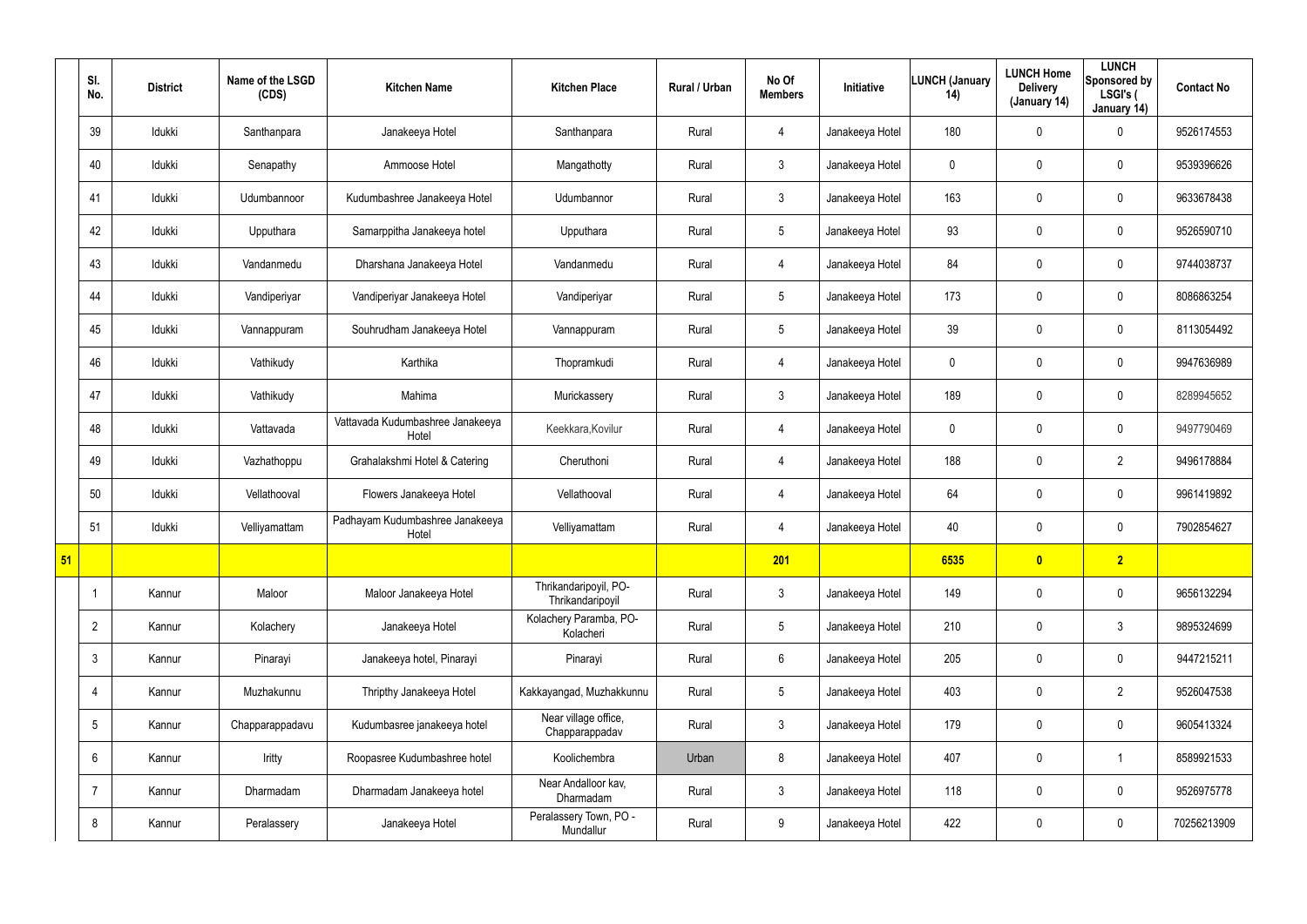| SI.<br>No.      | <b>District</b> | Name of the LSGD<br>(CDS)   | <b>Kitchen Name</b>                                | <b>Kitchen Place</b>                          | Rural / Urban | No Of<br><b>Members</b> | Initiative      | <b>LUNCH (January</b><br>14) | <b>LUNCH Home</b><br><b>Delivery</b><br>(January 14) | <b>LUNCH</b><br>Sponsored by<br>LSGI's (<br>January 14) | <b>Contact No</b> |
|-----------------|-----------------|-----------------------------|----------------------------------------------------|-----------------------------------------------|---------------|-------------------------|-----------------|------------------------------|------------------------------------------------------|---------------------------------------------------------|-------------------|
| 9               | Kannur          | Kadannappalli<br>Panappuzha | Kudumbasree janakeeya hotel                        | Chanthappura                                  | Rural         | 4                       | Janakeeya Hotel | 138                          | $\mathbf 0$                                          | 0                                                       | 9961089935        |
| 10 <sup>°</sup> | Kannur          | Anthur                      | Janakeeya hotel                                    | Dharmasala                                    | Urban         | 5                       | Janakeeya Hotel | 280                          | $\pmb{0}$                                            | 0                                                       | 9544138650        |
| 11              | Kannur          | Cheruthazham                | Janakeeya Hotel (Thripthi<br>Kudumbashree Canteen) | Pilathara                                     | Rural         | $\mathbf{3}$            | Janakeeya Hotel | 214                          | $\pmb{0}$                                            | 0                                                       | 9947540361        |
| 12 <sup>°</sup> | Kannur          | Peravoor                    | Kudumbashree Janakeeya Hotel                       | Peravoor Bus stand, Peravoor<br>PO            | Rural         | 3                       | Janakeeya Hotel | 221                          | $\mathbf 0$                                          | 0                                                       | 9947567857        |
| 13              | Kannur          | Kalliassery                 | Janakeeya Hotel                                    | Irinav Road, Payyattam, PO-<br>Irinav         | Rural         | 4                       | Janakeeya Hotel | 300                          | $\mathbf 0$                                          | 0                                                       | 8848330570        |
| 14              | Kannur          | Panniyannur                 | Janakeeya Hotel                                    | Panoor Block office compound                  | Rural         | 6                       | Janakeeya Hotel | 289                          | $\mathbf 0$                                          | 0                                                       | 9447449875        |
| 15              | Kannur          | Kannapuram                  | Janakeeya Hotel                                    | Chynaclay road, Kannapuram                    | Rural         | $5\phantom{.0}$         | Janakeeya Hotel | 148                          | $\mathbf 0$                                          | $\overline{4}$                                          | 8089127045        |
| 16              | Kannur          | Sreekandapuram              | Janakeeya Hotel                                    | Sreekandapuram, near bus<br>stand             | Urban         | $5\overline{)}$         | Janakeeya Hotel | 310                          | $\mathbf 0$                                          | 0                                                       | 7591948757        |
| 17              | Kannur          | Thalasseri                  | Janakeeya Hotel                                    | New bus stand, Thalasseri                     | Urban         | 6                       | Janakeeya Hotel | 683                          | $\mathbf 0$                                          | 0                                                       | 9446263864        |
| 18              | Kannur          | Chokli                      | Janakeeya Hotel                                    | Olavilam, Chokli                              | Rural         | $5\overline{)}$         | Janakeeya Hotel | 110                          | $\mathbf 0$                                          | 0                                                       | 9846892821        |
| 19              | Kannur          | Udayagiri                   | Janakeeya Hotel                                    | Karthikapuram                                 | Rural         | 4                       | Janakeeya Hotel | 279                          | $\mathbf 0$                                          | 0                                                       | 9562375342        |
| 20              | Kannur          | Karivellur Peralam          | Janakeeya Hotel                                    | Panchayah building,<br>Onakkunnu              | Rural         | 4                       | Janakeeya Hotel | 308                          | $\mathbf 0$                                          | 0                                                       | 7025519714        |
| 21              | Kannur          | Muzhappilangad              | Janakeeya Hotel                                    | Near FCI godown,<br>Muzhappilangad            | Rural         | $5\phantom{.0}$         | Janakeeya Hotel | 264                          | $\mathbf 0$                                          | 0                                                       | 7306005267        |
| 22              | Kannur          | Narath                      | Janakeeya Hotel                                    | Janakeeya Hotel, Kambil,<br>Narath            | Rural         | $\overline{7}$          | Janakeeya Hotel | 173                          | $\mathbf 0$                                          | $\overline{2}$                                          | 9747441162        |
| 23              | Kannur          | Payyannur                   | Janakeeya Hotel                                    | Municipality compoud,<br>Payyannur            | Urban         | $\mathbf{3}$            | Janakeeya Hotel | 352                          | $\mathbf 0$                                          | 0                                                       | 9526620805        |
| 24              | Kannur          | Kangol Alappadamba          | Janakeeya Hotel                                    | Mathil, Near Kangol<br>Alappadamba Panchayath | Rural         | 4                       | Janakeeya Hotel | 108                          | $\mathbf 0$                                          | 0                                                       | 9495296142        |
| 25              | Kannur          | Naduvil                     | Janakeeya Hotel                                    | Panchayath compound,<br>Naduvil town          | Rural         | 4                       | Janakeeya Hotel | 148                          | $\mathbf 0$                                          | 0                                                       | 7902902490        |
| 26              | Kannur          | Koothuparamba               | Janakeeya Hotel                                    | Manghad Vayal, Near HSS<br>Koothuparamba, PO- | Urban         | 8                       | Janakeeya Hotel | 337                          | $\mathbf 0$                                          | 0                                                       | 9645608253        |
| 27              | Kannur          | Kuttiatoor                  | Janakeeya Hotel                                    | Near Panchayath office,<br>Chattukappara      | Rural         | $5\phantom{.0}$         | Janakeeya Hotel | 80                           | $\boldsymbol{0}$                                     | 0                                                       | 9544644195        |
| 28              | Kannur          | Kathirur                    | Janakeeya Hotel                                    | Panchayath office building,<br>Kathirur       | Rural         | $5\phantom{.0}$         | Janakeeya Hotel | 223                          | $\boldsymbol{0}$                                     |                                                         | 8129404833        |
| 29              | Kannur          | Panoor                      | Janakeeya Hotel                                    | Elangode, Panoor                              | Urban         | $5\phantom{.0}$         | Janakeeya Hotel | 174                          | $\boldsymbol{0}$                                     | 0                                                       | 9605852157        |
| 30              | Kannur          | Chirakkal                   | Janakeeya Hotel                                    | Chirakkal weavers,<br>Puthiyatheru            | Rural         | $5\phantom{.0}$         | Janakeeya Hotel | 200                          | $\pmb{0}$                                            | 0                                                       | 9895854873        |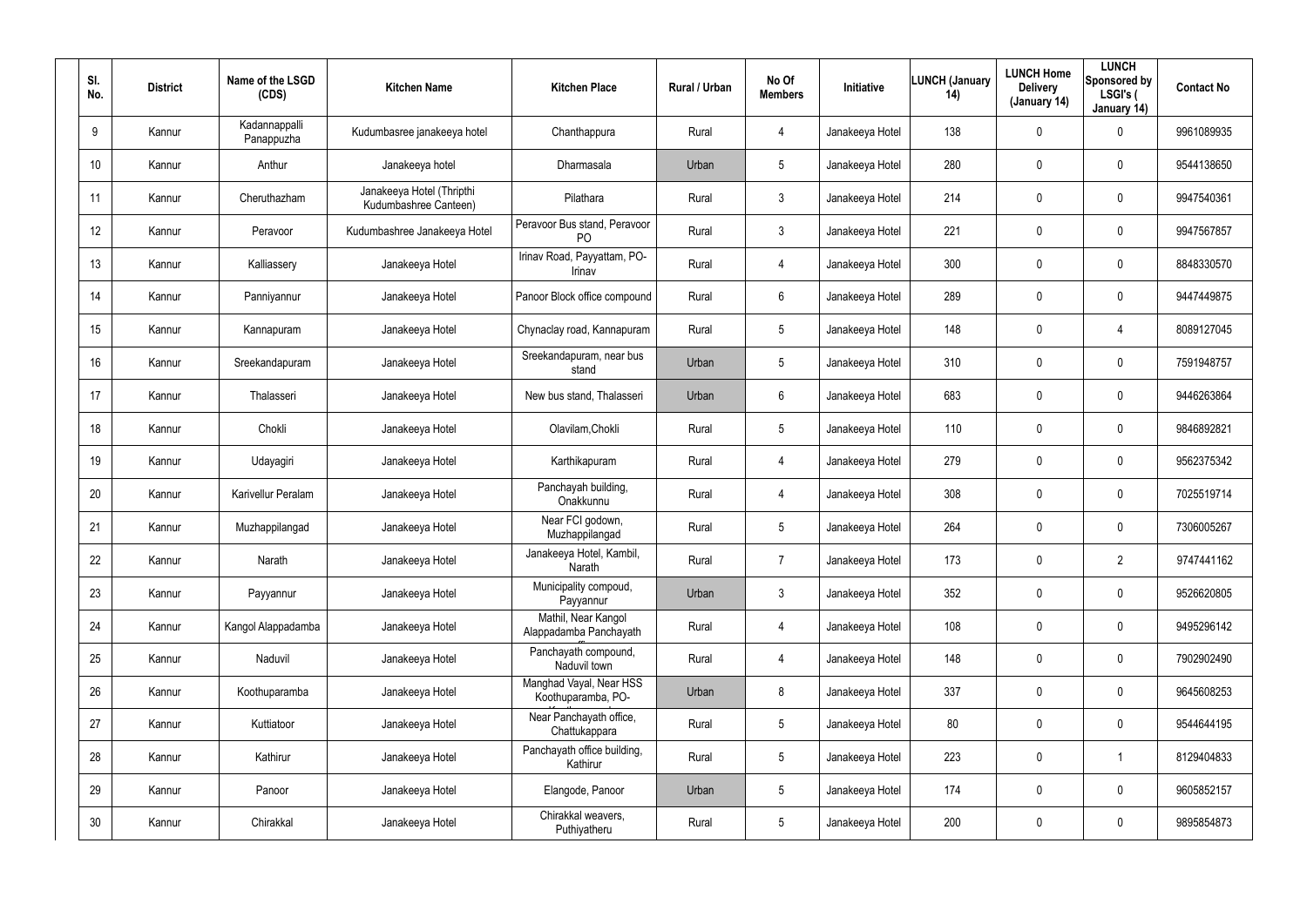|    | SI.<br>No. | <b>District</b> | Name of the LSGD<br>(CDS) | <b>Kitchen Name</b> | <b>Kitchen Place</b>                                             | Rural / Urban | No Of<br><b>Members</b> | Initiative      | <b>LUNCH (January</b><br>14) | <b>LUNCH Home</b><br><b>Delivery</b><br>(January 14) | <b>LUNCH</b><br>Sponsored by<br>LSGI's (<br>January 14) | <b>Contact No</b> |
|----|------------|-----------------|---------------------------|---------------------|------------------------------------------------------------------|---------------|-------------------------|-----------------|------------------------------|------------------------------------------------------|---------------------------------------------------------|-------------------|
|    | 31         | Kannur          | Eranjoli                  | Janakeeya Hotel     | Near Thalassery RTO office,<br>Chungam                           | Rural         | $5\phantom{.0}$         | Janakeeya Hotel | 240                          | 0                                                    | $\mathbf 0$                                             | 9656368808        |
|    | 32         | Kannur          | Payam                     | Janakeeya Hotel     | Near Panchayath office,<br>Madathil                              | Rural         | 4                       | Janakeeya Hotel | 188                          | 0                                                    | $\mathbf 0$                                             | 9496554678        |
|    | 33         | Kannur          | Eramam Kuttoor            | Janakeeya Hotel     | Mathamangalam, Near CDS<br>office                                | Rural         | 4                       | Janakeeya Hotel | 150                          | 0                                                    | $\pmb{0}$                                               | 9562473576        |
|    | 34         | Kannur          | Ramanthally               | Janakeeya hotel     | Ramanthally                                                      | Rural         | 4                       | Janakeeya Hotel | 206                          | 0                                                    | $\mathbf 0$                                             | 9496705429        |
|    | 35         | Kannur          | Thripangottur             | Janakeeya Hotel     | Kallikkandy, Thripangottur                                       | Rural         | $\mathfrak{Z}$          | Janakeeya Hotel | 313                          | 0                                                    | $\mathbf 0$                                             | 9495191659        |
|    | 36         | Kannur          | Madayi                    | Janakeeya Hotel     | Eripuram, Near Vrindhavan<br>Residency, PO Pazhayangadi          | Rural         | 3                       | Janakeeya Hotel | 140                          | 0                                                    | $\mathbf 0$                                             | 7561006271        |
|    | 37         | Kannur          | Kelakam                   | Janakeeya Hotel     | Kelakam PO                                                       | Rural         | $\mathbf{3}$            | Janakeeya Hotel | 139                          | 0                                                    | $\mathbf 0$                                             | 8113866296        |
|    | 38         | Kannur          | Kurumathoor               | Janakeeya Hotel     | Near GVHSS, Kurumathoor                                          | Rural         | $\mathfrak{Z}$          | Janakeeya Hotel | 123                          | 0                                                    | $\mathbf 0$                                             | 9633816470        |
|    | 39         | Kannur          | Peringome Vayakkara       | Janakeeya Hotel     | Peringome, Near Police station                                   | Rural         | $5\phantom{.0}$         | Janakeeya Hotel | 102                          | 0                                                    | $\mathbf 0$                                             | 9961413726        |
|    | 40         | Kannur          | Munderi                   | Janakeeya Hotel     | Kanjirode Karakkadu, Munderi                                     | Rural         | 4                       | Janakeeya Hotel | 253                          | 0                                                    | $\boldsymbol{0}$                                        | 8547609196        |
|    | 41         | Kannur          | Anjarakandy               | Janakeeya Hotel     | Panayatham Paramba,<br>Anjarankandy                              | Rural         | 4                       | Janakeeya Hotel | 150                          | 0                                                    | $\boldsymbol{0}$                                        | 9496900755        |
| 89 | 42         | Kannur          | Ayyankkunnu               | Janakeeya Hotel     | Ayyankunnu Panchayth<br>Anghadikkadavu                           | Rural         | 4                       | Janakeeya Hotel | 145                          | 0                                                    | $\boldsymbol{0}$                                        | 9946734976        |
|    | 43         | Kannur          | Padiyoor                  | Janakeeya Hotel     | Padiyoor PO                                                      | Rural         | 4                       | Janakeeya Hotel | 55                           | 0                                                    | $\mathbf 0$                                             | 9539028498        |
|    | 44         | Kannur          | Ezhome                    | Janakeeya Hotel     | Pazhayangadi bus stand,<br>Ezhom                                 | Rural         | $5\phantom{.0}$         | Janakeeya Hotel | 289                          | $\mathbf 0$                                          | $\mathbf 0$                                             | 8086910862        |
|    | 45         | Kannur          | Koodali                   | Janakeeya Hotel     | Near Koodali Panchayath<br>Office, Kololam, PO -                 | Rural         | 4                       | Janakeeya Hotel | 167                          | $\mathbf 0$                                          | $\pmb{0}$                                               | 9526524230        |
|    | 46         | Kannur          | Pappinisseri              | Janakeeya Hotel     | Edavannoor<br>Near EMS Smaraka Govt.<br>Higher secondary school, | Rural         | 4                       | Janakeeya Hotel | 196                          | $\mathbf 0$                                          | $\pmb{0}$                                               | 9605727307        |
|    | 47         | Kannur          | Mattannur                 | Janakeeya Hotel     | Near Municipality office,<br>Mattannur                           | Urban         | $5\phantom{.0}$         | Janakeeya Hotel | 192                          | $\mathbf 0$                                          | $\pmb{0}$                                               | 7510706897        |
|    | 48         | Kannur          | Chenghalayi               | Janakeeya Hotel     | Valakai, Chenghalayi                                             | Rural         | $\mathfrak{Z}$          | Janakeeya Hotel | 210                          | $\mathbf 0$                                          | $\pmb{0}$                                               | 8547696233        |
|    | 49         | Kannur          | Pattiam                   | Janakeeya Hotel     | Cheruvancheri PO,<br>Cheruvancheri                               | Rural         | 4                       | Janakeeya Hotel | 327                          | $\mathbf 0$                                          | $\pmb{0}$                                               | 7025025275        |
|    | 50         | Kannur          | Thaliparamba              | Janakeeya Hotel     | Municipality compoud,<br>Thaliparamba                            | Urban         | 4                       | Janakeeya Hotel | 191                          | $\mathbf 0$                                          | $\pmb{0}$                                               | 8547849019        |
|    | 51         | Kannur          | Payyavoor                 | Janakeeya Hotel     | Payyavoor - PO, Payyavoor                                        | Rural         | $5\phantom{.0}$         | Janakeeya Hotel | 306                          | $\mathbf 0$                                          | $\pmb{0}$                                               | 9495311608        |
|    | 52         | Kannur          | Kottiyoor                 | Janakeeya Hotel     | Neendunokki, Kottiyoor - PO                                      | Rural         | $5\phantom{.0}$         | Janakeeya Hotel | 122                          | 0                                                    | $\pmb{0}$                                               | 6282565854        |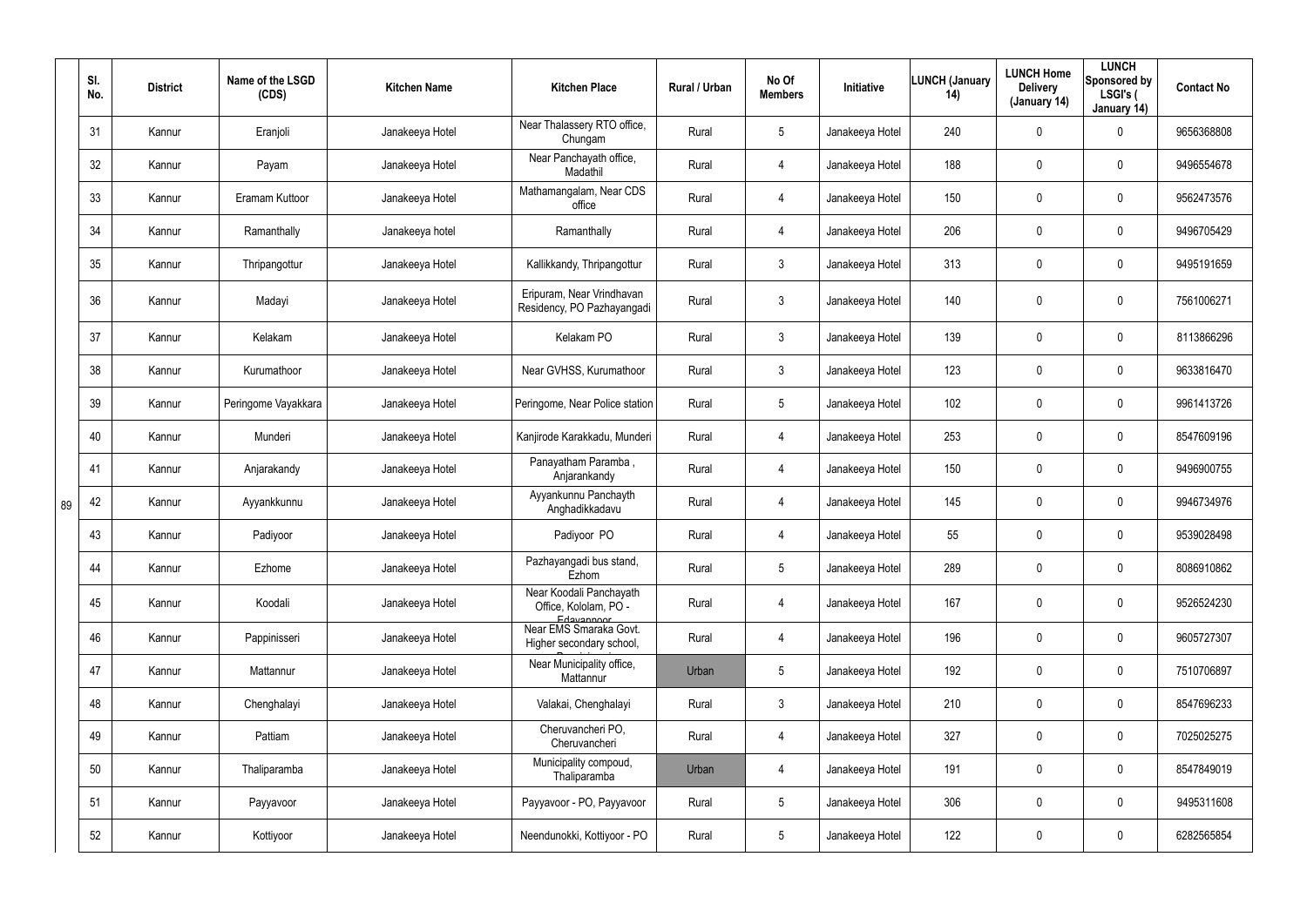| SI.<br>No. | <b>District</b> | Name of the LSGD<br>(CDS) | <b>Kitchen Name</b>                          | <b>Kitchen Place</b>                                    | Rural / Urban | No Of<br><b>Members</b> | <b>Initiative</b> | <b>LUNCH (January</b><br>(14) | <b>LUNCH Home</b><br><b>Delivery</b><br>(January 14) | <b>LUNCH</b><br>Sponsored by<br>LSGI's (<br>January 14) | <b>Contact No</b> |
|------------|-----------------|---------------------------|----------------------------------------------|---------------------------------------------------------|---------------|-------------------------|-------------------|-------------------------------|------------------------------------------------------|---------------------------------------------------------|-------------------|
| 53         | Kannur          | Kunnothparamba            | Janakeeya Hotel                              | Kunnothparamba PO,<br>Kunnothparamba                    | Rural         | 3                       | Janakeeya Hotel   | 238                           | $\mathbf 0$                                          | 0                                                       | 8156840487        |
| 54         | Kannur          | Pariyaram                 | Janakeeya Hotel                              | Near Panchayath Office,<br>Chithappile poyil, Pariyaram | Rural         | 4                       | Janakeeya Hotel   | 122                           | $\mathbf 0$                                          | 0                                                       | 9744385083        |
| 55         | Kannur          | Kunjimangalam             | Janakeeya Hotel                              | Old Post office building,<br>Andamkovil, Kunjimangalam  | Rural         | 4                       | Janakeeya Hotel   | 151                           | 0                                                    | 0                                                       | 9526981326        |
| 56         | Kannur          | Thillenkeri               | Janakeeya Hotel                              | Thekkam poyil, Near Uliyil<br>Town                      | Rural         | $\mathbf{3}$            | Janakeeya Hotel   | 303                           | 0                                                    | 0                                                       | 9745059451        |
| 57         | Kannur          | Chittariparamba           | Janakeeya Hotel                              | Poovathinkeezhil, PO-<br>Chittariparamba                | Rural         | $6\phantom{.}$          | Janakeeya Hotel   | 160                           | 0                                                    | 0                                                       | 8943506825        |
| 58         | Kannur          | Mayyil                    | Janakeeya Hotel                              | Near Mayyil Panchayath office,<br>Mayyil                | Rural         | 4                       | Janakeeya Hotel   | 133                           | 0                                                    | 0                                                       | 9526072638        |
| 59         | Kannur          | Cherukunnu                | Janakeeya Hotel                              | Pallichal, PO - Cherukunnu,<br>Pin -670301              | Rural         | 4                       | Janakeeya Hotel   | 160                           | 0                                                    | 0                                                       | 8547361298        |
| 60         | Kannur          | Aaralam                   | Janakeeya Hotel                              | Athikkal, PO - Keezhpally                               | Rural         | 5                       | Janakeeya Hotel   | 288                           | 0                                                    | 0                                                       | 9961285762        |
| 61         | Kannur          | Alakkode                  | Janakeeya Hotel                              | Therthally, Therthally PO,<br>Alakkode                  | Rural         | 5                       | Janakeeya Hotel   | 230                           | 0                                                    | 0                                                       | 8547045070        |
| 62         | Kannur          | Malappattam               | Janakeeya Hotel                              | Near Malappattam<br>panchayath, Malappattam             | Rural         | 3                       | Janakeeya Hotel   | 138                           | 0                                                    | 0                                                       | 9400571842        |
| 63         | Kannur          | Kanichar                  | Janakeeya Hotel                              | Kanichar PO, Kanichar                                   | Rural         | 3                       | Janakeeya Hotel   | 160                           | 0                                                    | 0                                                       | 9526167667        |
| 64         | Kannur          | Mokeri                    | Kudumbashree Janakeeya Hotel,<br>Mokeri      | Vallangad, Mokeri                                       | Rural         | 5                       | Janakeeya Hotel   | 270                           | 0                                                    | 0                                                       | 9947037223        |
| 65         | Kannur          | Anjarakandy 2             | Kudumbashree Janakeeya Hotel,<br>Anjarakandy | Kavinmoola, Anjarakandy                                 | Rural         | 5                       | Janakeeya Hotel   | 182                           | 0                                                    | 0                                                       | 9446657510        |
| 66         | Kannur          | Newmahi                   | Kudumbashree Janakeeya Hotel                 | Newmahi bridge, Newmahi                                 | Rural         | 3                       | Janakeeya Hotel   | 188\$                         | 0\$                                                  | 0\$                                                     | 9946056862        |
| 67         | Kannur          | Keezhallur                | Janakeeya Hotel                              | Kummanam, Elambara                                      | Rural         | 3                       | Janakeeya Hotel   | 183                           | $\mathbf 0$                                          | 0                                                       | 9947648580        |
| 68         | Kannur          | Chembilode                | Janakeeya hotel                              | Chakkarakal bus stand,<br>mowanchery                    | Rural         | $5\phantom{.0}$         | Janakeeya Hotel   | 573                           | 0                                                    | 0                                                       | 9847951631        |
| 69         | Kannur          | vengad                    | Janakeeya hotel                              | mambaram                                                | Rural         | $6\phantom{.}$          | Janakeeya Hotel   | 183                           | $\mathbf 0$                                          | 0                                                       | 7902970902        |
| 70         | Kannur          | Azhikode                  | Janakeeya hotel                              | vankulathvayayal                                        | Rural         | 4                       | Janakeeya Hotel   | 151                           | 0                                                    | 0                                                       | 9895910633        |
| 71         | Kannur          | Kolayad                   | Janakeeya hotel                              | kolayad                                                 | rural         | 3                       | janakeeya hotel   | 140                           | $\mathbf 0$                                          | 0                                                       | 8592065431        |
| 72         | Kannur          | valapattanam              | janakeeya hotel                              | mill road, valapattanam                                 | rural         | 3                       | janakeeya hotel   | 0                             | 0                                                    | 0                                                       | 9061345312        |
| 73         | Kannur          | Anthur 2                  | annapoorna janakeeya hotel                   | paliyath valapp, po morazha                             | urban         | 3                       | janakeeya hotel   | 145                           | $\mathbf 0$                                          | 0                                                       | 9526183004        |
| 74         | Kannur          | payyannur 2               | janakeeya hotel                              | kaniyeri, po vellur                                     | urban         | $\mathfrak{Z}$          | janakeeya hotel   | 31                            | $\mathbf 0$                                          | 0                                                       | 8301817232        |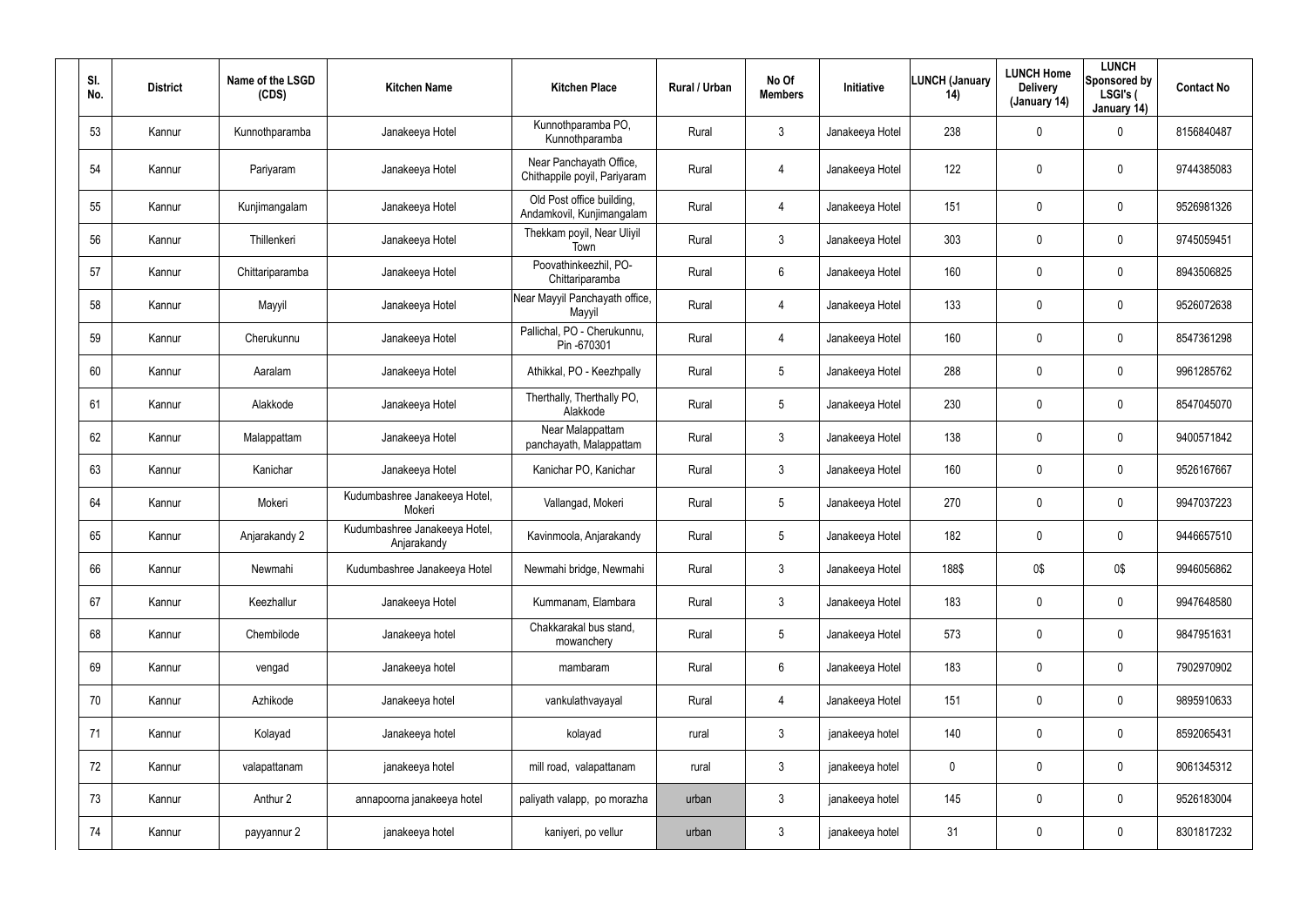|    | SI.<br>No.      | <b>District</b> | Name of the LSGD<br>(CDS) | <b>Kitchen Name</b>             | <b>Kitchen Place</b>                                        | Rural / Urban | No Of<br><b>Members</b> | Initiative      | <b>LUNCH (January</b><br>14) | <b>LUNCH Home</b><br><b>Delivery</b><br>(January 14) | <b>LUNCH</b><br>Sponsored by<br>LSGI's (<br>January 14) | <b>Contact No</b> |
|----|-----------------|-----------------|---------------------------|---------------------------------|-------------------------------------------------------------|---------------|-------------------------|-----------------|------------------------------|------------------------------------------------------|---------------------------------------------------------|-------------------|
|    | 75              | Kannur          | cherupuzha                | janakeeya hotel                 | near panjayath office,<br>cherupuzha, 670511                | rural         | 4                       | janakeeya hotel | 235                          | 0                                                    | $\mathbf 0$                                             | 8547114024        |
|    | 76              | Kannur          | Eruvessy                  | Janakeeya hotel                 | Panchayath office road,<br>Chemberi                         | Rural         | $\overline{4}$          | Janakeeya hotel | 262                          | 0                                                    | $\mathbf 0$                                             | 9544893463        |
|    | 77              | Kannur          | Pattuvam                  | Janakeeya Hotel                 | Near Pattuvam panchayath<br>office, Pattuvam                | Rural         | $5\overline{)}$         | Janakeeya hotel | 150                          | 0                                                    | $\mathbf 0$                                             | 9539731430        |
|    | 78              | Kannur          | Mangattidom               | Janakeeya Hotel                 | Kaitheri idam, Nirmalagiri PO,<br>Mangattidom               | Rural         | 7                       | Janakeeya hotel | 182                          | 0                                                    | $\mathbf 0$                                             | 9207253934        |
|    | 79              | Kannur          | Panoor                    | Janakeeya Hotel                 | Thundayi peedika, Pukkom,<br>Panoor PO                      | Urban         | $5\overline{)}$         | Janakeeya hotel | 178                          | $\mathbf 0$                                          | $\pmb{0}$                                               | 9605852157        |
|    | 80              | Kannur          | Kottayam                  | Janakeeya hotel                 | Kottayam malabar, Kottayam<br>panchayath building, Kottayam | Rural         | $5\overline{)}$         | Janakeeya hotel | 157                          | 0                                                    | $\mathbf 0$                                             | 9656672187        |
|    | 81              | Kannur          | Ulikkal                   | Janakeeya hotel                 | Vattiyam thodu (po) Mattara,<br>Ulikkal, 670705             | Rural         | $5\overline{)}$         | Janakeeya hotel | 69                           | 0                                                    | $\pmb{0}$                                               | 8086777517        |
|    | 82              | Kannur          | Kadambur                  | Janakeeya hotel                 | Kadachira, Kadambur                                         | Rural         | $5\overline{)}$         | Janakeeya hotel | 133                          | 0                                                    | $\mathbf 0$                                             | 9847178332        |
|    | 83              | Kannur          | Irikkoor                  | Janakeeya hotel                 | Peruvalathuparambu, PO -<br>Irikkoor                        | Rural         | $\overline{4}$          | Janakeeya hotel | 135                          | 0                                                    | $\mathbf 0$                                             | 9746864255        |
|    | 84              | Kannur          | Mattool                   | Janakeeya hotel                 | Mattool central, Mattool                                    | Rural         | $5\overline{)}$         | Janakeeya hotel | $\mathbf 0$                  | 0                                                    | $\mathbf 0$                                             | 9895321842        |
|    | 85              | Kannur          | Thalasseri -2             | Janakeeya hotel                 | Thalayi harbour, Thalasseri                                 | Urban         | $5\overline{)}$         | Janakeeya hotel | 148                          | 0                                                    | $\mathbf 0$                                             | 9605745402        |
|    | 86              | Kannur          | Kannur                    | Janakeeya hotel                 | Pallipoyil division, Kannur<br>corporation                  | Urban         | 3                       | Janakeeya hotel | 213                          | 0                                                    | $\mathbf 0$                                             | 9745243643        |
|    | 87              | Kannur          | Ulikkal                   | Janakeeya hotel                 | Manikkadavu PO,<br>Manikkadadavu - 670705                   | Rural         | $5\overline{)}$         | Janakeeya hotel | 193                          | 0                                                    | $\mathbf 0$                                             | 8547972988        |
|    | 88              | Kannur          | payam                     | Janakeeya hotel                 | vallithod, Kiliyanthara po<br>670706                        | Rural         | $5\overline{)}$         | Janakeeya Hotel | 412                          | 0                                                    | $\pmb{0}$                                               | 8848760234        |
|    | 89              | Kannur          | Naduvil                   | Janakeeya Hotel                 | karuvanchal                                                 | Rural         | $6\overline{6}$         | janakeeya hotel | 306                          | $\mathbf 0$                                          | $\mathbf 0$                                             | 9495191934        |
| 89 |                 |                 |                           |                                 |                                                             |               | 396                     |                 | 18538                        | $\boldsymbol{0}$                                     | 13                                                      |                   |
|    | $\overline{1}$  | kasaragod       | kayyur cheemeni           | janakeeya hotel cheemeni        | cheemeni                                                    | Rural         | $\overline{4}$          | janakeeya hotel | 180                          |                                                      |                                                         |                   |
|    | $\overline{2}$  | Kasaragod       | Pilicode                  | Janakeeya Hotel, Pilicode       | Kalikkadavu                                                 | Rural         | $\overline{4}$          | Janakeeya Hotel | 240                          | 0                                                    | $\mathbf 0$                                             | 9944087661        |
|    | $\mathbf{3}$    | Kasaragod       | Kodom belur               | janakeeya hotel kalichanadukkam | Kalichanadukkam                                             | Rural         | $\overline{4}$          | Janakeeya Hotel | 110                          | $\pmb{0}$                                            | $\mathbf 0$                                             | 9562820280        |
|    | 4               | Kasaragod       | Chemnad                   | Oruma janakeeya hotel           | Koliyadkam                                                  | Rural         | 5 <sub>5</sub>          | Janakeeya Hotel | 273                          | 0                                                    | $\mathbf 0$                                             | 9567660603        |
|    | $5\phantom{.0}$ | Kasaragod       | Trikarpur                 | Janakeeya Hotel                 | Trikaripur                                                  | Rural         | $5\overline{)}$         | Janakeeya Hotel | 212                          | 0                                                    | $\mathbf 0$                                             | 8086392698        |
|    | 6               | Kasaragod       | Panathady                 | janakeeya hotel panthoor        | Panathoor                                                   | Rural         | 4                       | Janakeeya Hotel | 87                           | 0                                                    | $\bf{0}$                                                | 8943109804        |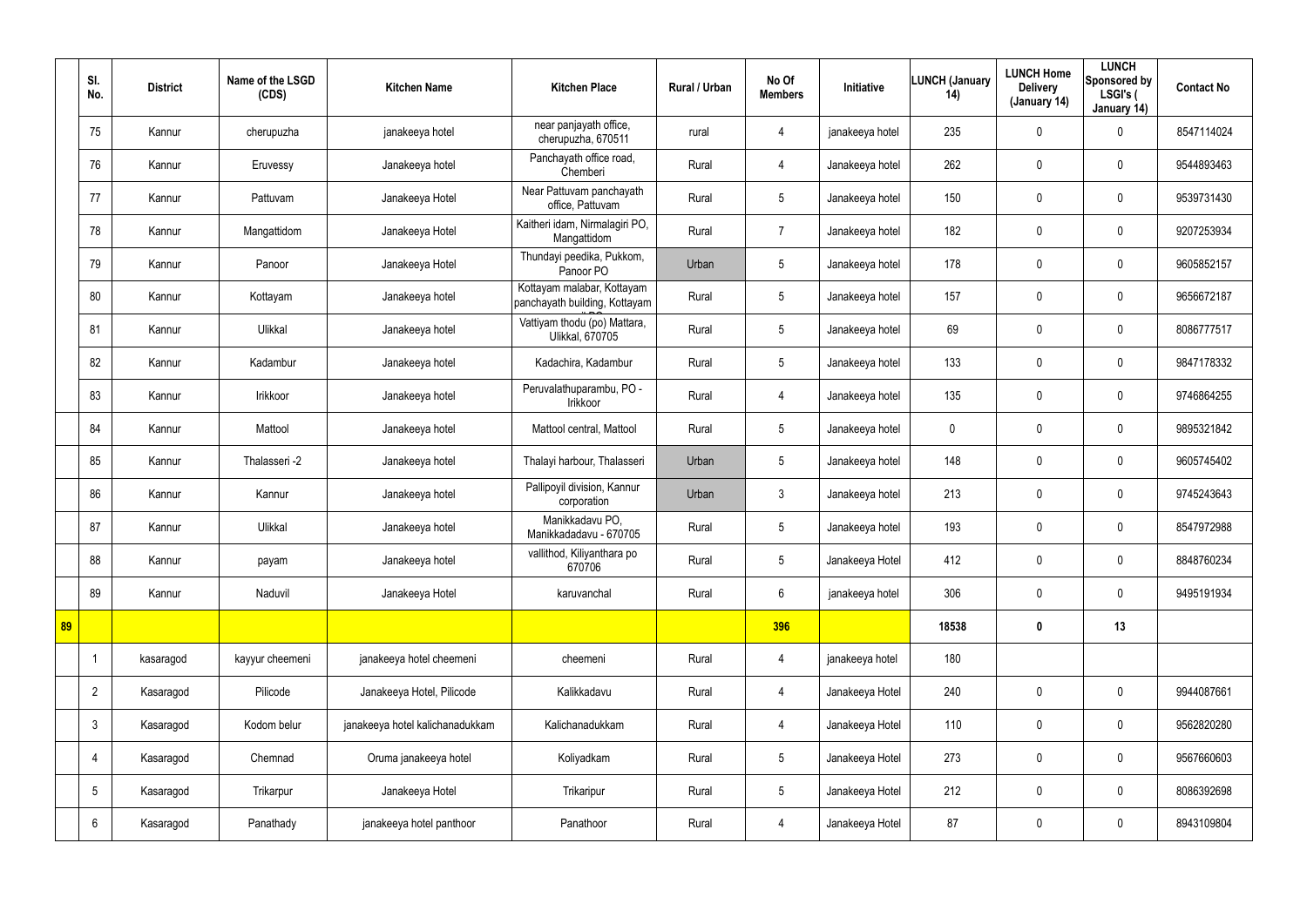| SI.<br>No.      | <b>District</b> | Name of the LSGD<br>(CDS) | <b>Kitchen Name</b>      | <b>Kitchen Place</b>  | Rural / Urban | No Of<br><b>Members</b> | Initiative      | <b>LUNCH (January</b><br>14) | <b>LUNCH Home</b><br><b>Delivery</b><br>(January 14) | <b>LUNCH</b><br>Sponsored by<br>LSGI's (<br>January 14) | <b>Contact No</b> |
|-----------------|-----------------|---------------------------|--------------------------|-----------------------|---------------|-------------------------|-----------------|------------------------------|------------------------------------------------------|---------------------------------------------------------|-------------------|
| -7              | Kasaragod       | West eleri                | Thripthi Janakeeya hotel | Bheemanadi            | Rural         | 4                       | Janakeeya Hotel | 232                          | 0                                                    | $\boldsymbol{0}$                                        | 9497847040        |
| 8               | Kasaragod       | Madikai                   | Salkara Janakeeya hotel  | Madikai               | Rural         | $\mathfrak{Z}$          | Janakeeya Hotel | 104                          | $\boldsymbol{0}$                                     | $\mathbf 0$                                             | 8281850733        |
| 9               | Kasaragod       | Valiyaparamba             | Janakeeya hotel          | Valiyaparamba         | Rural         | 3 <sup>1</sup>          | Janakeeya Hotel | 65                           | $\boldsymbol{0}$                                     | $\pmb{0}$                                               | 9745962447        |
| 10 <sup>°</sup> | Kasaragod       | Ajanur                    | Janakeeya hotel          | Vellikkoth            | Rural         | $\mathbf{3}$            | Janakeeya Hotel | 210                          | $\boldsymbol{0}$                                     | $\boldsymbol{0}$                                        | 7558068272        |
| 11              | Kasaragod       | Badiadka                  | Janakeeya hotel          | Badiadka              | Rural         | $\overline{4}$          | Janakeeya Hotel | 66                           | 0                                                    | $\boldsymbol{0}$                                        | 9539359291        |
| 12              | Kasaragod       | Kuttikkol                 | Janakeeya hotel          | Kuttikkol             | Rural         | 4                       | Janakeeya Hotel | 122                          | $\boldsymbol{0}$                                     | $\boldsymbol{0}$                                        | 8547062480        |
| 13              | Kasaragod       | Delampadi                 | Janakeeya hotel          | Delampadi             | Rural         | $\overline{4}$          | Janakeeya hotel | 88                           | $\boldsymbol{0}$                                     | $\pmb{0}$                                               | 9496702505        |
| 14              | Kasaragod       | Meenja                    | Janakeeya hotel          | Miyapadav             | Rural         | 4                       | Janakeeya Hotel | 48                           | $\boldsymbol{0}$                                     | $\boldsymbol{0}$                                        | 9497161960        |
| 15              | Kasaragod       | Puthige                   | Janakeeya hotel          | Puthige               | Rural         | $\mathbf{3}$            | Janakeeya hotel | 56                           | $\boldsymbol{0}$                                     | $\boldsymbol{0}$                                        | 8592071686        |
| 16              | Kasaragod       | Bedaduka                  | Janakeeya hotel          | Kundamkuzhi           | Rural         | $\mathbf{3}$            | Janakeeya hotel | 140                          | $\boldsymbol{0}$                                     | $\boldsymbol{0}$                                        | 8281092860        |
| 17              | Kasaragod       | muliyar                   | Janakeeya Hotel          | Bovikanam             | Rural         | 9                       | Janakeeya Hotel | 254                          | $\boldsymbol{0}$                                     | $\pmb{0}$                                               | 7034632654        |
| 18              | Kasaragod       | Pallikara                 | Janakeeya Hotel          | Pallikara             | Rural         | 4                       | Janakeeya Hotel | 215                          | $\boldsymbol{0}$                                     | $\pmb{0}$                                               | 7034016505        |
| 19              | Kasaragod       | Kinanoor karinthalam      | Janakeeya Hotel          | Parappa               | Rural         | $5\phantom{.0}$         | Janakeeya hotel | 219                          | $\boldsymbol{0}$                                     | $\pmb{0}$                                               | 9526063885        |
| 20              | Kasaragod       | Nileswaram                | Janakeeya Hotel          | Nileswaram market     | Urban         | $\mathbf 5$             | Janakeeya hotel | 229                          | $\pmb{0}$                                            | $\pmb{0}$                                               | 6235177323        |
| 21              | Kasaragod       | Kanhangad 1               | Janakeeya hotel          | Kanhangad town        | Urban         | $5\phantom{.0}$         | Janakeeya hotel | 458                          | 0                                                    | $\mathbf 0$                                             | 8111858204        |
| 22              | Kasaragod       | Kanhangad 1               | Janakeeya hotel          | Nr.Mini civil station | Urban         | 3 <sup>1</sup>          | Janakeeya hotel | 135                          | 125                                                  | $\mathbf 0$                                             | 9495561250        |
| 23              | Kasaragod       | Paivalige                 | Janakeeya hotel          | Paivalige             | Rural         | 4                       | Janakeeya hotel | 160                          | 0                                                    | $\mathbf 0$                                             | 7356491447        |
| 24              | Kasaragod       | Manjeswaram               | Janakeeya Hotel          | Manjeswaram           | Rural         | $\overline{4}$          | Janakeeya Hotel | 82                           | 0                                                    | $\mathbf 0$                                             | 9562867549        |
| 25              | Kasaragod       | Kanhangad 2               | Janakeeya Hotel          | Kottrachal            | Urban         | 3                       | Janakeeya Hotel | 144                          | 0                                                    | $\mathbf 0$                                             | 7025961094        |
| 26              | Kasaragod       | Cheruvathur               | Janakeeya hotel          | Kavumchira            | Rural         | 5 <sub>5</sub>          | Janakeeya Hotel | 220                          | 0                                                    | $\mathbf 0$                                             | 9562358039        |
| 27              | Kasaragod       | Padne                     | Janakeeya Hotel          | Nadakkavu             | Rural         | 3                       | Janakeeya Hotel | 221                          | $\mathbf 0$                                          | $\mathbf 0$                                             | 9744087661        |
| 28              | Kasaragod       | Kasaragod                 | Janakeeya Hotel          | Kasaragod             | Urban         | 4                       | Janakeeya Hotel | 215                          | 0                                                    | $\bf{0}$                                                | 9633400269        |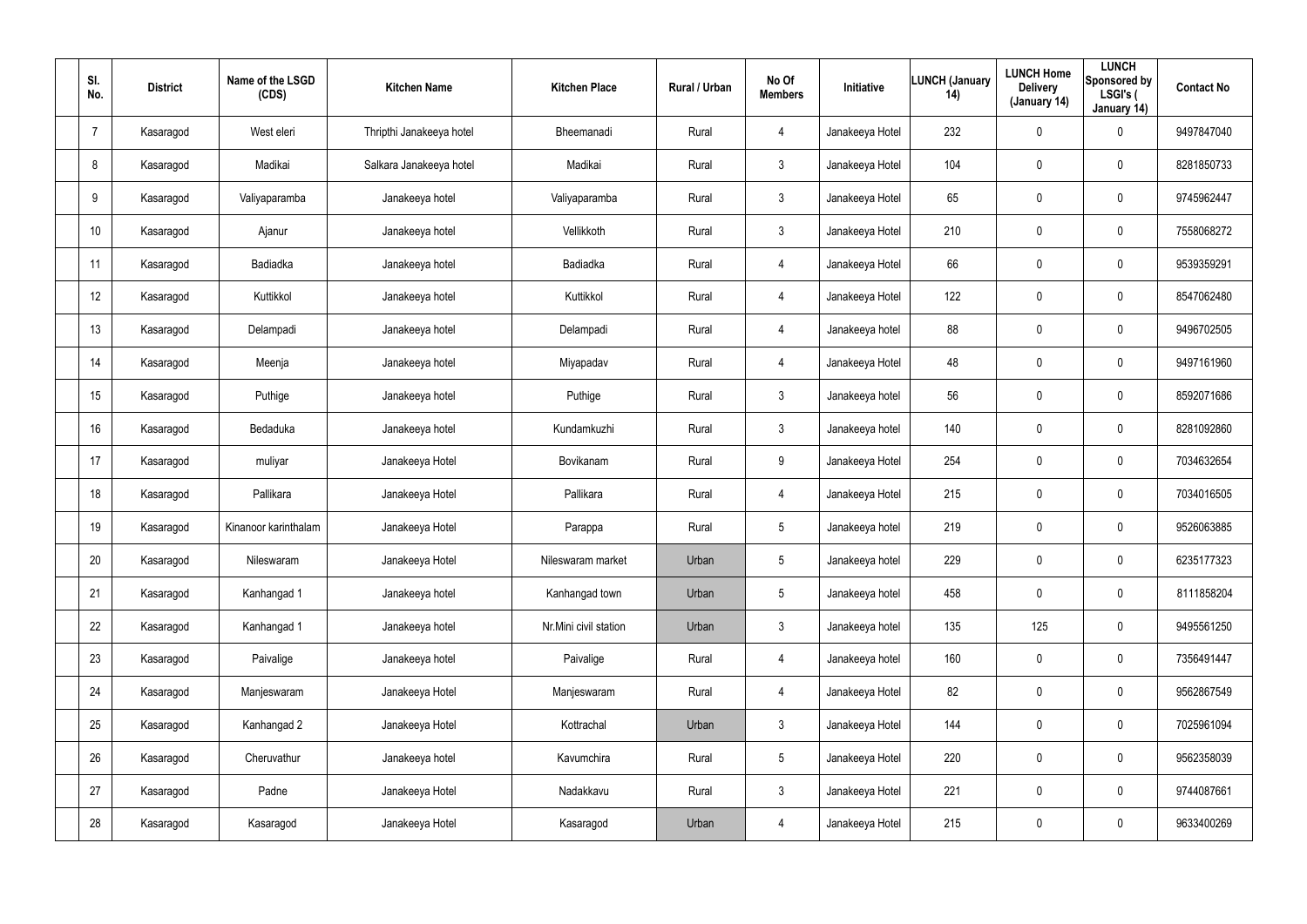|    | SI.<br>No.      | <b>District</b> | Name of the LSGD<br>(CDS) | <b>Kitchen Name</b>          | <b>Kitchen Place</b>                 | Rural / Urban | No Of<br><b>Members</b> | Initiative      | <b>LUNCH (January</b><br>14) | <b>LUNCH Home</b><br><b>Delivery</b><br>(January 14) | <b>LUNCH</b><br>Sponsored by<br>LSGI's (<br>January 14) | <b>Contact No</b> |
|----|-----------------|-----------------|---------------------------|------------------------------|--------------------------------------|---------------|-------------------------|-----------------|------------------------------|------------------------------------------------------|---------------------------------------------------------|-------------------|
|    | 29              | Kasarkode       | Pallikkara                | Janakeeya Hotel              | Perladukkam                          | Rural         | 4                       | Janakeeya Hotel | 257                          | 0                                                    | 0                                                       | 9544582935        |
|    | 30              | Kasargode       | Kumbala                   | Janakeeya Hotel              | Kumbala                              | Rural         | $\mathbf{3}$            | Janakeeya Hotel | 41                           | $\mathbf 0$                                          | $\mathsf{0}$                                            | 7012142329        |
|    | 31              | Kasargode       | Karadka                   | Janakeeya Hotel              | Mulleria                             | Rural         | $\overline{7}$          | Janakeeya Hotel | 110                          | $\mathbf 0$                                          | $\mathsf{0}$                                            | 8281395910        |
|    | 32              | Kasaragode      | Vorkady                   | Janakeeya Hotel              | Vorkady                              | Rural         | $\mathbf{3}$            | Janakeeya Hotel | $\mathbf 0$                  | 0                                                    | $\mathbf 0$                                             | 8547223339        |
|    | 33              | Kasaragode      | Balal                     | Janakeeya hotel              | Balal                                | Rural         | $\mathbf{3}$            | Janakeeya hotel | 97                           | $\mathbf 0$                                          | $\mathbf 0$                                             | 7510839676        |
|    | 34              | Kasaragod       | Nileswaram                | mahima janakeeya hotel       | kanichira                            | urban         | 4                       | janakeeya hotel | 142                          | 0                                                    | $\mathbf 0$                                             | 8590121681        |
|    | 35              | Kasaragode      | Kallar                    | janakeeya hotel              | kallar                               | rural         | $\overline{4}$          | janakeeya hotel | 159                          | $\mathbf 0$                                          | $\mathbf 0$                                             | 9562820280        |
|    | 36              | Kasaragode      | Mangalpady                | janakeeya hotel              | mangalpady                           | rural         | 4                       | janakeeya hotel | 130                          | 0                                                    | $\mathbf 0$                                             | 9633488309        |
|    | 37              | kasaragod       | Uduma                     | granma janakeeya hotel       | palakkunnu                           | Rural         | $\overline{4}$          | janakeeya hotel | 354                          | $\mathbf 0$                                          | $\mathbf 0$                                             | 8129957159        |
|    | 38              | Kasaragod       | pullur periya             | Salkara Janakeeya hotel      | periya                               | Rural         | $5\phantom{.0}$         | janakeeya hotel | 240                          | 0                                                    | $\mathbf 0$                                             | 8547309266        |
|    | 39              | kasaragod       | kumbadaje                 | janakeeya hotel              | kumbadaje                            | Rural         | $\mathbf{3}$            | janakeeya hotel | 0                            | $\mathbf 0$                                          | $\mathbf 0$                                             | 8593848698        |
|    | 40              | Kasaragod       | Chengala                  | Janakeeya Hotel              | Cherkkala                            | Rural         | $\mathbf{3}$            | Janakeeya Hotel | 205                          | 0                                                    | $\mathbf 0$                                             |                   |
|    | 41              | kasaragod       | East eleri                | janakeeya hotel              | east eleri                           | Rural         | $\mathbf{3}$            | janakeeya hotel | 130                          | $\pmb{0}$                                            | $\pmb{0}$                                               |                   |
|    | 42              | kasaragod       | karadka                   | janakeeya hotel              | karmam thody                         | Rural         | 10 <sup>°</sup>         | janakeeya hotel | 90                           | $\pmb{0}$                                            | $\pmb{0}$                                               |                   |
|    | 43              | kasargod        | madhur                    | janakeeya hotel              | madhur                               | Rural         |                         | janakeeya hotel | 234                          |                                                      |                                                         |                   |
| 43 |                 |                 |                           |                              |                                      |               | 175                     |                 | 6974                         | $\boldsymbol{0}$                                     | $\mathbf 0$                                             |                   |
|    | -1              | Kollam          | Chathannur                | Memsahib                     | Sheemaaty junction                   | Rural         | $5\overline{)}$         | Janakeeya Hotel | 317                          | $\mathbf 0$                                          | $\mathbf 0$                                             | 9446246685        |
|    | $\overline{2}$  | Kollam          | Melila                    | <b>Atham Unit</b>            | Melila                               | Rural         | $\overline{7}$          | Janakeeya Hotel | 205                          | 0                                                    | $\mathbf 0$                                             | 9961178040        |
|    | $\mathbf{3}$    | Kollam          | Kulakkada                 | Ruchi Snacks & Catering Unit | Poovattoor                           | Rural         | $\overline{4}$          | Janakeeya Hotel | 193                          | $\mathbf 0$                                          | $\mathbf 0$                                             | 7907941183        |
|    | 4               | Kollam          | Ittiva                    | Nanma Janakeeya hotel        | Kattampally                          | Rural         | $5\overline{)}$         | Janakeeya Hotel | $\pmb{0}$                    | 0                                                    | $\mathbf 0$                                             | 9809171887        |
|    | $5\phantom{.0}$ | Kollam          | Sooranad North            | Nanma catering unit          | Sooranadu higher secondary<br>school | Rural         | $5\overline{)}$         | Janakeeya Hotel | 264                          | $\mathbf 0$                                          | $\mathbf 0$                                             | 9846082469        |
|    | 6               | Kollam          | Clappana                  | Bismi catering               | Palakulangara                        | Rural         | $5\overline{)}$         | Janakeeya Hotel | 95                           | 0                                                    | $\pmb{0}$                                               | 9847901413        |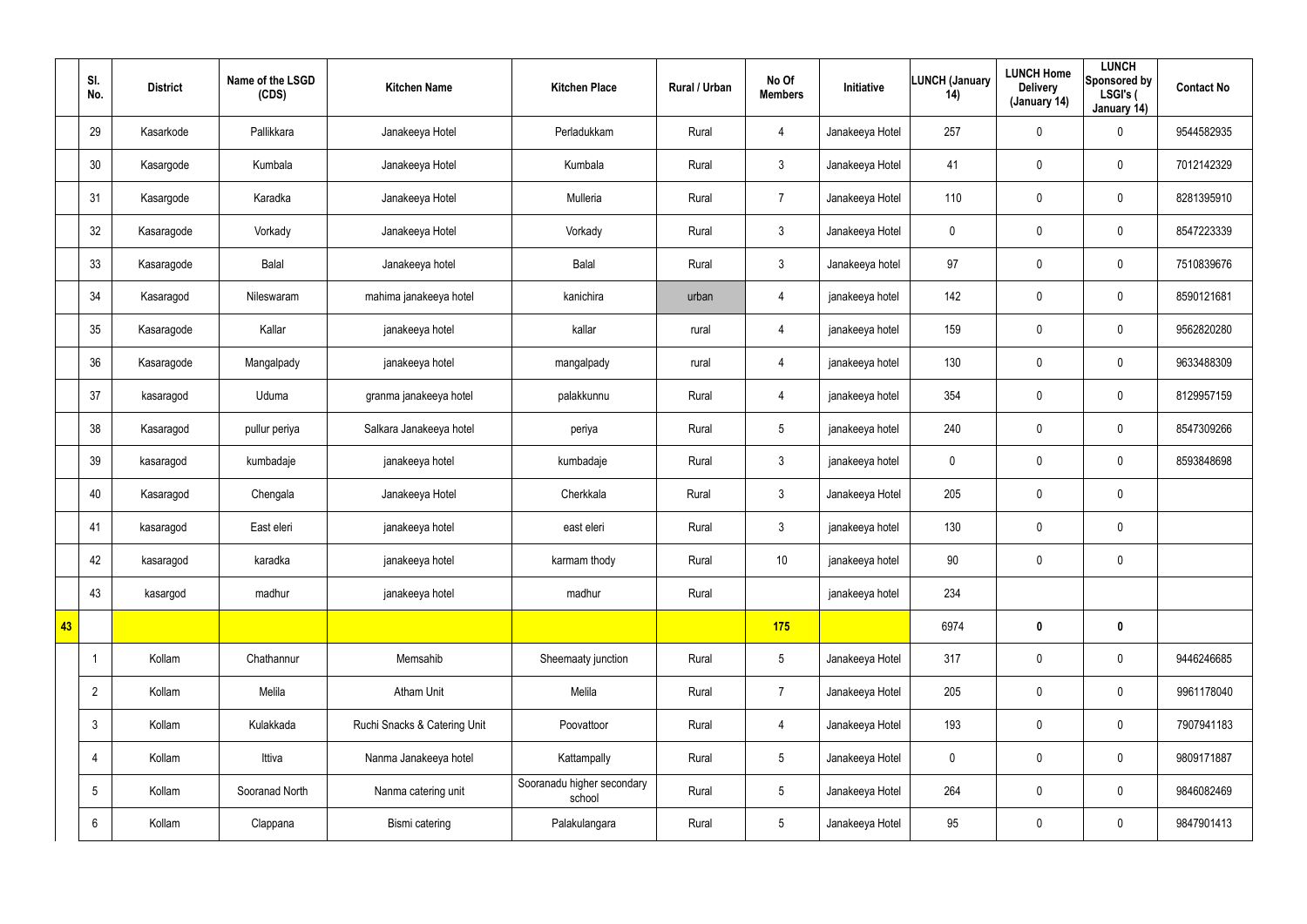| SI.<br>No. | <b>District</b> | Name of the LSGD<br>(CDS) | <b>Kitchen Name</b>              | <b>Kitchen Place</b>         | <b>Rural / Urban</b> | No Of<br><b>Members</b> | Initiative      | <b>LUNCH (January</b><br>14) | <b>LUNCH Home</b><br><b>Delivery</b><br>(January 14) | <b>LUNCH</b><br>Sponsored by<br>LSGI's (<br>January 14) | <b>Contact No</b> |
|------------|-----------------|---------------------------|----------------------------------|------------------------------|----------------------|-------------------------|-----------------|------------------------------|------------------------------------------------------|---------------------------------------------------------|-------------------|
| 7          | Kollam          | Mayyanad                  | Krishnas Janakeeya hotel         | Eravipuram                   | Rural                | 3                       | Janakeeya Hotel | 125                          | $\mathbf 0$                                          | 0                                                       | 9656477455        |
| 8          | Kollam          | Mayyanad                  | Souhridha Janakeeya hotel        | Pattarumukku,                | Rural                | 9                       | Janakeeya Hotel | 257                          | 0                                                    | $\mathbf 0$                                             | 7902645448        |
| 9          | Kollam          | Kulasekharapuram          | adi sakthi                       | Puthentheruvu.               | Rural                | $5\phantom{.0}$         | Janakeeya Hotel | 186                          | 0                                                    | $\mathbf 0$                                             | 9656890790        |
| 10         | Kollam          | Thekkumbhagam             | Krishna hotel                    | Nadakavu junction            | Rural                | 4                       | Janakeeya Hotel | 51                           | 0                                                    | $\mathbf 0$                                             | 9961070031        |
| 11         | Kollam          | Oachira                   | Parabhramam catering             | near oachira , ITI canteen,  | Rural                | $\overline{4}$          | Janakeeya Hotel | $\mathbf 0$                  | 0                                                    | $\mathbf 0$                                             | 9562283927        |
| 12         | Kollam          | Thodiyoor                 | Samridhi activity group          | Lpschool thodiyoor           | Rural                | $5\overline{)}$         | Janakeeya Hotel | 0                            | 0                                                    | $\mathbf 0$                                             | 9895703572        |
| 13         | Kollam          | Thrikkovilvattom          | Murari catering, janakeeya hotel | Mukhathala                   | Rural                | $\overline{4}$          | Janakeeya Hotel | 73                           | $\boldsymbol{0}$                                     | 0                                                       | 9847072544        |
| 14         | Kollam          | Sasthamcotta              | Sreedurgha catering              | Jemini hotel sasthamcotta    | Rural                | $\overline{7}$          | Janakeeya Hotel | 60                           | $\boldsymbol{0}$                                     | $\mathbf 0$                                             | 9744368496        |
| 15         | Kollam          | Kollam                    | Athulya catering                 | Thirumullavaram              | Urban                | 4                       | Janakeeya Hotel | 145                          | $\boldsymbol{0}$                                     | 0                                                       | 9048646080        |
| 16         | Kollam          | West Kallada              | Keerthi catering                 | Karalimukku                  | Rural                | 5                       | Janakeeya Hotel | 274                          | $\boldsymbol{0}$                                     | $\mathbf 0$                                             | 9605206907        |
| 17         | Kollam          | Thazhava                  | Pavizham                         | Karutheri junction           | Rural                | 5                       | Janakeeya Hotel | 207                          | $\boldsymbol{0}$                                     | 0                                                       | 8086704216        |
| 18         | Kollam          | Kollam                    | Niravu catering                  | Chinnakkada                  | Urban                | 5                       | Janakeeya Hotel | 246                          | $\boldsymbol{0}$                                     | $\mathbf 0$                                             | 9633073613        |
| 19         | Kollam          | Kundara                   | Ammu Catering unit               | Mulavana LP school           | Rural                | 4                       | Janakeeya Hotel | 148                          | $\boldsymbol{0}$                                     | 0                                                       | 9633518572        |
| 20         | Kollam          | Neduvathur                | Pooja hotel                      | Thevalappuram                | Rural                | $\mathbf{3}$            | Janakeeya Hotel | 34                           | $\pmb{0}$                                            | $\pmb{0}$                                               | 9745376675        |
| 21         | Kollam          | Punalur                   | Jyothi Catering                  | Punalur                      | Urban                | $\overline{4}$          | Janakeeya Hotel | 290                          | $\pmb{0}$                                            | $\pmb{0}$                                               | 9961249345        |
| 22         | Kollam          | Punalur                   | Mahima Catering                  | Punalur                      | Urban                | 5                       | Janakeeya Hotel | 267                          | $\pmb{0}$                                            | $\pmb{0}$                                               | 9496112957        |
| 23         | Kollam          | Punalur                   | Safalyam Catering                | Punalur                      | Urban                | $5\phantom{.0}$         | Janakeeya Hotel | 305                          | $\pmb{0}$                                            | $\pmb{0}$                                               | 9495476197        |
| 24         | Kollam          | Thrikkaruva               | Janakeeya Bhakshanashala         | Thinavila Junction Kanjaveli | Rural                | $\overline{4}$          | Janakeeya Hotel | 76                           | $\mathbf 0$                                          | $\pmb{0}$                                               | 9645069880        |
| 25         | Kollam          | Chithara                  | AKG Janakeeya Hotel              | Kizhakkumbagom               | Rural                | $5\phantom{.0}$         | Janakeeya Hotel | 136                          | $\pmb{0}$                                            | 0                                                       | 9495701987        |
| 26         | Kollam          | South Paravur             | Kshree janakeeya hotel           | Busstand , paravur           | Urban                | $5\phantom{.0}$         | Janakeeya Hotel | 175                          | $\mathbf 0$                                          | $5\phantom{.0}$                                         | 8606179380        |
| 27         | Kollam          | Mynagappally              | Anugraha hotel                   | Kadappa                      | Rural                | $5\phantom{.0}$         | Janakeeya Hotel | 196                          | $\pmb{0}$                                            | 0                                                       | 9995085705        |
| 28         | Kollam          | Mandrothuruthu            | Janakeeya Bhakshanashala         | Thoombummukham               | Rural                | $\overline{4}$          | Janakeeya Hotel | 83                           | $\boldsymbol{0}$                                     | 0                                                       | 9526648057        |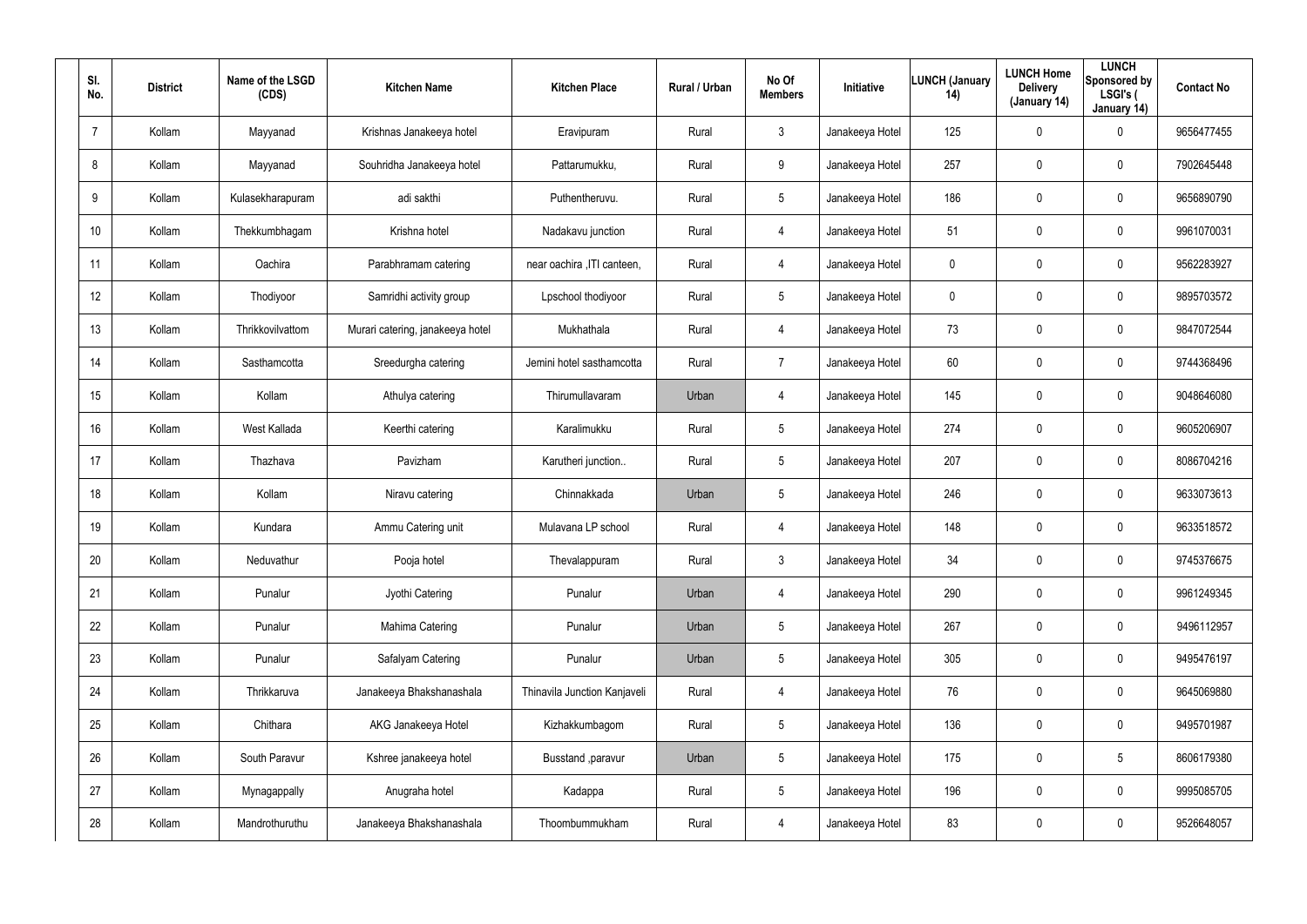|    | SI.<br>No. | <b>District</b> | Name of the LSGD<br>(CDS) | <b>Kitchen Name</b>         | <b>Kitchen Place</b>                                 | Rural / Urban | No Of<br><b>Members</b> | Initiative      | <b>LUNCH (January</b><br>14) | <b>LUNCH Home</b><br><b>Delivery</b><br>(January 14) | <b>LUNCH</b><br>Sponsored by<br>LSGI's (<br>January 14) | <b>Contact No</b> |
|----|------------|-----------------|---------------------------|-----------------------------|------------------------------------------------------|---------------|-------------------------|-----------------|------------------------------|------------------------------------------------------|---------------------------------------------------------|-------------------|
|    | 29         | Kollam          | Karungappally             | Bagya catering              | Muncipality                                          | Urban         | 4                       | Janakeeya Hotel | 0                            | $\mathbf 0$                                          | 0                                                       | 9947702130        |
|    | 30         | Kollam          | Kollam East               | Bharathlekshmi              | Vadakkevila                                          | Urban         | $\mathfrak{Z}$          | Janakeeya Hotel | 283                          | $\mathbf 0$                                          | 0                                                       | 9744300901        |
|    | 31         | Kollam          | Chavara                   | Harisree janakeya hotel     | Panchayath                                           | Rural         | $\mathfrak{Z}$          | Janakeeya Hotel | 0                            | $\mathbf 0$                                          | 0                                                       | 9995166343        |
|    | 32         | Kollam          | Pavithreswaram            | Kairali                     | Pavithreswaram                                       | Rural         | 4                       | Janakeeya Hotel | 179                          | $\mathbf 0$                                          | 0                                                       | 9605836414        |
|    | 33         | Kollam          | Veliyam                   | Kantharees                  | Panchayathu building                                 | Rural         | $5\phantom{.0}$         | Janakeeya Hotel | 124                          | $\mathbf 0$                                          | 0                                                       | 9562111715        |
|    | 34         | Kollam          | Velinalloor               | Quality Janakeeya hotel     | Alummod, Velinalloor                                 | Rural         | 4                       | Janakeeya Hotel | 93                           | $\mathbf 0$                                          | 0                                                       | 9605896303        |
|    | 35         | Kollam          | Elamadu                   | Swaruma janakeeya hotel     | Near cooperative bank,<br>Elamadu                    | Rural         | $\mathfrak{Z}$          | Janakeeya Hotel | 167                          | $\mathbf 0$                                          | 3                                                       | 8129611321        |
|    | 36         | Kollam          | Kadakkal                  | Nanma janakeeya hotel       | Kadakkal                                             | Rural         | 4                       | Janakeeya Hotel | 265                          | 0                                                    | 0                                                       | 9847936390        |
|    | 37         | Kollam          | Perayam                   | Janakeeya hotel             | Onambalam                                            | Rural         | 4                       | Janakeeya Hotel | $\mathbf 0$                  | 0                                                    | 0                                                       | 9446855866        |
|    | 38         | Kollam          | Ezhukone                  | Ezhukone janakeeya hotel    | Near panchayathu office                              | Rural         | $5\overline{)}$         | Janakeeya Hotel | 230                          | 0                                                    | 0                                                       | 8086757275        |
| 80 | 39         | Kollam          | Adichanalloor             | Ruchikkoottu                | Mylakkaadu                                           | Rural         | 4                       | Janakeeya Hotel | 83                           | $\mathbf 0$                                          | 0                                                       | 8136954461        |
|    | 40         | Kollam          | Poruvazhi                 | Amma janakeeya hotel        | Poruvaxhy                                            | Rural         | $5\overline{)}$         | Janakeeya Hotel | 278                          | $\mathbf 0$                                          | 0                                                       | 9656421272        |
|    | 41         | Kollam          | Nilamel                   | Vanitha Janakeeya Hotel     | Nilamel                                              | Rural         | 4                       | Janakeeya Hotel | 125                          | $\mathbf 0$                                          | 0                                                       | 9447407264        |
|    | 42         | Kollam          | Panmana                   | SV janakeeya hotel          | Kollaka CN junction                                  | Rural         | $\mathfrak{Z}$          | Janakeeya Hotel | 0                            | 0                                                    | 0                                                       | 8113020216        |
|    | 43         | Kollam          | Ummannoor                 | Thanal                      | Nellikunnam                                          | Rural         | 4                       | Janakeeya Hotel | 186                          | $\overline{0}$                                       | 0                                                       | 9656194614        |
|    | 44         | Kollam          | Kulathupuzha              | Karunya Janakeeya Hotel     | Thinkal karikkam                                     | Rural         | 4                       | Janakeeya Hotel | $\mathbf 0$                  | $\overline{0}$                                       | 0                                                       | 9048034267        |
|    | 45         | Kollam          | Kareepra                  | Kareepra janakeeya hotel    | Panchayathu office junction                          | Rural         | $5\phantom{.0}$         | Janakeeya Hotel | 0                            | $\overline{0}$                                       | 0                                                       | 9656783244        |
|    | 46         | Kollam          | Piravanthur               | Thanima catering unit       | Piravanthoor                                         | Rural         | $5\phantom{.0}$         | Janakeeya Hotel | 159                          | $\boldsymbol{0}$                                     | 0                                                       | 9207907284        |
|    | 47         | Kollam          | Karavaloor                | Sreelekshmi Janakeeya Hotel | Karavalur                                            | Rural         | $5\phantom{.0}$         | Janakeeya Hotel | 125                          | $\boldsymbol{0}$                                     | 0                                                       | 9745719860        |
|    | 48         | Kollam          | Kunnathur                 | Sneha janakeeya hotel       | Bhoothakuzhi                                         | Rural         | $\mathfrak{Z}$          | Janakeeya Hotel | $\mathbf 0$                  | $\mathbf 0$                                          | 0                                                       | 9061504141        |
|    | 49         | Kollam          | Alayaman                  | Sreelakam Janakeeya Hotel   | Karukone                                             | Rural         | 4                       | Janakeeya Hotel | 249                          | $\boldsymbol{0}$                                     | 0                                                       | 8592858448        |
|    | 50         | Kollam          | Kottarakkara              | Ruchi                       | Kottarakkara christuraj hospital<br>hospital canteen | Urban         | $5\phantom{.0}$         | Janakeeya Hotel | 188                          | $\mathbf 0$                                          | 0                                                       | 9447997809        |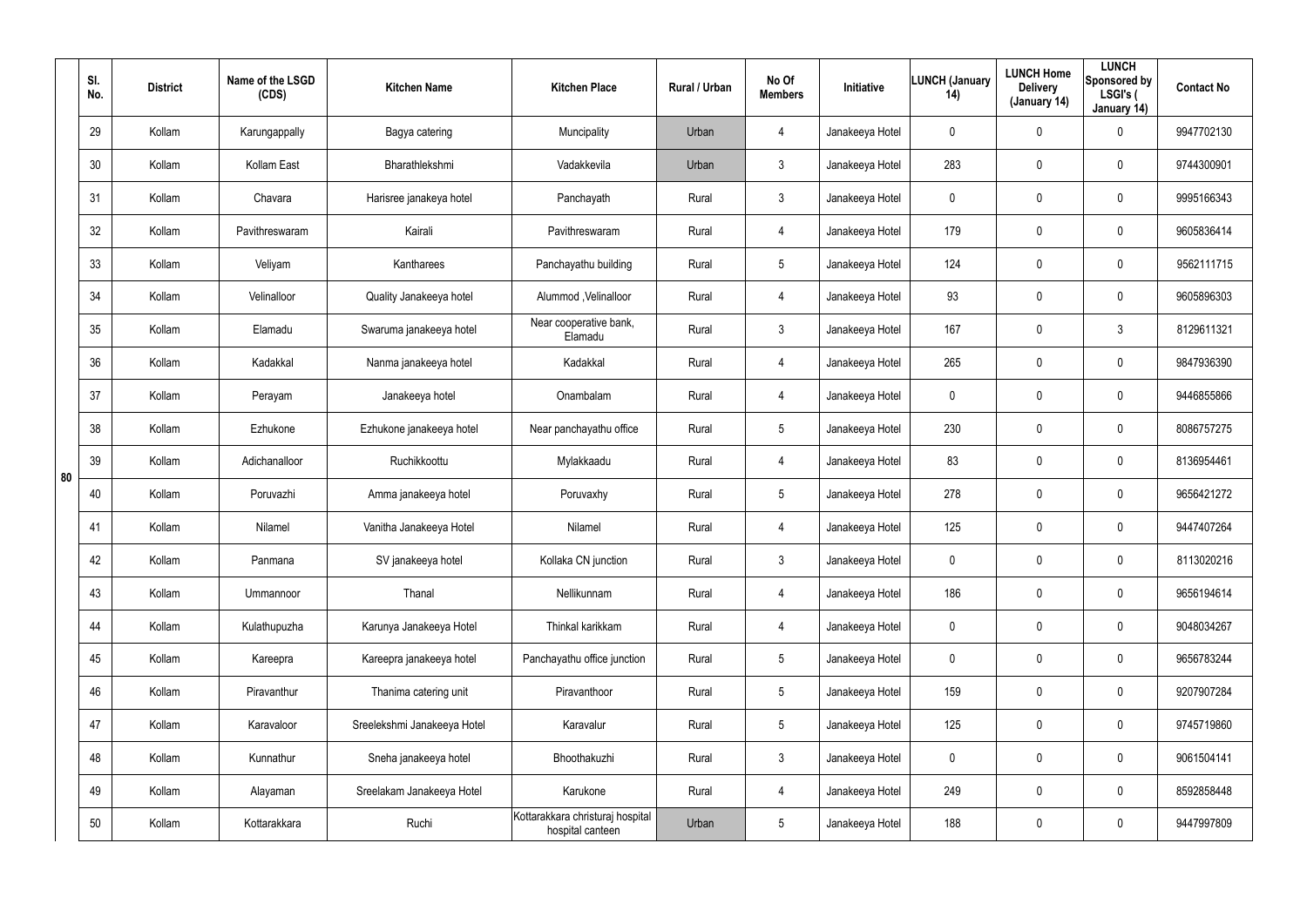| SI.<br>No. | <b>District</b> | Name of the LSGD<br>(CDS) | <b>Kitchen Name</b>                              | <b>Kitchen Place</b>                    | <b>Rural / Urban</b> | No Of<br><b>Members</b> | <b>Initiative</b> | <b>LUNCH (January</b><br>14) | <b>LUNCH Home</b><br><b>Delivery</b><br>(January 14) | <b>LUNCH</b><br>Sponsored by<br>LSGI's (<br>January 14) | <b>Contact No</b> |
|------------|-----------------|---------------------------|--------------------------------------------------|-----------------------------------------|----------------------|-------------------------|-------------------|------------------------------|------------------------------------------------------|---------------------------------------------------------|-------------------|
| 51         | Kollam          | Chirakkara                | Bhoomika Jh                                      | Bhajanamadam mukku                      | Rural                | $5\overline{)}$         | Janakeeya Hotel   | 179                          | $\mathbf 0$                                          | 0                                                       | 9567024263        |
| 52         | Kollam          | Kalluvathukkal            | Deepam Jh                                        | Parippally                              | Rural                | $\overline{4}$          | Janakeeya Hotel   | 0                            | 0                                                    | 0                                                       | 8593984144        |
| 53         | Kollam          | Chirakkara                | Niram Jh                                         | Vadakkemukku ,chirakkara                | Rural                | 4                       | Janakeeya Hotel   | 202                          | $\mathbf 0$                                          | 0                                                       | 9847286593        |
| 54         | Kollam          | Velinalloor               | Mathrika janakeeya hotel                         | Govt PHC canteen                        | Rural                | $\overline{4}$          | Janakeeya Hotel   | 140                          | 0                                                    | 0                                                       | 7592859804        |
| 55         | Kollam          | East Kallada              | kudumbashree janakeeya hotel                     | marthandapuram                          | Rural                | $5\phantom{.0}$         | Janakeeya Hotel   | 189                          | $\mathbf 0$                                          | 0                                                       | 9746964557        |
| 56         | Kollam          | Anchal                    | Malu janakeeya hotel                             | Anchal, Town ward                       | Rural                | $\mathbf{3}$            | Janakeeya Hotel   | 252                          | 0                                                    | 0                                                       | 9656920091        |
| 57         | Kollam          | Kummil                    | Sreebhadra janakeeya hotel                       | Thachonam                               | Rural                | $\mathbf{3}$            | Janakeeya Hotel   | 65                           | $\pmb{0}$                                            | 0                                                       | 9846327312        |
| 58         | Kollam          | Yeroor                    | Oottupura janakeeya hotel                        | yeroor                                  | Rural                | 6                       | Janakeeya Hotel   | 286                          | $\boldsymbol{0}$                                     | 0                                                       | 9526031467        |
| 59         | Kollam          | Nedumpana                 | Samthripthy janakeeya hotel                      | Pallimon                                | Rural                | 4                       | Janakeeya Hotel   | 0                            | $\pmb{0}$                                            | 0                                                       | 9539780119        |
| 60         | Kollam          | Kollam                    | Ishwarya janakeeya hotel                         | Near collectorate, Thevally<br>division | Urban                | $\mathbf{3}$            | Janakeeya Hotel   | 0                            | $\boldsymbol{0}$                                     | 0                                                       | 8848893882        |
| 61         | Kollam          | Edamulakkal               | Sahya janakeeya hotel                            | Edamulackal                             | Rural                | 4                       | Janakeeya Hotel   | 153                          | $\pmb{0}$                                            | 0                                                       | 7025532998        |
| 62         | Kollam          | Mylom                     | Amrutha                                          | Inchakkadu                              | Rural                | $5\phantom{.0}$         | Janakeeya Hotel   | 135                          | $\boldsymbol{0}$                                     | 0                                                       | 9539780965        |
| 63         | Kollam          | Thevalakkara              | Kerala Janakeeya Hotel                           | Thevalakkara                            | Rural                | $\mathbf{3}$            | Janakeeya Hotel   | 89                           | $\boldsymbol{0}$                                     | 0                                                       | 9847291089        |
| 64         | Kollam          | Thalavoor                 | Kudumbasheree Nadan<br>Bhakshanashala            | Pidavoor                                | Rural                | 4                       | Janakeeya Hotel   | 0                            | $\pmb{0}$                                            | 0                                                       | 9747324839        |
| 65         | Kollam          | Vilakkudy                 | vadhanam                                         | KUNNICODU                               | Rural                | $5\phantom{.0}$         | Janakeeya Hotel   | 170                          | $\mathbf 0$                                          | 0                                                       | 9526354689        |
| 66         | Kollam          | Poothakkulam              | Avani catering                                   | Poothakkulam gp                         | Rural                | $\overline{4}$          | Janakeeya Hotel   | 80                           | $\boldsymbol{0}$                                     | 0                                                       | 9562782082        |
| 67         | Kollam          | Pathanapuram              | Pathanapuram Grama Panchayath<br>Janakeeya Hotel | Pathanapuram                            | Rural                | $\overline{4}$          | Janakeeya Hotel   | 151                          | $\mathbf 0$                                          | 0                                                       | 9061291033        |
| 68         | Kollam          | Chadayamangalam           | Real janakeeya hotel                             | Chadayamangalam                         | Rural                | $\mathbf{3}$            | Janakeeya Hotel   | 45                           | $\mathbf 0$                                          | 0                                                       | 9562123039        |
| 69         | Kollam          | Elampalloor               | Kalavara janakeeya hotel                         | Ashupathri mukku, Kundara               | Rural                | $5\phantom{.0}$         | Janakeeya Hotel   | 241                          | $\mathbf 0$                                          | 0                                                       | 8943182967        |
| 70         | Kollam          | Kottamkara                | Ishwarya janakeeya hotel                         | Keralapuram                             | Rural                | $5\phantom{.0}$         | Janakeeya Hotel   | 0                            | $\mathbf 0$                                          | 0                                                       | 9747765979        |
| 71         | Kollam          | Vettikavala               | Nanma                                            | Vettikkavala                            | Rural                | $\mathbf{3}$            | Janakeeya Hotel   | 162                          | $\overline{0}$                                       | 0                                                       | 9645070430        |
| 72         | Kollam          | Pooyappally               | Anaswara janakeeya hotel                         | Maruthamanpally                         | Rural                | $5\phantom{.0}$         | Janakeeya Hotel   | 190                          | $\mathbf 0$                                          | 0                                                       | 9947289476        |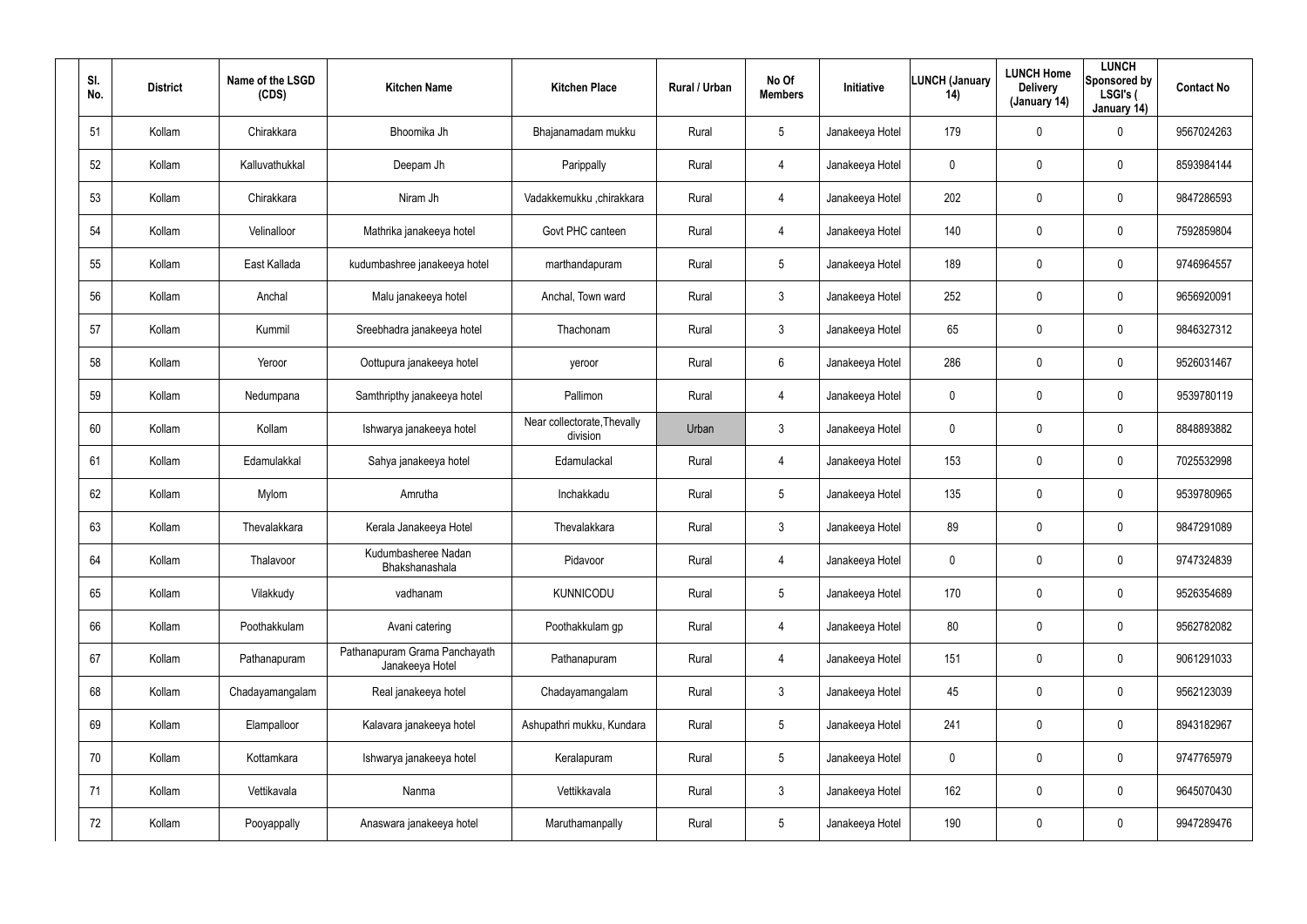|    | SI.<br>No.      | <b>District</b> | Name of the LSGD<br>(CDS) | <b>Kitchen Name</b>             | <b>Kitchen Place</b>                   | Rural / Urban | No Of<br><b>Members</b> | Initiative      | <b>LUNCH (January</b><br>14) | <b>LUNCH Home</b><br><b>Delivery</b><br>(January 14) | <b>LUNCH</b><br>Sponsored by<br>LSGI's (<br>January 14) | <b>Contact No</b> |
|----|-----------------|-----------------|---------------------------|---------------------------------|----------------------------------------|---------------|-------------------------|-----------------|------------------------------|------------------------------------------------------|---------------------------------------------------------|-------------------|
|    | 73              | Kollam          | Thenmala                  | Nanma janakeeya hotel           | Thennala                               | Rural         | 4                       | Janakeeya Hotel | 250                          | 0                                                    | $\mathbf 0$                                             | 9446274943        |
|    | 74              | Kollam          | Pattazhi                  | Suprabhatham Catering Unit      | pattazhy                               | Rural         | 4                       | Janakeeya Hotel | 75                           | 0                                                    | $\boldsymbol{0}$                                        | 9495195796        |
|    | 75              | Kollam          | Neendakara                | Darshana Janakeeya Hotel        | Puthenthura Junction                   | Rural         | $\mathbf{3}$            | Janakeeya Hotel | 208                          | 0                                                    | $\boldsymbol{0}$                                        | 9633106463        |
|    | 76              | Kollam          | Panayam                   | snehadeepam activity group      | Thanikkamukku                          | Rural         | 4                       | Janakeeya Hotel | 0                            | 0                                                    | $\boldsymbol{0}$                                        | 8606117577        |
|    | 77              | Kollam          | Clappana                  | Vijayasree                      | Near alumpeedika junction              | Rural         | $5\overline{)}$         | Janakeeya Hotel | 90                           | 0                                                    | $\mathbf 0$                                             | 9567797660        |
|    | 78              | Kollam          | Sooranad South            | Akshaya janakeeya hotel         | Patharam                               | Rural         | 4                       | Janakeeya Hotel | 0                            | 0                                                    | $\mathbf 0$                                             | 9746919825        |
|    | 79              | Kollam          | Edamulakkal               | Deepam janakeeya hotel          | Edamulackal                            | Rural         | $\mathfrak{Z}$          | Janakeeya Hotel | 0                            | 0                                                    | $\boldsymbol{0}$                                        | 9400684494        |
|    | 80              | Kollam          | Aryankavu                 | Sevana janakeeya hotel          | Kazhuthurutty                          | Rural         | 3                       | Janakeeya Hotel | 0                            | 0                                                    | $\mathbf 0$                                             | 8921381398        |
|    | 81              | Kollam          | Pattazhi Vadakkekara      | Annapoorna                      | Kaduvathode                            | Rural         | 4                       | Janakeeya Hotel | 98                           | 0                                                    | $\mathbf 0$                                             | 7561013776        |
|    | 82              | Kollam          | Kulasekharapuram          | Vinayaka                        | Puthiykavu                             | Rural         | 4                       | Janakeeya Hotel | 234                          | 0                                                    | $\mathbf 0$                                             | 9947499053        |
| 82 |                 |                 |                           |                                 |                                        |               | 354                     |                 | 10826                        | $\overline{\mathbf{0}}$                              | 8                                                       |                   |
|    |                 | Kottayam        | Akalakkunnam              | Navaruchi                       | Chengalam                              | Rural         | $5\phantom{.0}$         | Janakeeya Hotel | 130                          | 0                                                    | $\mathbf 0$                                             | 9188362235        |
|    | $\overline{2}$  | Kottayam        | Arpookkara                | Niravu                          | <b>Medical College</b>                 | Rural         | 8                       | Janakeeya Hotel | 185                          | 0                                                    | $\mathbf 0$                                             | 9744719092        |
|    | 3               | Kottayam        | Arpookkara                | Ruchi Janakeeya Hotel           | Kaippuzha mutt                         | Rural         | 4                       | Janakeeya Hotel | 105                          | 0                                                    | $\mathbf 0$                                             | 9847147156        |
|    | 4               | Kottayam        | Athirampuzha              | Hannas                          | Mannanam                               | Rural         | 4                       | Janakeeya Hotel | 85                           | 0                                                    | $\pmb{0}$                                               | 9496136682        |
|    | $5\phantom{.0}$ | Kottayam        | Ayarkunnam                | Panchami Unit                   | Near PHC Ayarkunnam                    | Rural         | $5\phantom{.0}$         | Janakeeya Hotel | 42                           | 0                                                    | $\pmb{0}$                                               | 9744560994        |
|    | 6               | Kottayam        | Aymanam                   | Bisiya                          | Aymanam panchayath hall                | Rural         | $\mathfrak{Z}$          | Janakeeya Hotel | 58                           | 0                                                    | $\pmb{0}$                                               | 9544560606        |
|    | -7              | Kottayam        | Bharananganam             | Kudumbshree nadan bhakshanasala | Bharananganam                          | Rural         | $\mathbf{3}$            | Janakeeya Hotel | 167                          | 0                                                    | $\pmb{0}$                                               | 8113827680        |
|    | 8               | Kottayam        | Changanassery             | Janakeeya Hotel                 | Near Railway station                   | Urban         | $\mathfrak{Z}$          | Janakeeya Hotel | 145                          | 0                                                    | $\pmb{0}$                                               | 7560866821        |
|    | 9               | Kottayam        | Chemp                     | Thanima                         | Chemp                                  | Rural         | 4                       | Janakeeya Hotel | $\boldsymbol{0}$             | 0                                                    | $\pmb{0}$                                               | 9809940907        |
|    | 10 <sup>°</sup> | Kottayam        | Chirakkadav               | <b>Udaya Catering Unit</b>      | Mahatma Gandhi Town Hall,<br>Ponkunnam | Rural         | $5\phantom{.0}$         | Janakeeya Hotel | 130                          | 0                                                    | $\pmb{0}$                                               | 6282479410        |
|    | 11              | Kottayam        | Chirakkadav               | Sargam                          | Thekkethu Kavala                       | Rural         | $\mathfrak{Z}$          | Janakeeya Hotel | 37                           | 0                                                    | $\pmb{0}$                                               | 9656087110        |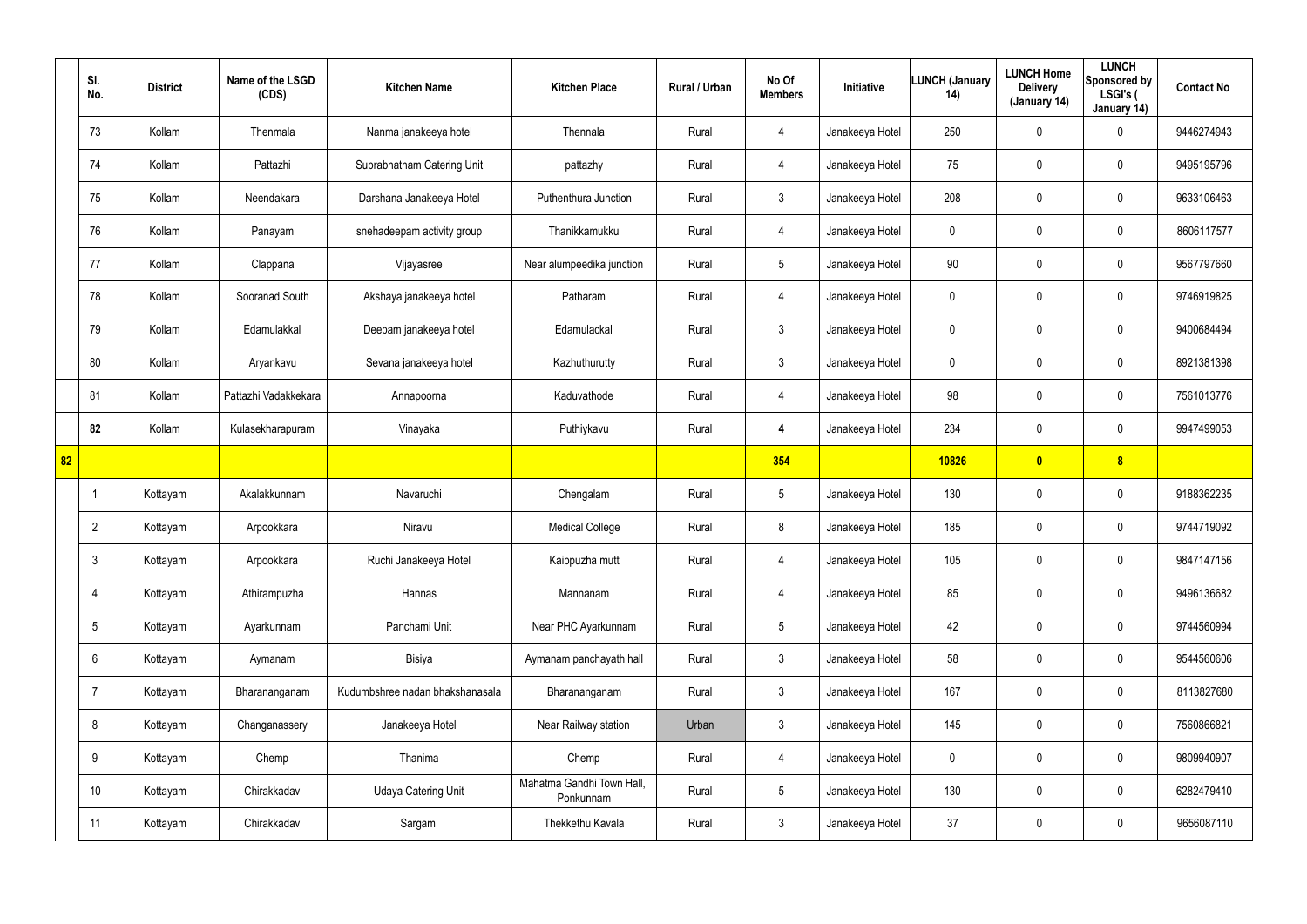| SI.<br>No. | <b>District</b> | Name of the LSGD<br>(CDS) | <b>Kitchen Name</b>            | <b>Kitchen Place</b>               | Rural / Urban | No Of<br><b>Members</b> | Initiative      | <b>LUNCH (January</b><br>14) | <b>LUNCH Home</b><br><b>Delivery</b><br>(January 14) | <b>LUNCH</b><br>Sponsored by<br>LSGI's (<br>January 14) | <b>Contact No</b> |
|------------|-----------------|---------------------------|--------------------------------|------------------------------------|---------------|-------------------------|-----------------|------------------------------|------------------------------------------------------|---------------------------------------------------------|-------------------|
| 12         | Kottayam        | Elikulam                  | Janakeeya Hotel Elikkulam      | Manchakuzhy                        | Rural         | 3                       | Janakeeya Hotel | 82                           | $\mathbf 0$                                          | 0                                                       | 9074768314        |
| 13         | Kottayam        | Ettumanoor                | Gramashree cafe kudumbasree    | Nandanam auditorium,<br>Ettumanoor | Urban         | 5                       | Janakeeya Hotel | 130                          | $\mathbf 0$                                          | 0                                                       | 9847334071        |
| 14         | Kottayam        | Kadanad                   | Thanal catering                | Kadanad                            | Rural         | $5\phantom{.0}$         | Janakeeya Hotel | 140                          | $\boldsymbol{0}$                                     | $\pmb{0}$                                               | 9048099040        |
| 15         | Kottayam        | Kadaplamattam             | Salt &pepper                   | Near Kadaplamattom CDS             | Rural         | 4                       | Janakeeya Hotel | 102                          | $\mathbf 0$                                          | 0                                                       | 9645400860        |
| 16         | Kottayam        | Kadaplamattam             | Kadaplamattam Janakeeya Hotel  | Vayala                             | Rural         | $\overline{4}$          | Janakeeya Hotel | 201                          | $\boldsymbol{0}$                                     | $\pmb{0}$                                               | 9446804954        |
| 17         | Kottayam        | Kaduthuruthy              | Janakeeya Hotel                | Panchayath premise                 | Rural         | 6                       | Janakeeya Hotel | 93                           | $\mathbf 0$                                          | 0                                                       | 9847166464        |
| 18         | Kottayam        | Kallara                   | Vasuki Janakeeya hotel         | Kallara                            | Rural         | $\mathbf{3}$            | Janakeeya Hotel | 92                           | 0                                                    | $\mathbf 0$                                             | 9846103478        |
| 19         | Kottayam        | Kanakkari                 | Jesus                          | Pattithanam                        | Rural         | 5                       | Janakeeya Hotel | 98                           | 0                                                    | $\mathbf 0$                                             | 9447192439        |
| 20         | Kottayam        | Kangazha                  | Sulabha                        | Pathanadu                          | Rural         | 5                       | Janakeeya Hotel | 97                           | 0                                                    | $\mathbf 0$                                             | 9847438293        |
| 21         | Kottayam        | Kanjirapally              | Vanitha canteen                | Panchayath premise                 | Rural         | 3                       | Janakeeya Hotel | 106                          | 0                                                    | $\mathbf 0$                                             | 9605391868        |
| 22         | Kottayam        | Karoor                    | Unarvu janakeeya hotel         | Valavoor                           | Rural         | 5                       | Janakeeya Hotel | 98                           | 0                                                    | $\mathbf 0$                                             | 8304903250        |
| 23         | Kottayam        | Karukachal                | <b>Sukrutham Catering Unit</b> | Karukachal                         | Rural         | 5                       | Janakeeya Hotel | 42                           | 0                                                    | $\mathbf 0$                                             | 9847766843        |
| 24         | Kottayam        | Kidangoor                 | Janakeeya hotel                | Kidangoor Panchayath               | Rural         | 3                       | Janakeeya Hotel | 150                          | 0                                                    | $\mathbf 0$                                             | 9048080292        |
| 25         | Kottayam        | Kooroppada                | Achus Janakeeya Hotel          | Panchayath                         | Rural         | 3                       | Janakeeya Hotel | 54                           | $\pmb{0}$                                            | 0                                                       | 9778121989        |
| 26         | Kottayam        | Koottickal                | Janakeeya hotel                | Koottickal                         | Rural         | $5\phantom{.0}$         | Janakeeya Hotel | 99                           | $\pmb{0}$                                            | 0                                                       | 9645219929        |
| 27         | Kottayam        | Koruthodu                 | Koruthodu Janakeeya Hotel      | Koruthodu                          | Rural         | $6\phantom{.}6$         | Janakeeya Hotel | 66                           | $\pmb{0}$                                            | 0                                                       | 7510770418        |
| 28         | Kottayam        | KottayamNorth             | Alfa Canteen                   | Municipality Kottayam              | Urban         | $5\phantom{.0}$         | Janakeeya Hotel | 205                          | $\pmb{0}$                                            | 0                                                       | 9846571923        |
| 29         | Kottayam        | KottayamNorth             | Kerala cafe janakeeya hotel    | Choottuveli                        | Urban         | $\mathfrak{Z}$          | Janakeeya Hotel | 106                          | $\pmb{0}$                                            | $\pmb{0}$                                               | 8129337294        |
| 30         | Kottayam        | KottayamNorth             | Maria Janakeeya Hotel          | Chungam                            | Urban         | 5                       | Janakeeya Hotel | 245                          | $\pmb{0}$                                            | $\pmb{0}$                                               | 9744843928        |
| 31         | Kottayam        | KottayamNorth             | Ambady Janakeeya Hotel         | Karapuzha                          | Urban         | $\overline{4}$          | Janakeeya Hotel | 0                            | $\pmb{0}$                                            | $\pmb{0}$                                               | 9496374594        |
| 32         | Kottayam        | Kozhuvanal                | Rohini Janakeeya Hotel         | Vakkappulam                        | Rural         | $\mathfrak{Z}$          | Janakeeya Hotel | 0                            | $\pmb{0}$                                            | $\pmb{0}$                                               | 9400216885        |
| 33         | Kottayam        | Kuravilangadu             | kudumbashree janakeeya hotel   | kuravilangady by pass junction     | Rural         | 5                       | Janakeeya Hotel | 104                          | $\pmb{0}$                                            | $\pmb{0}$                                               | 7559022364        |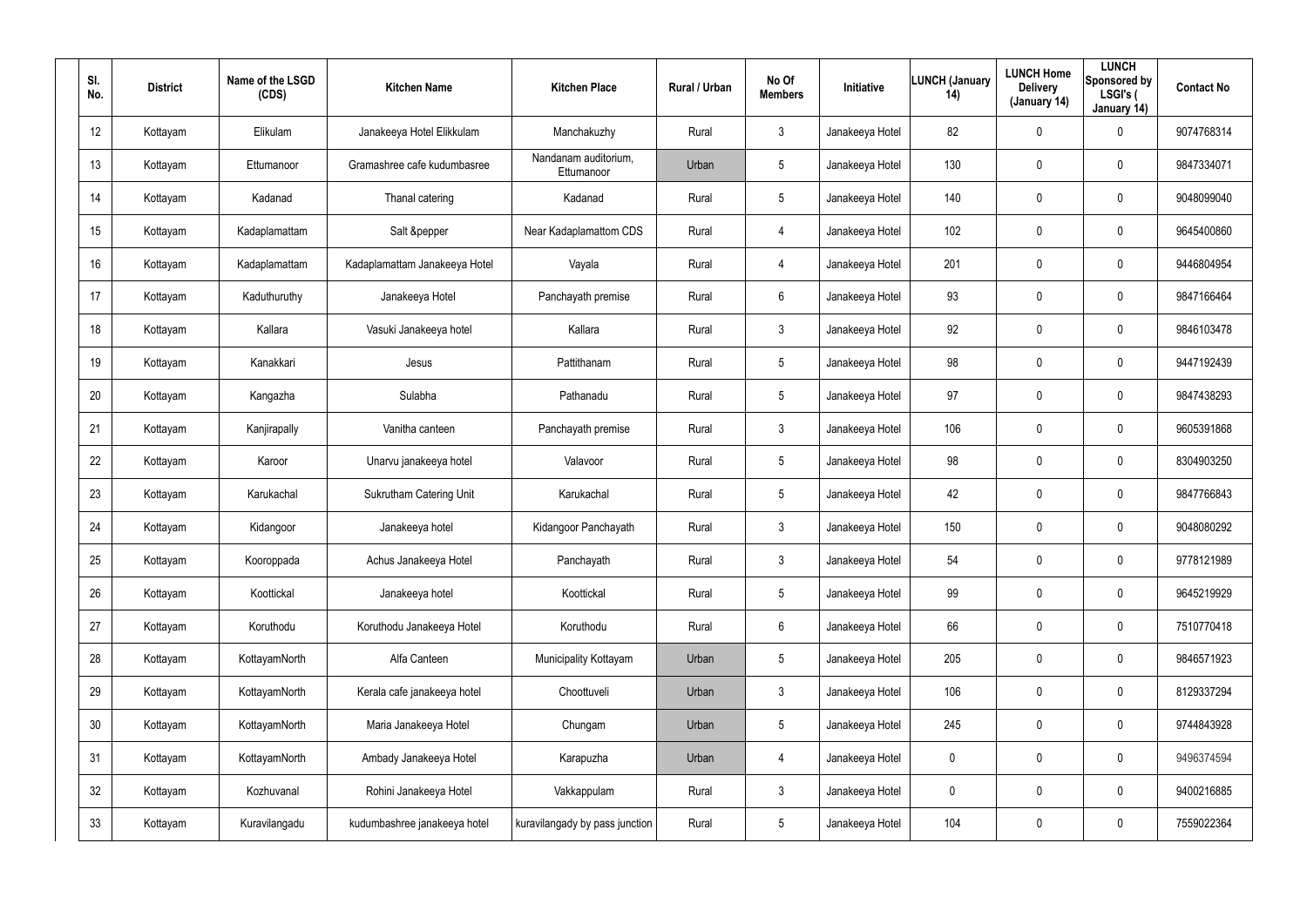|    | SI.<br>No. | <b>District</b> | Name of the LSGD<br>(CDS) | <b>Kitchen Name</b>             | <b>Kitchen Place</b>    | Rural / Urban | No Of<br><b>Members</b> | <b>Initiative</b> | <b>LUNCH (January</b><br>14) | <b>LUNCH Home</b><br><b>Delivery</b><br>(January 14) | <b>LUNCH</b><br>Sponsored by<br>LSGI's (<br>January 14) | <b>Contact No</b> |
|----|------------|-----------------|---------------------------|---------------------------------|-------------------------|---------------|-------------------------|-------------------|------------------------------|------------------------------------------------------|---------------------------------------------------------|-------------------|
|    | 34         | Kottayam        | Kurichi                   | Swad Catering                   | Cheruvelippadi          | Rural         | 4                       | Janakeeya Hotel   | 98                           | $\mathbf 0$                                          | 0                                                       | 9847891917        |
|    | 35         | Kottayam        | Madappally                | SR catering                     | Mammoodu                | Rural         | $\mathbf{3}$            | Janakeeya Hotel   | 162                          | $\mathbf 0$                                          | 0                                                       | 9747702203        |
|    | 36         | Kottayam        | Manimala                  | Vanitha canteen                 | Manimala                | Rural         | $\mathfrak{Z}$          | Janakeeya Hotel   | 126                          | $\mathbf 0$                                          | 0                                                       | 9946318069        |
|    | 37         | Kottayam        | Manjoor                   | Oruma catering unit             | Kuruppanthara           | Rural         | $5\overline{)}$         | Janakeeya Hotel   | 96                           | 67                                                   | $\overline{2}$                                          | 9349189590        |
|    | 38         | Kottayam        | Marangattupilly           | Marangattupilly Janakeeya Hotel | Marangattupilly         | Rural         | 4                       | Janakeeya Hotel   | 88                           | $\mathbf 0$                                          | 0                                                       | 9544416772        |
|    | 39         | Kottayam        | Maravanthuruth            | Changathi                       | Maravanthuruth          | Rural         | 4                       | Janakeeya Hotel   | 59                           | 0                                                    | 0                                                       | 9744598169        |
|    | 40         | Kottayam        | Meenachil                 | Akshaya Janakeeya hotel         | Idamattam               | Rural         | 4                       | Janakeeya Hotel   | 114                          | $\mathbf 0$                                          | 0                                                       | 9747190979        |
| 82 | 41         | Kottayam        | Meenachil                 | Archana janakeeya Hotel         | Paika                   | Rural         | $5\overline{)}$         | Janakeeya Hotel   | 195                          | $\mathbf 0$                                          | 0                                                       | 9048759539        |
|    | 42         | Kottayam        | Meenadom                  | Nainus                          | Meenadom                | Rural         | $\mathbf{3}$            | Janakeeya Hotel   | 105                          | $\mathbf 0$                                          | 0                                                       | 9539752801        |
|    | 43         | Kottayam        | Melukavu                  | Seenayi Cafe centre             | Melukavumattam          | Rural         | $5\overline{)}$         | Janakeeya Hotel   | 0                            | $\boldsymbol{0}$                                     | 0                                                       | 9744546703        |
|    | 44         | Kottayam        | Moonnilav                 | Aiswarya                        | Moonnilav               | Rural         | $\mathbf{3}$            | Janakeeya Hotel   | 66                           | $\mathbf 0$                                          | 0                                                       | 8281227689        |
|    | 45         | Kottayam        | Mulakkulam                | Janakeeya Hotel                 | Moorkkattilpadi         | Rural         | 4                       | Janakeeya Hotel   | 62                           | 0                                                    | 0                                                       | 9747856382        |
|    | 46         | Kottayam        | Mundakkayam               | Janakeeya Hotel Mundakkayam     | Mundakkayam             | Rural         | $6\phantom{.}6$         | Janakeeya Hotel   | 106                          | $\mathbf 0$                                          | 0                                                       | 9495314979        |
|    | 47         | Kottayam        | Nedumkunnam               | Nanma Kudumbashree Unit         | Nedumkunnam             | Rural         | $5\phantom{.0}$         | Janakeeya Hotel   | 52                           | $\mathbf 0$                                          |                                                         | 7306791612        |
|    | 48         | Kottayam        | Neendoor                  | Gruhasree ME Unit               | Panchayath              | Rural         | $\mathbf{3}$            | Janakeeya Hotel   | 55                           | $\boldsymbol{0}$                                     | 0                                                       | 9847756958        |
|    | 49         | Kottayam        | Njeezhoor                 | Annapoorna Janakeeya Hotel      | Panchayath              | Rural         | 4                       | Janakeeya Hotel   | 81                           | $\mathbf 0$                                          | 0                                                       | 9745246839        |
|    | 50         | Kottayam        | Pala                      | Angel Janakeeya Hotel           | Pala Municipality       | Urban         | 4                       | Janakeeya Hotel   | 235                          | $\boldsymbol{0}$                                     | 0                                                       | 9745963125        |
|    | 51         | Kottayam        | Pala                      | Harithasree catering            | Chethimattam            | Urban         | $5\phantom{.0}$         | Janakeeya Hotel   | 225                          | $\mathbf 0$                                          | 0                                                       | 9895154240        |
|    | 52         | Kottayam        | Pallickathodu             | Sangeetha                       | Pallickathodu Bus stand | Rural         | $\mathbf{3}$            | Janakeeya Hotel   | 99                           | $\mathbf 0$                                          | 0                                                       | 9633814381        |
|    | 53         | Kottayam        | Pampady                   | Thrupthi                        | Pampady Town            | Rural         | $5\phantom{.0}$         | Janakeeya Hotel   | $\mathbf 0$                  | $\mathbf 0$                                          | 0                                                       | 9633013622        |
|    | 54         | Kottayam        | Panachikkadu              | Ruchi Canteen                   | Paruthumpara            | Rural         | $5\phantom{.0}$         | Janakeeya Hotel   | 90                           | $\mathbf 0$                                          | 0                                                       | 9656411494        |
|    | 55         | Kottayam        | Parathodu                 | Janakeeya Hotel Parathodu       | Panchayath              | Rural         | 4                       | Janakeeya Hotel   | 66                           | $\mathbf 0$                                          | 0                                                       | 7907455541        |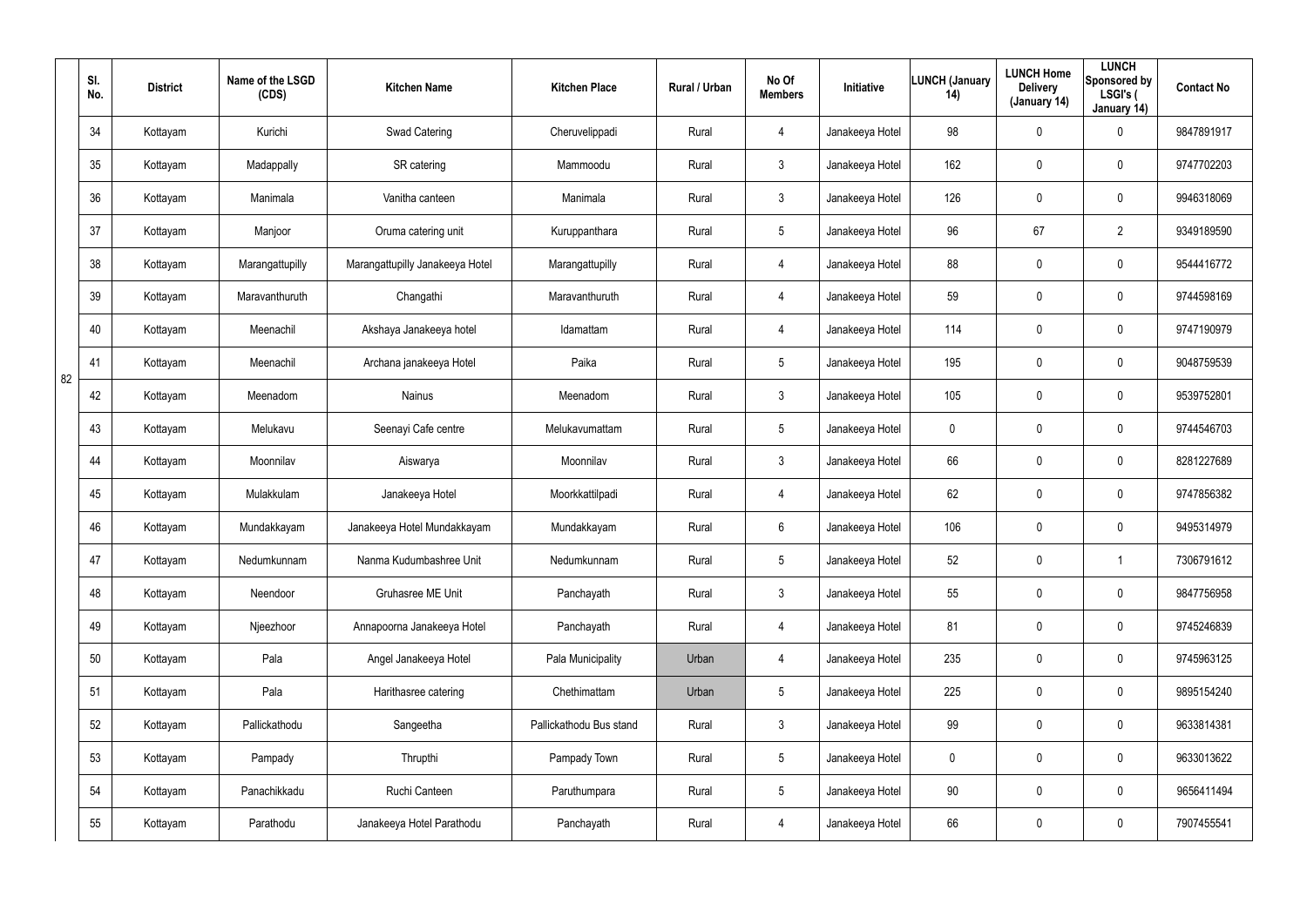| SI.<br>No. | <b>District</b> | Name of the LSGD<br>(CDS) | <b>Kitchen Name</b>                                      | <b>Kitchen Place</b>                        | Rural / Urban | No Of<br><b>Members</b> | Initiative      | <b>LUNCH (January</b><br>14) | <b>LUNCH Home</b><br><b>Delivery</b><br>(January 14) | <b>LUNCH</b><br>Sponsored by<br>LSGI's (<br>January 14) | <b>Contact No</b> |
|------------|-----------------|---------------------------|----------------------------------------------------------|---------------------------------------------|---------------|-------------------------|-----------------|------------------------------|------------------------------------------------------|---------------------------------------------------------|-------------------|
| 56         | Kottayam        | Paippadu                  | Thejus                                                   | Paippadu                                    | Rural         | 5                       | Janakeeya Hotel | 225                          | $\pmb{0}$                                            | 0                                                       | 7034621426        |
| 57         | Kottayam        | Poonjar                   | Haritham                                                 | Poonjar                                     | Rural         | 5                       | Janakeeya Hotel | 66                           | $\boldsymbol{0}$                                     | 0                                                       | 9495235348        |
| 58         | Kottayam        | poonjar south             | Sowbhagya Janakeeya Hotel                                | poonjar south                               | Rural         | $\overline{4}$          | Janakeeya Hotel | 89                           | $\pmb{0}$                                            | 0                                                       | 9495151799        |
| 59         | Kottayam        | Ramapuram                 | Ruchi                                                    | Ramapuram                                   | Rural         | $\overline{4}$          | Janakeeya Hotel | 105                          | 44                                                   | 0                                                       | 9495107277        |
| 60         | Kottayam        | T.V.Puram                 | Vijaya Janakeeya Hotel                                   | TV Puram                                    | Rural         | $\mathbf{3}$            | Janakeeya Hotel | 0                            | $\pmb{0}$                                            | 0                                                       | 9847614136        |
| 61         | Kottayam        | Teekkoy                   | Kairali                                                  | Vagamattom, Kallambhagam                    | Rural         | $\mathbf{3}$            | Janakeeya Hotel | 66                           | $\boldsymbol{0}$                                     | 0                                                       | 7025702768        |
| 62         | Kottayam        | Thalanad                  | Nanma                                                    | Muttambhagam Kavala                         | Rural         | $\mathbf{3}$            | Janakeeya Hotel | 23                           | $\pmb{0}$                                            | 0                                                       | 9961289547        |
| 63         | Kottayam        | Thalappalam               | Ameya                                                    | Thalappalam                                 | Rural         | 4                       | Janakeeya Hotel | 64                           | $\pmb{0}$                                            | $\mathbf 0$                                             | 7025932626        |
| 64         | Kottayam        | Thalayolaparambu          | kudumbashree janakeeya hotel                             | Thalayolaparambu                            | Rural         | $\mathbf{3}$            | Janakeeya Hotel | 98                           | $\pmb{0}$                                            | 0                                                       | 7994830570        |
| 65         | Kottayam        | Thidanadu                 | Janani                                                   | Chemmlamattam                               | Rural         | 6                       | Janakeeya Hotel | 96                           | $\pmb{0}$                                            | 0\$                                                     | 9562695545        |
| 66         | Kottayam        | Thidanadu                 | Krishna                                                  | Near Panchayath                             | Rural         | $\overline{4}$          | Janakeeya Hotel | 66                           | $\overline{0}$                                       | 0                                                       | 9605565960        |
| 67         | Kottayam        | Thiruvarppu               | Sreeparvathy food products                               | Illickal                                    | Rural         | $\mathbf{3}$            | Janakeeya Hotel | 172                          | $\boldsymbol{0}$                                     | $\mathbf 0$                                             | 9747289846        |
| 68         | Kottayam        | Thrikkodithanam           | Swanthanam                                               | Thrikkodithanam                             | Rural         | $5\phantom{.0}$         | Janakeeya Hotel | 50                           | $\overline{0}$                                       | 0                                                       | 7902729237        |
| 69         | Kottayam        | Udayanapuram              | Uppum Mulakum                                            | Nerekadavu                                  | Rural         | $\mathbf{3}$            | Janakeeya Hotel | 42                           | $\mathbf 0$                                          | 0                                                       | 8111850728        |
| 70         | Kottayam        | Udayanapuram              | Aiswarya Activity Group                                  | Vaikom Block Panchayath                     | Rural         | $5\phantom{.0}$         | Janakeeya Hotel | 53                           | $\pmb{0}$                                            | $\pmb{0}$                                               | 9847437286        |
| 71         | Kottayam        | Uzhavoor                  | Uzhavoor Janakeeya Hotel                                 | Uzhavoor Town                               | Rural         | 8                       | Janakeeya Hotel | 206                          | 82                                                   | 15                                                      | 9746074266        |
| 72         | Kottayam        | Vaikom                    | <b>Chanees Eats</b>                                      | Chalapparambu                               | Urban         | $\overline{4}$          | Janakeeya Hotel | 97                           | $\mathbf 0$                                          | $\pmb{0}$                                               | 9446467389        |
| 73         | Kottayam        | Vakathanam                | Padheyam                                                 | Njaliakuzhi                                 | Rural         | $6\phantom{.}6$         | Janakeeya Hotel | 210                          | $\mathbf 0$                                          | 0                                                       | 9495010073        |
| 74         | Kottayam        | Vazhappally               | Udayam                                                   | Vazhappally                                 | Rural         | $\overline{4}$          | Janakeeya Hotel | 159                          | $\pmb{0}$                                            | 0                                                       | 9562267564        |
| 75         | Kottayam        | Vazhoor                   | Kudumbashree Canteen Unit At<br>Vazhoor Grama Panchayath | Vazhoor Grama Panchayath<br><b>Building</b> | Rural         | 5                       | Janakeeya Hotel | 120                          | $\mathbf 0$                                          | 0                                                       | 9544717796        |
| 76         | Kottayam        | Vazhoor                   | New India                                                | Nedumavu                                    | Rural         | 3 <sup>1</sup>          | Janakeeya Hotel | 22                           | $\pmb{0}$                                            | 0                                                       | 9744581242        |
| 77         | Kottayam        | Vechoor                   | Treeland Annapoorna                                      | <b>Bund Road</b>                            | Rural         | 3 <sup>1</sup>          | Janakeeya Hotel | 138                          | $\boldsymbol{0}$                                     | 0                                                       | 8606814487        |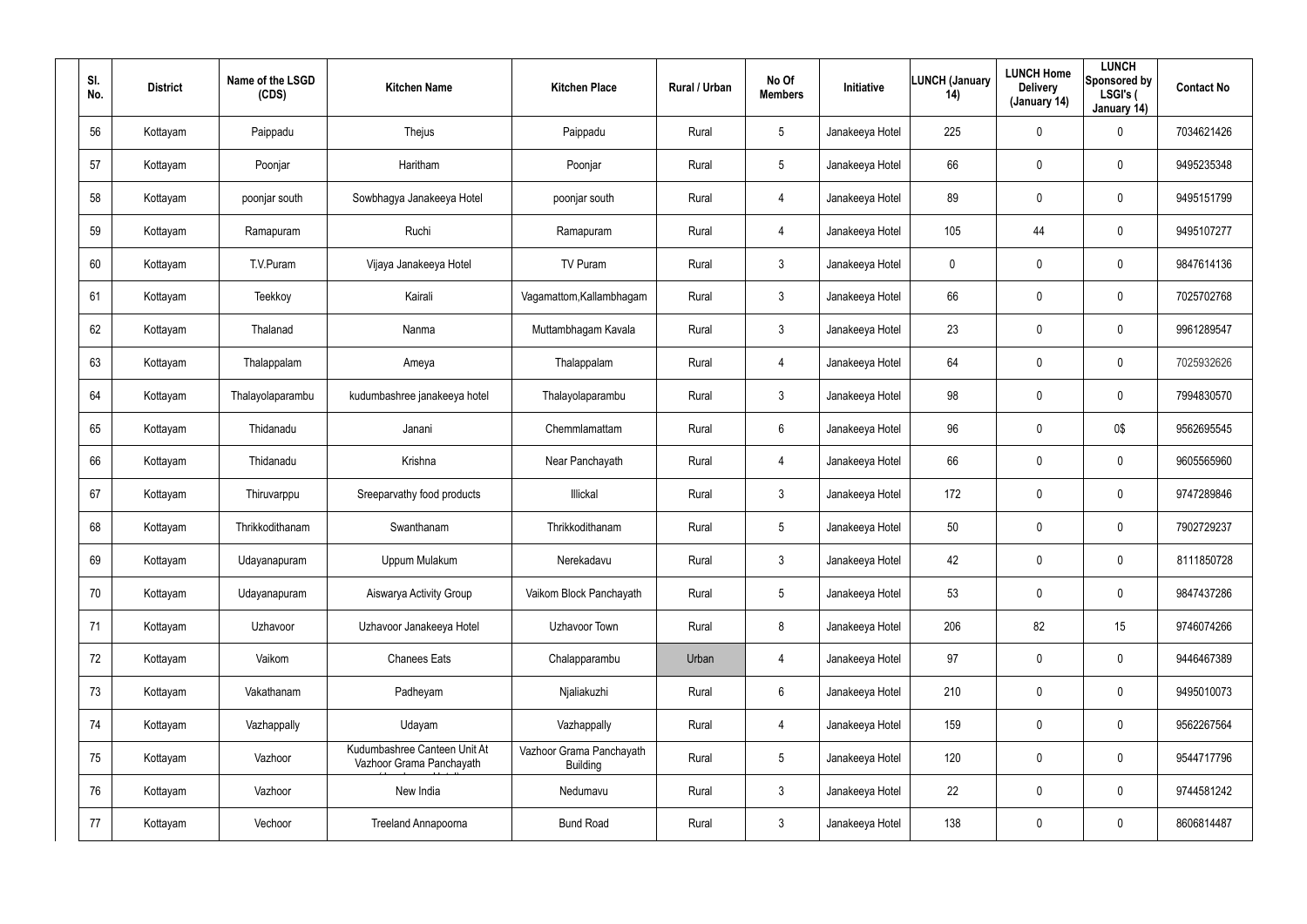|    | SI.<br>No.      | <b>District</b> | Name of the LSGD<br>(CDS) | <b>Kitchen Name</b>            | <b>Kitchen Place</b>                  | Rural / Urban | No Of<br><b>Members</b> | Initiative      | <b>LUNCH (January</b><br>14) | <b>LUNCH Home</b><br><b>Delivery</b><br>(January 14) | <b>LUNCH</b><br>Sponsored by<br>LSGI's (<br>January 14) | <b>Contact No</b> |
|----|-----------------|-----------------|---------------------------|--------------------------------|---------------------------------------|---------------|-------------------------|-----------------|------------------------------|------------------------------------------------------|---------------------------------------------------------|-------------------|
|    | 78              | Kottayam        | Veliyannoor               | Thanima foods                  | Veliyannoor                           | Rural         | $\mathfrak{Z}$          | Janakeeya Hotel | 140                          | 0                                                    | $\mathbf 0$                                             | 9744392147        |
|    | 79              | Kottayam        | Vellavoor                 | Uppum Mulakum Janakeeya Hotel  | Panchayath premise                    | Rural         | $5\phantom{.0}$         | Janakeeya Hotel | 110                          | 0                                                    | $\boldsymbol{0}$                                        | 9188317288        |
|    | 80              | Kottayam        | Velloor                   | Puzhayoram catering            | Near Velloor cds office               | Rural         | 4                       | Janakeeya Hotel | 95                           | 0                                                    | $\mathbf 0$                                             | 9895522286        |
|    | 81              | Kottayam        | Vijayapuram               | Niravu                         | Iranjal                               | Rural         | $\mathbf{3}$            | Janakeeya Hotel | 106                          | 0                                                    | $\boldsymbol{0}$                                        | 9495245895        |
|    | 82              | Kottayam        | Vijayapuram               | Renown Janakeeya Hotel         | Vadavathoor                           | Rural         | $5\phantom{.0}$         | Janakeeya Hotel | 153                          | $\mathbf 0$                                          | $\mathbf 0$                                             | 8606536302        |
| 82 |                 |                 |                           |                                |                                       |               | 336                     |                 | 8345                         | 193                                                  | 18                                                      |                   |
|    |                 | Kozhikode       | Balussery                 | Unarvu Janakeeya Hotel         | Balussery                             | Rural         | $5\phantom{.0}$         | Janakeeya Hotel | 172                          | 0                                                    | $\boldsymbol{0}$                                        | 95440 03929       |
|    | $\overline{2}$  | Kozhikode       | Panangad                  | Kairali Janakeeya Hotel        | Balussery mukku at KK<br>hospital     | Rural         | $\mathbf{3}$            | Janakeeya Hotel | 562                          | 0                                                    | $\boldsymbol{0}$                                        | 97450 85782       |
|    | 3               | Kozhikode       | Koorachundu               | Koorachundu Janakeeya hotel    | Koorachundu                           | Rural         | 4                       | Janakeeya Hotel | 275                          | 0                                                    | $\mathbf 0$                                             | 94967 07886       |
|    | 4               | Kozhikode       | Koorachundu               | Koottayma Janakeeya Hotel      | Kallanode                             | Rural         | $5\phantom{.0}$         | Janakeeya Hotel | 355                          | 0                                                    | $\mathbf 0$                                             | 94967 26850       |
|    | 5               | Kozhikode       | Kottur                    | Sneha Janakeeya Hotel          | Kottur                                | Rural         | $5\phantom{.0}$         | Janakeeya Hotel | 164                          | 0                                                    | $\mathbf 0$                                             | 97456 72101       |
|    | 6               | Kozhikode       | Naduvannur                | Naduvannur Janakeeya Hotel     | Naduvannur                            | Rural         | $\overline{7}$          | Janakeeya Hotel | 355                          | 0                                                    | $\mathbf 0$                                             | 8592-031802       |
|    | -7              | Kozhikode       | Naduvannur                | Kudumbashree Janakeeya Hotel   | Anjolimukku                           | Rural         | 3                       | Janakeeya Hotel | 410                          | 0                                                    | $\mathbf 0$                                             | 9995947043        |
|    | 8               | Kozhikode       | Ulliyeri                  | Ulliyeri Janakeeya Hotel       | Ulliyeri                              | Rural         | 4                       | Janakeeya Hotel | 434                          | $\mathbf 0$                                          | $\boldsymbol{0}$                                        | 89434 06681       |
|    | 9               | Kozhikode       | Unnikulam                 | Swad Janakeeya Hotel           | Ekarool Kaappil Road                  | Rural         | $\mathfrak{Z}$          | Janakeeya Hotel | 693                          | $\mathbf 0$                                          | $\boldsymbol{0}$                                        | 85475 75474       |
|    | 10 <sup>°</sup> | Kozhikode       | Unnikulam                 | Chaithanya Janakeeya Hotel     | Opposite unnikulam<br>gramapanchayath | Rural         | $\mathfrak{Z}$          | Janakeeya Hotel | 679                          | 0                                                    | $\pmb{0}$                                               | 87141 31460       |
|    | 11              | Kozhikode       | Nanminda                  | Akshaya vanitha hotel          | Nanminda panchayath building          | Rural         | $\mathfrak{Z}$          | Janakeeya Hotel | 135                          | $\pmb{0}$                                            | $\pmb{0}$                                               | 9961184212        |
|    | 12              | Kozhikode       | Thalakkulathur            | Thalakkulathur Janakeeya Hotel | Parambath                             | Rural         | 4                       | Janakeeya Hotel | 235                          | 0                                                    | $\pmb{0}$                                               | 7593067511        |
|    | 13              | Kozhikode       | Kakkodi                   | Kakkodi Janakeeya Hotel        | Kakkodi Bazar                         | Rural         | $\overline{7}$          | Janakeeya Hotel | 351                          | $\mathbf 0$                                          | $\boldsymbol{0}$                                        | 8943123615        |
|    | 14              | Kozhikode       | Chelannur                 | Oottupura Janakeeya Hotel      | Ambalathukulangara                    | Rural         | $\overline{7}$          | Janakeeya Hotel | 146                          | 0                                                    | $\overline{2}$                                          | 9846010528        |
|    | 15              | Kozhikode       | Narikkuni                 | Amma Janakeeya Hotel           | Narikkuni                             | Rural         | $\mathfrak{Z}$          | Janakeeya Hotel | 150                          | 0                                                    | $\mathbf 0$                                             | 9645606562        |
|    | 16              | Kozhikode       | Kakkoor                   | Janakeeya Hotel Kakkoor        | Kakkoor                               | Rural         | $5\phantom{.0}$         | Janakeeya Hotel | 158                          | 0                                                    | $\pmb{0}$                                               | 8592050112        |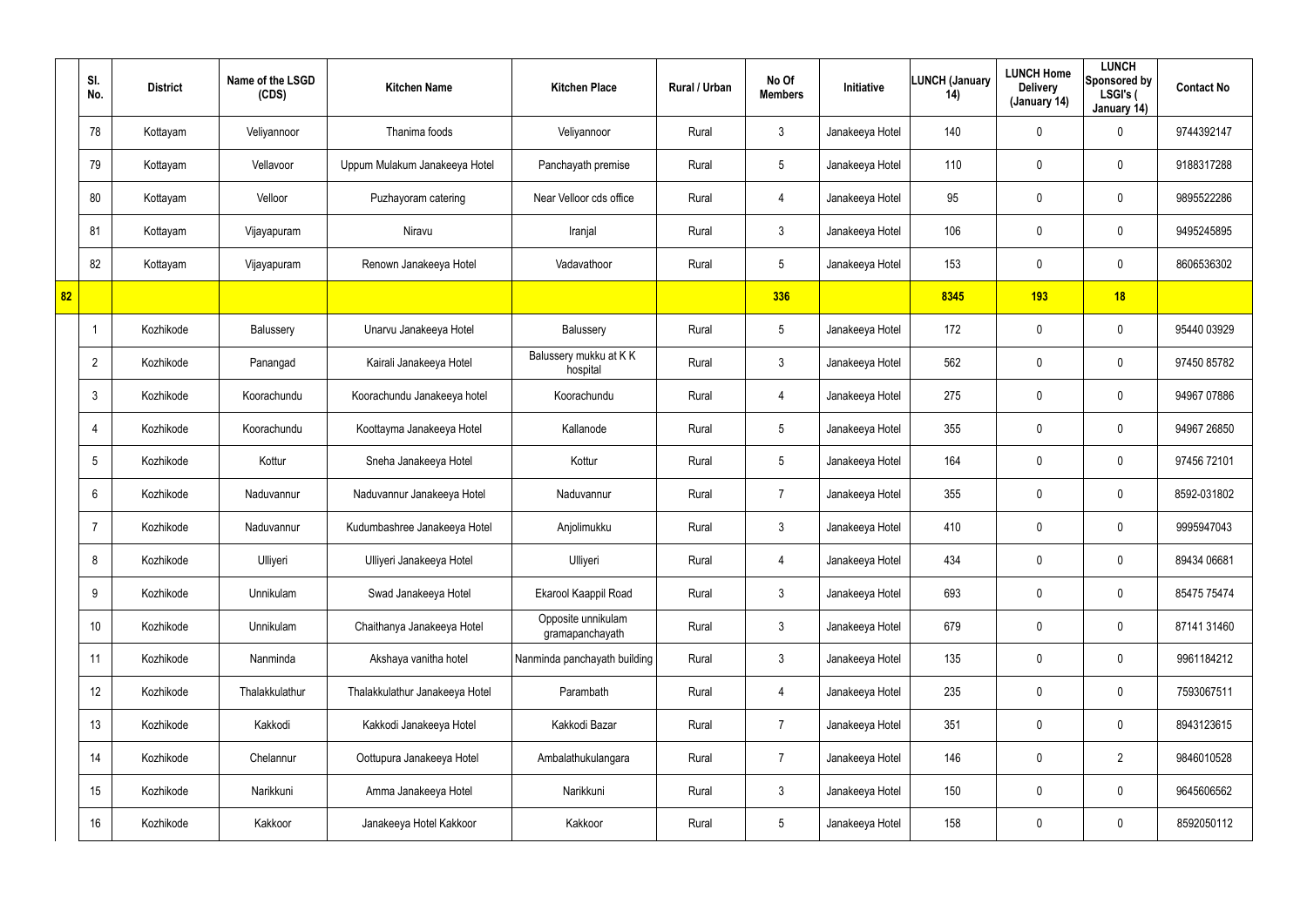| SI.<br>No.      | <b>District</b> | Name of the LSGD<br>(CDS) | <b>Kitchen Name</b>                      | <b>Kitchen Place</b>      | Rural / Urban | No Of<br><b>Members</b> | Initiative      | <b>LUNCH (January</b><br>14) | <b>LUNCH Home</b><br><b>Delivery</b><br>(January 14) | <b>LUNCH</b><br>Sponsored by<br>LSGI's (<br>January 14) | <b>Contact No</b> |
|-----------------|-----------------|---------------------------|------------------------------------------|---------------------------|---------------|-------------------------|-----------------|------------------------------|------------------------------------------------------|---------------------------------------------------------|-------------------|
| 17              | Kozhikode       | Koduvally                 | Sadhya Janakeeya Hotel                   | G M L P School, Koduvally | Urban         | 5                       | Janakeeya Hotel | 489                          | $\mathbf 0$                                          | 0                                                       | 8593898831        |
| 18              | Kozhikode       | Koduvally                 | KKN Janakeeya Hotel Koduvally            | Nellamkandi               | Urban         | 3                       | Janakeeya Hotel | 172                          | $\mathbf 0$                                          | 0                                                       | 9847650894        |
| 19              | Kozhikode       | Koduvally                 | Swad Janakeeya Hotel                     | Manipuram                 | Urban         | 5                       | Janakeeya Hotel | 190                          | $\mathbf 0$                                          | $\pmb{0}$                                               | 9946991995        |
| 20              | Kozhikode       | Madavoor                  | Madavoor Janakeeya Hotel                 | Near madavoor panchayath  | Rural         | 5                       | Janakeeya Hotel | 246                          | $\mathbf 0$                                          | 0                                                       | 8547590842        |
| 21              | Kozhikode       | Omasseri                  | Annapoornna Janakeeya Hotel              | Omasseri                  | Rural         | $\overline{4}$          | Janakeeya Hotel | 348                          | $\boldsymbol{0}$                                     | 0                                                       | 9605102599        |
| 22              | Kozhikode       | Puthuppadi                | Ruchi Janakeeya Hotel                    | Puthupadi                 | Rural         | 5                       | Janakeeya Hotel | 260                          | $\mathbf 0$                                          | 0                                                       | 7909113114        |
| 23              | Kozhikode       | Kizhakkoth                | Swad Janakeeya Hotel                     | Mariveettilthazham        | Rural         | $\overline{4}$          | Janakeeya Hotel | 0                            | 0                                                    | $\mathbf 0$                                             | 9847086665        |
| 24              | Kozhikode       | Thamarassery              | Pavithram Janakeeya hotel                | Thamarassery old stand    | Rural         | 6                       | Janakeeya Hotel | 346                          | 0                                                    | $\mathbf 0$                                             | 9048389661        |
| 25              | Kozhikode       | Kodenchery                | Kairali Janakeeya Hotel                  | Kodenchery                | Rural         | 4                       | Janakeeya Hotel | 132                          | 0                                                    | $\mathbf 0$                                             | 9446037829        |
| 26              | Kozhikode       | Koodaranji                | Ruchikkoot Janakeeya Hotel               | Koodaranji                | Rural         | 6                       | Janakeeya Hotel | 314                          | 0                                                    | $\mathbf 0$                                             | 9496439278        |
| 27              | Kozhikode       | Thiruvambadi              | Pulari Janakeeya Hotel                   | Thondimmal                | Rural         | 5                       | Janakeeya Hotel | 156                          | 0                                                    | $\mathbf 0$                                             | 7034264232        |
| 28              | Kozhikode       | Kattippara                | Ruchi Janakeeya Hotel                    | Chamal                    | Rural         | 6                       | Janakeeya Hotel | 170                          | 0                                                    | $\mathbf 0$                                             | 7591974045        |
| 29              | Kozhikode       | Koyilandy North           | Naveena canteen                          | Near new bus stand        | Urban         | $\overline{7}$          | Janakeeya Hotel | 633                          | 0                                                    | 3                                                       | 9544185262        |
| 30 <sup>°</sup> | Kozhikode       | Koyilandy North           | Koyilandi Nagarasabha Janakeeya<br>Hotel | Near Kollamchira          | Urban         | 10 <sup>°</sup>         | Janakeeya Hotel | 359                          | $\overline{0}$                                       |                                                         | 8943191728        |
| 31              | Kozhikode       | Koyilandi South           | Snehadeepam Janakeeya Hotel              | Muthambi                  | Urban         | 6                       | Janakeeya Hotel | 68                           | $\pmb{0}$                                            | 0                                                       | 9188198658        |
| 32              | Kozhikode       | Koyilandi South           | Kudumbashree Janakeeya Hotel             | Koyilandi Market          | Urban         | 3                       | Janakeeya Hotel | 316                          | $\pmb{0}$                                            | 0                                                       | 9544185262        |
| 33              | Kozhikode       | Chengottukavu             | Amma Janakeeya Hotel                     | Edakkulam                 | Rural         | 5                       | Janakeeya Hotel | 150                          | $\pmb{0}$                                            | 0                                                       | 9048235785        |
| 34              | Kozhikode       | Atholi                    | Atholi Janakeeya Hotel                   | Kodassery                 | Rural         | $\overline{4}$          | Janakeeya Hotel | 146                          | $\pmb{0}$                                            | $\pmb{0}$                                               | 9072499251        |
| 35              | Kozhikode       | Moodadi                   | Ruchi Janakeeya Hotel                    | Moodadi                   | Rural         | 5                       | Janakeeya Hotel | 355                          | $\pmb{0}$                                            | $\pmb{0}$                                               | 8281226403        |
| 36              | Kozhikode       | Chemancheri               | Annapoornna Janakeeya Hotel              | Pookkad                   | Rural         | 5                       | Janakeeya Hotel | 215                          | $\boldsymbol{0}$                                     |                                                         | 9048235785        |
| 37              | Kozhikode       | Arikkulam                 | Thanima Janakeeya Hotel                  | Kurudimukku               | Rural         | $\overline{4}$          | Janakeeya Hotel | 122                          | $\pmb{0}$                                            |                                                         | 9645137125        |
| 38              | Kozhikode       | Arikkulam                 | Ruchiyidam Janakeeya Hotel               | Arikkulam                 | Rural         | 4                       | Janakeeya Hotel | 80                           | $\boldsymbol{0}$                                     | 0                                                       | 9048410803        |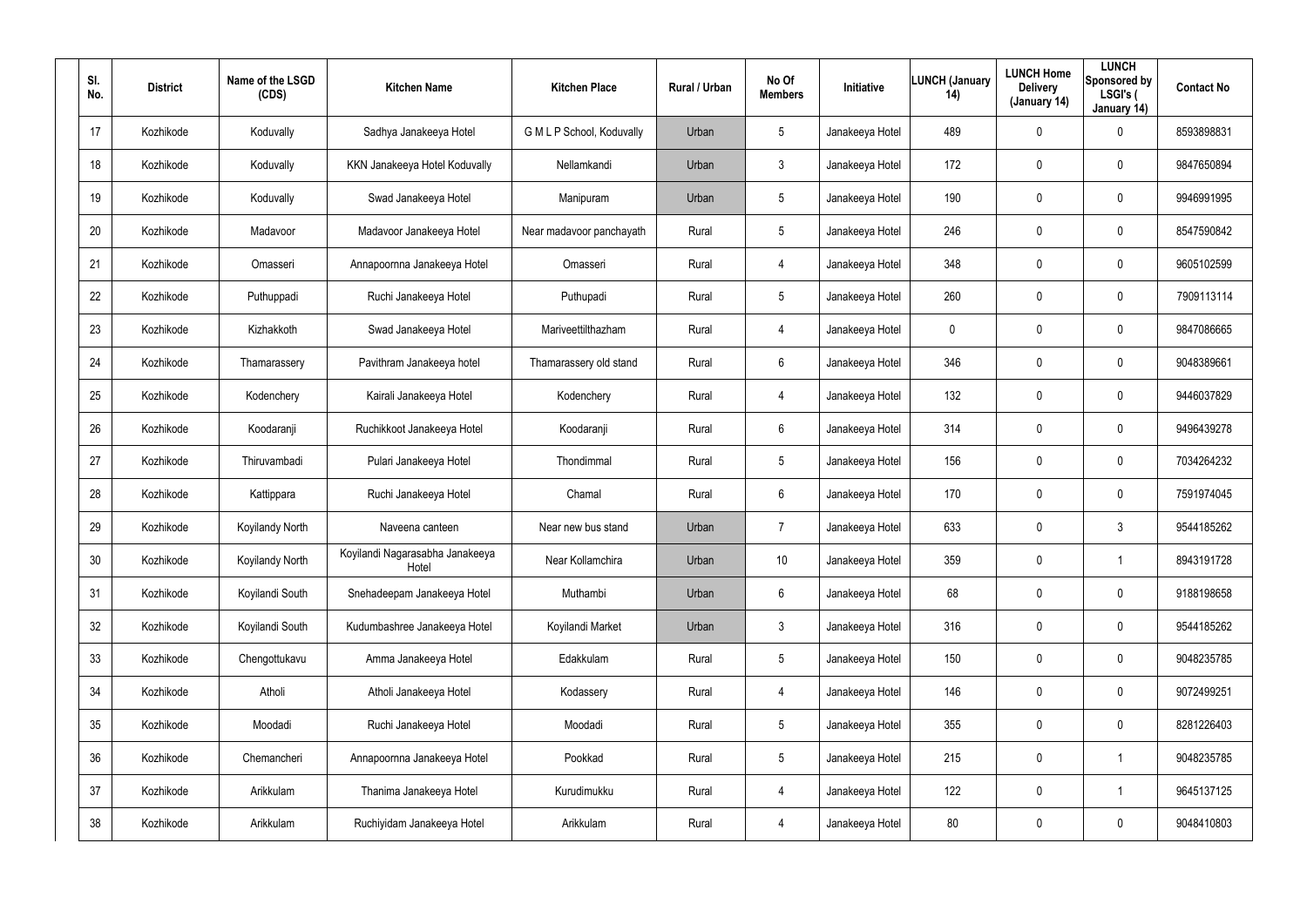|     | SI.<br>No. | <b>District</b> | Name of the LSGD<br>(CDS) | <b>Kitchen Name</b>            | <b>Kitchen Place</b>                        | Rural / Urban | No Of<br><b>Members</b> | <b>Initiative</b> | <b>LUNCH (January</b><br>14) | <b>LUNCH Home</b><br><b>Delivery</b><br>(January 14) | <b>LUNCH</b><br>Sponsored by<br>LSGI's (<br>January 14) | <b>Contact No</b> |
|-----|------------|-----------------|---------------------------|--------------------------------|---------------------------------------------|---------------|-------------------------|-------------------|------------------------------|------------------------------------------------------|---------------------------------------------------------|-------------------|
|     | 39         | Kozhikode       | Kozhikode Central.        | Ruchikkoott                    | <b>District Veterinary Hospital</b>         | Urban         | 3                       | Janakeeya Hotel   | 350                          | 90                                                   | 0                                                       | 7025774213        |
|     | 40         | Kozhikode       | Kozhikode Central         | Sneha Ruchikkoott              | Mankavu                                     | Urban         | 4                       | Janakeeya Hotel   | 308                          | 70                                                   | 0                                                       | 8921995031        |
|     | 41         | Kozhikode       | Kozhikode Central         | Tripthi Janakeeya Hotel        | Near AMLP School,<br>Moozhikkal             | Urban         | 3                       | Janakeeya Hotel   | 658                          | 121                                                  | 0                                                       | 8129200288        |
|     | 42         | Kozhikode       | Kozhikode Central         | New Ganesh                     | Kovoor, near library                        | Urban         | 5                       | Janakeeya Hotel   | 980                          | 105                                                  | 0                                                       | 9349123701        |
|     | 43         | Kozhikode       | Kozhikode Central         | Ruchippura Janakeeya Hotel     | Near Focus mall, New bus<br>stand Kozhikode | Urban         | 3                       | Janakeeya Hotel   | 0                            | 0                                                    | 0                                                       | 9605602806        |
|     | 44         | Kozhikode       | Kozhikode Central         | Souparnika Janakeeya Hotel     | Medical college near chest<br>hospital      | Urban         | 6                       | Janakeeya Hotel   | 474                          | 0                                                    | 0                                                       | 8281709784        |
|     | 45         | Kozhikode       | Kozhikode North           | Udayam kudumbasree canteen     | Thadambattuthazham                          | Urban         | 5                       | Janakeeya Hotel   | 650                          | 62                                                   | 0                                                       | 7736850096        |
|     | 46         | Kozhikode       | Kozhikode North           | Ruchi                          | Elathoor, Chettikulam                       | Urban         | 4                       | Janakeeya Hotel   | 320                          | 0                                                    | 0                                                       | 9947743713        |
|     | 47         | Kozhikode       | Kozhikode North           | Tasty Janakeeya Hotel          | Butt road                                   | Urban         | 5                       | Janakeeya Hotel   | 646                          | 60                                                   | 0                                                       | 9074462795        |
|     | 48         | Kozhikode       | Kozhikode North           | Oruma                          | Eranjikkal                                  | Urban         | 4                       | Janakeeya Hotel   | 411                          | 18                                                   | 0                                                       |                   |
|     | 49         | Kozhikode       | Feroke                    | Ruchi vanitha mess             | Feroke Muncipality                          | Urban         | $\overline{7}$          | Janakeeya Hotel   | 227                          | 0                                                    | 0                                                       | 9544468026        |
|     | 50         | Kozhikode       | Feroke                    | Mithra Janakeeya Hotel         | Ambalangadi                                 | Urban         | 5                       | Janakeeya Hotel   | 295                          | 0                                                    | 0                                                       | 9847657229        |
|     | 51         | Kozhikode       | Feroke                    | Chemmeen Janakeeya Hotel       | Karuvanthuruthi                             | Urban         | 4                       | Janakeeya Hotel   | 288                          | 0                                                    | 0                                                       | 9747265293        |
|     | 52         | Kozhikode       | Ramanattukara             | Tasty catering unit            | Ramanattukara                               | Urban         | 6                       | Janakeeya Hotel   | 509                          | 0                                                    | 0                                                       | 9961004004        |
| 106 | 53         | Kozhikode       | KozhikodeSouth            | Ushass cattering               | Meenchantha school                          | Urban         | 5                       | Janakeeya Hotel   | 782                          | $\mathbf 0$                                          | 0                                                       | 9645629224        |
|     | 54         | Kozhikode       | Kozhikode South           | Oruma                          | Naduvattam                                  | Urban         | 4                       | Janakeeya Hotel   | 270                          | $\mathbf 0$                                          | 0                                                       | 9747405960        |
|     | 55         | Kozhikode       | Kozhikode South           | Ruchi Janakeeya Hotel          | Kundayithode                                | Urban         | 5                       | Janakeeya Hotel   | 546                          | $\mathbf 0$                                          | 0                                                       | 9526521036        |
|     | 56         | Kozhikode       | Kozhikode South           | Five star                      | Palayam                                     | Urban         | 4                       | Janakeeya Hotel   | 393                          | $\mathbf 0$                                          | 0                                                       | 9744307041        |
|     | 57         | Kozhikode       | Olavanna                  | Kailamadam Janakeeya Hotel     | Pantheerankavu bypass                       | Rural         | 6                       | Janakeeya Hotel   | 358                          | 185                                                  | 0                                                       | 9526123535        |
|     | 58         | Kozhikode       | Olavanna                  | Snehitha Janakeeya Hotel       | Kunnathupalam                               | Rural         | 6                       | Janakeeya Hotel   | 321                          | 182                                                  | 0                                                       | 9072771905        |
|     | 59         | Kozhikode       | Kadalundi                 | Kadambhari Janakeeya Hotel     | Mannoor valavil                             | Rural         | 6                       | Janakeeya Hotel   | 227                          | $\mathbf 0$                                          | 0                                                       | 9349923675        |
|     | 60         | Kozhikode       | Mukkam                    | Mukkam Friends Janakeeya hotel | Mukkam                                      | Urban         | 4                       | Janakeeya Hotel   | 432                          | $\mathbf 0$                                          | 0                                                       | 9497215604        |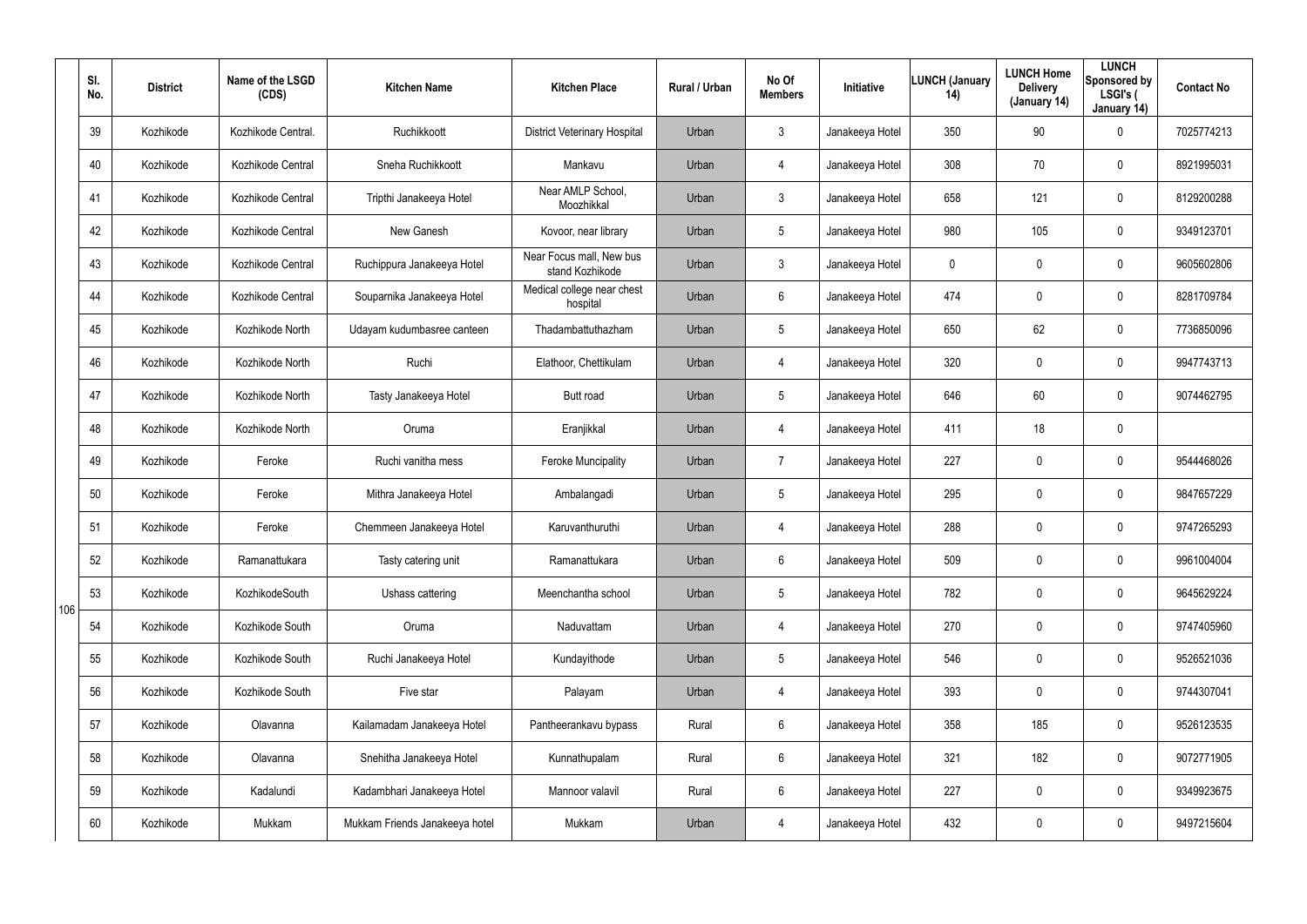| SI.<br>No. | <b>District</b> | Name of the LSGD<br>(CDS) | <b>Kitchen Name</b>                       | <b>Kitchen Place</b>               | Rural / Urban | No Of<br><b>Members</b> | Initiative      | <b>LUNCH (January</b><br>14) | <b>LUNCH Home</b><br><b>Delivery</b><br>(January 14) | <b>LUNCH</b><br>Sponsored by<br>LSGI's (<br>January 14) | <b>Contact No</b> |
|------------|-----------------|---------------------------|-------------------------------------------|------------------------------------|---------------|-------------------------|-----------------|------------------------------|------------------------------------------------------|---------------------------------------------------------|-------------------|
| 61         | Kozhikode       | Mukkam                    | Oottupura Janakeeya Hotel                 | Manassery                          | Urban         | $\overline{4}$          | Janakeeya Hotel | 445                          | $\mathbf 0$                                          | 0                                                       | 9645563417        |
| 62         | Kozhikode       | Chathamangalam            | Prakruthi                                 | Chathamangalam vipanana<br>kendram | Rural         | 5                       | Janakeeya Hotel | 95                           | 0                                                    | $\mathbf 0$                                             | 9745828787        |
| 63         | Kozhikode       | Perumanna                 | Thushara Janakeeya Hotel                  | Vallikkunnu                        | Rural         | 5                       | Janakeeya Hotel | 225                          | 0                                                    | $\mathbf 0$                                             | 8113873612        |
| 64         | Kozhikode       | Kodiyathur                | Kanivu                                    | Eranjimavu                         | Rural         | $\overline{4}$          | Janakeeya Hotel | 102                          | 0                                                    | $\mathbf 0$                                             | 9048094053        |
| 65         | Kozhikode       | Karassery                 | Karassery CDS Janakeeya Hotel             | Near karassery panchayath          | Rural         | 4                       | Janakeeya Hotel | 168                          | 0                                                    | $\mathbf 0$                                             | 9645120636        |
| 66         | Kozhikode       | Kuruvattoor               | Nanma Janakeeya Hotel                     | Payambra                           | Rural         | $\overline{4}$          | Janakeeya Hotel | 109                          | 0                                                    | $\mathbf 0$                                             | 8547413299        |
| 67         | Kozhikode       | Mavoor                    | Koottayma Janakeeya Hotel                 | Mavoor                             | Rural         | $\overline{4}$          | Janakeeya Hotel | 336                          | $\boldsymbol{0}$                                     | 0                                                       | 9961856227        |
| 68         | Kozhikode       | Peruvayal                 | Tripthi Janakeeya Hotel                   | Velliparambu                       | Rural         | 5                       | Janakeeya Hotel | 120                          | 0                                                    | $\mathbf 0$                                             | 6238723687        |
| 69         | Kozhikode       | Kunnamangalam             | Snehapuram Janakeeya Hotel                | Karanthoor                         | Rural         | $\mathbf{3}$            | Janakeeya Hotel | 0                            | $\mathbf 0$                                          | 0                                                       | 9048545152        |
| 70         | Kozhikode       | Kuttiadi                  | Janakeeya Hotel                           | Kuttiadi Town                      | Rural         | 9                       | Janakeeya Hotel | 248                          | $\boldsymbol{0}$                                     | $\mathbf 0$                                             | 8606099575        |
| 71         | Kozhikode       | Kavilumpara               | Kavilumpara panchayath Janakeeya<br>Hotel | Thottilpalam                       | Rural         | 4                       | Janakeeya Hotel | 314                          | $\boldsymbol{0}$                                     | 0                                                       | 8157900256        |
| 72         | Kozhikode       | Maruthonkara              | Thanima Janakeeya Hotel                   | Adukkath                           | Rural         | 5                       | Janakeeya Hotel | 366                          | $\boldsymbol{0}$                                     | $\overline{2}$                                          | 9846974198        |
| 73         | Kozhikode       | Velom                     | Samridhi                                  | Kallumpuram - Theekkuni            | Rural         | 5                       | Janakeeya Hotel | 215                          | $\boldsymbol{0}$                                     | $\mathbf 0$                                             | 9846813401        |
| 74         | Kozhikode       | Kunnummal                 | Ruchi Janakeeya Hotel                     | Kakkattil                          | Rural         | 5                       | Janakeeya Hotel | 318                          | $\pmb{0}$                                            | $\pmb{0}$                                               | 9605800608        |
| 75         | Kozhikode       | Naripatta                 | Sthree sakthi Janakeeya Hotel             | Kaiveli                            | Rural         | 5                       | Janakeeya Hotel | 201                          | $\pmb{0}$                                            | 0                                                       | 9645339232        |
| 76         | Kozhikode       | Kayakkodi                 | Samridhi Janakeeya Hotel                  | Kayakkodi                          | Rural         | 5                       | Janakeeya Hotel | 227                          | $\pmb{0}$                                            | $\pmb{0}$                                               | 9495587551        |
| 77         | Kozhikode       | Thurayur                  | Cds coffee house                          | Thurayur                           | Rural         | 5                       | Janakeeya Hotel | 237                          | $\pmb{0}$                                            | $\pmb{0}$                                               | 9048028293        |
| 78         | Kozhikode       | Payyoli                   | Mithra                                    | Payyoli Municipality               | Urban         | $5\phantom{.0}$         | Janakeeya Hotel | 220                          | $\overline{0}$                                       | $\pmb{0}$                                               | 8606505900        |
| 79         | Kozhikode       | Meppayur                  | Ruchi canteen                             | Meppayur                           | Rural         | $5\phantom{.0}$         | Janakeeya Hotel | 308                          | $\pmb{0}$                                            | 0                                                       | 9447469729        |
| 80         | Kozhikode       | Thikkodi                  | Kaippunnyam Janakeeya Hotel               | Thikkodi                           | Rural         | $5\phantom{.0}$         | Janakeeya Hotel | 176                          | $\mathbf 0$                                          | $\pmb{0}$                                               | 9526071250        |
| 81         | Kozhikode       | Keezhariyur               | Tripthi Janakeeya Hotel                   | Arayanattu para                    | Rural         | 8                       | Janakeeya Hotel | 289                          | $\pmb{0}$                                            | 0                                                       | 8592834034        |
| 82         | Kozhikode       | Chakkittappara            | Chakkittapara cds Hotel                   | Chakkittapara CDS                  | Rural         | $\mathfrak{Z}$          | Janakeeya Hotel | 287                          | $\boldsymbol{0}$                                     | 0                                                       | 9526881089        |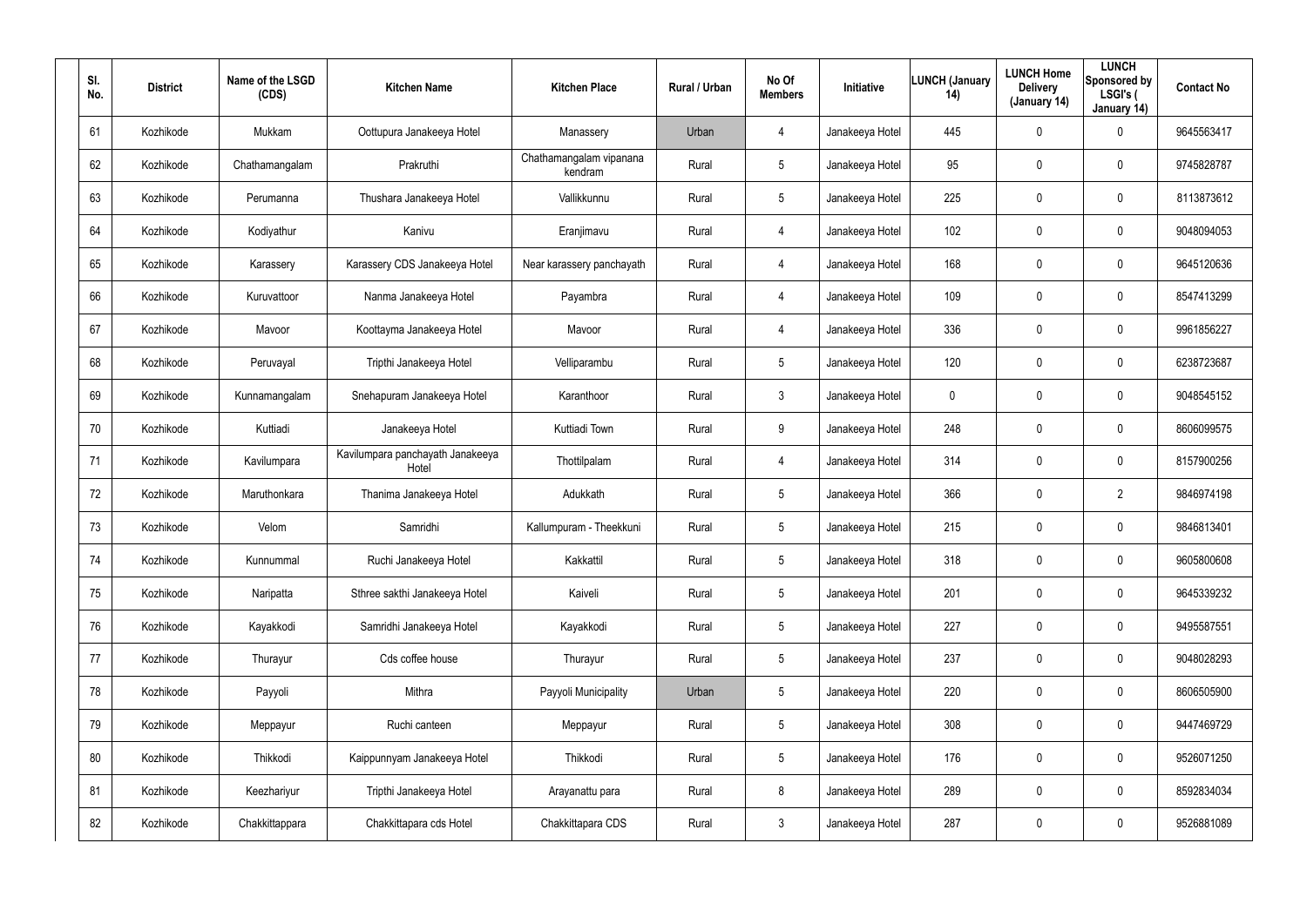| SI.<br>No. | <b>District</b> | Name of the LSGD<br>(CDS) | <b>Kitchen Name</b>                                  | <b>Kitchen Place</b>                               | Rural / Urban | No Of<br><b>Members</b> | Initiative      | <b>LUNCH (January</b><br>14) | <b>LUNCH Home</b><br><b>Delivery</b><br>(January 14) | <b>LUNCH</b><br>Sponsored by<br>LSGI's (<br>January 14) | <b>Contact No</b> |
|------------|-----------------|---------------------------|------------------------------------------------------|----------------------------------------------------|---------------|-------------------------|-----------------|------------------------------|------------------------------------------------------|---------------------------------------------------------|-------------------|
| 83         | Kozhikode       | Cheruvannur               | Vanitha canteen                                      | near cheruvannur panchayath<br>office, Cheruvannur | Rural         | 5                       | Janakeeya Hotel | 189                          | $\mathbf 0$                                          | 0                                                       | 9400676505        |
| 84         | Kozhikode       | Koothali                  | Salkara stationary cum Coffee house<br>and photostat | Near Koothali panchayath<br>office                 | Rural         | 6                       | Janakeeya Hotel | 137                          | $\mathbf 0$                                          | $\mathbf 0$                                             | 9847642496        |
| 85         | Kozhikode       | Changaroth                | Changorath Janakeeya Hotel                           | Near Vadakkumbad HSS                               | Rural         | 5                       | Janakeeya Hotel | 173                          | $\mathbf 0$                                          | $\mathbf 0$                                             | 9747353283        |
| 86         | Kozhikode       | Perambra                  | Perambra Janakeeya Hotel                             | Perambra                                           | Rural         | $\overline{4}$          | Janakeeya Hotel | 296                          | $\mathbf 0$                                          | $\mathbf 0$                                             | 6238677483        |
| 87         | Kozhikode       | Kayanna                   | Kudumbashree Janakeeya Hotel<br>Kayanna              | Kayanna Bazar                                      | Rural         | $\mathbf{3}$            | Janakeeya Hotel | 50                           | $\mathbf 0$                                          | $\mathbf 0$                                             | 9496130121        |
| 88         | Kozhikode       | Nochad                    | Kudumbashree Janakeeya Hotel                         | Muliyangal                                         | Rural         | 5                       | Janakeeya Hotel | 196                          | 0                                                    | $\mathbf 0$                                             | 7034944936        |
| 89         | Kozhikode       | Ayenchery                 | Janakeeya Hotel Ayanchery                            | Ayanchery                                          | Rural         | $\overline{4}$          | Janakeeya Hotel | 182                          | $\mathbf 0$                                          | $\mathbf 0$                                             | 8078369520        |
| 90         | Kozhikode       | Maniyur                   | Ruchikoott Vanitha Hotel                             | Near maniyur panchayath<br>office, Navodaya stop   | Rural         | 4                       | Janakeeya Hotel | 115                          | 0                                                    | 0                                                       | 9400097895        |
| 91         | Kozhikode       | Villiappally              | Janakeeya Hotel Villiappally                         | Keezhal Mukku                                      | Rural         | 4                       | Janakeeya Hotel | 235                          | $\mathbf 0$                                          | $\mathbf 0$                                             | 8086472039        |
| 92         | Kozhikode       | Thiruvallur               | Ruchi Janakeeya Hotel                                | Thiruvallur                                        | Rural         | $5\overline{)}$         | Janakeeya Hotel | 272                          | 0                                                    | 0                                                       | 9400723619        |
| 93         | Kozhikode       | Edachery                  | Kudumbasree cafe and helpdesk                        | Edachery                                           | Rural         | 4                       | Janakeeya Hotel | 411                          | $\mathbf 0$                                          | $\mathbf 0$                                             | 7736287974        |
| 94         | Kozhikode       | Nadapuram                 | Uttupura canteen and catering                        | Kallachi                                           | Rural         | 6                       | Janakeeya Hotel | 487                          | 0                                                    | 0                                                       | 9946448011        |
| 95         | Kozhikode       | Chekkyad                  | Ruchi vanitha hotel                                  | Puliyav                                            | Rural         | 4                       | Janakeeya Hotel | 268                          | $\mathbf 0$                                          | 0                                                       | 9048541152        |
| 96         | Kozhikode       | Valayam                   | Nanma Janakeeya Hotel                                | Valayam                                            | Rural         | 5                       | Janakeeya Hotel | 211                          | $\overline{0}$                                       | 0                                                       | 9207821783        |
| 97         | Kozhikode       | Purameri                  | Nanma Janakeeya Hotel                                | Purameri                                           | Rural         | $6\phantom{.}6$         | Janakeeya Hotel | 251                          | $\pmb{0}$                                            | $\pmb{0}$                                               | 9745393164        |
| 98         | Kozhikode       | Vanimel                   | Vanimel Janakeeya Hotel                              | Bhoomivathukkal                                    | Rural         | 5                       | Janakeeya Hotel | 155                          | $\overline{0}$                                       | $\pmb{0}$                                               | 9048163049        |
| 99         | Kozhikode       | Tuneri                    | Menma Oottupura Janakeeya Hotel                      | Tuneri                                             | Rural         | $\mathbf{3}$            | Janakeeya Hotel | 200                          | $\overline{0}$                                       | 0                                                       | 9745251928        |
| 100        | Kozhikode       | Onchiyam                  | Adukkala                                             | Kannookkara                                        | Rural         | 3 <sup>1</sup>          | Janakeeya Hotel | 189                          | $\overline{0}$                                       | 0                                                       | 8606115054        |
| 101        | Kozhikode       | Chorode                   | Janani Hotel and Catering Unit                       | Chorode                                            | Rural         | $\overline{4}$          | Janakeeya Hotel | 273                          | $\pmb{0}$                                            | 0                                                       | 9645426343        |
| 102        | Kozhikode       | Eramala                   | Janakeeya Hotel - Eramala                            | Orkkatteri                                         | Rural         | 8                       | Janakeeya Hotel | 144                          | $\mathbf 0$                                          | 0                                                       | 9645239675        |
| 103        | Kozhikode       | Vadakara West             | Janakeeya Hotel - Vadakara west                      | Vadakara                                           | Urban         | $\mathbf{3}$            | Janakeeya Hotel | 0                            | $\pmb{0}$                                            | 0                                                       | 8943703596        |
| 104        | Kozhikode       | Vadakara West             | Chithra Janakeeya Hotel                              | Vadakara New bus stand                             | Urban         | $\mathfrak{Z}$          | Janakeeya Hotel | 348                          | $\boldsymbol{0}$                                     | 0                                                       | 9387762939        |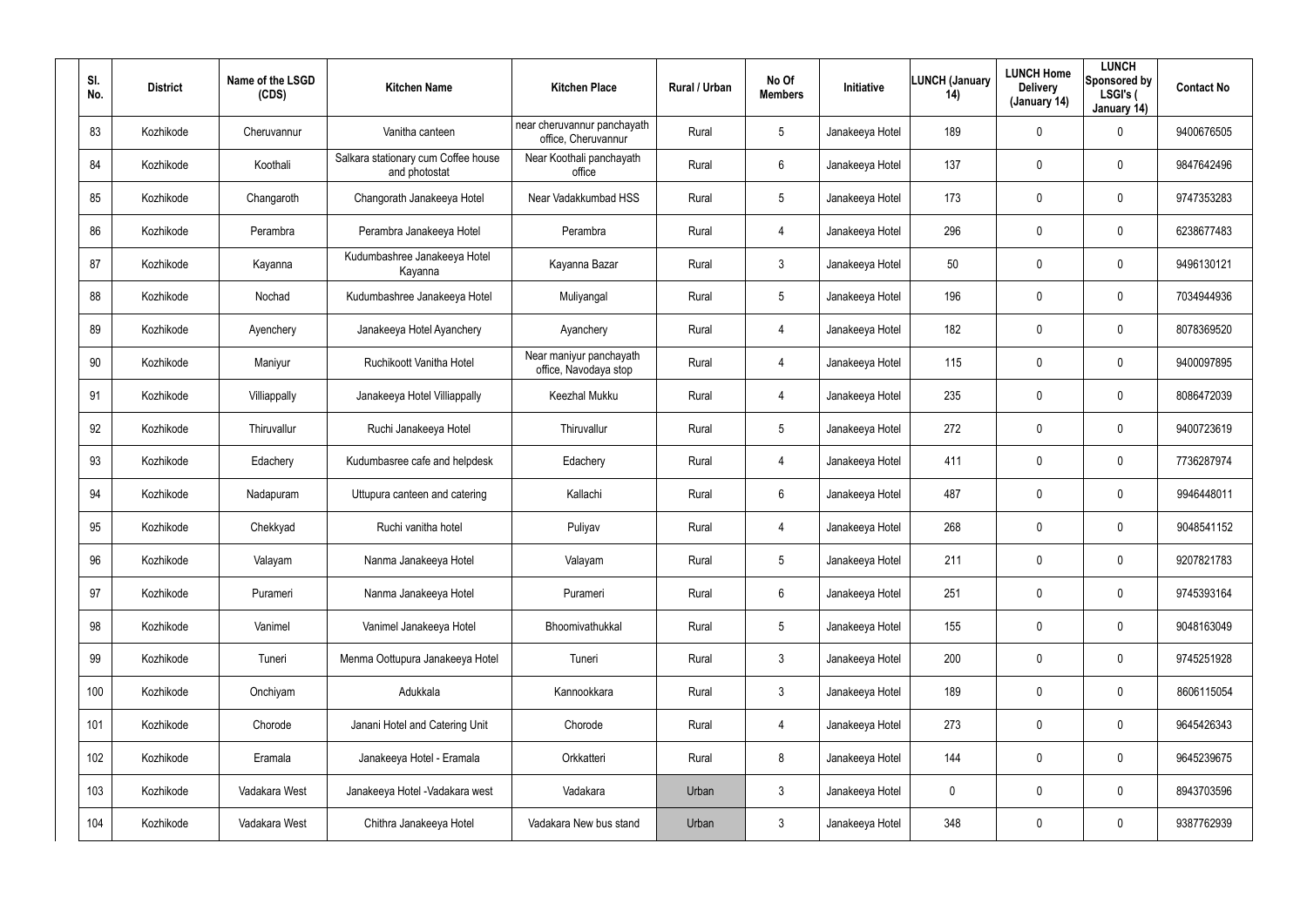|     | SI.<br>No.      | <b>District</b> | Name of the LSGD<br>(CDS) | <b>Kitchen Name</b>                   | <b>Kitchen Place</b>                     | Rural / Urban | No Of<br><b>Members</b> | Initiative      | <b>LUNCH (January</b><br>14) | <b>LUNCH Home</b><br><b>Delivery</b><br>(January 14) | <b>LUNCH</b><br>Sponsored by<br>LSGI's (<br>January 14) | <b>Contact No</b> |
|-----|-----------------|-----------------|---------------------------|---------------------------------------|------------------------------------------|---------------|-------------------------|-----------------|------------------------------|------------------------------------------------------|---------------------------------------------------------|-------------------|
|     | 105             | Kozhikode       | Vadakara East             | Janakeeya Hotel Vadakara Municipality | Edodi                                    | Urban         | 6                       | Janakeeya Hotel | 426                          | 0                                                    | $\mathbf 0$                                             | 9207604876        |
|     | 106             | Kozhikode       | Azhiyoor                  | Janakeeya Hotel Azhiyoor              | Chombala near Block Office               | Rural         | $\mathbf{3}$            | Janakeeya Hotel | 226                          | 0                                                    | $\mathbf 0$                                             | 8086159250        |
| 106 |                 |                 |                           |                                       |                                          |               | 501                     |                 | 30426                        | 893                                                  | 10                                                      |                   |
|     |                 | Malappuram      | Triprangode               | Vishista Vanitha Canteen              | Ottumpuram                               | Rural         | $5\overline{)}$         | Janakeeya Hotel | 214                          | 28                                                   | $\mathbf 0$                                             | 9526951352        |
|     | $\overline{2}$  | Malappuram      | Kondotty-2                | Amrutham Janakeeya Hotel              | Kondotty busstand                        | Urban         | 4                       | Janakeeya Hotel | 538                          | 0                                                    | 4                                                       | 7356582539        |
|     | $\mathbf{3}$    | Malappuram      | Ponmundam                 | Janakeeya hotel                       | Athanikkal                               | Rural         | 4                       | Janakeeya Hotel | 150                          | 0                                                    | $\mathbf 0$                                             | 9746986753        |
|     | 4               | Malappuram      | Ponnani-1                 | Samridhi                              | Ponnani                                  | Urban         | $5\phantom{.0}$         | Janakeeya Hotel | 82                           | 0                                                    | $\mathbf 0$                                             | 9526810552        |
|     | $5\overline{)}$ | Malappuram      | Parappanangadi            | Thathoos janakeeya hotel              | Parappanangadi                           | Urban         | $\mathbf{3}$            | Janakeeya Hotel | 172                          | 164                                                  | $\mathbf 0$                                             | 9048515158        |
|     | 6               | Malappuram      | Edayur                    | mathuraka vanita hotel                | vattaparamb                              | Rural         | $\mathbf{3}$            | Janakeeya Hotel | 180                          | 0                                                    | $\mathbf 0$                                             | 9995857550        |
|     | 7               | Malappuram      | Kaladi                    | Thripthi Janakeeya Hotel              | Naripparamb                              | Rural         | 4                       | Janakeeya Hotel | 102                          | 0                                                    | $\mathbf 0$                                             | 9048111134        |
|     | 8               | Malappuram      | Tavanur                   | Snehitha                              | Ayankalam                                | Rural         | $5\phantom{.0}$         | Janakeeya Hotel | 62                           | 0                                                    | $\mathbf 0$                                             | 9995887155        |
|     | 9               | Malappuram      | Karulai                   | Janakeeya Hotel                       | Karulayi Town                            | Rural         | 4                       | Janakeeya Hotel | 71                           | 15                                                   | $\mathbf 0$                                             | 9388070564        |
|     | 10              | Malappuram      | Melattur                  | Melattur Janakeeya Hotel              | Melattur                                 | Rural         | $5\phantom{.0}$         | Janakeeya Hotel | 278                          | 0                                                    | $\mathbf 0$                                             | 9497644650        |
|     | 11              | Malappuram      | Vallikkunnu               | Ruchikootu                            | Anangadi                                 | Rural         | 4                       | Janakeeya Hotel | 167                          | 95                                                   | $\pmb{0}$                                               | 9846828029        |
|     | 12              | Malappuram      | Parappanangadi            | Sobhika Janakeeya hotel               | Parappanangadi                           | Urban         | $5\phantom{.0}$         | Janakeeya Hotel | 442                          | 162                                                  | $\mathbf 0$                                             | 9048220552        |
|     | 13              | Malappuram      | Vazhakkad                 | Ruchi hotel vazhakkad                 | Gup school vazhakkad                     | Rural         | $5\overline{)}$         | Janakeeya Hotel | 356                          | 159                                                  | $\mathbf 0$                                             | 9656316072        |
|     | 14              | Malappuram      | Amarambalam               | Janakeeya Hotel                       | Opposite Federal Bank<br>Pookkottumpadam | Rural         | $\overline{4}$          | Janakeeya Hotel | 59                           | $\overline{4}$                                       | $\overline{2}$                                          | 8157060589        |
|     | 15              | Malappuram      | Marakkara                 | Famous Hotel                          | marakkara                                | Rural         | 3 <sup>1</sup>          | Janakeeya Hotel | 0                            | 0                                                    | $\mathbf 0$                                             | 6238909658        |
|     | 16              | Malappuram      | Ozhur                     | Archana Vanitha Canteen               | Pulparambu                               | Rural         | $2\overline{ }$         | Janakeeya Hotel | 175                          | 0                                                    | $\mathbf 0$                                             | 9645906084        |
|     | 17              | Malappuram      | Keezhuparambu             | Sisiram hotel keezhuparambu           | New bazar kuniyil                        | Rural         | $5\overline{)}$         | Janakeeya Hotel | 92                           | 22                                                   | $\pmb{0}$                                               | 8086830582        |
|     | 18              | Malappuram      | Irimbiliyam               | nandanam vanita hotel                 | kotappuram                               | Rural         | $5\phantom{.0}$         | janakeeya Hotel | 164                          | 0                                                    | $\mathbf 0$                                             | 7306302029        |
|     | 19              | Malappuram      | Porur                     | Kudumbasree vanitha canteen           | Cherukod                                 | Rural         | 4                       | Janakeeya Hotel | 160                          | 25                                                   | $\pmb{0}$                                               | 9745425647        |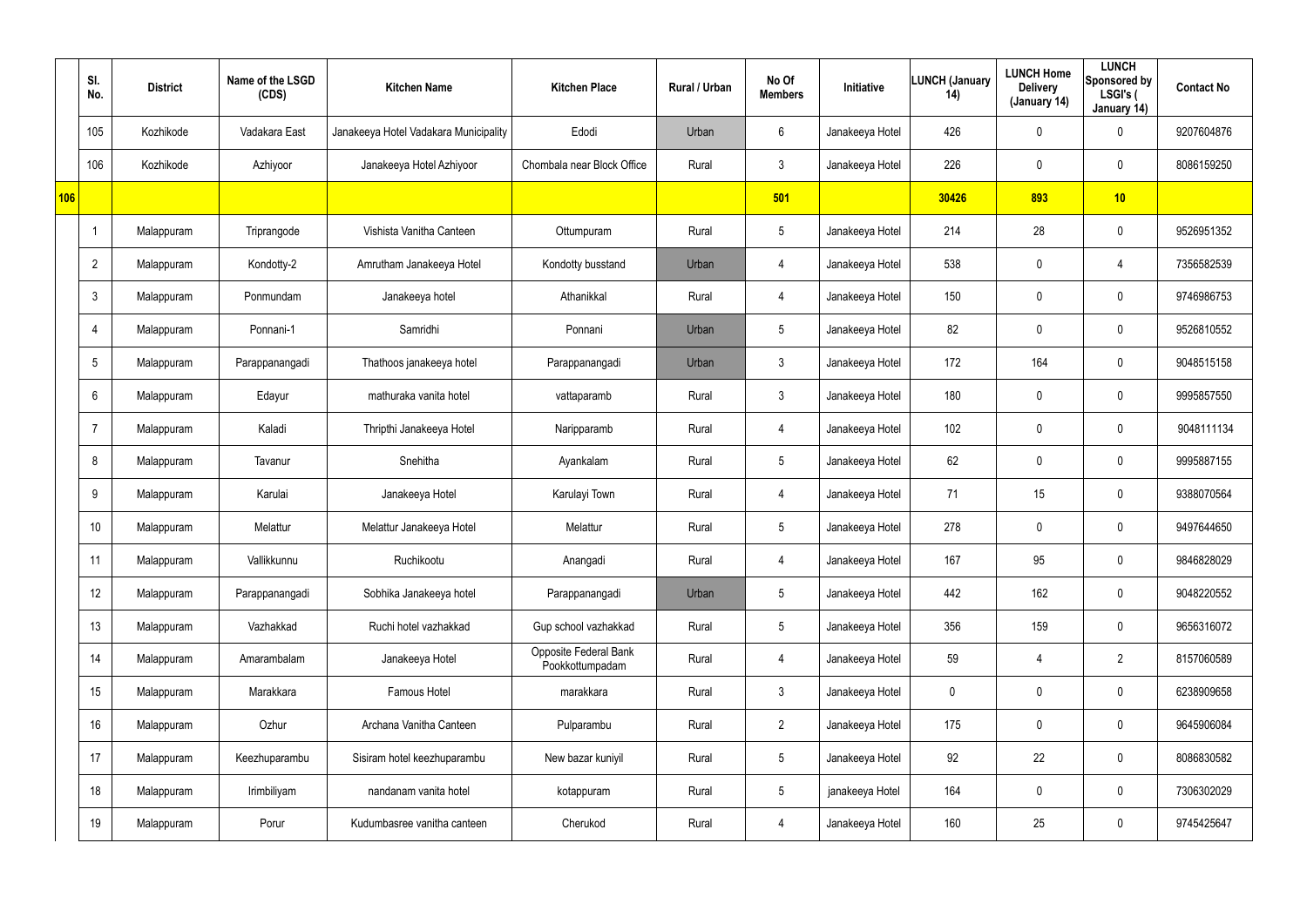| SI.<br>No. | <b>District</b> | Name of the LSGD<br>(CDS) | <b>Kitchen Name</b>        | <b>Kitchen Place</b> | <b>Rural / Urban</b> | No Of<br><b>Members</b> | Initiative      | <b>LUNCH (January</b><br>14) | <b>LUNCH Home</b><br><b>Delivery</b><br>(January 14) | <b>LUNCH</b><br>Sponsored by<br>LSGI's (<br>January 14) | <b>Contact No</b> |
|------------|-----------------|---------------------------|----------------------------|----------------------|----------------------|-------------------------|-----------------|------------------------------|------------------------------------------------------|---------------------------------------------------------|-------------------|
| 20         | Malappuram      | Tirunavaya                | Vibhava Cafesree           | Karathoor            | Rural                | 4                       | Janakeeya Hotel | 62                           | 17                                                   | 0                                                       | 9645414837        |
| 21         | Malappuram      | Moothedam                 | Moothedam janakeeya hotel  | Karappuram           | Rural                | $\mathfrak{Z}$          | Janakeeya Hotel | 213                          | 0                                                    | 0                                                       | 9447630154        |
| 22         | Malappuram      | Vazhayur                  | Three Star Janakeeya Hotel | Karad                | Rural                | $\overline{4}$          | Janakeeya Hotel | 292                          | 32                                                   | $\mathbf 0$                                             | 9744305921        |
| 23         | Malappuram      | urngattiri                | Oottupura                  | Therattummal         | Rural                | $5\phantom{.0}$         | Janakeeya Hotel | 115                          | 103                                                  | 0                                                       | 9562851125        |
| 24         | Malappuram      | Maranchery                | Janakeeya Hotel maranchey  | Panambad             | Rural                | $5\overline{)}$         | Janakeeya Hotel | 93                           | 203                                                  | $\mathbf 0$                                             | 9048081621        |
| 25         | Malappuram      | Athavanad                 | Janakeeya Bhakshanasala    | Vettichira           | Rural                | $5\phantom{.0}$         | Janakeeya Hotel | 152                          | 0                                                    | $\mathbf 0$                                             | 9495291580        |
| 26         | Malappuram      | Pothukal                  | Vanitha Canteen            | Nettikulam           | Rural                | 6                       | Janakeeya Hotel | 107                          | $\boldsymbol{0}$                                     | 0                                                       | 9048501397        |
| 27         | Malappuram      | Mampad                    | <b>Bismi Cafe</b>          | Mampad               | Rural                | $\mathfrak{Z}$          | Janakeeya Hotel | 135                          | 37                                                   | 0                                                       | 9961170251        |
| 28         | Malappuram      | Marakkara                 | Ruchikoottu                | <b>AC Nirappu</b>    | Rural                | $5\phantom{.0}$         | Janakeeya Hotel | 45                           | $\boldsymbol{0}$                                     | 0                                                       | 9745625415        |
| 29         | Malappuram      | Alipparambu               | Oottupura                  | Alipparambu          | Rural                | $5\overline{)}$         | Janakeeya Hotel | 185                          | 0                                                    | $\mathbf 0$                                             | 9847690941        |
| 30         | Malappuram      | Valanchery                | Janakkeeya Hotel           | Valanchery           | Urban                | $5\overline{)}$         | Janakeeya Hotel | 216                          | $\boldsymbol{0}$                                     | 0                                                       | 8593812408        |
| 31         | Malappuram      | Chaliyar                  | Chaliyar Janakeeya Hotel   | Akambaadam           | Rural                | $\mathfrak{Z}$          | Janakeeya Hotel | 123                          | 34                                                   | $\mathbf 0$                                             | 9605274841        |
| 32         | Malappuram      | Kalikavu                  | Friends Janakeeya Hotel    | Kalikavu             | Rural                | 4                       | Janakeeya Hotel | 110                          | 10 <sup>°</sup>                                      | 0                                                       | 9745751684        |
| 33         | Malappuram      | Angadipuram               | Janakeeya Hotel            | Angadipuram          | Rural                | 4                       | Janakeeya Hotel | 198                          | $\pmb{0}$                                            | $\pmb{0}$                                               | 7902314724        |
| 34         | Malappuram      | Puzhakkattri              | Jasmin                     | Puzhakkattiri        | Rural                | $5\phantom{.0}$         | Janakeeya Hotel | 153                          | 104                                                  | $\pmb{0}$                                               | 9495497872        |
| 35         | Malappuram      | Nannamukku                | Tanima                     | Nannamukku           | Rural                | $5\phantom{.0}$         | Janakeeya Hotel | 235                          | 109                                                  | $\pmb{0}$                                               | 8943417885        |
| 36         | Malappuram      | Moorkkanad                | Oruma Janakeeya Hotel      | Moorkkanad           | Rural                | $5\phantom{.0}$         | Janakeeya Hotel | 120                          | 77                                                   | $\pmb{0}$                                               | 9605728248        |
| 37         | Malappuram      | Edavanna                  | Souhrtham Janakeeya Hotel  | Edavanna             | Rural                | $5\phantom{.0}$         | Janakeeya Hotel | 295                          | 65                                                   | $\pmb{0}$                                               | 9746986110        |
| 38         | Malappuram      | Tirur                     | Ruchi Janakeeya Hotel      | Tirur                | Urban                | 4                       | Janakeeya Hotel | 334                          | 89                                                   | $\pmb{0}$                                               | 9895409528        |
| 39         | Malappuram      | Tirur                     | Amrutham Janakeeya Hotel   | Tirur                | Urban                | $\overline{4}$          | Janakeeya Hotel | 292                          | $\bm{0}$                                             | $\pmb{0}$                                               | 9745074259        |
| 40         | Malappuram      | Edappal                   | Daya Cafesree              | Edappal              | Rural                | $5\phantom{.0}$         | Janakeeya Hotel | 151                          | $\boldsymbol{0}$                                     | $\pmb{0}$                                               | 9895439056        |
| 41         | Malappuram      | Koottilangadi             | Janakeeya Hotel            | Koottilangadi        | Rural                |                         | Janakeeya Hotel | 70                           | 20                                                   | $\overline{2}$                                          | 9539471939        |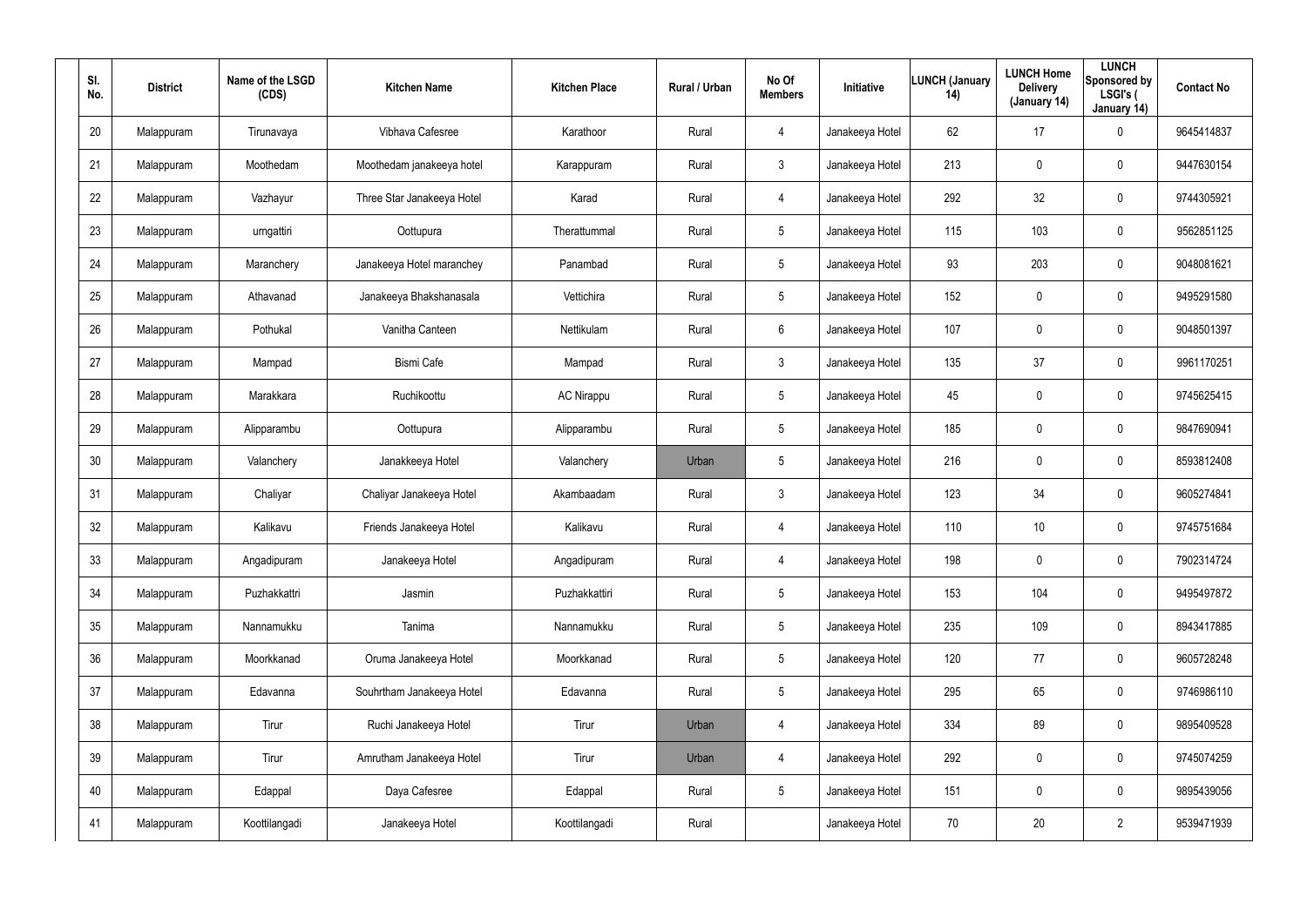| SI.<br>No. | <b>District</b> | Name of the LSGD<br>(CDS) | <b>Kitchen Name</b>                               | <b>Kitchen Place</b>   | Rural / Urban | No Of<br><b>Members</b> | Initiative      | <b>LUNCH (January</b><br>14) | <b>LUNCH Home</b><br><b>Delivery</b><br>(January 14) | <b>LUNCH</b><br>Sponsored by<br>LSGI's (<br>January 14) | <b>Contact No</b> |
|------------|-----------------|---------------------------|---------------------------------------------------|------------------------|---------------|-------------------------|-----------------|------------------------------|------------------------------------------------------|---------------------------------------------------------|-------------------|
| 42         | Malappuram      | Vattamkulam               | Vibhava Janakeeya Hotel                           | Edappal                | Rural         | $\overline{4}$          | Janakeeya Hotel | 132                          | $\mathbf 0$                                          | 0                                                       | 9744844512        |
| 43         | Malappuram      | Nilambur                  | Annapporna Janakeeya Hotel                        | Nilambur               | Urban         | 8                       | Janakeeya Hotel | 362                          | 129                                                  | $\mathbf 0$                                             | 8547795364        |
| 44         | Malappuram      | Puzhakkattri              | PT Group                                          | Ramapuram              | Rural         | $\overline{4}$          | Janakeeya Hotel | 162                          | 44                                                   | $\mathbf 0$                                             | 9745108676        |
| 45         | Malappuram      | Vazhikkadavu              | Vanitha Janakeeya Hotel                           | Manimooli              | Rural         | 4                       | Janakeeya Hotel | 131                          | 54                                                   | $\mathbf 0$                                             | 8943046755        |
| 46         | Malappuram      | Chungathara               | Chungathara Annapoorna Vanitha<br>Janakeeya Hotel | Chalikkulam            | Rural         | 3                       | Janakeeya Hotel | 48                           | $\mathbf 0$                                          | $\mathbf 0$                                             | 9745674102        |
| 47         | Malappuram      | Vallikunnu                | Punathil Janakeeya Hotel                          | Vallikunnu             | Rural         | 4                       | Janakeeya Hotel | 103                          | 193                                                  | $\mathbf 0$                                             | 9946051042        |
| 48         | Malappuram      | Tirurangadi               | Nirmalyam Janakeeya Hotel                         | Chanthappadi           | Urban         | 5                       | Janakeeya Hotel | 306                          | 171                                                  | 0                                                       | 9895168511        |
| 49         | Malappuram      | Purathur                  | Purathur Janakeeya Hotel                          | Kavilakkad             | Rural         | $\mathbf{3}$            | Janakeeya Hotel | 67                           | 89                                                   | $\mathbf 0$                                             | 9645170119        |
| 50         | Malappuram      | Kuruva                    | Swad                                              | Ambalaparamb           | Rural         | $\overline{4}$          | Janakeeya Hotel | 54                           | 18                                                   | 0                                                       | 9495993543        |
| 51         | Malappuram      | Perumanna Klari           | Perumanna Klari Janakeeya Hotel                   | Near Panjayathu office | Rural         | $\mathbf{3}$            | Janakeeya Hotel | 82                           | $\boldsymbol{0}$                                     | $\mathbf 0$                                             | 7306197556        |
| 52         | Malappuram      | Kuttippuram               | Janakeeya Hotel Kuttippurram                      | Kuttipuram             | Rural         | 5                       | Janakeeya Hotel | 204                          | $\boldsymbol{0}$                                     | 0                                                       | 8921459017        |
| 53         | Malappuram      | Niramaruthur              | Annapporna Janakeeya Hotel                        | Mangad                 | Rural         | $\mathbf{3}$            | Janakeeya Hotel | 110                          | $\boldsymbol{0}$                                     | $\mathbf 0$                                             | 9746334349        |
| 54         | Malappuram      | Veliyancode               | Cafe Kudumbashree                                 | Eramangalam            | Rural         | $\mathbf{3}$            | Janakeeya Hotel | 40                           | 48                                                   | $\mathbf 0$                                             | 9567575145        |
| 55         | Malappuram      | Pulilkal                  | Ruchi Koottu Janakeeya Hotel                      | Pulikkal               | Rural         | 4                       | Janakeeya Hotel | 135                          | 21                                                   | $\pmb{0}$                                               | 9947039208        |
| 56         | Malappuram      | Karuvarakund              | Janakeeya Hotel                                   | Karuvarakund           | Rural         | $\overline{4}$          | Janakeeya Hotel | 225                          | 15                                                   | $\pmb{0}$                                               | 9562233316        |
| 57         | Malappuram      | Thuvvur                   | Janakeeya Hotel                                   | Thuvvur                | Rural         | 5                       | Janakeeya Hotel | 115                          | 35                                                   | $\pmb{0}$                                               | 8075365565        |
| 58         | Malappuram      | Kottakkal                 | Kottakkal Janakeeya Hotel                         | Kottakkal              | Urban         | $\mathbf{3}$            | Janakeeya Hotel | 356                          | $\pmb{0}$                                            | $\pmb{0}$                                               | 9946216609        |
| 59         | Malappuram      | Kuzhimanna                | Mythri Janakkeeya Hotel                           | Cheruparamb            | Rural         | $\overline{4}$          | Janakeeya Hotel | 132                          | 80                                                   | $\pmb{0}$                                               | 9961738543        |
| 60         | Malappuram      | Talakkad                  | Talakkad Janakeeya Hotel                          | <b>BP</b> Angadi       | Rural         | 4                       | Janakeeya Hotel | 0                            | $\mathbf 0$                                          | $\pmb{0}$                                               | 9447824517        |
| 61         | Malappuram      | Areecode                  | Haritha sree Janakeeya Hotel                      | Pookottuchola          | Rural         | $\overline{4}$          | Janakeeya Hotel | 104                          | 18                                                   | $\pmb{0}$                                               | 7025072558        |
| 62         | Malappuram      | Cherukkavu                | Kitchen Hut Janakeeya Hotel                       | Chevayoor              | Rural         | 4                       | Janakeeya Hoel  | 124                          | 67                                                   | $\pmb{0}$                                               | 9895195887        |
| 63         | Malappuram      | Thiruvali                 | Janakeeya hotel                                   | Thiruvali              | Rural         | $5\phantom{.0}$         | Janakeeya Hotal | 0                            | $\boldsymbol{0}$                                     | 0                                                       | 9746385945        |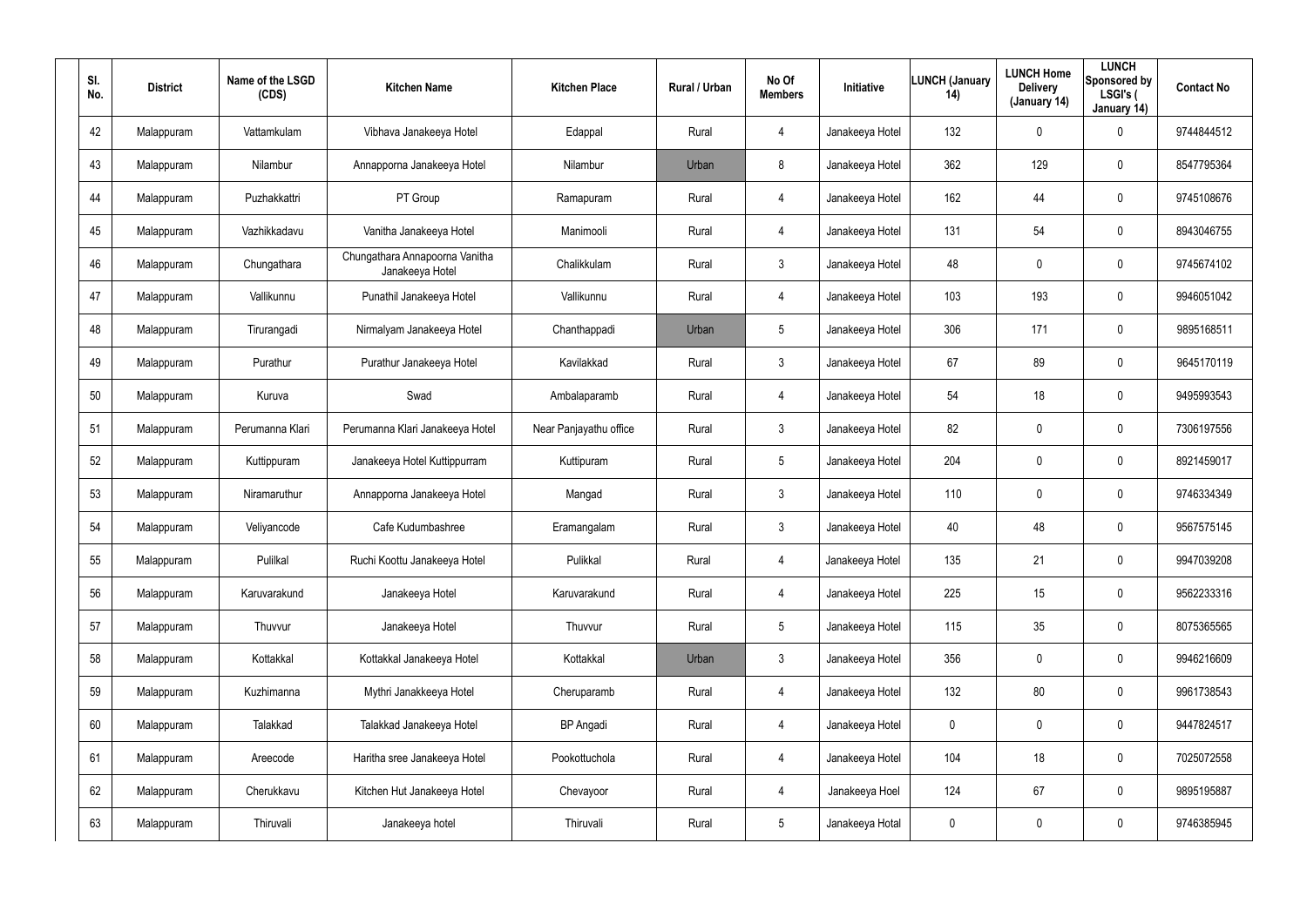|     | SI.<br>No. | <b>District</b> | Name of the LSGD<br>(CDS) | <b>Kitchen Name</b>        | <b>Kitchen Place</b> | Rural / Urban | No Of<br><b>Members</b> | Initiative      | <b>LUNCH (January</b><br>14) | <b>LUNCH Home</b><br><b>Delivery</b><br>(January 14) | <b>LUNCH</b><br>Sponsored by<br>LSGI's (<br>January 14) | <b>Contact No</b> |
|-----|------------|-----------------|---------------------------|----------------------------|----------------------|---------------|-------------------------|-----------------|------------------------------|------------------------------------------------------|---------------------------------------------------------|-------------------|
| 127 | 64         | Malappuram      | Alamcode                  | Janakeeya hotel            | Alamcode             | Rural         | $5\overline{)}$         | Janakeeya Hotal | 280                          | 96                                                   | $\mathbf 0$                                             | 8129368109        |
|     | 65         | Malappuram      | Manjeri 1                 | Cafe Janakeeya hotel       | Manjeri              | Urban         | 6                       | Janakeeya Hotal | 206                          | 18                                                   | $\mathbf{3}$                                            | 7336671011        |
|     | 66         | Malappuram      | kalpakanchery             | Janakeeya HOTEL            | Kalpakanchery        | Rural         | $\overline{4}$          | Janakeeya Hotel | 70                           | 0                                                    | $\mathbf 0$                                             | 9048929947        |
|     | 67         | Malappuram      | Kodur                     | Janakeeya hotel            | vadakkemanna         | Rural         | $\mathbf{3}$            | Janakeeya hotel | 154                          | 0                                                    | $\mathbf 0$                                             | 9605430938        |
|     | 68         | Malappuram      | Anakayam                  | janakeeya hotel            | Anakayam             | Rural         | $5\phantom{.0}$         | Janakeeya hotel | 240                          | 0                                                    | $\mathbf 0$                                             | 7025840671        |
|     | 69         | Malappuram      | Malappuram                | Janakeeya Hotel            | Malappuram           | Urban         | $\mathbf{3}$            | Janakeeya Hotal | 199                          | 52                                                   | $\mathbf 0$                                             | 8281125864        |
|     | 70         | Malappuram      | Tanur                     | Azhimukham Janakeeya hotel | tanur                | Urban         | $\mathbf{3}$            | Janakeeya Hotel | 227                          | 0                                                    | $\mathbf 0$                                             | 7594914843        |
|     | 71         | Malappuram      | Elamkulam                 | Janapriya                  | Kunnakav             | Rural         | 4                       | Janakeeya Hotel | 165                          | 0                                                    | $\mathbf 0$                                             | 9496725446        |
|     | 72         | Malappuram      | Wandoor                   | Janakeeya Hotel            | wandoor              | Rural         | 4                       | Janakeeya Hotel | 115                          | 42                                                   | $\mathbf 0$                                             | 8086064498        |
|     | 73         | Malappuram      | Perinthalmanna            | samrthi janakeeya hotei    | Perinthalmanna       | Urban         | $5\phantom{.0}$         | Janakeeya hotel | 187                          | 0                                                    | $\mathbf 0$                                             | 7994259773        |
|     | 74         | Malappuram      | Munniyur                  | Oottupura                  | Munniyur             | Rural         | $5\phantom{.0}$         | Janakeeya Hotel | 200                          | 211                                                  | $\mathbf 0$                                             |                   |
|     | 75         | Malappuram      | AR Nagar                  | Aiswarya                   | AR Nagar             | Rural         | $\mathbf{3}$            | Janakeeya Hotel | 192                          | 0                                                    | $\mathbf 0$                                             |                   |
|     | 76         | Malappuram      | Thenjippalam              | Nanma                      | Thenjippalam         | Rural         |                         | Janakeeya Hotel | 316                          | 103                                                  | $\mathbf 0$                                             |                   |
|     | 77         | Malappuram      | Peruvallur                | Anugraha                   | Super bazar          | Rural         | $5\phantom{.0}$         | Jankeeya Hotel  | 103                          | 136                                                  | $\mathfrak{Z}$                                          | 9747037665        |
|     | 78         | Malappuram      | Muthuvallur               | Nanma janakeeya hotel      | Muthuparambu         | Rural         | $3\phantom{a}$          | Janakeeya hotel | 412                          | 0                                                    | $\pmb{0}$                                               | 9744406501        |
|     | 79         | Malappuram      | mankada                   | janakeeya hatel            | Aryiranazhipadi      | Rural         | $3\phantom{a}$          | janakeeya hotel | $\mathbf 0$                  | 150                                                  | $\pmb{0}$                                               | 9539855520        |
|     | 80         | Malappuram      | Vengara                   | Ponnoos hotel              | Vengara              | Rural         | 4                       | Janakeeya hotel | 224                          | 0                                                    | $\pmb{0}$                                               | 9947424618        |
|     | 81         | Malappuram      | Pulpatta                  | Santhwanam Janakeeya hotel | Padikkal parambil    | Rural         | $5\overline{)}$         | Janakeeya hotel | 386                          | 332                                                  | $\pmb{0}$                                               | 9526367569        |
|     | 82         | Malappuram      | Keezhattur                | Keezhattur Janakeeya hotel | Keezhattur           | Rural         | 4                       | Janakeeya hotel | 85                           | 0                                                    | $\mathbf 0$                                             | 9539209640        |
|     | 83         | Malappuram      | Cherumundam               | Nanma janakeeya hotel      | Manchingapara        | Rural         | $\boldsymbol{4}$        | Janakeeya hotel | 120                          | 0                                                    | $\pmb{0}$                                               | 9496048689        |
|     | 84         | Malappuram      | Chelambre                 | Soorya Janakeeya hotel     | Pulluparamb          | Rural         | $3\phantom{a}$          | Janakeeya hotel | 109                          | 55                                                   | $\pmb{0}$                                               | 7994179285        |
|     | 85         | Malappuram      | Ponmala                   | Janakeeya hotel            | Chappangadi          | Rural         | 4                       | Janakeeya hotel | 198                          | 0                                                    | $\pmb{0}$                                               | 9605811748        |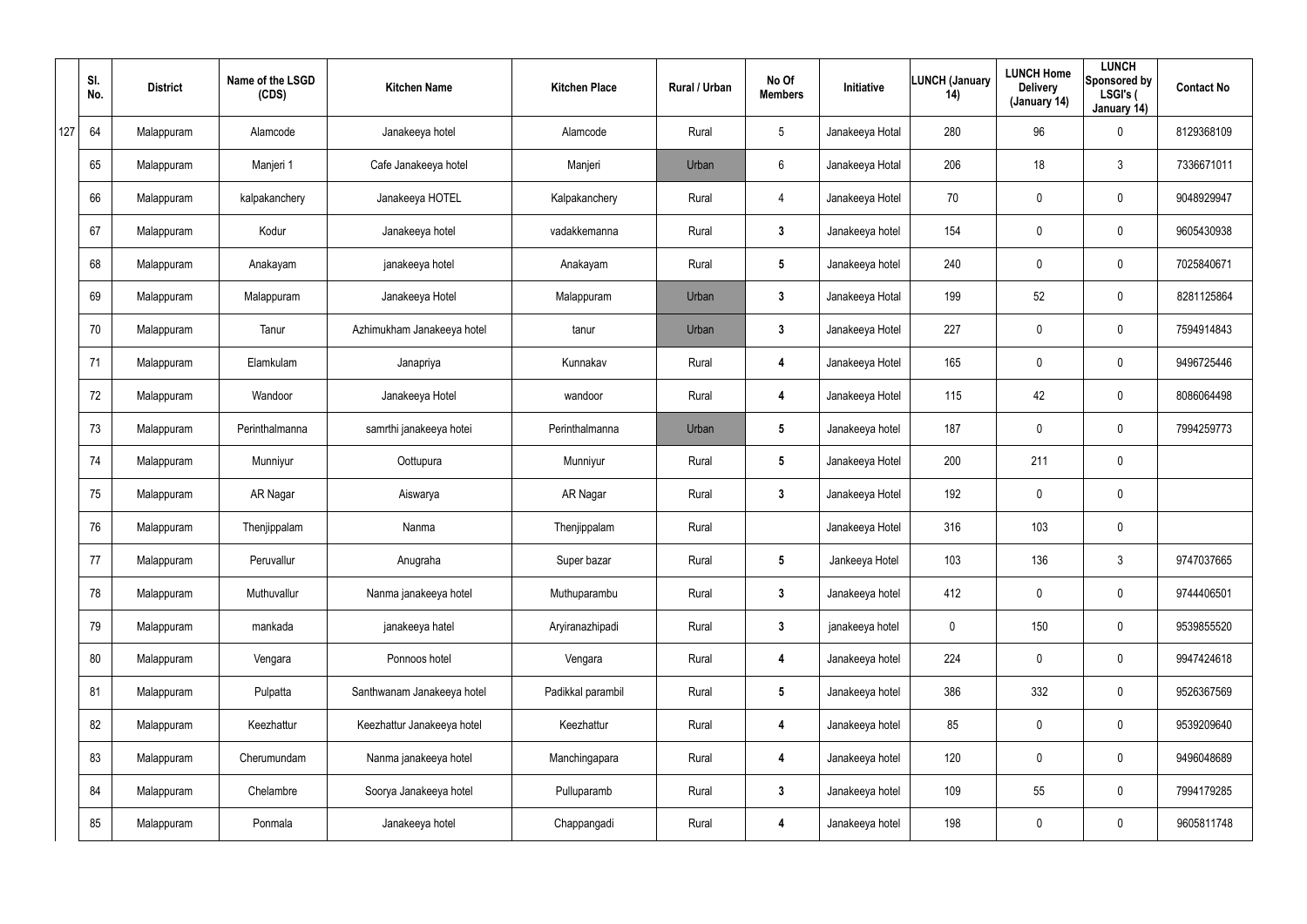| SI.<br>No. | <b>District</b> | Name of the LSGD<br>(CDS) | <b>Kitchen Name</b>      | <b>Kitchen Place</b> | Rural / Urban | No Of<br><b>Members</b> | Initiative      | <b>LUNCH (January</b><br>14) | <b>LUNCH Home</b><br><b>Delivery</b><br>(January 14) | <b>LUNCH</b><br>Sponsored by<br>LSGI's (<br>January 14) | <b>Contact No</b> |
|------------|-----------------|---------------------------|--------------------------|----------------------|---------------|-------------------------|-----------------|------------------------------|------------------------------------------------------|---------------------------------------------------------|-------------------|
| 86         | Malappuram      | Thennala                  | <b>Bismi Hotel</b>       | Pookkiparamb         | Rural         | 4                       | Jankeeya Hotel  | 288                          | $\pmb{0}$                                            | 0                                                       | 9995757092        |
| 87         | Malappuram      | Tanalur                   | Janakeeya Hotel          | Tanalur              | Rural         |                         | Jankeeya Hotel  | 175                          | $\boldsymbol{0}$                                     | $\pmb{0}$                                               |                   |
| 88         | Malappuram      | Parappur                  | Janakeeya Hotel          | chullipparambu       | Rural         | $5\phantom{.0}$         | Janakeeya Hotel | 304                          | $\boldsymbol{0}$                                     | 0                                                       | 9961091317        |
| 89         | Malappuram      | Edarikkode                | Janakeeya Hotel          | Edarikkod            | Rural         | $3\phantom{a}$          | Janakeeya Hotel | 0                            | $\boldsymbol{0}$                                     | 0                                                       | 8089003770        |
| 90         | Malappuram      | Oorakam                   | Ammoos                   | Panchayath padi      | Rural         | $3\phantom{a}$          | Janakeeya Hotel | 232                          | $\boldsymbol{0}$                                     | 0                                                       | 9526449294        |
| 91         | Malappuram      | Nannambra                 | Veeturuchi               | Kundoor Athani       | Rural         | 4                       | Janakeeya Hotel | 48                           | 261                                                  | 0                                                       | 9400618659        |
| 92         | Malappuram      | Pandikkad                 | Janakeeya Hotel          | Pandikkad            | Rural         | $\overline{\mathbf{4}}$ | Janakeeya Hotel | 193                          | $\overline{0}$                                       | 0                                                       | 9995504081        |
| 93         | Malappuram      | Chokkad                   | Natturuchi               | Chokkad              | Rural         |                         | Janakeeya Hotel | 68                           | 33                                                   | $\mathbf 0$                                             |                   |
| 94         | Malappuram      | Cheekode                  | Cheekode Janakeeya Hotel | Cheekode             | Rural         |                         | Janakeeya Hotel | 67                           | 78                                                   | 0                                                       |                   |
| 95         | Malappuram      | Makkarapparamb            | Subiksha                 | Makkarapparamb       | Rural         | $3\phantom{a}$          | Janakeeya Hotel | 68                           | 20                                                   | 0                                                       | 8089003770        |
| 96         | Malappuram      | Ponnani-1                 | Devi Janakeeya Hotel     | Ponnani              | Urban         | $5\phantom{.0}$         | Janakeeya Hotel | 0                            | $\overline{0}$                                       | 0                                                       | 9961919097        |
| 97         | malappuram      | mangalam                  | Soubagya                 | mangalam             | Rural         | $5\overline{)}$         | janakeeya hotel | 110                          | 32                                                   | 0                                                       |                   |
| 98         | Malappuram      | Trikkalangode             | janakeeya hotel          | karakkunnu           | Rural         | $6\phantom{1}$          | Janakeeya Hotel | 210                          | $\overline{0}$                                       | 0                                                       |                   |
| 99         | Malppuram       | Morayoor                  | Janakeeya hotel          | Valanchery           | Rural         | $3\phantom{a}$          | Janakeeya hotel | 110                          | $\mathbf 0$                                          | $\pmb{0}$                                               |                   |
| 100        | Malappuram      | Perumbadapp               | Janakeeya hotel          | Perumbadapp          | Rural         | $\overline{\mathbf{4}}$ | Janakeeya hotel | $\mathbf 0$                  | $\mathbf 0$                                          | $\pmb{0}$                                               |                   |
| 101        | Malappuram      | Tirur                     | Samruthi Janakeeya Hotel | Vettom               | <b>RURAL</b>  |                         | Janakeeya hotel | 172                          | 186                                                  | $\pmb{0}$                                               |                   |
| 102        | Malappuram      | Kondotty                  | Janakeeya hotel          | vazhakad             | <b>RURAL</b>  |                         | janakeeya hotel | 326                          | 223                                                  | $\pmb{0}$                                               |                   |
| 103        | Malappuram      | Perinthalmanna            | Janakeeya hotel          | pulamanthole         | <b>RURAL</b>  | $\overline{\mathbf{4}}$ | Janakeeya hotel | 184                          | $\mathbf 0$                                          | $\pmb{0}$                                               |                   |
| 104        | Malappuram      | Tanur                     | Jankeeya hotel           | Valavannur           | <b>RURAL</b>  |                         | Janakeeya hotel | 160                          | $\mathbf 0$                                          | $\pmb{0}$                                               |                   |
| 105        | Malappuram      | kottakkal                 | Janakeeya hotel          | kotakkal             | <b>URBAN</b>  |                         | Janakeeya hotel | 310                          | $\mathbf 0$                                          | $\pmb{0}$                                               |                   |
| 106        | Malappuram      | Vettom                    | Thripthi Janakeeya Hotel | vettom               | <b>RURAL</b>  |                         | Janakeeya hotel | 142                          | 31                                                   | $\pmb{0}$                                               |                   |
| 107        | Malappuram      | Nilambur                  | Janakeeya hotel          | nilambur             | <b>URBAN</b>  |                         | Janakeeya hotel | 258                          | 25                                                   | 0                                                       |                   |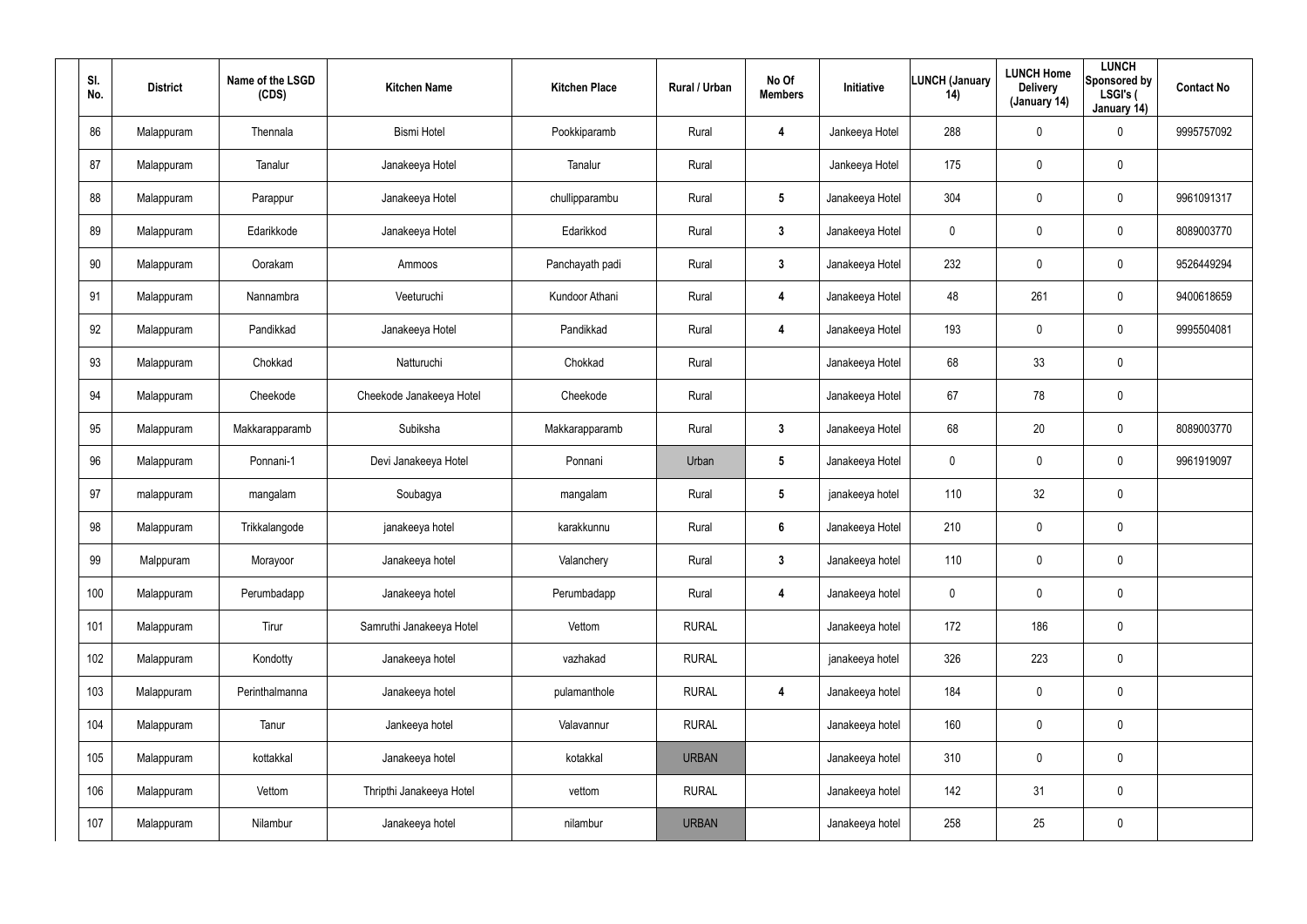|     | SI.<br>No.              | <b>District</b> | Name of the LSGD<br>(CDS) | <b>Kitchen Name</b>        | <b>Kitchen Place</b> | Rural / Urban | No Of<br><b>Members</b> | Initiative      | <b>LUNCH (January</b><br>14) | <b>LUNCH Home</b><br><b>Delivery</b><br>(January 14) | <b>LUNCH</b><br>Sponsored by<br>LSGI's (<br>January 14) | <b>Contact No</b> |
|-----|-------------------------|-----------------|---------------------------|----------------------------|----------------------|---------------|-------------------------|-----------------|------------------------------|------------------------------------------------------|---------------------------------------------------------|-------------------|
|     | 108                     | Malappuram      | Nilambur                  | Janakeeya hotel            | nilambur             | <b>URBAN</b>  |                         | Janakeeya hotel | 304                          | 0                                                    | $\boldsymbol{0}$                                        |                   |
|     | 109                     | Malappuram      | Vallikkunn                | Rasakkut                   |                      | Rural         |                         | janakeeyahotel  | 130                          | 160                                                  | $\pmb{0}$                                               |                   |
|     | 110                     | Malappuram      | kuruva                    | Ruchi                      |                      | Rural         | $5\overline{)}$         | Janakeeyahotel  | 137                          | 38                                                   | $\mathbf 0$                                             | 9745414800        |
|     | 111                     | Malappuram      | Kannamangalam             |                            |                      | Rural         |                         | Janakeeya Hotel | 462                          | 0                                                    | $\mathbf 0$                                             |                   |
|     | 112                     | Malappuram      | Othungal                  | janakeeya hotel            | Othukkungal          | Rural         | $5\phantom{.0}$         | Janakeeya Hotel | 272                          | 0                                                    | $\mathbf 0$                                             | 9656716066        |
|     | 113                     | Malappuram      | Pookkottur                | janakeeya hotel            | valluvambram         | Rural         | 4                       | Janakeeya Hotel | 238                          | 0                                                    | $\mathbf 0$                                             | 9447334084        |
|     | 114                     | Malappuram      | Edakkara                  | Edakkara janakeeya hotel   |                      | Rural         |                         | janakeeya hotel | 268                          | 0                                                    | $\pmb{0}$                                               |                   |
|     | 115                     | Malappuram      | porur                     | Thanima Janakeeya Hotel    |                      | Rural         |                         | janakeeya hotel | $\mathbf 0$                  | 0                                                    | $\mathbf 0$                                             | 9539928567        |
|     | 116                     | Malappuram      | pulikkal                  | Janakeeya Hotel            | pulikkal             | Rural         |                         | Janakeeya Hotel | 59                           | 33                                                   | $\pmb{0}$                                               |                   |
|     | 117                     | malappuram      | thanur                    | amma janakeeyahottel       |                      | Rural         | $5\overline{)}$         | janakeeyahottel | 296                          | 0                                                    | $\mathbf 0$                                             |                   |
|     | 118                     | malappuram      | pallikkal                 | padheyam janakeeyahottel   |                      | Rural         | $5\phantom{.0}$         | janakeeyahotel  | 104                          | 27                                                   | $\mathbf 0$                                             |                   |
|     | 119                     | Malappuram      | chelembra                 | janakeeyahotel2            |                      | Rural         |                         | janakeeyahotel  | 110                          | 62                                                   | $\mathbf 0$                                             |                   |
|     | 120                     | Malappuram      | Purathur                  | Safa Janakeeya Hotel       | Paravanna            | Rural         | $5\phantom{.0}$         | Janakeeya Hotel | $\mathbf 0$                  | 0                                                    | $\mathbf 0$                                             |                   |
|     | 121                     | malappuram      | vazhayur                  | puthuma janakeeyahotel     |                      | Rural         |                         | janakeeyahotel  | 145                          | 25                                                   | $\pmb{0}$                                               |                   |
|     | 122                     | malappuram      | mangalam                  | janakeeyahotel2            |                      | Rural         |                         | janakeeyahotel  | 320                          | 67                                                   | $\mathbf 0$                                             |                   |
|     | 123                     | malappuram      | kuttippuram               | nilayoram janakeeya hotel  |                      |               | $\overline{\mathbf{4}}$ | janakeeyahotel  | 151                          | $\pmb{0}$                                            | $\mathbf 0$                                             |                   |
|     | 124                     | malapluram      | thazhekode                |                            |                      | Rural         |                         |                 | 524                          | $\boldsymbol{0}$                                     | $\pmb{0}$                                               |                   |
|     | 125                     | malappuram      | munniyur                  | my kitchen                 | Alinchuvad           | Rural         | 5 <sub>5</sub>          | janakeeya hotel | 162                          | 181                                                  | $\overline{2}$                                          | 8589809765        |
|     | 126                     | Malappuram      | Mangalam                  | Ruchikkoottu               | Mangalam             | Rural         | $\overline{\mathbf{4}}$ | Janakeeya hotel | 185                          | 40                                                   | $\mathbf 0$                                             |                   |
|     | 127                     | Malappuram      | Ponnani                   | Thripthi jh                | ponnani              | urban         |                         | janakeeya hotel | 102                          | $\boldsymbol{0}$                                     | $\mathbf 0$                                             |                   |
| 127 |                         |                 |                           |                            |                      |               |                         |                 | 21734                        | 5273                                                 | 16                                                      |                   |
|     | $\overline{\mathbf{1}}$ | Palakkad        | Elapully                  | Nakshathra Vanitha canteen | Canteen              | Rural         | $\overline{4}$          | Janakeeya Hotel | 100                          | 0                                                    | $\pmb{0}$                                               | 8547384972        |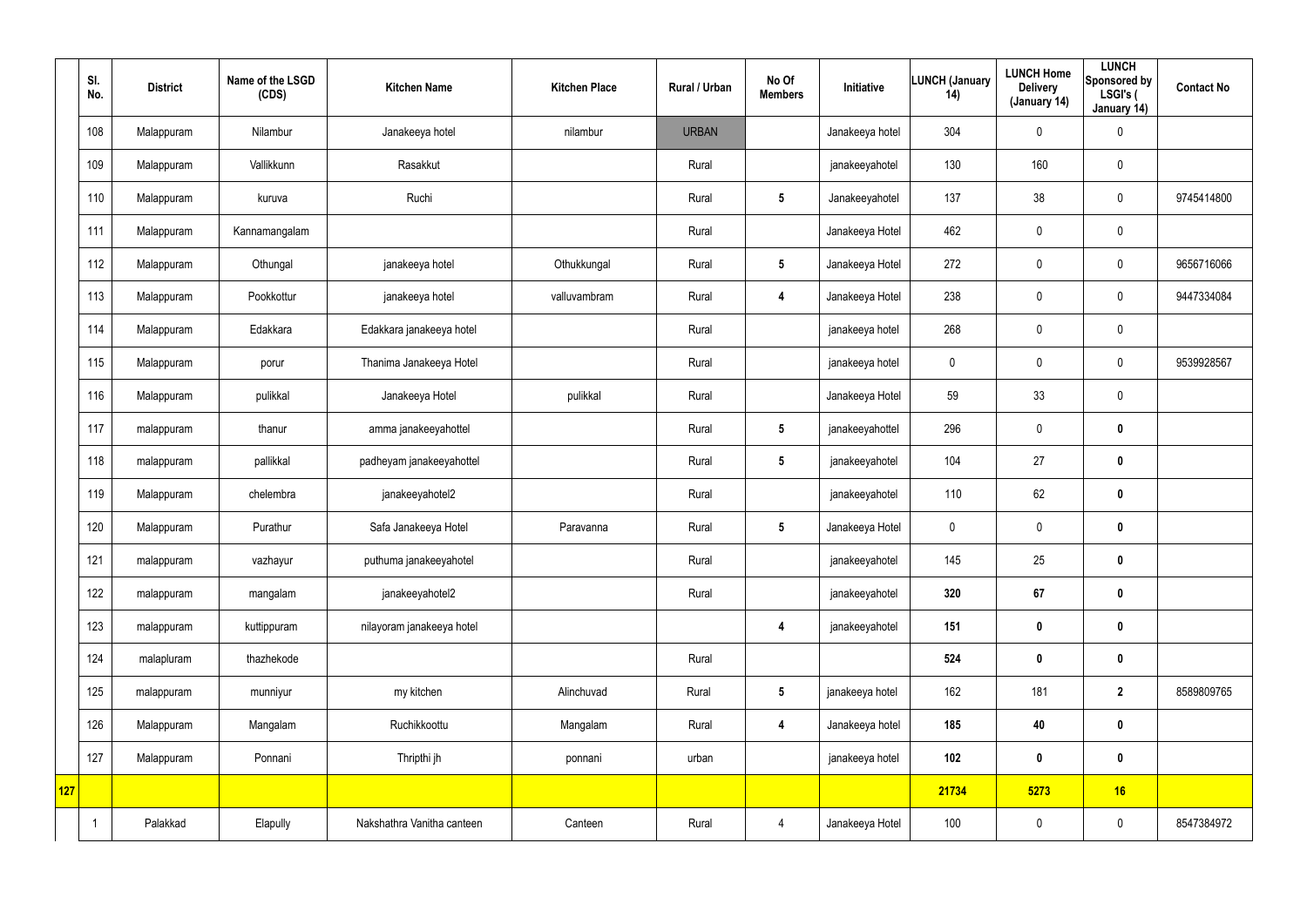| SI.<br>No.       | <b>District</b> | Name of the LSGD<br>(CDS) | <b>Kitchen Name</b>             | <b>Kitchen Place</b>                      | <b>Rural / Urban</b> | No Of<br><b>Members</b> | <b>Initiative</b> | <b>LUNCH (January</b><br>14) | <b>LUNCH Home</b><br><b>Delivery</b><br>(January 14) | <b>LUNCH</b><br>Sponsored by<br>LSGI's (<br>January 14) | <b>Contact No</b> |
|------------------|-----------------|---------------------------|---------------------------------|-------------------------------------------|----------------------|-------------------------|-------------------|------------------------------|------------------------------------------------------|---------------------------------------------------------|-------------------|
| $\overline{2}$   | Palakkad        | Nalleppilly               | Vanitha Canteen                 | Canteen                                   | Rural                | $\overline{4}$          | Janakeeya Hotel   | 0                            | $\mathbf 0$                                          | $\mathbf 0$                                             | 9656232569        |
| 3                | Palakkad        | Chittur                   | Thanal vanitha Canteen          | Thathamangalam, Mettuvalavu               | Urban                | 3                       | Janakeeya Hotel   | 304                          | $\mathbf 0$                                          | $\mathbf 0$                                             | 9447105400        |
| 4                | Palakkad        | chittur                   | urapp janakeeya hotel           | Anicode junction                          | urban                | 5                       | Janakeeya hotel   | 169                          | 0                                                    | $\mathbf 0$                                             | 9349930549        |
| 5                | Palakkad        | polpully                  | subiksha janakeeya hotel        | kallootiyal                               | Rural                | 5                       | Janakeeya hotel   | 167                          | $\mathbf 0$                                          | $\mathbf 0$                                             | 9495197498        |
| 6                | Palakkad        | Eruthenpathy              | Nila janakeeya hotel            | Mooniilmada muniyappan<br>kshethram near  | Rural                | $5\phantom{.0}$         | Janakeeya hotel   | 0                            | $\mathbf 0$                                          | $\mathbf 0$                                             | 9037290925        |
| $\overline{7}$   | Palakkad        | Perumatty                 | Nanam Janakeeya hotel           | kannimari                                 | Rural                | $\mathbf{3}$            | Janakeeya hotel   | 0                            | $\mathbf 0$                                          | 0                                                       | 9605529657        |
| 8                | Palakkad        | Vadakarapathy             | soubhagya janakeeya hotel       | vadakarapathy panchayath                  | Rural                | $5\phantom{.0}$         | Janakeeya hotel   | 0                            | 0                                                    | $\mathbf 0$                                             | 9633578756        |
| 9                | Palakkad        | Kozhinjampara             | Sreesakthi Janakeeya hotel      | Kozhinjampara<br>gramapanchayth, near bus | Rural                | $5\phantom{.0}$         | Janakeeya hotel   | 0                            | $\mathbf 0$                                          | $\mathbf 0$                                             | 9847121105        |
| 10               | Palakkad        | Vadakkenchery             | Oottupura Vanitha Canteen       | Panchayath building,<br>Vadakkenchery     | Rural                | $\overline{4}$          | Janakeeya Hotel   | 284                          | 0                                                    | 0                                                       | 9656360141        |
| 11               | Palakkad        | <b>PKD North</b>          | Cafesree                        | opp. ksrtc bus stand,<br>Manjakulam road  | Urban                | 5                       | Janakeeya Hotel   | 0                            | $\mathbf 0$                                          | $\mathbf 0$                                             | 9037332005        |
| 12               | Palakkad        | Ongallur                  | Amma canteen                    | Ongallur vipanana kendram                 | Rural                | $\overline{4}$          | Janakeeya Hotel   | 99                           | 0                                                    | $\mathbf 0$                                             | 7560924507        |
| 13               | Palakkad        | Muthuthala                | Sreelakshmi vanitha canteen     | Muthuthala panchayath                     | Rural                | $\overline{4}$          | Janakeeya Hotel   | 0                            | $\mathbf 0$                                          | $\mathbf 0$                                             | 7558865485        |
| 14               | Palakkad        | Koppam                    | Natturuchi kudumbashree cafe    | Near koppam village                       | Rural                | 5                       | Janakeeya Hotel   | 135                          | $\boldsymbol{0}$                                     | $\mathbf 0$                                             | 8075779172        |
| 15 <sub>15</sub> | Palakkad        | Paruthur                  | Mamatty vanitha canteen         | Near panchayath                           | Rural                | 5                       | Janakeeya Hotel   | 50                           | $\pmb{0}$                                            | $\pmb{0}$                                               | 9544847874        |
| 16               | Palakkad        | Vilayur                   | Souhritha caffesree (Ruchipura) | Near Vilayur Panchayath                   | Rural                | $6\phantom{.}6$         | Janakeeya Hotel   | 68                           | $\boldsymbol{0}$                                     | 0                                                       | 9747342046        |
| 17               | palakkad        | Kulukkallur               | Snehitha Janakeeya hotel        | Kulukkallur panchayath                    | Rural                | $5\phantom{.0}$         | Janakeeya hotel   | 54                           | $\pmb{0}$                                            | $\pmb{0}$                                               | 9746701454        |
| 18               | Palakkad        | Pattambi                  | Janakeeya hotel                 | near Govt samskritha college,<br>Pattambi | Urban                | 4                       | Janakeeya hotel   | 0                            | $\pmb{0}$                                            | 0                                                       | 9562043428        |
| 19               | Palakkad        | Erimayur                  | Thanima Vanitha Canteen         | Panchayath building, Erimayur             | Rural                | 5                       | Janakeeya Hotel   | 60                           | $\pmb{0}$                                            | $\pmb{0}$                                               | 9746440633        |
| 20               | Palakkad        | Kizhekkencheri            | Vanitha Canteen                 | Panchayath Building,<br>Kizhakkenchery    | Rural                | 4                       | Janakeeya Hotel   | 92                           | $\pmb{0}$                                            |                                                         | 9747923418        |
| 21               | Palakkad        | Peringottukkurrissi       | Aiswarya Vanitha canteen        | Panchayth building                        | Rural                | $\mathbf{3}$            | Janakeeya Hotel   | 0                            | $\pmb{0}$                                            | 0                                                       | 9048665884        |
| 22               | Palakkad        | Mundoor                   | Bharath vanitha canteen         | Panchayath building                       | Rural                | $\mathbf{3}$            | Janakeeya Hotel   | 0                            | $\pmb{0}$                                            | 0                                                       | 8592830607        |
| 23               | Palakkad        | Kodumbu                   | kripa                           | kodumb panchayath                         | Rural                | $\overline{4}$          | Janakeeya HoteL   | 55                           | $\boldsymbol{0}$                                     | 0                                                       | 9048682860        |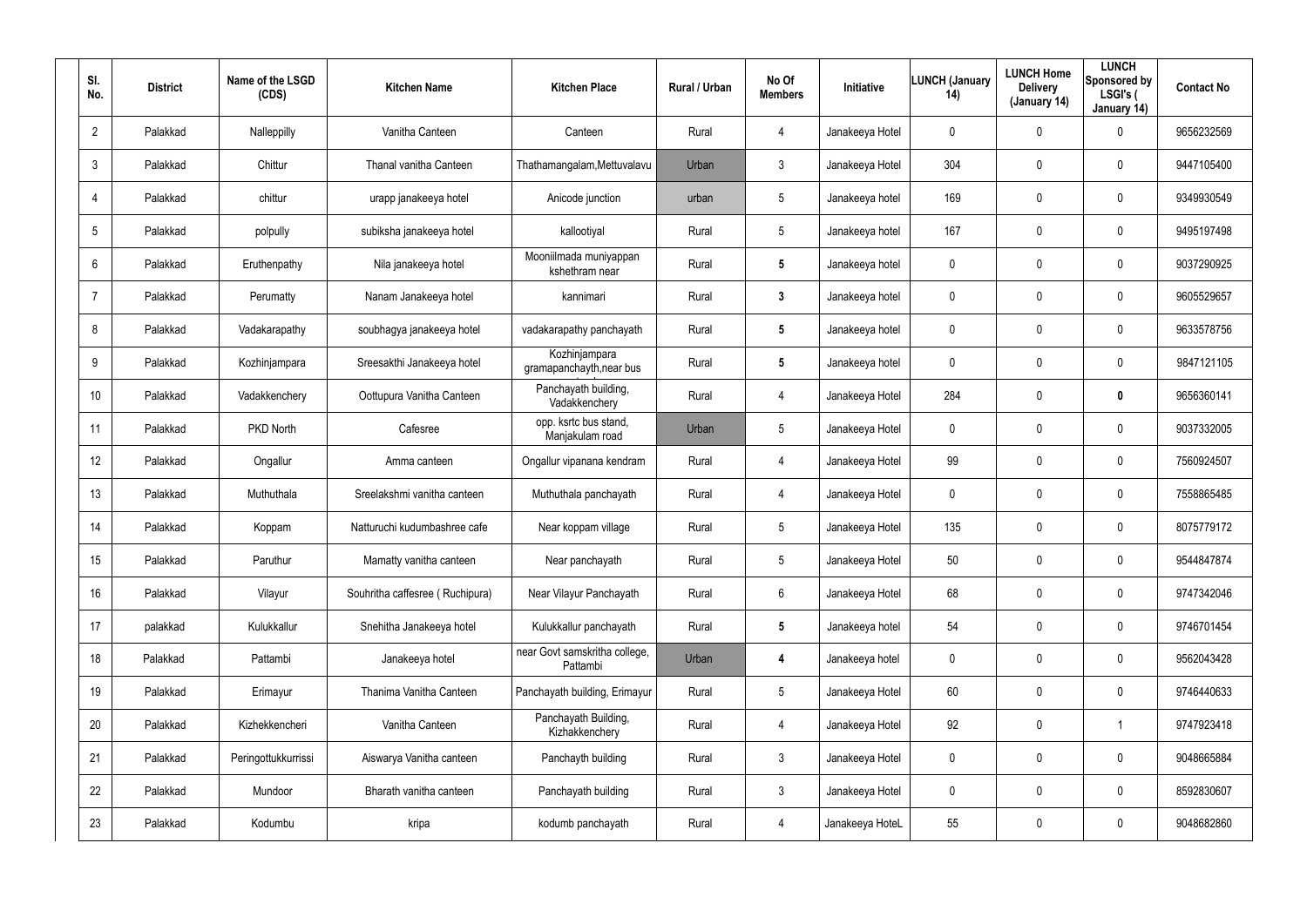| SI.<br>No. | <b>District</b> | Name of the LSGD<br>(CDS) | <b>Kitchen Name</b>                      | <b>Kitchen Place</b>                            | Rural / Urban | No Of<br><b>Members</b> | Initiative       | <b>LUNCH (January</b><br>14) | <b>LUNCH Home</b><br><b>Delivery</b><br>(January 14) | <b>LUNCH</b><br>Sponsored by<br>LSGI's (<br>January 14) | <b>Contact No</b> |
|------------|-----------------|---------------------------|------------------------------------------|-------------------------------------------------|---------------|-------------------------|------------------|------------------------------|------------------------------------------------------|---------------------------------------------------------|-------------------|
| 24         | Palakkad        | Thirumittakode            | Thirumuttam Janakeeya Hotel              | Karukaputhur                                    | Rural         | 6                       | Janakeeya Hotel  | 98                           | 0                                                    | 0                                                       | 9072841599        |
| 25         | Palakkad        | Akathethara               | Nanma canteen                            | kalyanamandapam                                 | Rural         | 3                       | Janakeeya Hotel  | 0                            | 0                                                    | $\mathbf 0$                                             | 7025563510        |
| 26         | Palakkad        | Marutharoad               | flavours cantteen                        | panchayath                                      | Rural         | 5                       | Janakeeya Hotela | 142                          | 0                                                    | $\mathbf 0$                                             | 9746227966        |
| 27         | Palakkad        | Trithala                  | Kairali Vanitha Hotel                    | Thirthala                                       | Rural         | 5                       | Janakeeya Hotel  | 126                          | 0                                                    | $\mathbf 0$                                             | 9048710155        |
| 28         | Palakkad        | Kongad                    | Annapoorna vanitha canteen               | Near Kongad village office                      | Rural         | 5                       | Janakeeya Hotel  | 105                          | 0                                                    | $\mathbf 0$                                             | 9645425774        |
| 29         | Palakkad        | Sreekrishnapuram          | Subiksha canteen                         | Near panchayath office                          | Rural         | $\mathbf{3}$            | Janakeeya Hotel  | 138                          | 0                                                    | $\mathbf 0$                                             | 8086697226        |
| 30         | Palakkad        | Pallassana                | dhanalakshmi vanitha canteen             | pallassana panchayath<br>building               | Rural         | 5                       | Janakeeya Hotel  | 213                          | $\boldsymbol{0}$                                     | 0                                                       | 8943225892        |
| 31         | Palakkad        | Nenmmara                  | Nemmara Janakeeya hotel                  | Nemmara junction                                | Rural         | $\overline{4}$          | Janakeeya hotel  | 245                          | $\boldsymbol{0}$                                     | $\mathbf 0$                                             | 8157850935        |
| 32         | Palakkad        | Ayilur                    | Janakeeya hotel                          | Thalavettanpara, Ayilur                         | Rural         | $\mathbf{3}$            | Janakeeya hotel  | 157                          | $\boldsymbol{0}$                                     | 0                                                       | 9539517856        |
| 33         | Palakkad        | Melarkode                 | Janakeeya Hotel                          | near Melarkode panchayath                       | Rural         | $\overline{4}$          | Janakeeya hotel  | 168                          | $\boldsymbol{0}$                                     | $\mathbf 0$                                             | 8606193918        |
| 34         | Palakkad        | Vandazhi                  | janakeeya hotel                          | Kaniyamangalam                                  | Rural         | $\mathbf{3}$            | Janakeeya hotel  | 63                           | $\boldsymbol{0}$                                     | 0                                                       | 9645919937        |
| 35         | Palakkad        | Nelliayampathy            | Janakeeya hotel                          | near Panchayat, kaikaty                         | Rural         | $\overline{4}$          | Janakeeya hotel  | 0                            | $\boldsymbol{0}$                                     | $\mathbf 0$                                             | 9497123529        |
| 36         | Palakkad        | Elavanchery               | Snehatheeram                             | Near GUPS, Vattekkad                            | Rural         | 5                       | Janakeeya Hotel  | 140                          | $\boldsymbol{0}$                                     | $\mathbf 0$                                             | 9744195274        |
| 37         | Palakkad        | Kollemkode                | Priya Vanitha Canteen                    | Block Panchayath Office,<br>Kollengode          | Rural         | 4                       | Janakeeya Hotel  | 161                          | $\boldsymbol{0}$                                     | $\pmb{0}$                                               | 9745456764        |
| 38         | Palakkad        | Koduvayur                 | Samridhi Kudumbashree Vanitha<br>Canteen | Panchayath Building                             | Rural         | 5                       | Janakeeya Hotel  | 144                          | $\pmb{0}$                                            | 0                                                       | 8086263595        |
| 39         | Palakkad        | Pattanchery               | Sreelakshmi vanitha canteen              | Panchayath Building                             | Rural         | $\overline{4}$          | Janakeeya Hotel  | 0                            | $\pmb{0}$                                            | $\pmb{0}$                                               | 8086916932        |
| 40         | Palakkad        | Pudunagaram               | Janakeeya Hotel                          | Near KSEB, Pudunagaram                          | Rural         | $\boldsymbol{4}$        | Janakeeya hotel  | 186                          | $\pmb{0}$                                            | $\pmb{0}$                                               | 9497241598        |
| 41         | Palakkad        | Vadavanoor                | Sree Muruka Janakeeya Hotel              | Vydhyasala, Vadavanoor                          | Rural         | $5\phantom{.0}$         | Janakeeya hotel  | 174                          | $\mathbf 0$                                          | $\pmb{0}$                                               | 9567011729        |
| 42         | Palakkad        | Peruvemba                 | Samridi Janakeeya Hotel                  | Peruvemba Junction                              | Rural         | $\overline{\mathbf{4}}$ | Jankeeya hotel   | 27                           | $\pmb{0}$                                            | $\pmb{0}$                                               | 918089611261      |
| 43         | Palakkad        | Muthalamada               | Janakeeya Hotel                          | Chulliyarmedu                                   | Rural         | $\overline{\mathbf{4}}$ | Jankeeya hotel   | 305                          | $\mathbf 0$                                          | $\pmb{0}$                                               | 9633730067        |
| 44         | Palakkad        | Cherppalasseri            | Swad Janakiyahotel, CPY                  | Scheduled caste coperative<br>society hall, cpy | Urban         | $5\phantom{.0}$         | Janakeeya Hotel  | 155                          | $\pmb{0}$                                            | 0                                                       | 9447746082        |
| 45         | Palakkad        | Vellinezhi                | Aiswarya kudumbashree                    | Adakkaputhur                                    | Rural         | $\mathfrak{Z}$          | Janakeeya Hotel  | 79                           | $\boldsymbol{0}$                                     | 0                                                       | 9747730588        |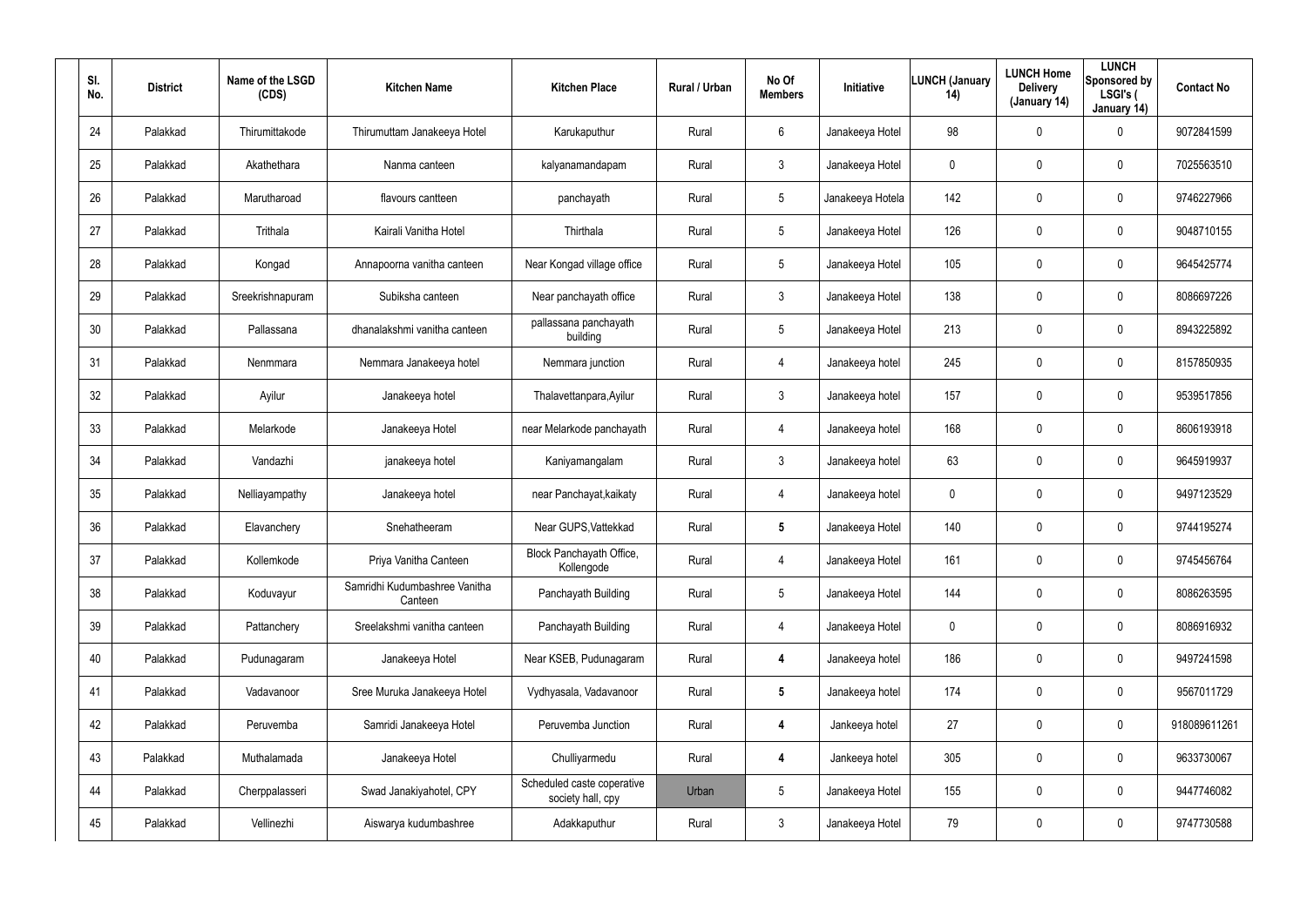|     | SI.<br>No. | <b>District</b> | Name of the LSGD<br>(CDS) | <b>Kitchen Name</b>                         | <b>Kitchen Place</b>                       | Rural / Urban | No Of<br><b>Members</b> | Initiative       | <b>LUNCH (January</b><br>14) | <b>LUNCH Home</b><br><b>Delivery</b><br>(January 14) | <b>LUNCH</b><br>Sponsored by<br>LSGI's (<br>January 14) | <b>Contact No</b> |
|-----|------------|-----------------|---------------------------|---------------------------------------------|--------------------------------------------|---------------|-------------------------|------------------|------------------------------|------------------------------------------------------|---------------------------------------------------------|-------------------|
|     | 46         | Palakkad        | Keralasseri               | Bhagyasree janakeeya hotel                  | Near village office                        | Rural         | $\mathbf{3}$            | Janakeeya Hotel  | 60                           | 0                                                    | $\mathbf 0$                                             | 8606125128        |
|     | 47         | Palakkad        | Kottayi                   | Kudumbashree Vanitha canteen                | Near Kottayi Panchayath                    | Rural         | $\overline{4}$          | Jankeeya hotel   | 70                           | 0                                                    | $\mathbf 0$                                             | 9605699847        |
|     | 48         | Palakkad        | anakkara                  | udayasurya vanitha canteen                  | kumbidi                                    | rural         | $5\overline{)}$         | Janakeeya Hotel  | 132                          | 0                                                    | $\mathbf 0$                                             | 9895947614        |
|     | 49         | Palakkad        | kappur                    | jeevanam hotel                              | kumaranellur                               | rural         | 6                       | Janakeeya Hotel  | 89                           | 0                                                    | $\mathbf 0$                                             | 9605308385        |
| 102 | 50         | Palakkad        | Malampauzha               | Nandhanam canteen                           | near fantasy park                          | Rural         | $5\overline{)}$         | Janakeeya HotelT | 204                          | 0                                                    | $\mathbf 0$                                             | 807587062         |
|     | 51         | Palakkad        | Puduppariyaram            | Anaswara Canteen                            | Panchayath                                 | Rural         | $\overline{4}$          | Janakeeya Hotel  | 160                          | 0                                                    | $\mathbf 0$                                             | 9526677781        |
|     | 52         | Palakkad        | kadambazhipuram           | Reshmi janakeeya hotel                      | 16 mail                                    | Rural         | $5\overline{)}$         | Janakeeya Hotel  | 60                           | 0                                                    | $\mathbf 0$                                             | 9048375891        |
|     | 53         | Palakkad        | Kadambazhipuram           | Ardhram Janakeeya hotel                     | Pulapatta                                  | Rural         | 3                       | Janakeeya Hotel  | 105                          | 0                                                    | $\mathbf 0$                                             | 9495775246        |
|     | 54         | Palakkad        | Kannambra                 | Sree kurumba canteen                        | kannambra                                  | Rural         | 4                       | Janakeeya Hotel  | 193                          | 0                                                    | $\mathbf 0$                                             | 8157815819        |
|     | 55         | Palakkad        | karakkurissi              | Janakiya hotel                              | Near ammus auditorium,<br>Ayappankavu      | Rural         | $\mathbf{3}$            | Janakeeya Hotel  | 126                          | 0                                                    | $\mathbf 0$                                             | 6238788932        |
|     | 56         | Palakkad        | Thenkara                  | Subiksham janakeeya hotel                   | Ayurveda hospital compound<br>Then kara    | Rural         | $\sqrt{5}$              | Janakeeya Hotel  | 156                          | 0                                                    | $\mathbf 0$                                             | 9747557333        |
|     | 57         | Palakkad        | Alanallur                 | Keerthi vanitha canteen and catering        | Near panchayath Alanallur                  | Rural         | $5\phantom{.0}$         | Janakeeya hotel  | 186                          | 0                                                    | $\mathbf 0$                                             | 9495447569        |
|     | 58         | Palakkad        | Pudur                     | Asil canteen                                | Pudur panchayath                           | Rural         | 4                       | Janakeeya hotel  | 48                           | 0                                                    | $\mathbf 0$                                             | 8086968050        |
|     | 59         | Palakkad        | Parali                    | Annasree Janakeeya hotel                    | Near parali panchayath                     | Rural         | $\overline{4}$          | Janakeeya hotel  | 88                           | 0                                                    | $\pmb{0}$                                               | 8281829238        |
|     | 60         | Palakkad        | Mannur                    | Kudumbasree janakeeya hotel                 | Mannur panchayath                          | Rural         | $5\phantom{.0}$         | Janakeeya hotel  | 78                           | 0                                                    | $\mathbf 0$                                             | 9495771095        |
|     | 61         | Palakkad        | Kuzhalmannam              | Janasree jankeeya hotel                     | Kuzhalmannam block<br>panchayth            | Rural         | $\mathbf{3}$            | Jankeeya hotel   | 100                          | 0                                                    | $\pmb{0}$                                               | 9847364980        |
|     | 62         | Palakkad        | Kavassery                 | samridhi Janakeeya Hotel                    | Alathur road, kavasheery                   | Rural         | 6                       | Janakeeya hotel  | 110                          | 0                                                    | $\mathbf 0$                                             | 9747570761        |
|     | 63         | palakkad        | chalissery                | Thanal janakeeya hotel                      | chalissery panchayath building             | Rural         | $\mathfrak{Z}$          | Janakeeya hotel  | 35                           | 0                                                    | $\pmb{0}$                                               | 9562702284        |
|     | 64         | palakkad        | Kottopadam                | Iva canteen and catering janakeeya<br>hotel | Block building, Near<br>aryambavu junction | Rural         | $\overline{4}$          | Janakeeya hotel  | 120                          | 0                                                    | $\pmb{0}$                                               | 9074818126        |
|     | 65         | palakkad        | kumaramputhur             | Ruchi cafe janakeeya hotel                  | Panchayath kumaramputhur                   | Rural         | $\mathbf{3}$            | Janakeeya hotel  | 286                          | 0                                                    | $\mathbf 0$                                             | 8589968705        |
|     | 66         | palakkad        | Malampuzha                | Amma janakeeya hotel                        | kadukkamkunnu, Malampuzha                  | Rural         | $3\phantom{a}$          | Janakeeya hotel  | 400                          | 0                                                    | $\pmb{0}$                                               | 9446521664        |
|     | 67         | palakkad        | Alathur                   | Rich Janakeeya hotel                        | Near bus stand, Alathur                    | Rural         | 4                       | Janakeeya hotel  | 215                          | 0                                                    | $6\phantom{.}$                                          | 9947030779        |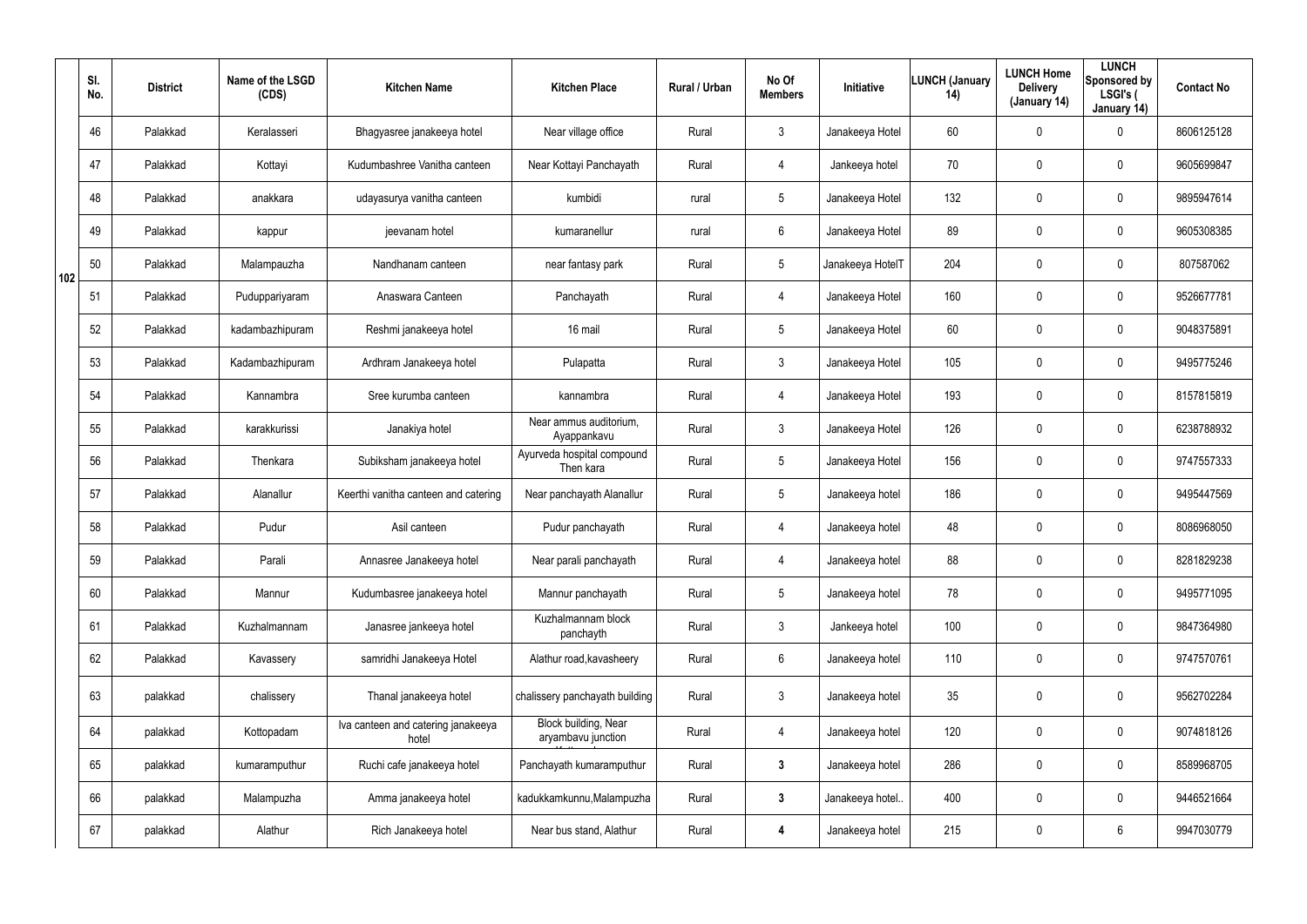| SI.<br>No. | <b>District</b> | Name of the LSGD<br>(CDS) | <b>Kitchen Name</b>         | <b>Kitchen Place</b>                | <b>Rural / Urban</b> | No Of<br><b>Members</b> | <b>Initiative</b> | <b>LUNCH (January</b><br>14) | <b>LUNCH Home</b><br><b>Delivery</b><br>(January 14) | <b>LUNCH</b><br>Sponsored by<br>LSGI's (<br>January 14) | <b>Contact No</b> |
|------------|-----------------|---------------------------|-----------------------------|-------------------------------------|----------------------|-------------------------|-------------------|------------------------------|------------------------------------------------------|---------------------------------------------------------|-------------------|
| 68         | palakkad        | Karimpuzha                | Janakeeya hotel             | Karimpuzha panchayath               | Rural                | 3                       | Janakeeya hotel   | 0                            | $\mathbf 0$                                          | 0                                                       | 9961502739        |
| 69         | Palakkad        | Thenkurissi               | Eyeshee janakeeya hotel     | Panchayth building,<br>Thenkurissi  | Rural                | 4                       | Jankeeya hotel    | 72                           | 0                                                    | 0                                                       | 9995662723        |
| 70         | Palakkad        | Agali                     | Janakeeya Hotel             | Block Panchayath building,<br>Agali | Rural                | $5\phantom{.0}$         | Jankeeya hotel    | 127                          | $\mathbf 0$                                          | 0                                                       | 9037878897        |
| 71         | Palakkad        | Sholayur                  | Powrnami janakeeya hotel    | anakkatty bus stand                 | Rural                | 4                       | Jankeeya hotel    | 37                           | 0                                                    | 0                                                       | 9159556404        |
| 72         | Palakkad        | Puthushery                | Janakeeya hotel             | Puthushery panchayath               | Rural                | $5\phantom{.0}$         | Janakeeya hotel.  | 151                          | $\mathbf 0$                                          | 0                                                       | 9562772723        |
| 73         | Palakkad        | Karimba                   | Janakeeya hotel             | Panchayath premise                  | Rural                | 3                       | Janakeeya Hotel   | 86                           | $\mathbf 0$                                          | 0                                                       | 9562163979        |
| 74         | Palakkad        | Nagalasseri               | Janakeeya hotel             | near koottanad bus stand            | Rural                | $5\phantom{.0}$         | Janakeeya hotel   | 230                          | $\pmb{0}$                                            | 0                                                       | 8921928291        |
| 75         | Palakkad        | Mathur                    | Nila janakeeya Hotel        | Near Panchayth, Mathur              | Rural                | 4                       | Jankeeya hotel    | 0                            | $\boldsymbol{0}$                                     | 0                                                       | 9562356483        |
| 76         | Palakkad        | Chalavara                 | Janakeeya hotel             | Chalavara panchayath                | Rural                | $5\phantom{.0}$         | Janakeeya hotel   | 120                          | $\pmb{0}$                                            | 0                                                       | 9544659942        |
| 77         | Palakkad        | Ananganadi                | vanitha cateen              | near Ananganadi panchayath          | Rural                | $\mathbf{3}$            | Janakeeya Hotel   | 67                           | $\boldsymbol{0}$                                     | 0                                                       | 8921410495        |
| 78         | Palakkad        | Lakkidiperur              | Janakeeya hotel             | Lekkidi perur panchayath            | Rural                | $5\phantom{.0}$         | Jankeeya hotel    | 155                          | $\pmb{0}$                                            | 0                                                       | 6238921903        |
| 79         | Palakkad        | Nellaya                   | Janakeeya hotel             | Nellaya panchayath                  | Rural                | 4                       | Janakeeya hotel   | 0                            | $\boldsymbol{0}$                                     | 0                                                       | 9562432883        |
| 80         | Palakkad        | Shornur                   | Oottupura Janakeeya hotel   | near bus stand, Shoranur            | Urban                | 5                       | Janakeeya hotel   | 244                          | $\boldsymbol{0}$                                     | 0                                                       | 9747102377        |
| 81         | Palakkad        | Shornur                   | Snehadeepam Janakeeya hotel | Shoranur municipality               | Urban                | 4                       | Janakeeya hotel   | 128                          | $\boldsymbol{0}$                                     | 0                                                       | 6238755729        |
| 82         | Palakkad        | Thrikkadiri               | Janakeeya hotel             | Samskarika nilayam                  | Rural                | 4                       | Janakeeya hotel   | 51                           | $\pmb{0}$                                            | 0                                                       | 9544806032        |
| 83         | palakkad        | Vaniyamkulam              | Janakeeya hotel             | near PK DAS hospital                | Rural                | $\mathbf{3}$            | Janakeeya hotel   | 210                          | $\boldsymbol{0}$                                     | $\mathfrak{Z}$                                          | 9947408415        |
| 84         | Palakkad        | Ambalappara               | Janakiya hotel              | ambalappara<br>kalyanamandapam      | Rural                | $5\phantom{.0}$         | Janakeeya Hotel   | 76                           | $\pmb{0}$                                            | 0                                                       | 8129562289        |
| 85         | Palakkad        | Vallappuzha               | Janakeeya hotel             | Hayath Complex, Vallappuzha         | Rural                | $5\phantom{.0}$         | Janakeeya Hotel   | 193                          | $\mathbf 0$                                          | 0                                                       | 8086406897        |
| 86         | Palakkad        | Shoranur                  | Ela janakeeya hotel         | Vpc market, kulappully              | Urban                | $\mathbf{3}$            | Janakeeya hotel   | 130                          | $\mathbf 0$                                          | 0                                                       | 8129769113        |
| 87         | Palakkad        | Mankara                   | Subiksha Janakeeya hotel    | Near Mankara Panchayath             | Rural                | $5\phantom{.0}$         | Janakeeya hotel   | 62                           | $\mathbf 0$                                          | 0                                                       | 8549045637        |
| 88         | Palakkad        | Kanjirapuzha              | Surya Janakeeya hotel       | Kanjirapuzha, panchayath            | Rural                | $5\phantom{.0}$         | Janakeeya hotel   | 100                          | $\mathbf 0$                                          | 0                                                       | 9048698194        |
| 89         | Palakkad        | Thachanattukara           | Haritham janakeeya hotel    | 53 mile, Thachanattukara            | Rural                | $3\phantom{a}$          | Janakeeya hotel   | 56                           | $\boldsymbol{0}$                                     | 0                                                       | 9605097810        |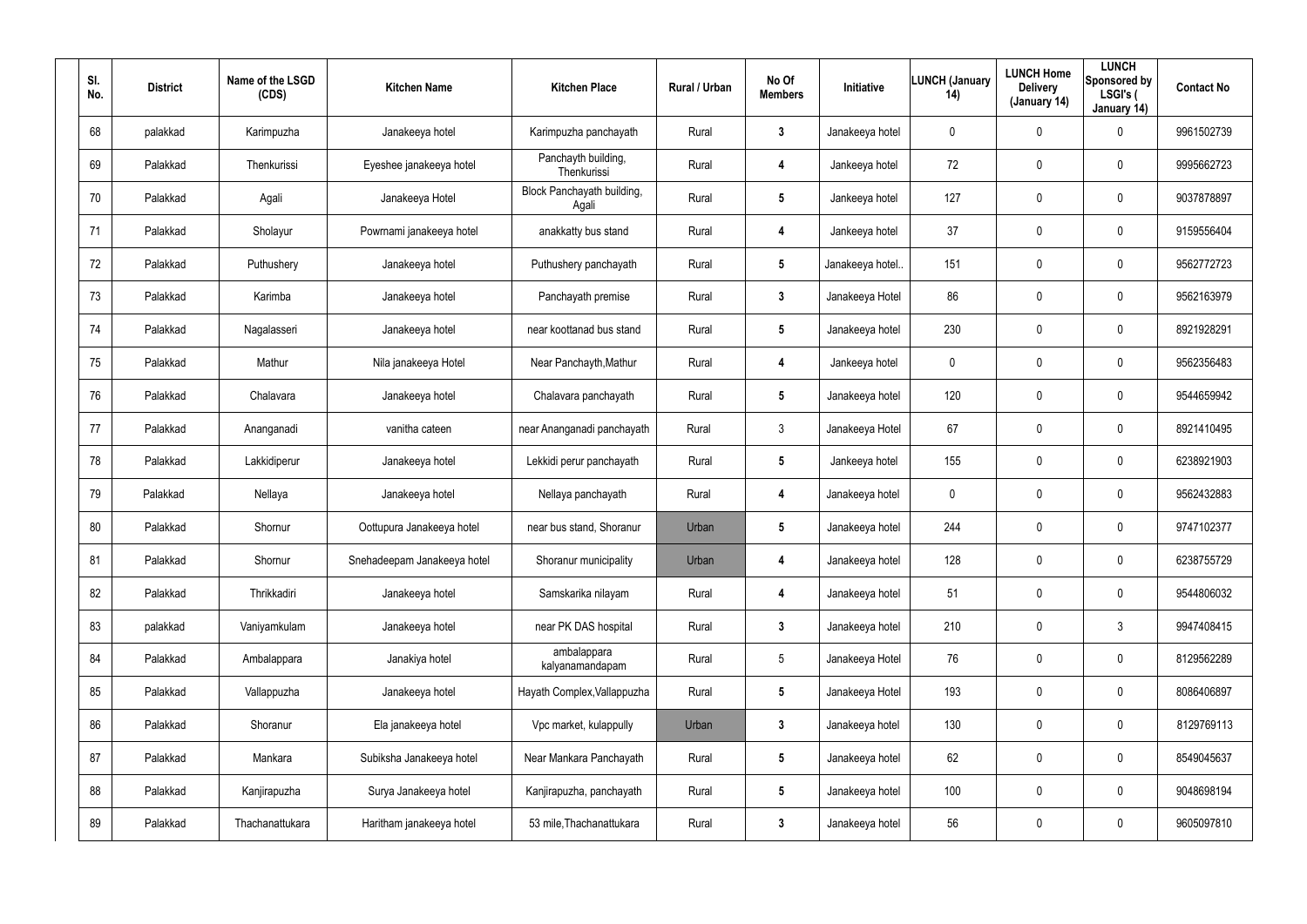|    | SI.<br>No.      | <b>District</b> | Name of the LSGD<br>(CDS) | <b>Kitchen Name</b>             | <b>Kitchen Place</b>                       | Rural / Urban | No Of<br><b>Members</b> | Initiative      | <b>LUNCH (January</b><br>14) | <b>LUNCH Home</b><br><b>Delivery</b><br>(January 14) | <b>LUNCH</b><br>Sponsored by<br>LSGI's (<br>January 14) | <b>Contact No</b> |
|----|-----------------|-----------------|---------------------------|---------------------------------|--------------------------------------------|---------------|-------------------------|-----------------|------------------------------|------------------------------------------------------|---------------------------------------------------------|-------------------|
|    | 90              | Palakkad        | Puthukode                 | Puthuma jankeeya hotel          | Thachanadi junction                        | Rural         | $\boldsymbol{6}$        | Janakeeya hotel | 311                          | 0                                                    | $\mathbf 0$                                             | 9744459080        |
|    | 91              | Palakkad        | Tarur                     | Jankeeya Hotel                  | Infront of vilage office, Tarurk           | Rural         | 4                       | Janakeeya hotel | 86                           | $\mathbf 0$                                          | $\mathbf 0$                                             | 8606780959        |
|    | 92              | Palakkad        | Pirayiri                  | Janakeeya hotel                 | Near Panchayath office                     | Rural         | $5\phantom{.0}$         | Janakeeya hotel | 100                          | 0                                                    | $\mathbf 0$                                             | 9037495586        |
|    | 93              | Palakkad        | Palakkad ulb              | Ruchi                           | Near Balaji hospital, Fort<br>Maidan       | Urban         | 4                       | Janakeeya hotel | 225                          | 0                                                    | $\mathbf 0$                                             | 7994185687        |
|    | 94              | Palakkad        | Pookkottukavu             | Punya                           | Pookkottukavu Centre                       | Rural         | 4                       | Janakeeya Hotel | 61                           | 0                                                    | $\mathbf 0$                                             | 9745511432        |
|    | 95              | Palakkad        | Kuthanoor                 | Suryodayam jankeeya hotel       | Kalapara, kuthanoor                        | Rural         | $5\phantom{.0}$         | Jankeeya hotel  | 60                           | 0                                                    | $\mathbf 0$                                             | 9995159738        |
|    | 96              | Palakkad        | Thiruvegappura            | Janakeeya Hotel                 | Kaippuram                                  | Rural         | $5\phantom{.0}$         | Jankeeya hotel  | 163                          | 0                                                    | $\mathbf 0$                                             | 8921882903        |
|    | 97              | Palakkad        | Thachampara               | Vanitha canteen Janakeeya Hotel | Thachampara town                           | Rural         | 4                       | Jankeeya hotel  | 154                          | 0                                                    | $\mathbf 0$                                             | 9497826216        |
|    | 98              | Palakkad        | Kannadi                   | Sweet jankeeya hotel            | Yakkara junction                           | Rural         | $\mathbf{3}$            | Jankeeya hotel  | 190                          | 0                                                    | $\mathbf 0$                                             | 9846918028        |
|    | 99              | Palakkad        | Pattithara                | Bavana janakeeya hotel          | kottappadam                                | Rural         | $5\phantom{.0}$         | Janakeeya hotel | 0                            | $\mathbf 0$                                          | $\mathbf 0$                                             | 9074163402        |
|    | 100             | Palakkad        | Mannarkkad                | Janakeeya Hotel                 | muncipal building, busstand,<br>mannarkkad | Urban         | 4                       | Janakeeya hotel | 215                          | 0                                                    | $\mathbf 0$                                             |                   |
|    | 101             | Palakkad        | Pirayiri                  | Kudumbashree janakeeya hotel    | Kallekkad Block Panchayath                 | Rural         | $5\phantom{.0}$         | janakeeya hotel | 70                           | 0                                                    | $\mathbf 0$                                             | 8137940343        |
|    | 102             | Palakkad        | Marutharoad               | Sreelakshmi janakeeya hotel     | Pirivusala                                 | Rural         | 4                       | janakeeya hotel | 143                          | 0                                                    | 0                                                       | 9048636162        |
| 99 |                 |                 |                           |                                 |                                            |               | 434                     |                 | 11557                        | $\overline{0}$                                       | 10                                                      |                   |
|    | -1              | Pathanamthitta  | Anicadu                   | Janatha janakeeya hotel         | Nooromave                                  | Rural         | $\mathfrak{Z}$          | Janakeeya Hotel | 0                            | 0                                                    | $\mathbf 0$                                             | 6282875679        |
|    | $\overline{2}$  | Pathanamthitta  | Kaviyoor                  | Janakeeya Hotel                 | Manakkachira                               | Rural         | 4                       | Janakeeya Hotel | 0                            | 0                                                    | $\mathsf{0}$                                            | 9747886172        |
|    | $\mathfrak{Z}$  | Pathanamthitta  | Kottanadu                 | Janakeeya Hotel                 | Kottanadu                                  | Rural         | 4                       | Janakeeya Hotel | 0                            | 0                                                    | $\mathsf{0}$                                            | 6282382608        |
|    | $\overline{4}$  | Pathanamthitta  | Kalloopara                | Janakeeya Hotel                 | Kalloopara                                 | Rural         | $5\phantom{.0}$         | Janakeeya Hotel | 0                            | $\mathbf 0$                                          | $\mathsf{0}$                                            | 9947471024        |
|    | $5\phantom{.0}$ | Pathanamthitta  | Kunnamthanam              | Thripthi Hotel                  | Kunnamthanam                               | Rural         | $\mathbf{3}$            | Janakeeya Hotel | 0                            | $\pmb{0}$                                            | $\mathsf{0}$                                            | 6235908328        |
|    | 6               | pathanamthitta  | mallappally               | janakeeya hotel                 | mallappally                                | Rural         | $\mathfrak{Z}$          | janakeeya hotel | 0                            | $\pmb{0}$                                            | $\mathsf{0}$                                            | 9744194830        |
|    | $\overline{7}$  | Pathanamthitta  | kottangal                 | janakeeya hotel                 | kottangal                                  | Rural         | $\mathbf{3}$            | Janakeeya Hotel | 0                            | $\pmb{0}$                                            | $\mathsf{0}$                                            | 9526690541        |
|    | 8               | Pathanamthitta  | Nedumpuram                | Nedumpram Janakeeya Hotel       | Podiyadi                                   | Rural         | $\sqrt{5}$              | Janakeeya Hotel | 0                            | 0                                                    | $\pmb{0}$                                               | 919188291409      |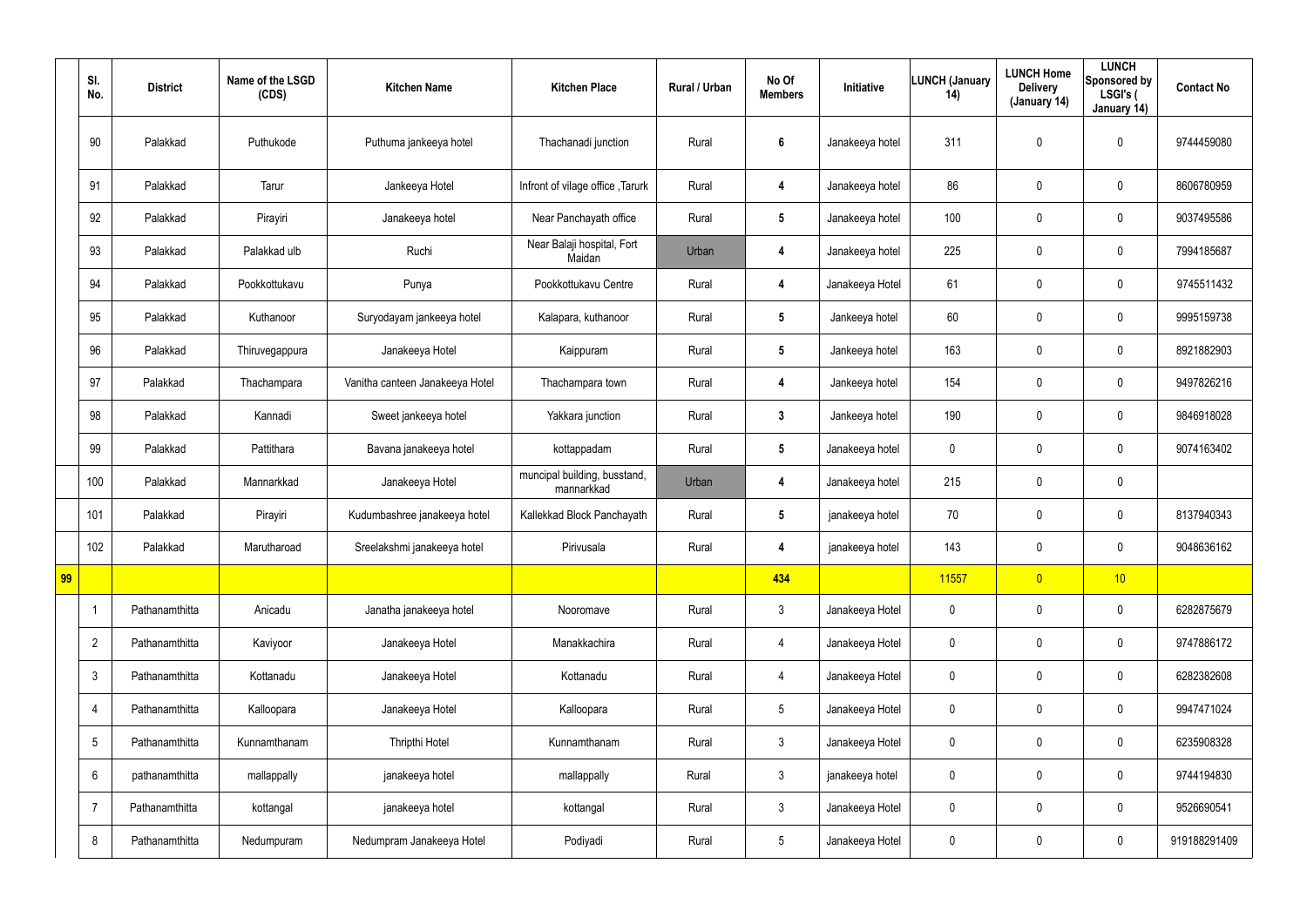|    | SI.<br>No.      | <b>District</b> | Name of the LSGD<br>(CDS) | <b>Kitchen Name</b>             | <b>Kitchen Place</b>        | <b>Rural / Urban</b> | No Of<br><b>Members</b> | <b>Initiative</b> | <b>LUNCH (January</b><br>14) | <b>LUNCH Home</b><br><b>Delivery</b><br>(January 14) | <b>LUNCH</b><br>Sponsored by<br>LSGI's (<br>January 14) | <b>Contact No</b> |
|----|-----------------|-----------------|---------------------------|---------------------------------|-----------------------------|----------------------|-------------------------|-------------------|------------------------------|------------------------------------------------------|---------------------------------------------------------|-------------------|
|    | 9               | Pathanamthitta  | Niranam                   | Sakhi cafe                      | Niranam                     | Rural                | $\mathbf{3}$            | Janakeeya Hotel   | 47                           | 0                                                    | 0                                                       | 919526423710      |
|    | 10 <sup>°</sup> | Pathanamthitta  | Peringara                 | Haritha samrudhi Catering       | <b>PMVHS Pringara</b>       | Rural                | 4                       | Janakeeya Hotel   | 174                          | 0                                                    | 0                                                       | 919961219550      |
|    | 11              | Pathanamthitta  | Peringara                 | Pulari janakeeya Hotel          | swamipalam                  | Rural                | 4                       | Janakeeya hotel   | 48                           | 0                                                    | 0                                                       | 919656132036      |
|    | 12              | Pathanamthitta  | Kuttor                    | Nanma Catering                  | <b>GHS Kuttoor</b>          | Rural                | $\mathbf{3}$            | Janakeeya Hotel   | 93                           | 0                                                    | 0                                                       | 919526323212      |
|    | 13              | Pathanamthitta  | Kadapra                   | Niradeepam janakeeya hotel      | Kadapra                     | Rural                | 4                       | Janakeeya Hotel   | 0                            | 0                                                    | 0                                                       | 9656512066        |
|    | 14              | Pathanamthitta  | Eraviperoor               | Avi cafe                        | Avi cafe                    | Rural                | $\mathbf{3}$            | Janakeeya Hotel   | 0                            | 0                                                    | $\pmb{0}$                                               | 6238013293        |
|    | 15              | Pathanamthitta  | Koipuram                  | Ammas kudumbashree cafe         | Muttamon                    | Rural                | $5\phantom{.0}$         | Janakeeya Hotel   | 0                            | 0                                                    | $\pmb{0}$                                               | 9961485931        |
|    | 16              | Pathanamthitta  | Thottappuzhassery         | Thottapuzhassery Jankeeya Hotel | Thottapuzhassery            | Rural                | 4                       | Janakeeya Hotel   | 0                            | 0                                                    | 0                                                       | 9656403054        |
|    | 17              | Pathanamthitta  | Puramattom                | Top N Taste                     | Puramattom                  | Rural                | $\mathbf{3}$            | Janakeeya Hotel   | 0                            | 0                                                    | 0                                                       | 9526728230        |
|    | 18              | Pathanamthitta  | Ayroor                    | Janakeeya Hotel                 | Ayroor                      | Rural                | 6                       | Janakeeya Hotel   | 0                            | 0                                                    | 0                                                       | 8086653951        |
|    | 19              | Pathanamthitta  | Ezhumattor                | Swad Hotel                      | Thadiyoor                   | Rural                | $\mathbf{3}$            | Janakeeya Hotel   | 0                            | 0                                                    | 0                                                       | 9526857335        |
|    | 20              | Pathanamthitta  | Kozhencherry              | Ruchi Janakeeya hotel           | Community hall, kozhenchery | Rural                | 4                       | Janakeeya Hotel   | 0                            | 0                                                    | 0                                                       | 9947387912        |
|    | 21              | Pathanamthitta  | Mallappuzhassery          | Snehadeepam                     | Paramootil                  | Rural                | 6                       | Janakeeya Hotel   | 0                            | 0                                                    | 0                                                       | 9847170052        |
|    | 22              | Pathanamthitta  | Chennerkara               | Thanal Kudumbasree Cafe         | Nallanikunnu                | Rural                | $5\phantom{.0}$         | Janakeeya Hotel   | 0                            | 0                                                    | $\pmb{0}$                                               | 9747469562        |
|    | 23              | Pathanamthitta  | Cherukole                 | Janakeeya Hotel                 | Cherukole                   | Rural                | $\mathbf{3}$            | Janakeeya Hotel   | 45                           | 0                                                    | $\mathsf{0}$                                            | 7907811728        |
|    | 24              | Pathanamthitta  | Elanthoor                 | Janakeeya Hotel                 | Vary                        | Rural                | 4                       | Janakeeya Hotel   | $\mathbf 0$                  | 0                                                    | $\mathsf{0}$                                            | 9946047385        |
|    | 25              | Pathanamthitta  | naranganam                | janakeeya hotel                 | kadammanitta                | Rural                | $\mathbf{3}$            | janakeeya hotel   | 50                           | 0                                                    | $\mathbf 0$                                             | 9744478962        |
|    | 26              | Pathanamthitta  | Omalloor                  | Janakeeya Hotel                 | Omalloor                    | Rural                |                         | Janakeeya Hotel   | $\mathbf 0$                  | 0                                                    | $\pmb{0}$                                               |                   |
|    | 27              | Pathanamthitta  | Chittar                   | Chittar janakiya hotel          | Koothattukulam              | Rural                | $\mathbf{3}$            | Janakeeya Hotel   | $\mathbf 0$                  | 0                                                    | $\mathsf{0}$                                            | 9072374618        |
|    | 28              | Pathanamthitta  | Naranammoozhi             | Thanima                         | Arakkamon                   | Rural                | $\mathbf{3}$            | Janakeeya Hotel   | $\mathbf 0$                  | 0                                                    | $\mathsf{0}$                                            | 9605021278        |
|    | 29              | Pathanamthitta  | Perunadu                  | Perunadu Janakeeya Hotel        | Perunadu                    | Rural                | $5\phantom{.0}$         | Janakeeya Hotel   | $\mathbf 0$                  | 0                                                    | $\pmb{0}$                                               |                   |
| 58 | 30              | Pathanamthitta  | Ranni-Angadi              | Angadi Janakeeya Hotel          | Thoodathil church hall      | Rural                | $5\phantom{.0}$         | Janakeeya Hotel   | 96                           | 0                                                    | $\mathsf{0}$                                            | 9961190622        |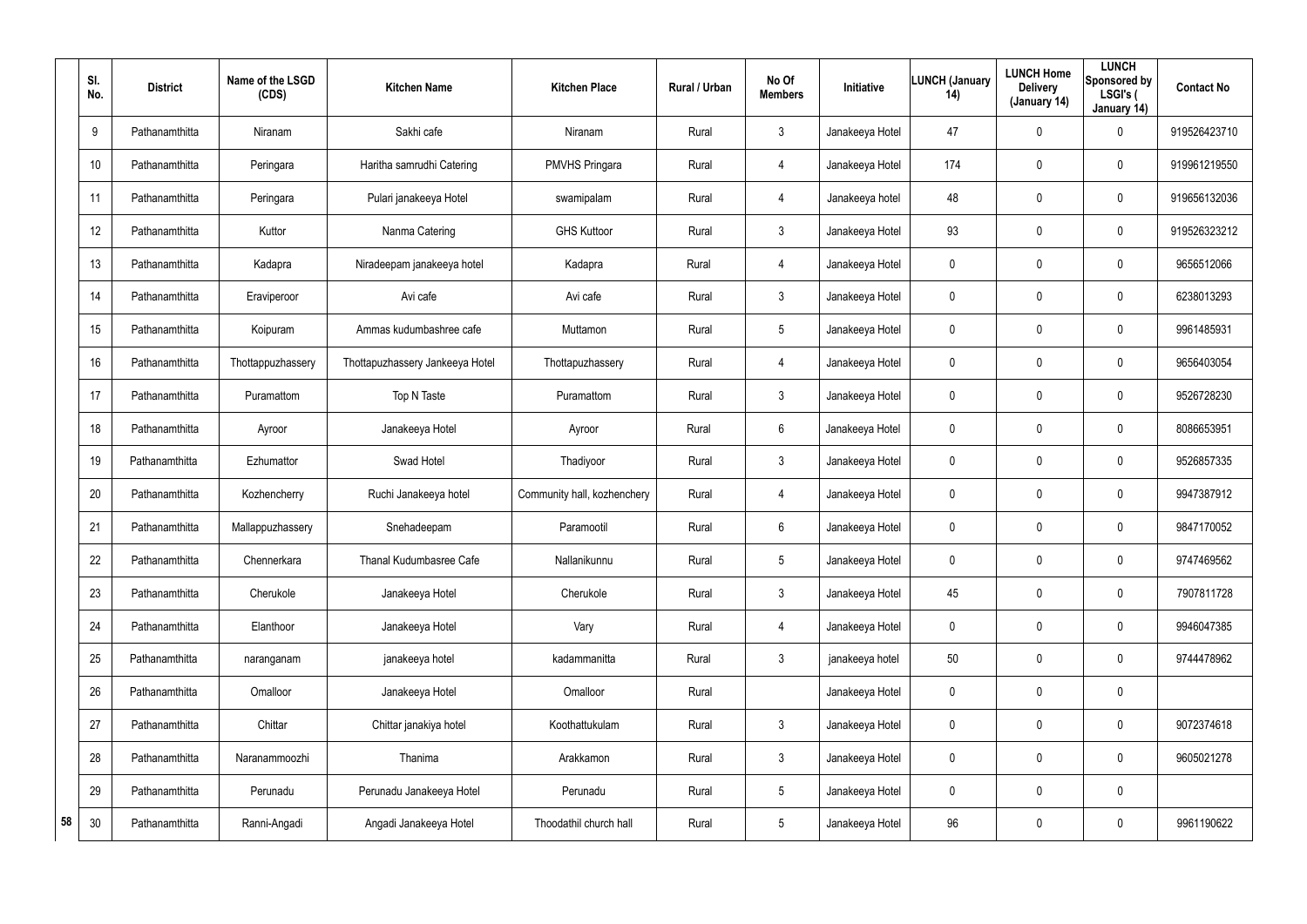| SI.<br>No. | <b>District</b> | Name of the LSGD<br>(CDS) | <b>Kitchen Name</b>        | <b>Kitchen Place</b> | <b>Rural / Urban</b> | No Of<br><b>Members</b> | Initiative      | <b>LUNCH (January</b><br>14) | <b>LUNCH Home</b><br><b>Delivery</b><br>(January 14) | <b>LUNCH</b><br>Sponsored by<br>LSGI's (<br>January 14) | <b>Contact No</b> |
|------------|-----------------|---------------------------|----------------------------|----------------------|----------------------|-------------------------|-----------------|------------------------------|------------------------------------------------------|---------------------------------------------------------|-------------------|
| 31         | Pathanamthitta  | Ranni-Pazhavangadi        | Navami Hotel               | Makkappuzha          | Rural                | 4                       | Janakeeya Hotel | 138                          | $\mathbf 0$                                          | $\mathbf 0$                                             | 9562135824        |
| 32         | Pathanamthitta  | Seethathodu               | Thanima catering unit      | Seethathodu          | Rural                | $5\overline{)}$         | Janakeeya Hotel | 95                           | 86                                                   | $\mathbf 0$                                             | 9747622310        |
| 33         | Pathanamthitta  | Ranni                     | Janakeeya Hotel            | Ranni                | Rural                | 4                       | Janakeeya Hotel | 97                           | $\mathbf 0$                                          | $\mathbf 0$                                             | 99462338752       |
| 34         | Pathanamthitta  | Vechhoochira              | Annapoorneswary hotel      | Venkurinji           | Rural                | 4                       | Janakeeya Hotel | 172                          | 0                                                    | $\mathbf 0$                                             | 8547264134        |
| 35         | Pathanamthitta  | Vadasserikara             | Thannal Janakeeya Hotel    | Vadasserikara        | Rural                | $5\overline{)}$         | Janakeeya Hotel | 78                           | $\mathbf 0$                                          | $\mathbf 0$                                             | 8590107684        |
| 36         | Pathanamthitta  | Vallickodu                | Janakeeya Hotel            | Vallicodu            | Rural                | $5\overline{)}$         | Janakeeya Hotel | 153                          | 0                                                    | $\mathbf 0$                                             | 8547121591        |
| 37         | Pathanamthitta  | Pramadom                  | Aishwarya Janakeeya Hotel  | Pramadom             | Rural                | $\mathbf{3}$            | Janakeeya Hotel | 81                           | 0                                                    | $\mathbf 0$                                             | 9495312020        |
| 38         | Pathanamthitta  | Aruvappulam               | Janakeeya Hotel            | Kallely              | Rural                | $\mathbf{3}$            | Janakeeya Hotel | 80                           | 0                                                    | $\mathbf 0$                                             | 9656700499        |
| 39         | Pathanamthitta  | mylapra                   | Manna janakeeya hotel      | mylapra              | Rural                | $\mathbf{3}$            | janakeeya hotel | 30                           | 0                                                    | $\mathbf 0$                                             | 9961750470        |
| 40         | Pathanamthitta  | Thannithodu               | Flowers janakeeya hotel    | Thannithodu          | Rural                | $\mathbf{3}$            | Janakeeya hotel | 98                           | 0                                                    | $\mathbf 0$                                             | 9061295035        |
| 40         | Pathanamthitta  | Malayappuzha              | Janakeeya Hotel            | Malayappuzha         | Rural                | $\mathbf{3}$            | Janakeeya Hotel | 186                          | 0                                                    | $\mathbf 0$                                             |                   |
| 41         | Pathanamthitta  | Konni                     | Janakeeya Hotel            | Konni                | Rural                | $\mathbf{3}$            | Janakeeya Hotel | 0                            | 0                                                    | $\mathbf 0$                                             |                   |
| 43         | Pathanamthitta  | Kalanjoor                 | Kalanjoor janakeeya Hotel  | Kalanjoor            | Rural                | 4                       | Janakeeya Hotel | 0                            | 0                                                    | $\mathbf 0$                                             | 6238045066        |
| 44         | Pathanamthitta  | Ezhamkulam                | Swad Catering Unit         | Enathu               | Rural                | 5                       | Janakeeya Hotel | 0                            | 0                                                    | $\pmb{0}$                                               | 9747243317        |
| 45         | Pathanamthitta  | Kodumon                   | Ruchiyidam Janakeeya Hotel | Kodumon              | Rural                | $\overline{7}$          | Janakeeya Hotel | $\pmb{0}$                    | 0                                                    | $\mathsf{0}$                                            | 75611017112       |
| 46         | Pathanamthitta  | Erathu                    | Janakeeya Hotel            | Erathu               | Rural                | $\overline{4}$          | Janakeeya Hotel | 0                            | 0                                                    | $\mathbf 0$                                             | 9645102262        |
| 47         | Pathanamthitta  | Enadimangalam             | Janakeeya Hotel            | Elamannoor           | Rural                | $\overline{4}$          | Janakeeya Hotel | $\pmb{0}$                    | 0                                                    | $\pmb{0}$                                               |                   |
| 48         | Pathanamthitta  | Kadampanadu               | Janakeeya Hotel            | Mannady              | Rural                | 3 <sup>1</sup>          | Janakeeya Hotel | 0                            | $\mathbf 0$                                          | $\pmb{0}$                                               |                   |
| 49         | Pathanamthitta  | Pallickal                 |                            |                      | Rural                |                         | Janakeeya Hotel | 0                            | $\mathbf 0$                                          | $\pmb{0}$                                               |                   |
| 50         | Pathanamthitta  | Thumpamon                 | Ruchi Cafe                 | Mampilali            | Rural                | $5\phantom{.0}$         | Janakeeya Hotel | 0                            | $\mathbf 0$                                          | $\pmb{0}$                                               | 9188300026        |
| 51         | Pathanamthitta  | Kulanada                  | Bhagyalekshmi cafe unit    | Kaipuzha             | Rural                | $\mathbf{3}$            | Janakeeya Hotel | 0                            | $\mathbf 0$                                          | $\pmb{0}$                                               |                   |
| 52         | Pathanamthitta  | Pandalam Thekkekara       | Pandalam Thekkekara        | Thatta               | Rural                | $\mathfrak{Z}$          | Janakeeya Hotel | 0                            | $\mathbf 0$                                          | $\mathbf 0$                                             | 9526224922        |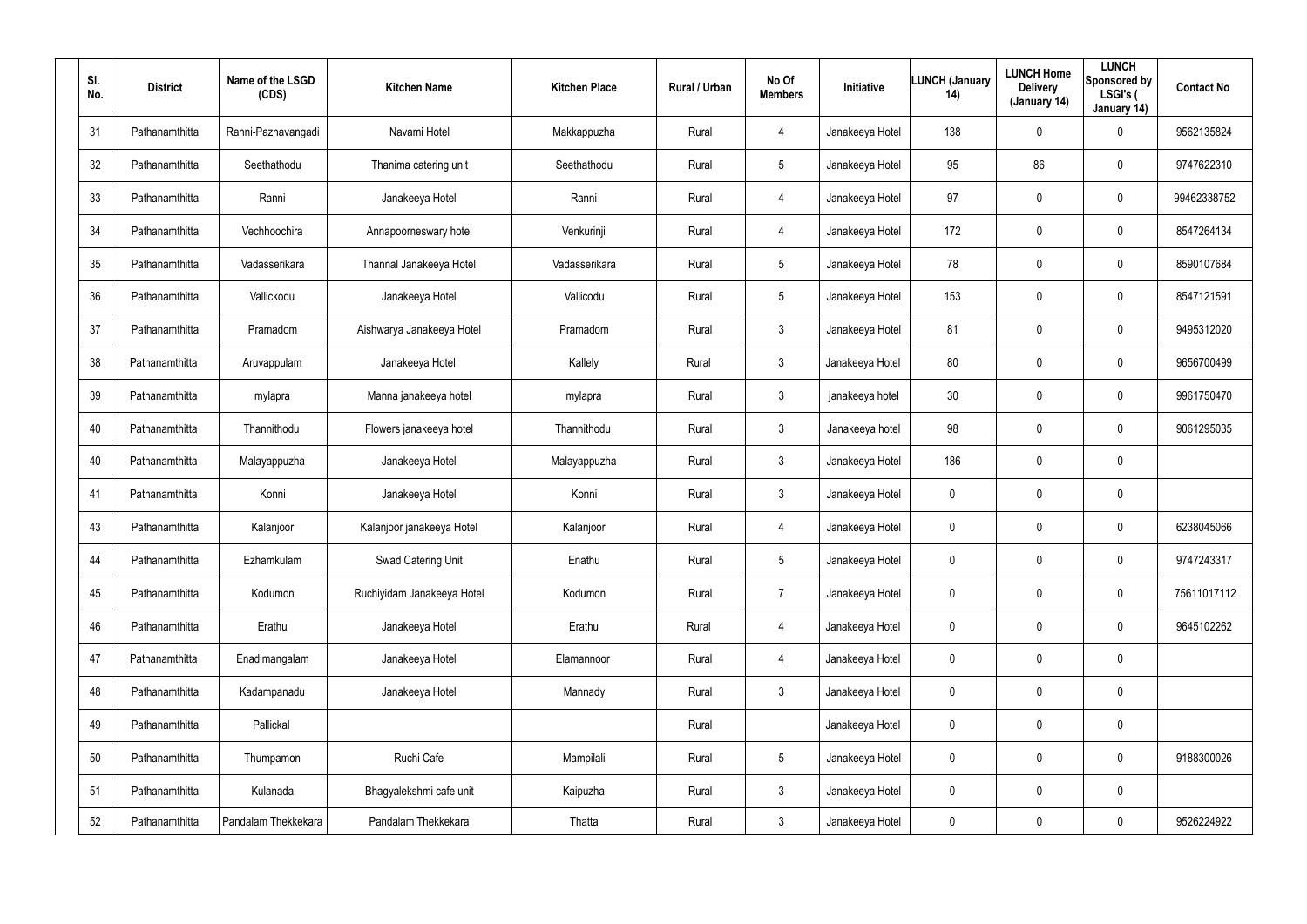|    | SI.<br>No.     | <b>District</b>           | Name of the LSGD<br>(CDS) | <b>Kitchen Name</b>                       | <b>Kitchen Place</b>                 | Rural / Urban | No Of<br><b>Members</b> | Initiative      | <b>LUNCH (January</b><br>14) | <b>LUNCH Home</b><br><b>Delivery</b><br>(January 14) | <b>LUNCH</b><br>Sponsored by<br>LSGI's (<br>January 14) | <b>Contact No</b> |
|----|----------------|---------------------------|---------------------------|-------------------------------------------|--------------------------------------|---------------|-------------------------|-----------------|------------------------------|------------------------------------------------------|---------------------------------------------------------|-------------------|
|    | 53             | Pathanamthitta            | Aranmula                  | Janakeeya Hotel                           | Aranmula                             | Rural         | $5\phantom{.0}$         | Janakeeya Hotel | 0                            | 0                                                    | $\mathbf 0$                                             | 9656296503        |
|    | 54             | Pathanamthitta            | Mezhuveli                 | Thripthi Janakeeya Hotel                  | Mezhuveli                            | Rural         | 3                       | Janakeeya Hotel | 0                            | 0                                                    | $\mathbf 0$                                             | 9495265971        |
|    | 55             | Pathanamthitta            | Adoor                     | Amma Catering Unit                        | Adoor                                | Urban         | $5\phantom{.0}$         | Janakeeya Hotel | 0                            | 0                                                    | $\mathbf 0$                                             | 8606887490        |
|    | 56             | Pathanamthitta            | Pandalam                  | Ruchi catering                            | Sivarenjini Auditorium               | Urban         | $5\phantom{.0}$         | Janakeeya Hotel | 0                            | 0                                                    | $\mathbf 0$                                             | 9846212739        |
|    | 57             | Pathanamthitta            | <b>Thiruvalla East</b>    | janakeeya hotel                           | near private bus stand<br>thiruvalla | Urban         | $5\phantom{.0}$         | Janakeeya Hotel | 319                          | 0                                                    | $\mathbf 0$                                             | 919847729416      |
|    | 58             | Pathanamthitta            | Thiruvalla West           | janakeeya hotel                           | kizhakkan muthoor                    | Urban         | $5\phantom{.0}$         | Janakeeya Hotel | 0                            | 0                                                    | $\mathbf 0$                                             | 919656132036      |
|    | 59             | Pathanamthitta            | Pathanamthitta            | Janakeeya Hotel                           | Near Municipality Office             | Urban         | $5\phantom{.0}$         | Janakeeya Hotel | 0                            | 0                                                    | $\mathbf 0$                                             |                   |
| 58 |                |                           |                           |                                           |                                      |               | 229                     |                 | 2080                         | 86                                                   | $\bullet$                                               |                   |
|    |                | Thiruvananthapuram        | Parassala                 | Bhagyalekshmi janakeeya hotel             | Mundaplavila                         | Rural         | $5\phantom{.0}$         | Janakeeya Hotel | 402                          | 0                                                    | $\mathbf 0$                                             | 9895463718        |
|    | $\overline{2}$ | <b>Thiruvananthapuram</b> | Karode                    | Karode janakeeya hotel                    | Paavaara,<br>pazhaya uchakkada       | Rural         | $5\overline{)}$         | Janakeeya Hotel | 337                          | 0                                                    | $\mathbf 0$                                             | 9605122139        |
|    | $\mathbf{3}$   | Thiruvananthapuram        | Thirupuram                | Thirupuram janakeeya hotel                | Pazhayakada                          | Rural         | $5\phantom{.0}$         | Janakeeya Hotel | 171                          | 0                                                    | $\mathbf 0$                                             | 7034723987        |
|    | -4             | Thiruvananthapuram        | Chenkal                   | Karuna janakeeya hotel                    | Udiyankulangara                      | Rural         | $5\phantom{.0}$         | Janakeeya Hotel | 200                          | 0                                                    | $\mathbf 0$                                             | 9746726109        |
|    | 5              | iruvananthapuram          | Kulathoor                 | Nakshatra janakeeya hotel                 | Attapuram                            | Rural         | $5\phantom{.0}$         | Janakeeya Hotel | 292                          | 0                                                    | $\mathbf 0$                                             | 8301924221        |
|    | 6              | Thiruvananthapuram        | Neyyattinkara 1           | Oottupura                                 | Neyyattinkara                        | Urban         | $5\phantom{.0}$         | Janakeeya Hotel | 375                          | 0                                                    | $\mathbf 0$                                             | 8129192485        |
|    | $\overline{7}$ | Thiruvananthapuram        | Neyyattinkara 1           | Cafesree Janakeeya Hotel                  | Vazhimukku                           | Urban         | $5\phantom{.0}$         | Janakeeya Hotel | 610                          | 0                                                    | $\mathbf 0$                                             | 9995604997        |
|    | 8              | Thiruvananthapuram        | Neyyattinkara 1           | Thripthi janakeeya Hotel                  | perumpazhuthoor                      | urban         | 4                       | janakeeya Hotel | 200                          | 0                                                    | $\mathbf 0$                                             | 6282944199        |
|    | 9              | Thiruvananthapuram        | Neyyattinkara 2           | Harsha catering unit                      | Neyyattinkara                        | Urban         | $5\phantom{.0}$         | Janakeeya Hotel | 260                          | 0                                                    | $\mathbf 0$                                             | 9048822770        |
|    | 10             | Thiruvananthapuram        | Neyyattinkara 2           | Devarose Janakeeya Hotel                  | Amaravila                            | Urban         | $5\phantom{.0}$         | Janakeeya Hotel | 128                          | 0                                                    | $\pmb{0}$                                               | 9995028659        |
|    | 11             | Thiruvananthapuram        | Kollayil                  | ems janakeeya hotel                       | Dhanuvachapuram                      | Rural         | $5\phantom{.0}$         | Janakeeya Hotel | 375                          | 0                                                    | $\mathbf 0$                                             | 8157880624        |
|    | 12             | Thiruvananthapuram        | Kunnathukal               | Aiswarya Janakeeya Hotel -<br>Kunnathukal | Kuruwad, paliyodu                    | Rural         | $\mathfrak{Z}$          | Janakeeya Hotel | 0                            | 0                                                    | $\mathbf 0$                                             | 9539549507        |
|    | 13             | Thiruvananthapuram        | Vellarada                 | Eden Janakeeya Hotel                      | Panachamoodu, Vellarada              | Rural         | $5\phantom{.0}$         | Janakeeya Hotel | 682                          | 0                                                    | $\mathbf 0$                                             | 8547973305        |
|    | 14             | Thiruvananthapuram        | Vellarada                 | Chandrika Janakeeya Hotel - Vellarada     | Vellarada                            | Rural         | 6                       | Janakeeya Hotel | 114                          | 0                                                    | $\pmb{0}$                                               | 9539366295        |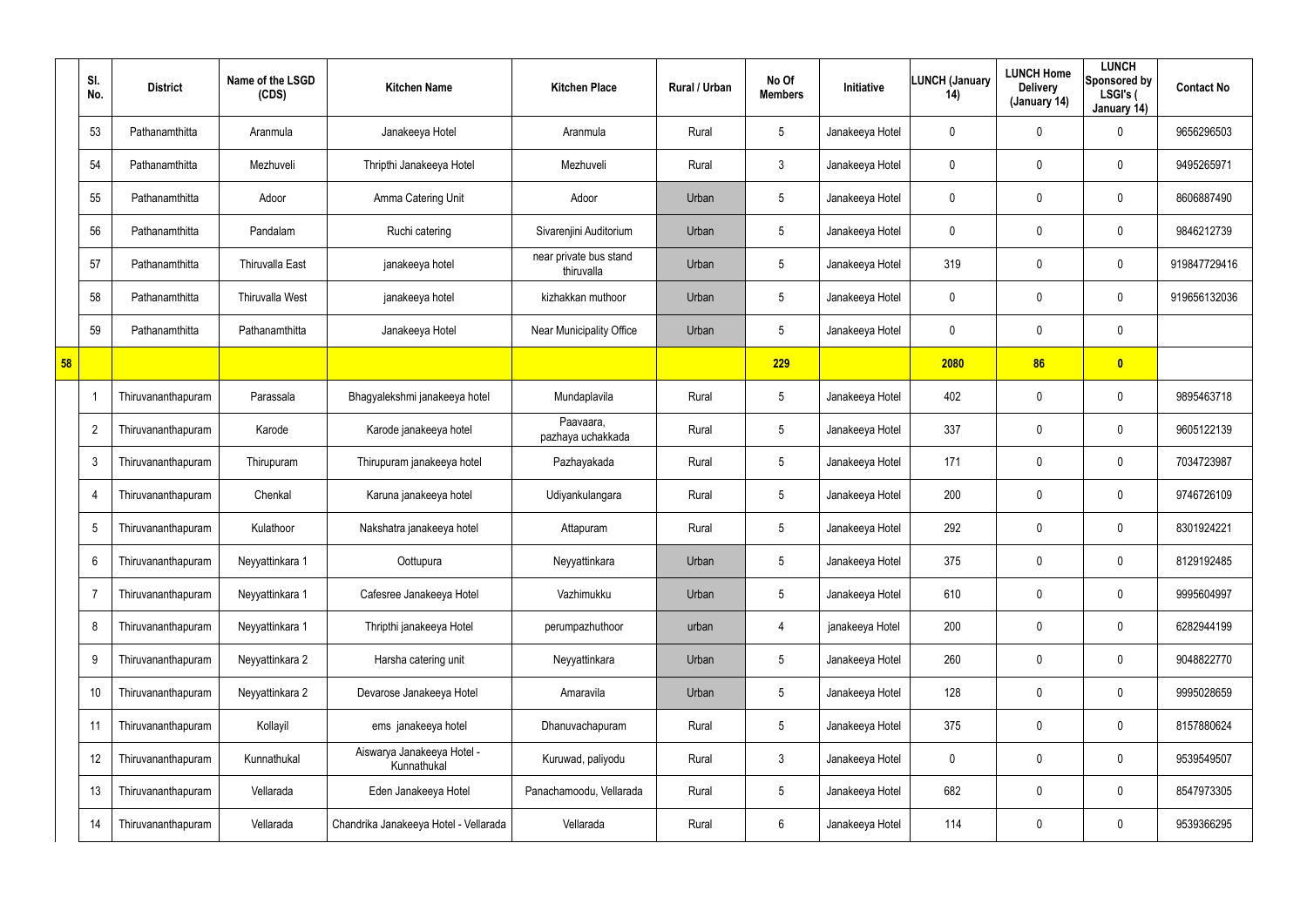| SI.<br>No. | <b>District</b>    | Name of the LSGD<br>(CDS) | <b>Kitchen Name</b>               | <b>Kitchen Place</b>                       | <b>Rural / Urban</b> | No Of<br><b>Members</b> | Initiative      | <b>LUNCH (January</b><br>14) | <b>LUNCH Home</b><br><b>Delivery</b><br>(January 14) | <b>LUNCH</b><br>Sponsored by<br>LSGI's (<br>January 14) | <b>Contact No</b> |
|------------|--------------------|---------------------------|-----------------------------------|--------------------------------------------|----------------------|-------------------------|-----------------|------------------------------|------------------------------------------------------|---------------------------------------------------------|-------------------|
| 15         | Thiruvananthapuram | Aryankode                 | Aryan Janakeeya Hotel - Aryankode | Aryankode                                  | Rural                | 5                       | Janakeeya Hotel | 327                          | 0                                                    | 0                                                       | 9746905408        |
| 16         | Thiruvananthapuram | Aryankode                 | stree souhritha jh                | chemboor                                   | Rural                | 5                       | Janakeeya Hotel | 137                          | 0                                                    | $\mathbf 0$                                             |                   |
| 17         | Thiruvananthapuram | Ottashekharamangala<br>m  | Minnaram Janakeeya Hotel          | Kuravara, Near<br>Ottashekharamangalam UPS | Rural                | 4                       | Janakeeya Hotel | 196                          | $\mathbf 0$                                          | $\mathbf 0$                                             | 9567553161        |
| 18         | Thiruvananthapuram | Kollayil                  | Janakeeya Hotel                   | Mylakkara                                  | Rural                | 5                       | Janakeeya Hotel | 147                          | 0                                                    | $\mathbf 0$                                             | 9605076268        |
| 19         | Thiruvananthapuram | perunkadavila             | shankholi janakeeya hotel         | perunkadavila                              | rural                | $\mathbf{3}$            | Janakeeya Hotel | 152                          | $\mathbf 0$                                          | $\mathbf 0$                                             |                   |
| 20         | Thiruvananthapuram | Amboori                   | Janakeeya Hotel                   | Amboori                                    | Rural                | 5                       | Janakeeya Hotel | 98                           | 0                                                    | $\mathbf 0$                                             | 9747169098        |
| 21         | Thiruvananthapuram | Athiyanoor                | Kudumbashree janakeeya hotel      | Venpakal                                   | Rural                | 4                       | Janakeeya Hotel | 0                            | $\mathbf 0$                                          | $\mathbf 0$                                             | 919562752580      |
| 22         | Thiruvananthapuram | Kottukal                  | Vismaya janakeeya hotel           | Uchakkada                                  | Rural                | $5\overline{)}$         | Janakeeya Hotel | 554                          | 0                                                    | $\mathbf 0$                                             | 6282447041        |
| 23         | Thiruvananthapuram | Kanjiramkulam             | Padaswaram unit                   | Kanjiramkulam                              | Rural                | 4                       | Janakeeya Hotel | 0                            | $\mathbf 0$                                          | $\mathbf 0$                                             | 919072899432      |
| 24         | Thiruvananthapuram | Karumkulam                | Alil Janakeeya Hotel              | Pallam                                     | Rural                | $5\overline{)}$         | Janakeeya Hotel | 0                            | 0                                                    | $\mathbf 0$                                             | 917736513673      |
| 25         | Thiruvananthapuram | Venganoor                 | Venganoor Ruchi janakeeya hotel   | Peringamala                                | Rural                | 10                      | Janakeeya Hotel | 125                          | $\mathbf 0$                                          | $\mathbf 0$                                             | 9656309710        |
| 26         | Thiruvananthapuram | Vilavoorkkal              | Priyam Janakeeya Hotel            | Chanthamukku, Peyadu Jn                    | Rural                | $5\overline{)}$         | Janakeeya Hotel | 321                          | $\mathbf 0$                                          | $\mathbf 0$                                             | 7902504494        |
| 27         | Thiruvananthapuram | Vilavoorkal               | Vilavoorkal janakeeya hotel       | Pottayil                                   | Rural                | 5                       | Janakeeya Hotel | 289                          | $\mathbf 0$                                          | $\mathbf 0$                                             | 9497883130        |
| 28         | Thiruvananthapuram | Kalliyoor                 | Stree Shakthi Janakeeya Hotel     | Kalliyoor                                  | Rural                | 5                       | Janakeeya Hotel | 0                            | $\mathbf 0$                                          | $\boldsymbol{0}$                                        | 9074998782        |
| 29         | Thiruvananthapuram | Maranalloor               | Mayooram Janakeeya Hotel          | Mannadikkonam                              | Rural                | 4                       | Janakeeya Hotel | 173                          | 0                                                    | $\mathbf 0$                                             | 9847371025        |
| 30         | Thiruvananthapuram | Pallichal                 | Vandhanam Janakeeya hotel         | Naruvamoodu                                | Rural                | 4                       | Janakeeya Hotel | 236                          | $\mathbf 0$                                          | $\pmb{0}$                                               | 9562636222        |
| 31         | Thiruvananthapuram | Vilappil                  | Sreebhadra janakeey a hotel       | peyad                                      | Rural                | $5\overline{)}$         | Janakeeya Hotel | 245                          | 0                                                    | $\pmb{0}$                                               | 919496194745      |
| 32         | Thiruvananthapuram | Malayinkeezhu             | Thapasya janakeeya hotel          | Aruvacode                                  | Rural                | 5                       | Janakeeya Hotel | 175                          | $\mathbf 0$                                          | $\boldsymbol{0}$                                        | 9074329707        |
| 3,3        | Thiruvananthapuram | balaramapuram             | Karunya                           | balaramapuram                              | rural                | 5                       | Janakeeya Hotel | 170                          | 0                                                    | $\mathbf 0$                                             |                   |
| 34         | Thiruvananthapuram | Andoorkonam               | Thiruvathira janakeeya hotel      | Kaniyapuram                                | Rural                | $\mathbf{3}$            | Janakeeya Hotel | 110                          | $\mathbf 0$                                          | $\mathbf 0$                                             | 8921698989        |
| 35         | Thiruvananthapuram | Kadinamkulam              | Sabarmathi janakeeya hotel        | Chitattumukku                              | Rural                | $\overline{4}$          | Janakeeya Hotel | 80                           | 0                                                    | $\mathbf 0$                                             |                   |
| 36         | Thiruvananthapuram | Azhoor                    | Kudumbadsree janakeeya hotel      | Azhoor                                     | Rural                | 4                       | Janakeeya Hotel | 80                           | $\mathbf 0$                                          | $\pmb{0}$                                               | 8129060294        |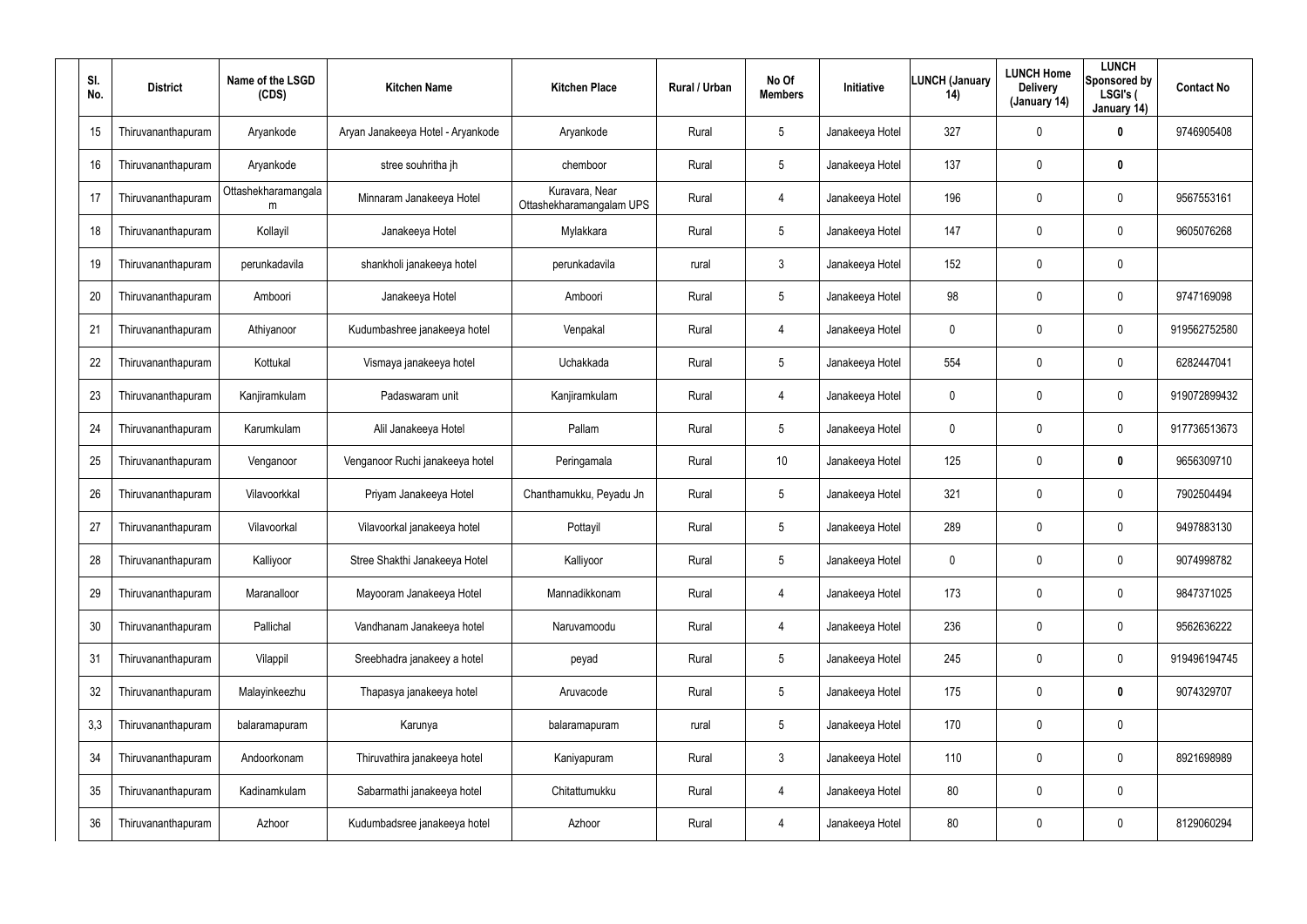|     | SI.<br>No. | <b>District</b>    | Name of the LSGD<br>(CDS)  | <b>Kitchen Name</b>                           | <b>Kitchen Place</b>                              | <b>Rural / Urban</b> | No Of<br><b>Members</b> | Initiative      | <b>LUNCH (January</b><br>14) | <b>LUNCH Home</b><br><b>Delivery</b><br>(January 14) | <b>LUNCH</b><br>Sponsored by<br>LSGI's (<br>January 14) | <b>Contact No</b> |
|-----|------------|--------------------|----------------------------|-----------------------------------------------|---------------------------------------------------|----------------------|-------------------------|-----------------|------------------------------|------------------------------------------------------|---------------------------------------------------------|-------------------|
|     | 37         | Thiruvanathapuram  | Pothencode                 | Pothencode Kudumbashree Janakeeya<br>hotel    | Pothencode ayiroorppara<br>Farmers centre         | Rural                | $5\phantom{.0}$         | Janakeeya Hotel | 120                          | 0                                                    | $\mathbf 0$                                             | 9037832338        |
|     | 38         | Thiruvananthapuram | Mangalapuram               | Mangalapuram Kudumbashree<br>Janakeeya Hotel  | Managalapuram Junction,<br>Near Panchayath Office | Rural                | $5\phantom{.0}$         | Janakeeya Hotel | 110                          | 0                                                    | $\mathbf 0$                                             | 9995459534        |
|     | 39         | Thiruvananthapuram | Mangalapuram               | Swad Kudumbashree Janakeeya hotel             | Murukkumpuzha                                     | Rural                | $\mathbf{3}$            | Janakeeya Hotel | 100                          | 0                                                    | $\mathbf 0$                                             | 8281624670        |
|     | 40         | Thiruvananthapuram | Mangalapuram               | Ruchisagaram Kudumbashree<br>Janakeeya Hotel  | Chembakamangalam                                  | Rural                | $5\phantom{.0}$         | Janakeeya Hotel | 100                          | 0                                                    | $\mathbf 0$                                             | 8139079929        |
|     | 41         | Thiruvanathapuram  | <b>TVM Corporation CDS</b> | Krishnakripa Janakeeya hotel                  | Anayara                                           | Urban                | $5\phantom{.0}$         | Janakeeya Hotel | 300                          | 0                                                    | $\mathbf 0$                                             | 9745823832        |
|     | 42         | Thiruvanathapuram  | <b>TVM Corporation CDS</b> | Vanitha Janakeeya Hotel                       | Manvila                                           | Urban                | 4                       | Janakeeya Hotel | 310                          | 0                                                    | $\mathbf 0$                                             | 8129412369        |
|     | 43         | Thiruvanathapuram  | <b>TVM Corporation CDS</b> | Bhagyalekshmi Kudumbashree<br>Janakeeya Hotel | <b>EK Nayanar Trust, Medical</b><br>College       | Urban                | 6                       | Janakeeya Hotel | 200                          | 0                                                    | $\mathbf 0$                                             |                   |
|     | 44         | Thiruvanathapuram  | <b>TVM Corporation CDS</b> | Tripthi Janakeeya Hotel                       | Pallithura                                        | Urban                | 3                       | Janakeeya Hotel | 200                          | 0                                                    | $\mathbf 0$                                             | 9387738568        |
|     | 45         | Thiruvanathapuram  | <b>TVM Corporation CDS</b> | soubhagya janakeeya Hotel                     | kazhakoottam                                      | Urban                | $\mathbf{3}$            | janakeeya Hotel | 250                          | 0                                                    | $\mathbf 0$                                             | 8921555192        |
|     | 46         | Thiruvanathapuram  | <b>TVM Corporation CDS</b> | Uthradam Janakeeya Hotel                      | Pattom                                            | Urban                | $\mathbf{3}$            | janakeeya Hotel | 500                          | 0                                                    | $\mathbf 0$                                             | 8281062575        |
|     | 47         | Thiruvananthapuram | <b>TVM Corporation CDS</b> | Janakeeya hotel                               | Mannarakonam                                      | Urban                | $\mathbf{3}$            | Janakeeya Hotel | 405                          | 0                                                    | $\mathbf 0$                                             | 8281088923        |
|     | 48         | Thiruvananthapuram | <b>TVM Corporation CDS</b> | Kismath Janakeeya Hotel                       | Pottakuzhi                                        | Urban                | 3                       | Janakeeya Hotel | 421                          | 0                                                    | $\mathbf 0$                                             | 8129179622        |
|     | 49         | Thiruvananthapuram | <b>TVM Corporation CDS</b> | Salt and Pepper                               | Poomalliyoorkkonam                                | Urban                | $\mathbf{3}$            | Janakeeya Hotel | 325                          | 0                                                    | $\mathbf 0$                                             | 8593986935        |
|     | 50         | Thiruvananthapuram | <b>TVM Corporation CDS</b> | Sreebhadra Janakeeya Hotel                    | Pettah                                            | Urban                | $\overline{4}$          | Janakeeya Hotel | 345                          | 0                                                    | $\boldsymbol{0}$                                        | 9847227647        |
|     | 51         | Thiruvananthapuram | <b>TVM Corporation CDS</b> | kalavara Janakeeya Hotel                      | vattiyoorkavu                                     | Urban                | $\mathfrak{Z}$          | Janakeeya Hotel | 321                          | 0                                                    | $\boldsymbol{0}$                                        | 9847655426        |
|     | 52         | Thiruvananthapuram | <b>TVM Corporation CDS</b> | punartham kudumbashree                        | kudappanakunnu                                    | Urban                | $\mathbf{3}$            | Janakeeya Hotel | 169                          | 0                                                    | $\mathbf 0$                                             | 9747115789        |
|     | 53         | Thiruvananthapuram | <b>TVM Corporation CDS</b> | peroor JH                                     | Palayam                                           | Urban                | $\mathbf{3}$            | Janakeeya Hotel | 354                          | 0                                                    | $\mathbf 0$                                             | 8086119633        |
|     | 54         | Thiruvananthapuram | Aryanadu                   | Aryanad Janakeeya Hotel                       | Aryanad                                           | Rural                | 6                       | Janakeeya Hotel | 268                          | 0                                                    | $\mathbf 0$                                             | 9207447839        |
| 109 | 55         | Thiruvananthapuram | Kuttichal                  | Kutichal Janakeeya Hotel                      | Kuttichal                                         | Rural                | $5\phantom{.0}$         | Janakeeya Hotel | 0                            | 0                                                    | $\mathbf 0$                                             | 9446331479        |
|     | 56         | Thiruvananthapuram | Poovachal                  | Poovachal Janakeeya Hotel                     | Poovachal Panchayath                              | Rural                | $5\phantom{.0}$         | Janakeeya Hotel | 110                          | 0                                                    | $\mathbf 0$                                             | 9495225046        |
|     | 57         | Thiruvananthapuram | Vithura                    | Navodaya Janakeeya hotel                      | Koppam, Vithura                                   | Rural                | $\overline{4}$          | Janakeeya Hotel | 119                          | 0                                                    | $\mathbf 0$                                             | 9946837014        |
|     | 58         | Thiruvananthapuram | Tholicode                  | Tholicode Janakeeya Hotel                     | Pulimoodu, Near Bharath<br>Petrol Pump, Tholicode | Rural                | 4                       | Janakeeya Hotel | 0                            | 0                                                    | $\pmb{0}$                                               | 9539995862        |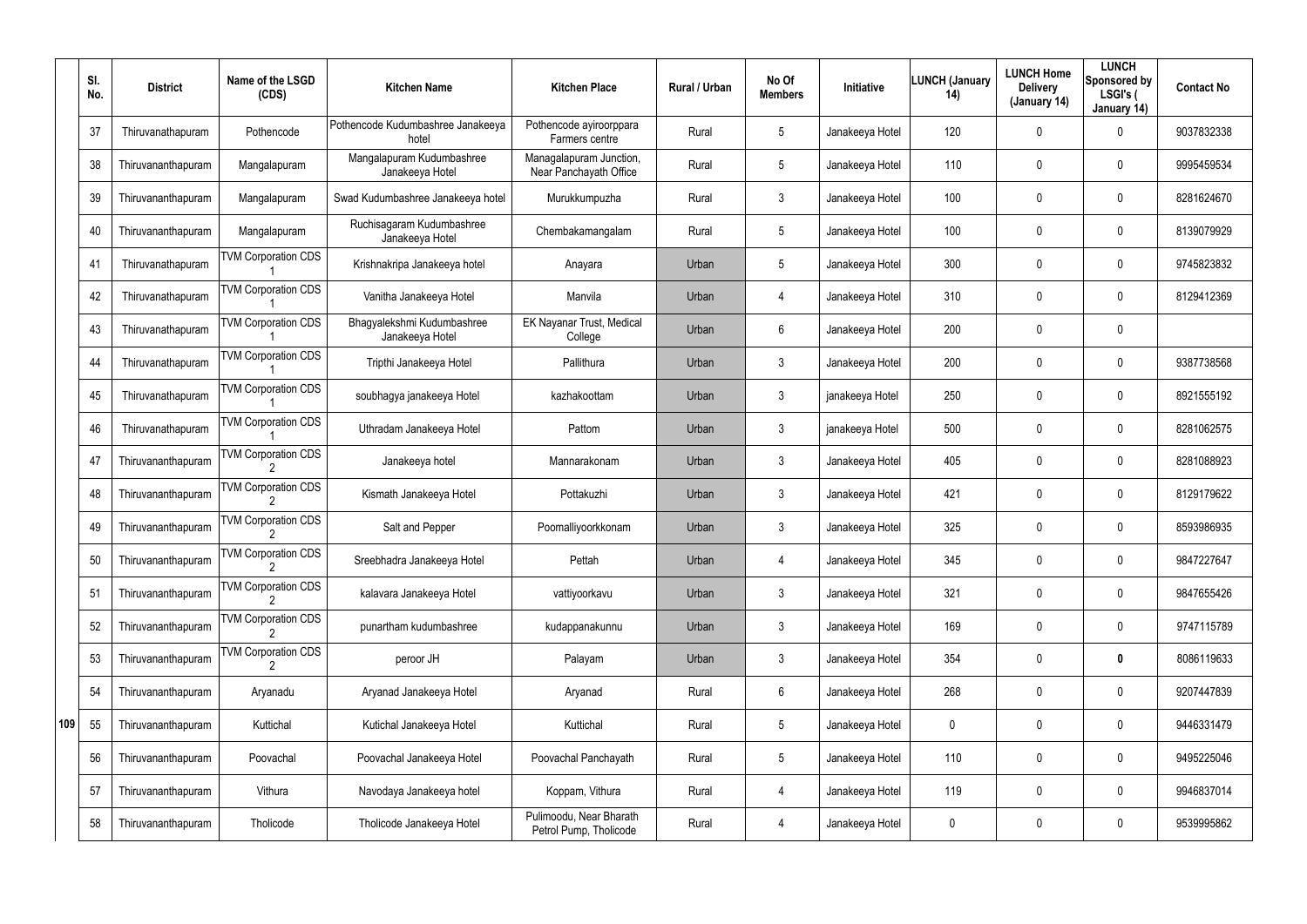| SI.<br>No. | <b>District</b>    | Name of the LSGD<br>(CDS) | <b>Kitchen Name</b>                  | <b>Kitchen Place</b>                      | <b>Rural / Urban</b> | No Of<br><b>Members</b> | Initiative      | <b>LUNCH (January</b><br>14) | <b>LUNCH Home</b><br><b>Delivery</b><br>(January 14) | <b>LUNCH</b><br>Sponsored by<br>LSGI's (<br>January 14) | <b>Contact No</b> |
|------------|--------------------|---------------------------|--------------------------------------|-------------------------------------------|----------------------|-------------------------|-----------------|------------------------------|------------------------------------------------------|---------------------------------------------------------|-------------------|
| 59         | Thiruvananthapuram | Vellanad                  | vellanad JH                          | kulacode vellanad                         | Rural                | $\mathbf{3}$            | Janakeeya Hotel | 0                            | 0                                                    | $\mathbf 0$                                             | 9048295005        |
| 60         | Thiruvananthapuram | uzhamalackal              | mazhavil jh                          | Puthukulangara                            | Rural                | $5\overline{)}$         | Janakeeya Hotel | 412                          | 0                                                    | $\mathbf 0$                                             | 96457 54988       |
| 61         | Thiruvananthapuram | <b>TVPM Corpn CDS 4</b>   | Maithri Janakeeya Hotel              | Poozhyakkunnu, Nemom, TVM                 | Urban                | $5\overline{)}$         | Janakeeya Hotel | 0                            | 0                                                    | $\mathbf 0$                                             | 9846905594        |
| 62         | Thiruvananthapuram | TVPM. Corpn. CDS III      | Janatha hotel                        | Over bridge                               | Urban                | 9                       | Janakeeya Hotel | 0                            | $\mathbf 0$                                          | $\boldsymbol{0}$                                        | 919746149160      |
| 63         | Thiruvananthapuram | TVPM. Corpn. CDS III      | Asraya Janakeeya Hotel               | <b>DPI</b>                                | Urban                | 4                       | Janakeeya Hotel | 755                          | 0                                                    | $\boldsymbol{0}$                                        | 918113008306      |
| 64         | Thiruvananthapuram | TVPM. Corpn. CDS III      | Ruchikkoott                          | Mudavanmukal                              | Urban                | $\overline{4}$          | Janakeeya Hotel | 100                          | 0                                                    | $\mathbf 0$                                             | 917907579424      |
| 65         | Thiruvananthapuram | TVPM. Corpn. CDS IV       | Janakeeya hotel tvm corporation cds4 | Vallakkadavu                              | Urban                | $5\overline{)}$         | Janakeeya Hotel | 289                          | $\mathbf 0$                                          | $\mathbf 0$                                             | 8129795072        |
| 66         | Thiruvananthapuram | TVPM. Corpn. CDS IV       | Karuna Janakeeya Hotel               | Avaduthura                                | Urban                | $5\overline{)}$         | Janakeeya Hotel | 243                          | 0                                                    | $\mathbf{3}$                                            | 9567523799        |
| 67         | Thiruvananthapuram | Anadu                     | Nanma anad                           | Govt LPS Anad                             | Rural                | $\overline{4}$          | Janakeeya Hotel | 0                            | $\mathbf 0$                                          | $\mathbf 0$                                             | 9645709754        |
| 68         | Thiruvananthapuram | Vembayam                  | Liya canteen                         | Perumboor near panchayath<br>office       | Rural                | $5\overline{)}$         | Janakeeya Hotel | 0                            | 0                                                    | $\mathbf 0$                                             | 9544337362        |
| 69         | Thiruvananthapuram | Vembayam                  | Four's Janakeeya Hotel               | Naduveli Konchira                         | Rural                | 4                       | Janakeeya Hotel | 235                          | $\mathbf 0$                                          | $\mathbf 0$                                             | 9526253578        |
| 70         | Thiruvananthapuram | Nedumangad 1              | Subhiksham                           | Irinjayam                                 | Urban                | $\overline{4}$          | Janakeeya Hotel | 200                          | $\boldsymbol{0}$                                     | $\mathbf 0$                                             | 9745606588        |
| 71         | Thiruvananthapuram | Nedumangad 1              | Ootupura                             | Pazhakutty                                | Urban                | 6                       | Janakeeya Hotel | 486                          | $\mathbf 0$                                          | $\mathbf 0$                                             | 7510910614        |
| 72         | Thiruvananthapuram | Nedumangad 2              | Niravu                               | Near ksrtc bus stand                      | Urban                | 4                       | Janakeeya Hotel | 542                          | $\pmb{0}$                                            | $\mathbf 0$                                             | 9645958207        |
| 73         | Thiruvananthapuram | Nedumangad 2              | Ruchiyidam                           | <b>Near Municipality</b>                  | Urban                | $\mathbf 0$             | Janakeeya Hotel | 348                          | $\pmb{0}$                                            | $\pmb{0}$                                               | 9846371353        |
| 74         | Thiruvananthapuram | Karakulam                 | Karakulam Vanitha hotel              | Karakulam Junction                        | Rural                | 4                       | Janakeeya Hotel | 325                          | $\overline{0}$                                       | $\pmb{0}$                                               | 9747176668        |
| 75         | Thiruvananthapuram | Panavoor                  | Kudumbashree vanitha hotel           | HI auditorium near panavoor<br>panchayath | Rural                | 6                       | Janakeeya Hotel | 239                          | $\overline{0}$                                       | $5\phantom{.0}$                                         | 9526740817        |
| 76         | Thiruvananthapuram | Aruvikara                 | Nanma                                | Aruvikara junction                        | Rural                | $\mathbf{3}$            | Janakeeya hotel | 0                            | $\mathbf 0$                                          | $\mathbf 0$                                             | 8606524464        |
| 77         | Thiruvananthapuram | Pullampara                | Janakeeya Hotel                      | Kalumkinmukham                            | Rural                | $5\overline{)}$         | Janakeeya Hotel | 0                            | $\overline{0}$                                       | $\mathbf 0$                                             |                   |
| 78         | Thiruvananthapuram | Pangode                   | Bhagyalekshmi janakeeya hotel        | Pangodu Panchayath Hall                   | Rural                | $5\overline{)}$         | Janakeeya Hotel | 235                          | $\overline{0}$                                       | $\pmb{0}$                                               |                   |
| 79         | Thiruvananthapuram | Manickal                  | Janakeeya hotel                      | Pirappancode                              | Rural                | 6                       | Janakeeya Hotel | 158                          | $\overline{0}$                                       | $\mathbf 0$                                             | 9745874522        |
| 80         | Thiruvananthapuram | Vamanapuram               | Pournami Kalamachal                  | Kalamachal                                | Rural                | $5\phantom{.0}$         | Janakeeya Hotel | 292                          | $\mathbf 0$                                          | $\pmb{0}$                                               | 9846825964        |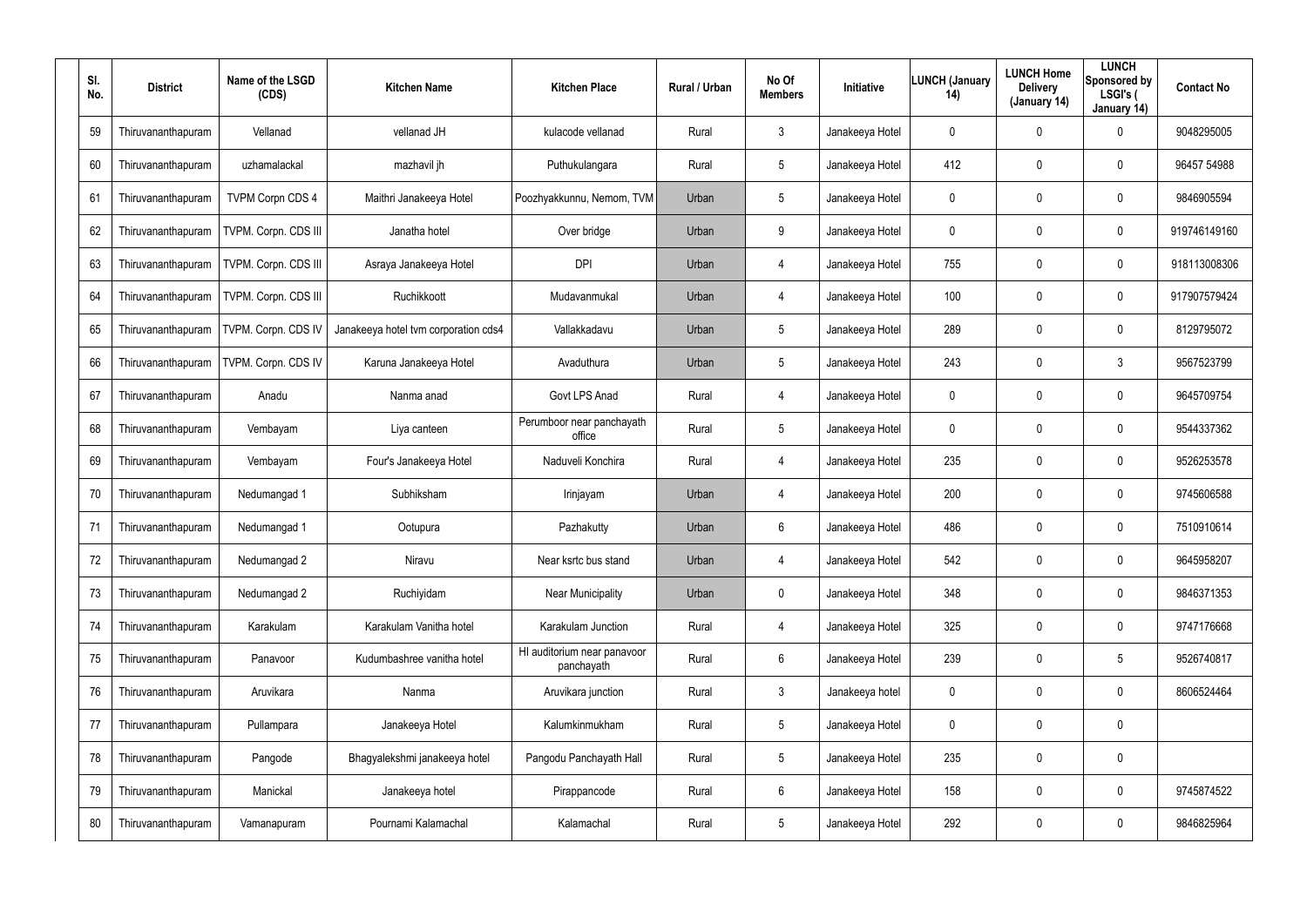| SI.<br>No. | <b>District</b>    | Name of the LSGD<br>(CDS) | <b>Kitchen Name</b>                 | <b>Kitchen Place</b>     | <b>Rural / Urban</b> | No Of<br><b>Members</b> | Initiative      | <b>LUNCH (January</b><br>14) | <b>LUNCH Home</b><br><b>Delivery</b><br>(January 14) | <b>LUNCH</b><br>Sponsored by<br>LSGI's (<br>January 14) | <b>Contact No</b> |
|------------|--------------------|---------------------------|-------------------------------------|--------------------------|----------------------|-------------------------|-----------------|------------------------------|------------------------------------------------------|---------------------------------------------------------|-------------------|
| 81         | Thiruvananthapuram | kallara                   | Amma janakeeya hotel                | kallara                  | rural                | 4                       | Janakeeya Hotel | 145                          | $\mathbf 0$                                          | 0                                                       | 8111891405        |
| 82         | Thiruvananthapuram | nellanad                  | Nellanad janakeeya hotel            | keezhayikkonam           | rural                | 6                       | Janakeeya Hotel | 290                          | $\mathbf 0$                                          | 0                                                       | 9946994811        |
| 83         | Thiruvananthapuram | Pazhayakunnummel          | Chaitanya janakeeya hotel           | Pazhayakunnumel          | Rural                | 5                       | Janakeeya Hotel | 0                            | $\mathbf 0$                                          | $\mathbf 0$                                             | 9496997201        |
| 84         | Thiruvananthapuram | Karavaram                 | Takkolam, Karavaram janakeeya hotel | Pullurmukk, kallambalam  | Rural                | 5                       | Janakeeya Hotel | 170                          | $\mathbf 0$                                          | $\mathbf 0$                                             | 9539723288        |
| 85         | Thiruvananthapuram | Kilimanoor                | Tanima vanitha canteen              | Kilimanoor               | Rural                | 4                       | Janakeeya Hotel | 145                          | 0                                                    | $\mathbf 0$                                             | 9846657166        |
| 86         | Thiruvananthapuram | Pulimath                  | Iswarya catering unit               | Pulimath, Karet          | Rural                | 4                       | Janakeeya Hotel | 239                          | $\mathbf 0$                                          | $\mathbf 0$                                             | 9645514593        |
| 87         | Thiruvananthapuram | Navaikkulam               | Kudumbashree janakeeya hotel        | Kadambaattukonam         | Rural                | 5                       | Janakeeya Hotel | 102                          | 0                                                    | 0                                                       | 9400619476        |
| 88         | Thiruvananthapuram | Nagaroor                  | Janakeeya Hotel                     | Altharamoodu             | Rural                | 5                       | Janakeeya Hotel | 118                          | 0                                                    | $\mathbf 0$                                             | 7034964806        |
| 89         | Thiruvananthapuram | Pallikal                  | pallikkal janakeeya hotel           | pakalkkuri               | rural                | 4                       | Janakeeya Hotel | 92                           | 0                                                    | 0                                                       | 9447886364        |
| 90         | Thiruvananthapuram | Madavoor                  | Madavoor janakeeya hotel            | madavoor                 | rural                | 5                       | Janakeeya Hotel | 149                          | 0                                                    | $\mathbf 0$                                             | 9526206002        |
| 91         | Thiruvananthapuram | Chirayinkeezh             | Sevenstar Janakeeya Hotel           | Sarkkara                 | Rural                | 5                       | Janakeeya Hotel | 156                          | 0                                                    | 0                                                       | 8921556636        |
| 92         | Thiruvananthapuram | Kadaykkavoor              | Karmalamatha Janakeeya Hotel        | Kadakkavoor              | Rural                | $5\overline{)}$         | Janakeeya Hotel | 104                          | 0                                                    | $\mathbf 0$                                             | 9645405591        |
| 93         | Thiruvananthapuram | Mudakkal                  | Sarovaram Janakeeya Hotel           | Valakkadu                | Rural                | $\mathfrak{Z}$          | Janakeeya Hotel | 87                           | $\boldsymbol{0}$                                     | 0                                                       | 8086240900        |
| 94         | Thiruvananthapuram | Vakkom                    | Jananai Janakeeya Hotel             | SN Junction, Jeeva Dhara | Rural                | 5                       | Janakeeya Hotel | 374                          | $\boldsymbol{0}$                                     | 0                                                       | 8137014724        |
| 95         | Thiruvananthapuram | Vakkom                    | Diya Janakeeya Hotel                | Panayile Kadavu          | Rural                | 5                       | Janakeeya Hotel | 0                            | $\boldsymbol{0}$                                     | 0                                                       | 8590439391        |
| 96         | Thiruvananthapuram | Kizhuvilam                | Kudumbashree vanitha canteen        | Kizhuvillam              | Rural                | 4                       | Janakeeya Hotel | 112                          | $\boldsymbol{0}$                                     | 0                                                       | 9747361312        |
| 97         | Thiruvananthapuram | Anchuthengu               | Swad Janakeeya Hotel                | Anchuthengu              | Rural                | 5                       | Janakeeya Hotel | 186                          | $\boldsymbol{0}$                                     | $\pmb{0}$                                               |                   |
| 98         | Thiruvananthapuram | Attingal                  | Bhagyashree janakeeya hotel         | Attingal                 | Urban                | $5\phantom{.0}$         | Janakeeya Hotel | 203                          | $\boldsymbol{0}$                                     | 0                                                       | 9539968503        |
| 99         | Thiruvananthapuram | Cherunniyoor              | Lekshmi janakeeya hotel             | Dhalavapuram             | Rural                | $\mathbf{3}$            | Janakeeya Hotel | 96                           | $\boldsymbol{0}$                                     | $\overline{2}$                                          | 9995391999        |
| 100        | Thiruvananthapuram | Chemmaruthi               | Dreams janakeeya hotel              | Mavinmoodu, muthana      | Rural                | $5\phantom{.0}$         | Janakeeya Hotel | 181                          | $\pmb{0}$                                            | 0                                                       | 8129240185        |
| 101        | Thiruvananthapuram | Chemmaruthi               | Natturuchi janakeeya hotel          | Panayara&sivapuram       | Rural                | $5\overline{)}$         | Janakeeya Hotel | 272                          | $\boldsymbol{0}$                                     | 0                                                       | 8129240185        |
| 102        | Thiruvananthapuram | Chemmaruthi               | Bhanusree                           | Chavadimukku             | Rural                | 4                       | Janakeeya Hotel | 160                          | $\pmb{0}$                                            | 0                                                       | 8129240185        |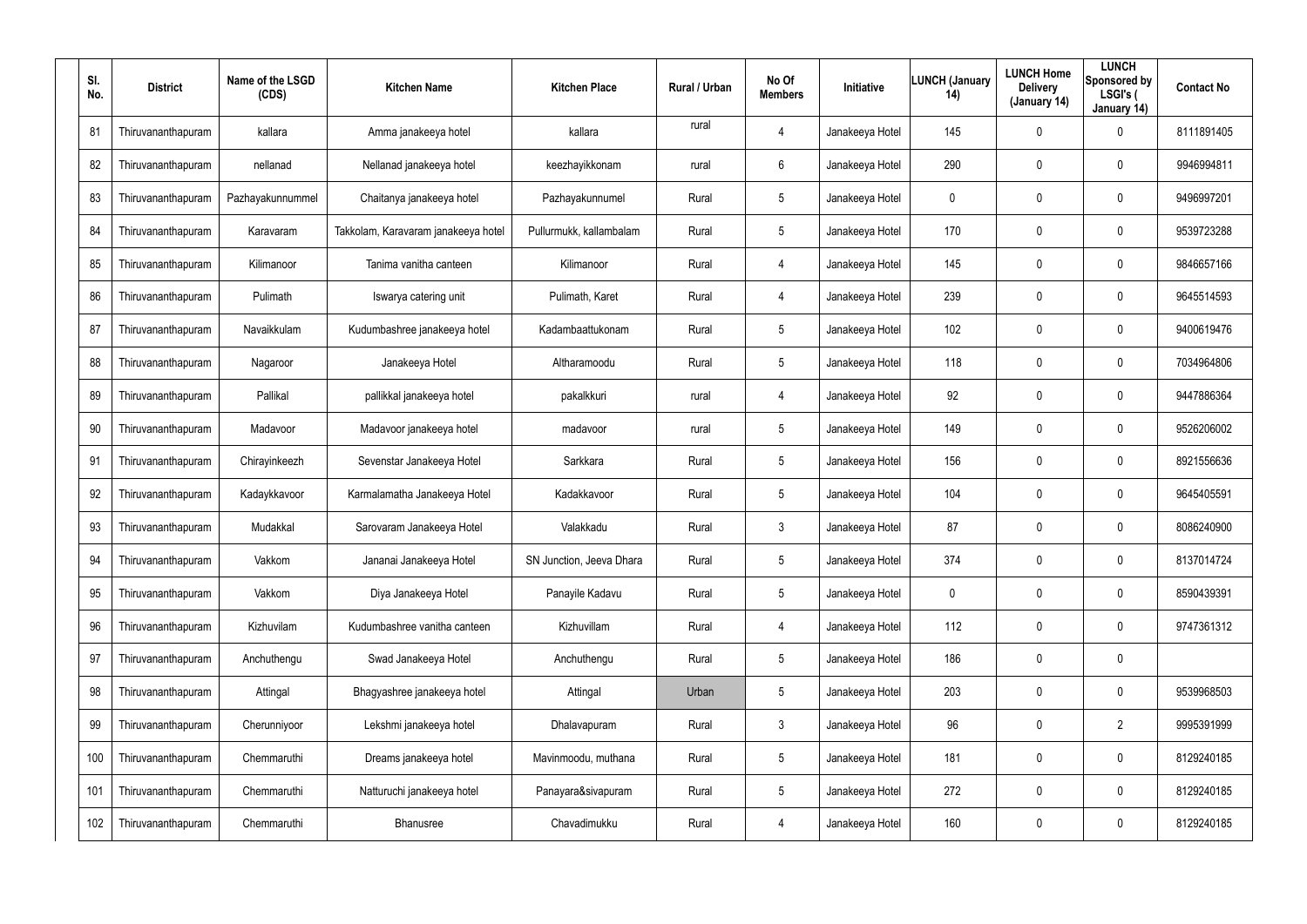|     | SI.<br>No.     | <b>District</b>    | Name of the LSGD<br>(CDS) | <b>Kitchen Name</b>                        | <b>Kitchen Place</b>                             | Rural / Urban | No Of<br><b>Members</b> | Initiative      | <b>LUNCH (January</b><br>14) | <b>LUNCH Home</b><br><b>Delivery</b><br>(January 14) | <b>LUNCH</b><br>Sponsored by<br>LSGI's (<br>January 14) | <b>Contact No</b> |
|-----|----------------|--------------------|---------------------------|--------------------------------------------|--------------------------------------------------|---------------|-------------------------|-----------------|------------------------------|------------------------------------------------------|---------------------------------------------------------|-------------------|
|     | 103            | Thiruvananthapuram | Manamboor                 | Manamboor janakeeya hotel                  | Kavalayoor                                       | Rural         | $\overline{4}$          | Janakeeya Hotel | 98                           | 0                                                    | 2\$                                                     | 9074388684        |
|     | 104            | Thiruvananthapuram | Edava                     | Sreenandha janakeeyahotel                  | Kaappil                                          | Rural         | $\sqrt{5}$              | Janakeeya Hotel | 200                          | 0                                                    | $\mathbf 0$                                             | 9895337334        |
|     | 105            | Thiruvananthapuram | Elakamon                  | Sreenarayana janakeeya hotel               | Elakamon                                         | Rural         | $\overline{7}$          | Janakeeya Hotel | 72                           | 0                                                    | $\mathbf 0$                                             | 8086637798        |
|     | 106            | Thiruvananthapuram | Elakamon                  | kudumbashree janakeeya hotel               | Elakamon                                         | Rural         | 5                       | janakeeya hotel | 41                           | 0                                                    | $\boldsymbol{0}$                                        | 8590725126        |
|     | 107            | Thiruvananthapuram | Vettoor                   | Kashi janakeeya hotel                      | Vettoor                                          | Rural         | $\overline{4}$          | Janakeeya Hotel | 32                           | 0                                                    | $\mathbf 0$                                             | 9061547396        |
|     | 108            | Thiruvananthapuram | Ottoor                    | Kudumbashree Janakeeya hotel               | ottoor                                           | rural         | 3                       | Janakeeya Hotel | 47                           | $\mathbf 0$                                          | $\pmb{0}$                                               | 8590570561        |
|     | 109            | Thiruvanathapuram  | Varkala                   | Janakeeya hotel                            | Varkala municipality                             | Urban         | $5\,$                   | Janakeeya Hotel | 0                            | 0                                                    | $\overline{2}$                                          | 8943261611        |
| 107 |                |                    |                           |                                            |                                                  |               | 495                     |                 | 21518                        | $\overline{0}$                                       | 14                                                      |                   |
|     |                | Thrissur           | Kadangodu                 | Janakeeya Hotel Kadangod                   | Kadangod                                         | Rural         | 4                       | Janakeeya Hotel | 51                           | 14                                                   | $\overline{7}$                                          |                   |
|     | $\overline{2}$ | Thrissur           | Chalakudy                 | Thripthy Janakeeya Hotel Chalakudy         | North Busstand Chalakudy                         | Urban         | 4                       | Janakeeya Hotel | 228                          | 170                                                  | $\boldsymbol{0}$                                        | 9544048190        |
|     | 3              | Thrissur           | Pananchery                | Pananchery Janakeeya Hotel                 | Pattikkad                                        | Rural         | $5\,$                   | Janakeeya Hotel | 129                          | 74                                                   | $\overline{2}$                                          | 9746354118        |
|     | 4              | Thrissur           | Kadavallur                | Janakeeya Hotel Kadavalloor                | Panjayath Compound                               | Rural         | 4                       | Janakeeya Hotel | 97                           | 65                                                   | $\boldsymbol{0}$                                        | 8943983995        |
|     | 5              | <b>Thrissur</b>    | Kattoor                   | Janakeeya Hotel Kattoor                    | Kudumbashree Vipanana<br>Kendram, Katoor Bazzar, | Rural         | $\sqrt{5}$              | Janakeeya Hotel | 0                            | 0                                                    | $\pmb{0}$                                               |                   |
|     | 6              | Thrissur           | Elavally                  | Janakeeya Hotel Elavally                   | <b>Elavally Panchayath</b><br>Compound           | Rural         | $\overline{4}$          | Janakeeya Hotel | 158                          | 0                                                    | $\pmb{0}$                                               | 9744738247        |
|     | $\overline{7}$ | Thrissur           | Paralam                   | Paralam Janakeeya Hotel                    | Nanma Kudumbashree<br>canteen                    | Rural         | $\mathbf{3}$            | Janakeeya Hotel | 67                           | $\mathbf 0$                                          | $\mathsf{0}$                                            | 9744441594        |
|     | 8              | Thrissur           | Kadukutty                 | Uppum Mulakum Janakeeya Hotel<br>Kadukutty | Kottamuri Junction                               | Rural         | $5\phantom{.0}$         | Janakeeya Hotel | 65                           | 48                                                   | $\mathsf{0}$                                            | 9846634710        |
|     | 9              | Thrissur           | Thrissur 2                | Kuttanellur Janakeeya Hotel                | Kuttanellur                                      | Urban         | $5\,$                   | Janakeeya Hotel | 56                           | $\pmb{0}$                                            | $\mathsf{0}$                                            | 8330800498        |
|     | 10             | Thrissur           | Pazhayannur               | Janakeeya Hotel, Pazhayanoor               | Pazhayannur Panchayath                           | Rural         | $\overline{4}$          | Janakeeya Hotel | 290                          | 0                                                    | $\mathsf{0}$                                            | 9400257329        |
|     | 11             | Thrissur           | Aloor                     | Aloor Janakeeya Hotel                      | Aloor                                            | Rural         | $5\phantom{.0}$         | Janakeeya Hotel | 100                          | 39                                                   | $\mathsf{0}$                                            | 9946922936        |
|     | 12             | Thrissur           | Muriyad                   | Jankeeya Hotel, Muriyad                    | Karuna Canteen, Muriyad                          | Rural         | $5\phantom{.0}$         | Janakeeya Hotel | 93                           | $\boldsymbol{0}$                                     | $\pmb{0}$                                               | 9961920358        |
|     | 13             | Thrissur           | Valapad                   | Janakeeya Hotel Valapad                    | Valapad Chanthapadi                              | Rural         | $6\,$                   | Janakeeya Hotel | 136                          | $\boldsymbol{0}$                                     | 12                                                      |                   |
|     | 14             | Thrissur           | Kaipamangalam             | Kaipamngalam Janakeeya Hotel               | Kaipamangalam Panchayath                         | Rural         | $\mathbf{3}$            | Janakeeya Hotel | 197                          | 0                                                    | $\overline{2}$                                          |                   |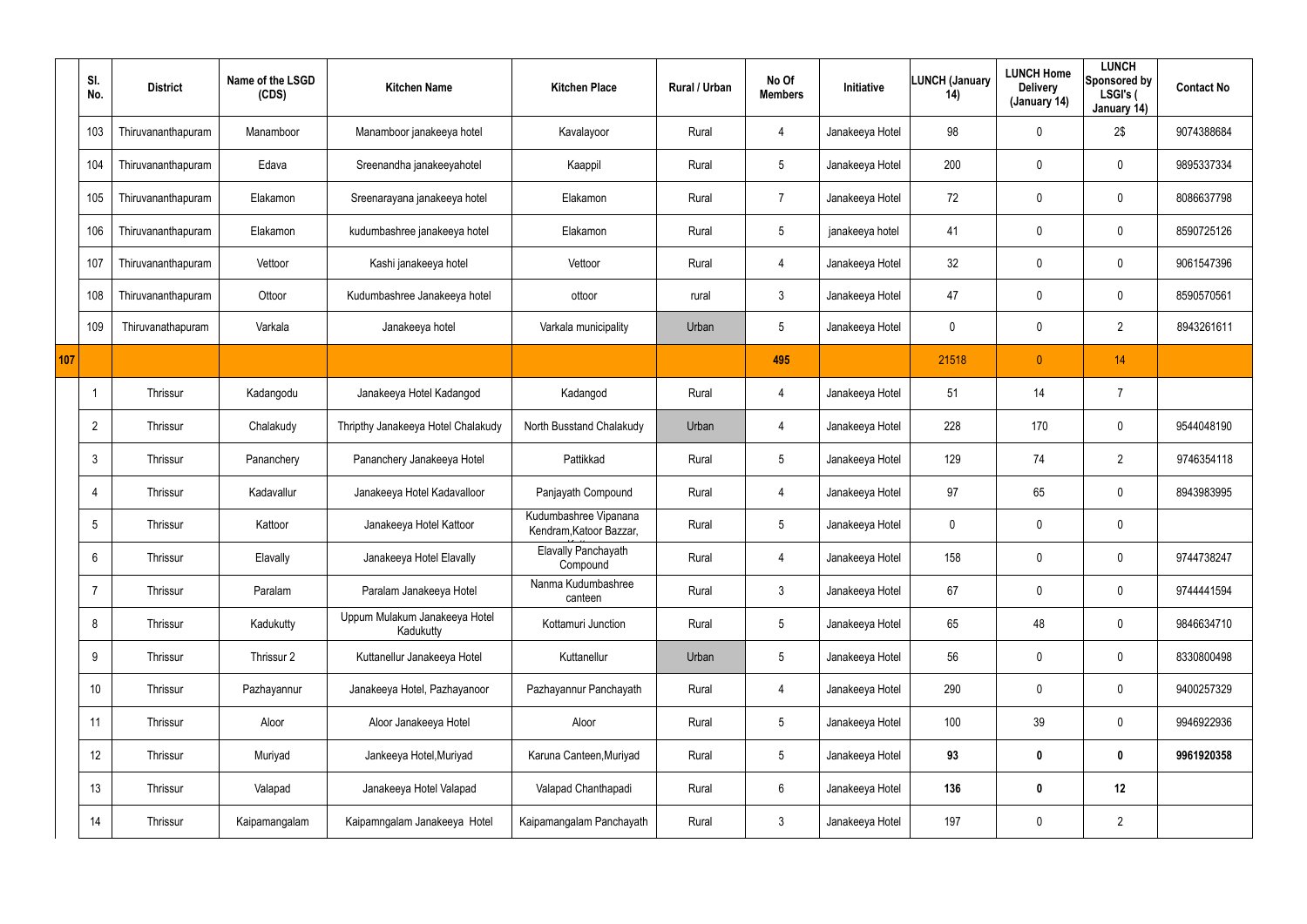| SI.<br>No. | <b>District</b> | Name of the LSGD<br>(CDS) | <b>Kitchen Name</b>                             | <b>Kitchen Place</b>                         | Rural / Urban | No Of<br><b>Members</b> | <b>Initiative</b> | <b>LUNCH (January</b><br>14) | <b>LUNCH Home</b><br><b>Delivery</b><br>(January 14) | <b>LUNCH</b><br>Sponsored by<br>LSGI's (<br>January 14) | <b>Contact No</b> |
|------------|-----------------|---------------------------|-------------------------------------------------|----------------------------------------------|---------------|-------------------------|-------------------|------------------------------|------------------------------------------------------|---------------------------------------------------------|-------------------|
| 15         | Thrissur        | Annamanada                | Snehitha Catering                               | Annamanada                                   | Rural         | 5                       | Janakeeya Hotel   | 0                            | 38                                                   | 0                                                       | 9747712615        |
| 16         | Thrissur        | Vellangallur              | Janakeeya Hotel Vellangallur                    | Panchayath Community Hall                    | Rural         | 6                       | Janakeeya Hotel   | 57                           | 50                                                   | $\mathbf 0$                                             | 9947462258        |
| 17         | Thrissur        | Pavaratty                 | Janakeeya Hotel Pavaratty                       | Akashaya Vanitha Canteen                     | Rural         | 3                       | Janakeeya Hotel   | 152                          | $\mathbf 0$                                          | $\mathbf 0$                                             |                   |
| 18         | Thrissur        | Edathiruthy               | Janakeeya Hotel Edathuruthi (Nalinam<br>Stores) | Opposite of GLPS,<br>Chenthrappinni Centre   | Rural         | $\overline{4}$          | Janakeeya Hotel   | 98                           | $\mathbf 0$                                          | $\mathbf 0$                                             |                   |
| 19         | Thrissur        | Adatt                     | Janakeeya Hotel Adat                            | Muthuvara                                    | Rural         | $\overline{7}$          | Janakeeya Hotel   | 89                           | 56                                                   | $\mathbf 0$                                             | 6235203703        |
| 20         | Thrissur        | Irinjalakuda 1            | Janakeeya Hotel Irinjalakuda Cds1               | Irinjalakuda Muncipality                     | Urban         | 4                       | Janakeeya Hotel   | 73                           | $\mathbf 0$                                          | $\mathbf 0$                                             | 9526912506        |
| 21         | Thrissur        | Parapookkara              | Janakeeya Hotel , Parapookkara                  | Panchayath Canteen                           | Rural         | 5                       | Janakeeya Hotel   | 60                           | $\mathbf 0$                                          | $\mathbf 0$                                             | 9605428611        |
| 22         | Thrissur        | Puthanchira               | Annapoorna Janakeeya Hotel<br>Puthenchira       | Panchayath Community Hall                    | Rural         | 5                       | Janakeeya Hotel   | 0                            | $\mathbf 0$                                          | $\mathbf 0$                                             | 9383421350        |
| 23         | Thrissur        | SreeNarayanapuram         | Sree Narayana Puram Janakeeya<br>Hotel          | Sreenarayanapuram<br>Panchayath              | Rural         | 5                       | Janakeeya Hotel   | 195                          | $\mathbf 0$                                          | 1\$                                                     |                   |
| 24         | Thrissur        | Nadathara                 | Nadathara Janakeeya Hotel                       | Moorkanikkara                                | Rural         | 5                       | Janakeeya Hotel   | 34                           | 63                                                   | $\overline{2}$                                          | 9744611176        |
| 25         | Thrissur        | Vallachira                | Vallachira Janakeeya Hotel                      | Vallachira Gramapanchayath                   | Rural         | 4                       | Janakeeya Hotel   | 39                           | $\mathbf 0$                                          | $\mathbf 0$                                             | 9744804256        |
| 26         | Thrissur        | Poyya                     | Janakeeya Hotel, Poyya                          | Poyya Junction                               | Rural         | 5                       | Janakeeya Hotel   | 0                            | $\mathbf 0$                                          | $\mathbf 0$                                             | 7902318250        |
| 27         | Thrissur        | Wadakanchery 1            | Vrindavan Janakeeya Hotel                       | Ottupara                                     | Urban         | 5                       | Janakeeya Hotel   | 202                          | $\boldsymbol{0}$                                     | 0                                                       |                   |
| 28         | Thrissur        | Varandarappilly           | Janakeeya Hotel                                 | Varandarappilly Panchayath                   | Rural         | 5                       | Janakeeya Hotel   | 103                          | 60                                                   | $\pmb{0}$                                               | 9048283463        |
| 29         | Thrissur        | Nenmanikkara              | Vanitha Janakeeya Hotel                         | Paliyekkara, Nenmanikkara<br>Gramapanchayath | Rural         | 5                       | Janakeeya Hotel   | 52                           | 33                                                   | 0                                                       | 9747494386        |
| 30         | Thrissur        | Kodakara                  | Nanma Janakeeya Hotel                           | Kodakara Bus Stand                           | Rural         | 5                       | Janakeeya Hotel   | 219                          | 221                                                  | $\pmb{0}$                                               | 9946283762        |
| 31         | Thrissur        | Thekkumkkara              | Janakeeya Hotel Thekkumkara                     | Vanitha Canteen, Thekkumkara                 | Rural         | 4                       | Janakeeya Hotel   | 90                           | $\pmb{0}$                                            | $\pmb{0}$                                               |                   |
| 32         | Thrissur        | Alagappa Ngar             | Janakeeya Hotel                                 | Amballur                                     | Rural         | 5                       | Janakeeya Hotel   | 0                            | $\mathbf 0$                                          | $\pmb{0}$                                               | 8606553521        |
| 33         | Thrissur        | Kolazhy                   | Janakeeya Hotel Kolazhy                         | <b>ZMLP School</b>                           | Rural         | 4                       | Janakeeya Hotel   | 0                            | 65                                                   | 0                                                       | 9645535725        |
| 34         | Thrissur        | Manalur                   | Janakeeya Hotel Manalur                         | Govt High School, Manaloor                   | Rural         | $6\phantom{.}$          | Janakeeya Hotel   | 50                           | 17                                                   | $\overline{4}$                                          | 9446619441        |
| 35         | Thrissur        | Arimpur                   | Janakeeya Hotel Arimbur                         | Kudumbashree Vanitha<br>Canteen , Arimbur    | Rural         | 5                       | Janakeeya Hotel   | 220                          | 30 <sub>o</sub>                                      | 0                                                       | 9946789338        |
| 36         | Thrissur        | Thanniyam                 | Thannyam Janakeeya Hotel                        | Peringottukara                               | Rural         | $\overline{4}$          | Janakeeya Hotel   | 52                           | 22                                                   | 0                                                       | 9048570194        |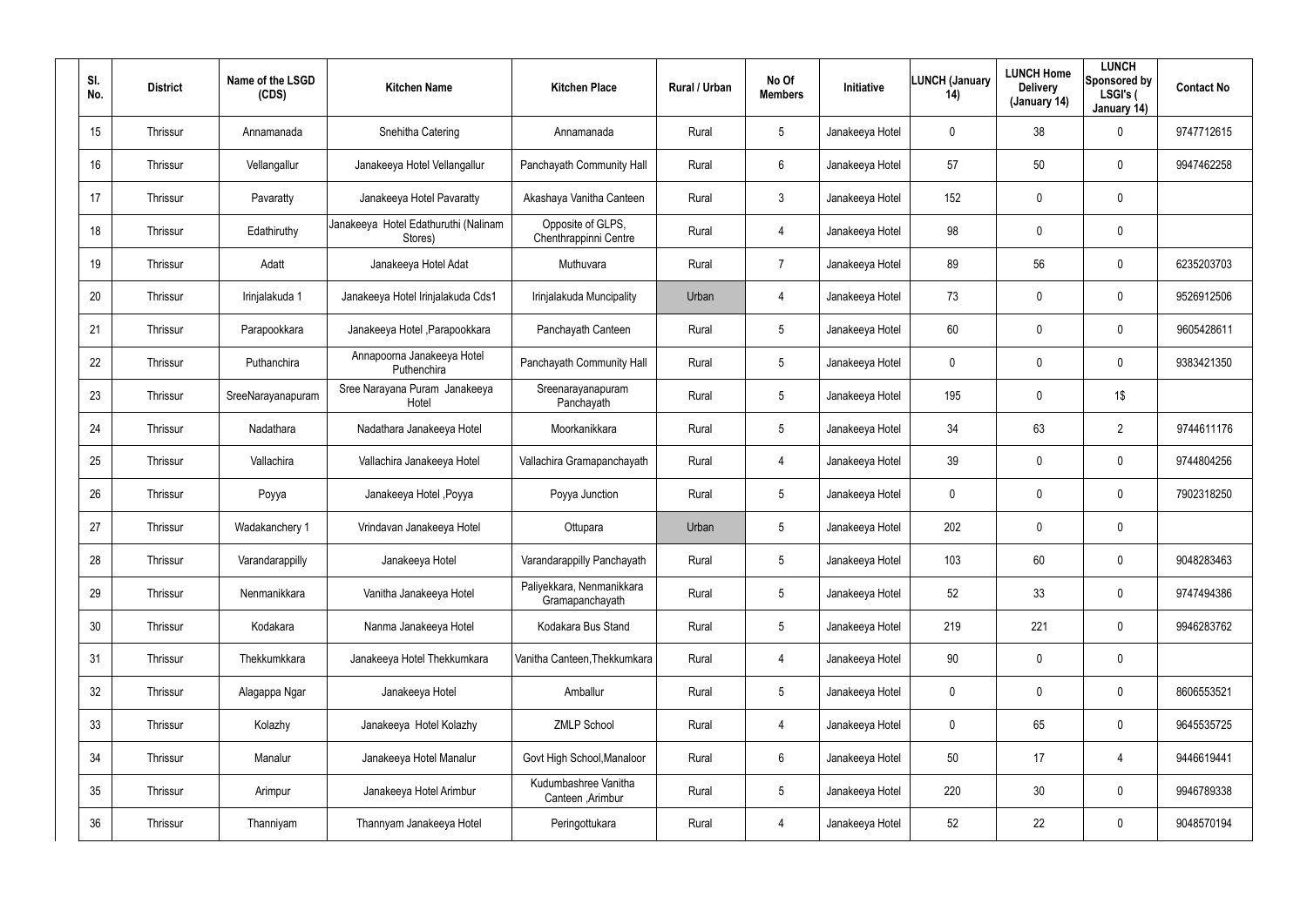|    | SI.<br>No. | <b>District</b> | Name of the LSGD<br>(CDS) | <b>Kitchen Name</b>                        | <b>Kitchen Place</b>               | Rural / Urban | No Of<br><b>Members</b> | <b>Initiative</b> | <b>LUNCH (January</b><br>14) | <b>LUNCH Home</b><br><b>Delivery</b><br>(January 14) | <b>LUNCH</b><br>Sponsored by<br>LSGI's (<br>January 14) | <b>Contact No</b> |
|----|------------|-----------------|---------------------------|--------------------------------------------|------------------------------------|---------------|-------------------------|-------------------|------------------------------|------------------------------------------------------|---------------------------------------------------------|-------------------|
|    | 37         | Thrissur        | Madakkathara              | Madakkathara Annapoorna Janakeeya<br>Hotel | Madakkathara                       | Rural         | $6\phantom{.}$          | Janakeeya Hotel   | 95                           | 76                                                   | $\overline{2}$                                          | 9388431507        |
|    | 38         | Thrissur        | Athirappilly              | Panchayath Kudumbashree Canteen            | Athirappilly                       | Rural         | $\mathbf{3}$            | Janakeeya Hotel   | 0                            | 0                                                    | $\mathbf 0$                                             | 9496151187        |
|    | 39         | Thrissur        | Kodassery                 | Five Star Janakeeya Hotel                  | Kodassery                          | Rural         | $\overline{4}$          | Janakeeya Hotel   | 124                          | 59                                                   | $\mathbf 0$                                             | 9846464927        |
|    | 40         | Thrissur        | Mattathur                 | Karunya<br>kudumbShree                     | Vellikkulangara                    | Rural         | 4                       | Janakeeya Hotel   | 207                          | 158                                                  | $\mathbf 0$                                             | 9539102486        |
|    | 41         | Thrissur        | Koratty                   | Ruchi Janakeeya Hotel                      | Koratty                            | Rural         | $\overline{4}$          | Janakeeya Hotel   | 70                           | 18                                                   | 0.00\$                                                  | 9496527583        |
|    | 42         | Thrissur        | Thrikkoor                 | Susthira Janakeeya Hotel                   | Alengaad                           | Rural         | $\mathbf{3}$            | Janakeeya Hotel   | 136                          | 42                                                   | $\overline{4}$                                          | 8111847055        |
|    | 43         | Thrissur        | Venkitangu                | Ottupura<br>Janakeeya Hotel Vengidangu     | Vengidangu Panchayath              | Rural         | $\mathbf{3}$            | Janakeeya Hotel   | 209                          | 75                                                   | $\mathbf 0$                                             | 8156981840        |
|    | 44         | Thrissur        | Padiyoor                  | Padiyoor<br>Janakeya Hotel                 | HDC School, Kakkathuruthy          | Rural         | $5\phantom{.0}$         | Janakeeya Hotel   | 52                           | 49                                                   | $\mathbf 0$                                             | 9048817359        |
|    | 45         | Thrissur        | Pariyaram                 | Samridhi Janakeeya Hotel                   | Pariyaram                          | Rural         | $5\phantom{.0}$         | Janakeeya Hotel   | 109                          | 87                                                   | $\mathbf 0$                                             | 7025950795        |
|    | 46         | Thrissur        | Wadakanchery cds2         | Janakeeya Hotel, Wadakanchery cds2         | Minaloor                           | Urban         | 3                       | Janakeeya Hotel   | 89                           | 0                                                    | $\mathbf 0$                                             |                   |
|    | 47         | Thrissur        | Kodungaloor cds2          | Jathikka Janakeeya Hotel                   | Arakkulam                          | Urban         | 4                       | Janakeeya Hotel   | 120                          | 0                                                    | $\mathbf 0$                                             | 9745397171        |
|    | 48         | Thrissur        | Punnayur                  | Kaipunnyam Janakeeya Hotel                 | Edakazhiyur                        | Rural         | $5\overline{)}$         | Janakeeya Hotel   | 91                           | 51                                                   | $\mathbf 0$                                             | 9744680885        |
| 96 | 49         | Thrissur        | Velookkara                | Velookkara Janakeeya Hotel                 | Panchayath shopping complex        | Rural         | $\mathbf{3}$            | Janakeeya Hotel   | 40                           | 0                                                    | $\mathbf 0$                                             | 9048756685        |
|    | 50         | Thrissur        | Meloor                    | Thanima Janakeeya Hotel Meloor             | Meloor centre                      | Rural         | 4                       | Janakeeya Hotel   | 112                          | 38                                                   | $\pmb{0}$                                               | 7902354039        |
|    | 51         | Thrissur        | Vallathol Nagar           | Janakeeya Hotel, Vallathol Nagar           | near youth welfare center          | rural         | $5\overline{)}$         | Janakeeya Hotel   | 187                          | 0                                                    | $\pmb{0}$                                               | 9961296574        |
|    | 52         | Thrissur        | Eriyad                    | janakeeya Hotel, eriyad                    | community hall                     | Rural         | 4                       | Janakeeya Hotel   | $\mathbf 0$                  | 0                                                    | $\pmb{0}$                                               |                   |
|    | 53         | Thrissur        | Edavilangu                | Janakeeya Hotel, Edavilangu                | Edavilangu Center                  | Rural         | 4                       | Janakeeya Hotel   | 191                          | 0                                                    | $\pmb{0}$                                               |                   |
|    | 54         | Thrissur        | Avanoor                   | Janakeeya Hotel, Avanoor                   | near panchayath office,<br>Avanoor | Rural         | $5\phantom{.0}$         | Janakeeya Hotel   | 67                           | 78                                                   | $\pmb{0}$                                               | 9447343516        |
|    | 55         | Thrissur        | Mala                      | Janakeeya hotel Mala                       | Near panchayath office, Mala       | Rural         | 4                       | Janakeeya Hotel   | 86                           | 17                                                   | $\boldsymbol{0}$                                        | 9946442260        |
|    | 56         | Thrissur        | Guruvayur1                | Guruvayur Janakeeya Hotel                  | Guruvayur                          | Urban         | $\mathfrak{Z}$          | Janakeeya Hotel   | 484                          | 269                                                  | $\pmb{0}$                                               | 9961227858        |
|    | 57         | Thrissur        | Vadakkekad                | Kudumbasree janakeeya hotel                | Nalam kallu                        | Rural         | 4                       | Janakeeya Hotel   | 94                           | 28                                                   | $\boldsymbol{0}$                                        | 9645190166        |
|    | 58         | Thrissur        | Kadappuram                | Kadappuram janakeeya hotel                 | Kadappuram panchayath<br>building  | Rural         | 4                       | Janakeeya Hotel   | 79                           | 32                                                   | $\pmb{0}$                                               | 8156984319        |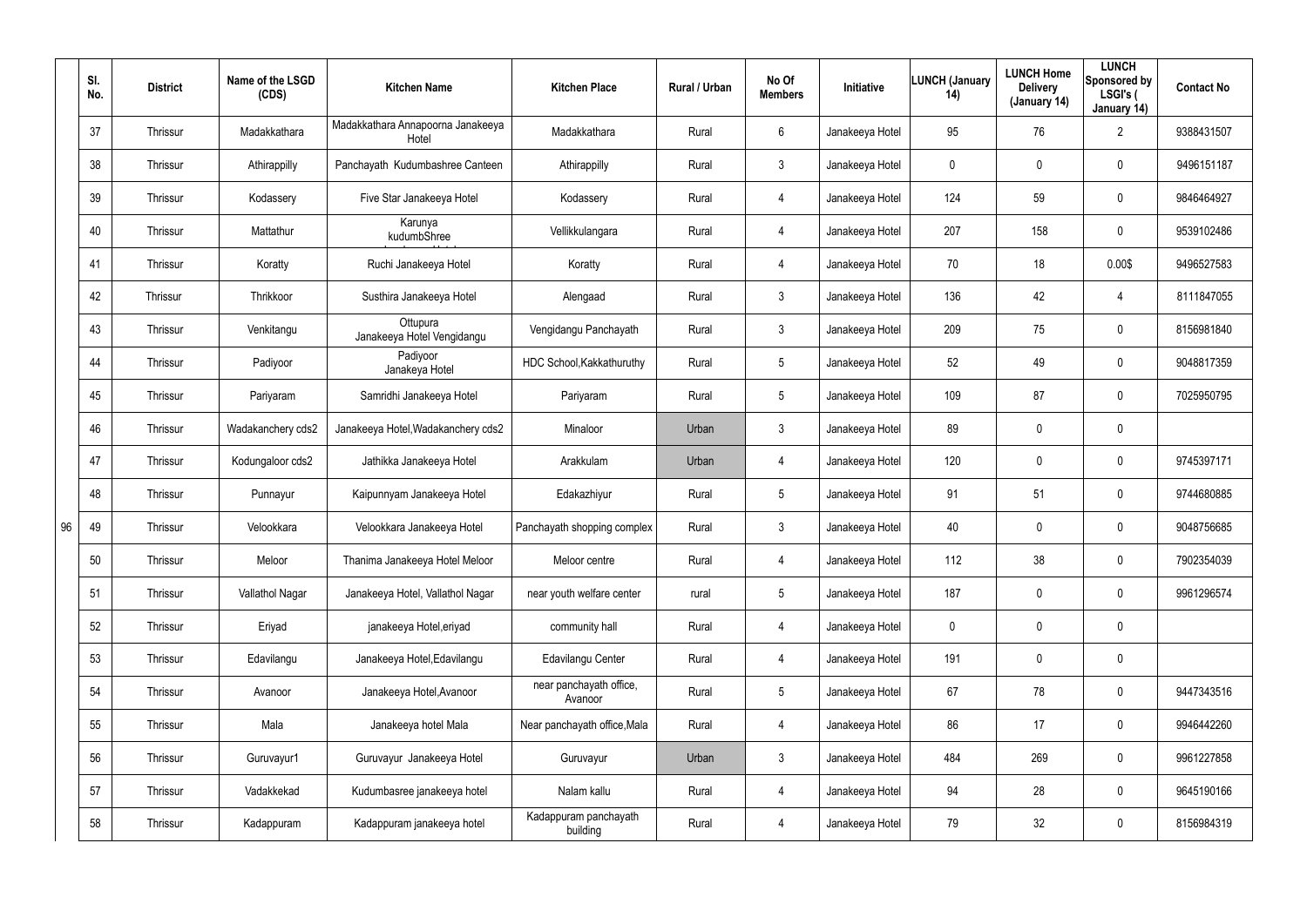| SI.<br>No. | <b>District</b> | Name of the LSGD<br>(CDS) | <b>Kitchen Name</b>               | <b>Kitchen Place</b>       | <b>Rural / Urban</b> | No Of<br><b>Members</b> | <b>Initiative</b> | <b>LUNCH (January</b><br>14) | <b>LUNCH Home</b><br><b>Delivery</b><br>(January 14) | <b>LUNCH</b><br>Sponsored by<br>LSGI's (<br>January 14) | <b>Contact No</b> |
|------------|-----------------|---------------------------|-----------------------------------|----------------------------|----------------------|-------------------------|-------------------|------------------------------|------------------------------------------------------|---------------------------------------------------------|-------------------|
| 59         | Thrissur        | Chavakkad                 | Chavakkad Janakeeya hotel         | Chavakkad, near bus stand  | Urban                | 5                       | Janakeeya Hotel   | 179                          | 72                                                   | 0                                                       | 7560874804        |
| 60         | Thrissur        | Engadiyoor                | pavithra janikeeya hotel          | Pokulangara                | Rural                | 5                       | Janakeeya Hotel   | 52                           | $\mathbf 0$                                          | $\mathbf 0$                                             | 9562239618        |
| 61         | Thrissur        | Varavoor                  | Friends janakeeya hotel, Varavoor | Thichur                    | Rural                | $\mathbf{3}$            | Janakeeya Hotel   | 67                           | $\mathbf 0$                                          | $\mathbf 0$                                             |                   |
| 62         | Thrisssur       | Punnayurkulam             | Punnayurkkulam janakeeya hotel    | Althara centre             | Rural                | 5                       | Janakeeya Hotel   | 92                           | 45                                                   | $\mathbf 0$                                             | 8086093454        |
| 63         | Thrissur        | Thiruwilamala             | Villuadry Janakeeya hotel         | Thiruwilamala              | Rural                | $5\phantom{.0}$         | Janakeeya Hotel   | 75                           | $\mathbf 0$                                          | $\mathbf 0$                                             | 9846174729        |
| 64         | Thrissur        | Kattakampal               | Janakeeya Hotel Kattakampal       | Chirakkal                  | Rural                | 4                       | Janakeeya Hotel   | 75                           | 0                                                    | $\mathbf 0$                                             |                   |
| 65         | Thrissur        | Kandanassery              | kandanassery janakeeya hotel      | kandanassery               | Rural                | 5                       | Janakeeya Hotel   | 60                           | 29                                                   | $\pmb{0}$                                               |                   |
| 66         | Thrissur        | Kaiparambu                | Janakeeya Hotel Kaiparambu        | Near mundoor health center | Rural                | 5                       | janakeeya hotel   | 110                          | 21                                                   | 0                                                       | 9645828069        |
| 67         | Thrissur        | Thrissur 2(new)           | kitchen girls janakeeya hotel     | Olari                      | urban                | 4                       | janakeeya hotel   | 96                           | 175                                                  | 0                                                       | 9388828112        |
| 68         | Thrissur        | Kuzhur                    |                                   | kuzhur                     | Rural                | $\overline{4}$          | janakeeya hotel   | 0                            | $\boldsymbol{0}$                                     | $\mathbf 0$                                             | 9526566073        |
| 69         | Thrissur        | Chazhur                   | Chazur Janakeeya Hotel            | Pazhuvil Center            | Rural                | 4                       | janakeeya hotel   | 68                           | 12                                                   | 0                                                       | 9061946216        |
| 70         | Thrissur        | Nattika                   | uttupura                          | Thriprayar                 | Rural                | 5                       | janakeeya hotel   | 173                          | $\boldsymbol{0}$                                     | $\mathbf 0$                                             | 9544055637        |
| 71         | Thrissur        | Thalikulam                | Nidhi janakeeya hotel             | Puthenthodu                | Rural                | 5                       |                   | 209                          | $\pmb{0}$                                            | $\mathbf 0$                                             | 8606213960        |
| 72         | Thrissur        | Vadanapilly               | vadanappilly janakeeya hotel      | vadanapilly                | Rural                | 5                       | janakeeya hotel   | 248                          | $\pmb{0}$                                            | $\boldsymbol{0}$                                        | 9947728948        |
| 73         | Thrissur        | orumanayur                | orumanayur janakeeya hotel        | orumanayur                 | rural                | $5\phantom{.0}$         | janakeeya hotel   | 70                           | 41                                                   | $\pmb{0}$                                               | 9995588758        |
| 74         | Thrissur        | Panjal                    | Five-star Janakeeya hotel         | Panjal                     | Rural                | 5                       | janakeeya hotel   | $\mathbf 0$                  | $\mathbf 0$                                          | $\pmb{0}$                                               | 9746847353        |
| 75         | Thrissur        | veloor                    | Veloor Janakeeya hotel            | veloor                     | Rural                | $5\phantom{.0}$         | janakeeya hotel   | 70                           | 43                                                   | $\overline{2}$                                          | 9447724685        |
| 76         | Thrissur        | Chowanoor                 | Chowanoor Janakeeya hotel         | Chowanoor                  | Rural                | $\mathfrak{Z}$          | janakeeya hotel   | 50                           | 24                                                   | $\pmb{0}$                                               | 9,526,340,307     |
| 77         | Thrissur        | Puthur                    | Puthur janakeeyahotel             | puthur                     | Rural                | $5\phantom{.0}$         | janakeeya hotel   | 54                           | 51                                                   | $\pmb{0}$                                               | 6238101595        |
| 78         | Thrissur        | Erumapetty                | subhiksha janakeeya hotel         | Erumapetty                 | Rural                | $5\phantom{.0}$         | janakeeya hotel   | 118                          | 25                                                   | $\pmb{0}$                                               | 9207201880        |
| 79         | Thrissur        | Kondazhy                  | Santhwanam Janakeeya Hotel        | Kondazhy                   | Rural                | $\overline{4}$          | janakeeya hotel   | 32                           | $\mathbf 0$                                          | $\pmb{0}$                                               | 9526401759        |
| 80         | Thrissur        | Mullurkkara               | Kaniv Janakeeya Hotel             | Atoor                      | Rural                | $\overline{4}$          | janakeeya hotel   | 0                            | $\boldsymbol{0}$                                     | $\pmb{0}$                                               |                   |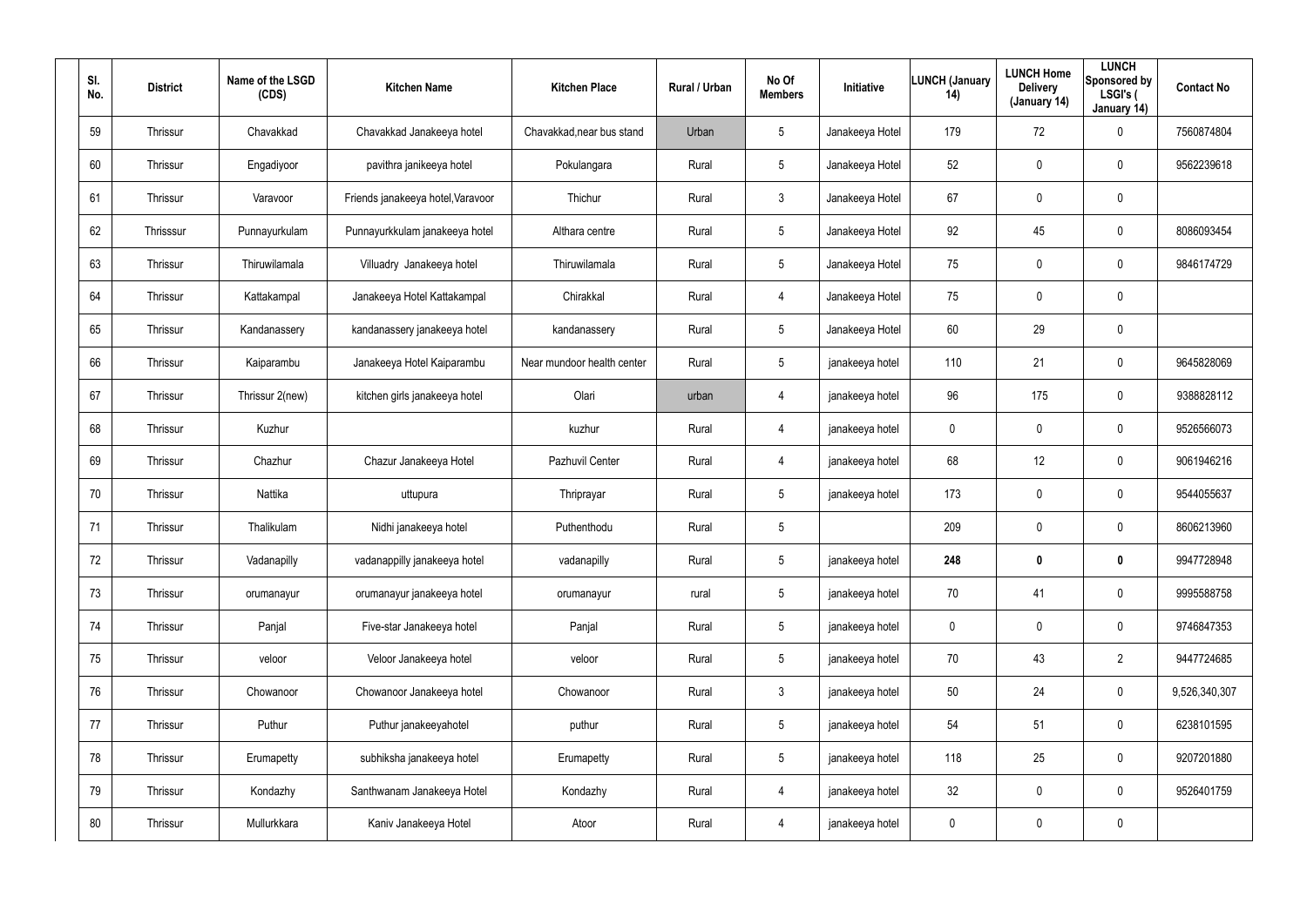| SI.<br>No.      | <b>District</b> | Name of the LSGD<br>(CDS) | <b>Kitchen Name</b>         | <b>Kitchen Place</b>                   | Rural / Urban | No Of<br><b>Members</b> | Initiative      | <b>LUNCH (January</b><br>14) | <b>LUNCH Home</b><br><b>Delivery</b><br>(January 14) | <b>LUNCH</b><br>Sponsored by<br>LSGI's (<br>January 14) | <b>Contact No</b> |
|-----------------|-----------------|---------------------------|-----------------------------|----------------------------------------|---------------|-------------------------|-----------------|------------------------------|------------------------------------------------------|---------------------------------------------------------|-------------------|
| 81              | Thrissur        | Porkkulam                 | Porkulam janakeeya hotel    | Parempadam                             | Rural         | $5\phantom{.0}$         | Janakeeya hotel | $\mathbf 0$                  | 55                                                   | $\overline{2}$                                          | 8129017841        |
| 82              | Thrissur        | Puthukkad                 | Puthukkad Janakeeya Hotel   | Puthukkad                              | Rural         | $5\overline{)}$         | Janakeeya hotel | 83                           | 24                                                   | $\mathbf 0$                                             | 7356668644        |
| 83              | Thrissur        | Choondal                  | Choondal Janakeeya Hotel    | <b>Kechery Centre</b>                  | Rural         | 8                       | Janakeeya Hotel | 71                           | 40                                                   | $\mathbf 0$                                             |                   |
| 84              | Thrissur        | Cherpu                    | Cherpu Janakeeya Hotel      | Cherpu                                 | Rural         | $\mathbf{3}$            | Janakeeya Hotel | 65                           | 0                                                    | $\mathbf 0$                                             | 9605375648        |
| 85              | Thrissur        | Mathilakam                | Mathilakam Janakeeya hotel  | Mathilakam gramapanchayath<br>compound | Rural         | $\mathbf{3}$            | Janakeeya hotel | 25                           | 0                                                    | $\mathbf 0$                                             | 9995986808        |
| 86              | Thrissur        | Anthikad                  | Anthikad Janakeeya hotel    | Anthikad                               | Rural         | $\overline{4}$          | Janakeeya hotel | 0                            | 0                                                    | $\mathbf 0$                                             |                   |
| 87              | Thrissur        | Mullassery                | Mullassery Janakeeya Hotel  | Mullassery centre                      | Rural         | $5\overline{)}$         | Janakeeya hotel | 136                          | 68                                                   | $\pmb{0}$                                               |                   |
| 88              | Thrissur        | Karalam                   | Karalam Janakeeya Hotel     |                                        | Rural         | 4                       | Janakeeya hotel | 100                          | 0                                                    | $\mathbf 0$                                             | 6282924636        |
| 89              | Thrissur        | Poomangalam               | Poomangalam Janakeeya Hotel | Edakkulam                              | Rural         | $\mathbf{3}$            | Janakeeya hotel | 78                           | 16                                                   | $\mathbf 0$                                             |                   |
| 90              | Thrissur        | <b>MG Kavu</b>            | Annapoorna Janakeeya Hotel  | MG Kavu                                | Rural         | 4                       | Janakeeya hotel | 138                          | 55                                                   | $\mathbf 0$                                             | 7558080131        |
| 91              | Thrissur        | chelakkara                | Nila janakeeya hotel        | chelakkara                             | rural         | $5\overline{)}$         | janakeeya hotel | 103                          | 0                                                    | $\mathbf 0$                                             |                   |
| 92              | Thrissur        | Avinissery                | Avinissery Janakeeya Hotel  | Palakkal                               | Rural         | 4                       | janakeeya hotel | $\mathbf 0$                  | 133                                                  | $\mathbf 0$                                             | 9446800192        |
| 93              | Thrissur        | Nadathara 2               | Grandmaas Janakeeya hotel   | Nadathara                              | Rural         | $5\phantom{.0}$         | Janakeeya Hotel | 134                          | 172                                                  | $\bm{0}$                                                |                   |
| 94              | Thrissur        | Chavakkad                 | Janakeeya hotel             | Chavakkad                              | Urban         | $5\phantom{.0}$         | Janakeeya hotel | 198                          | 41                                                   | $\bm{0}$                                                | 7034752180        |
| 95              | Thrissur        | Mala 2                    | Janakeeya hotel             |                                        | Rural         | $5\phantom{.0}$         | janakeeya hotel | 111                          | 29                                                   | $\mathbf 0$                                             |                   |
| 96              | Thrissur        | Thrissur1                 | Janakeeya hotel             | <b>Mannuthy</b>                        | Urban         | $5\phantom{.0}$         | janakeeya hotel | 133                          | 38                                                   | $\overline{2}$                                          | 919746287281      |
| 96              |                 |                           |                             |                                        |               | 430                     |                 | 9367                         | 3351                                                 | 42                                                      |                   |
|                 | Wayanad         | Vellamunda                | Thanima mess                | 8/4 vellamuda                          | Rural         | $\overline{4}$          | janakeeya Hotel | 210                          | 0                                                    | $\pmb{0}$                                               | 7025659685        |
| $\overline{2}$  | Wayanad         | Thavinjal                 | Sobhagya Vanitha mess       | Thalappuzha<br>chungam                 | Rural         | $\overline{4}$          | janakeeya Hotel | 123                          | 0                                                    | $\mathbf 0$                                             | 9497247541        |
| $\mathbf{3}$    | Wayanad         | Vythiri                   | Dharshana catering          | Vythiri                                | Rural         | $\overline{4}$          | janakeeya Hotel | 185                          | 0                                                    | $\pmb{0}$                                               | 9074598184        |
| 4               | Wayanad         | Mullankolly               | Kairali catering group      | Mullankolli                            | Rural         | $\mathbf{3}$            | janakeeya Hotel | 130                          | 0                                                    | $\mathbf 0$                                             | 9526706627        |
| $5\overline{)}$ | Wayanad         | Poothadi                  | Mary matha mess             | Kenichira                              | Rural         | $5\phantom{.0}$         | janakeeya Hotel | 159                          | 0                                                    | $\pmb{0}$                                               | 9526376970        |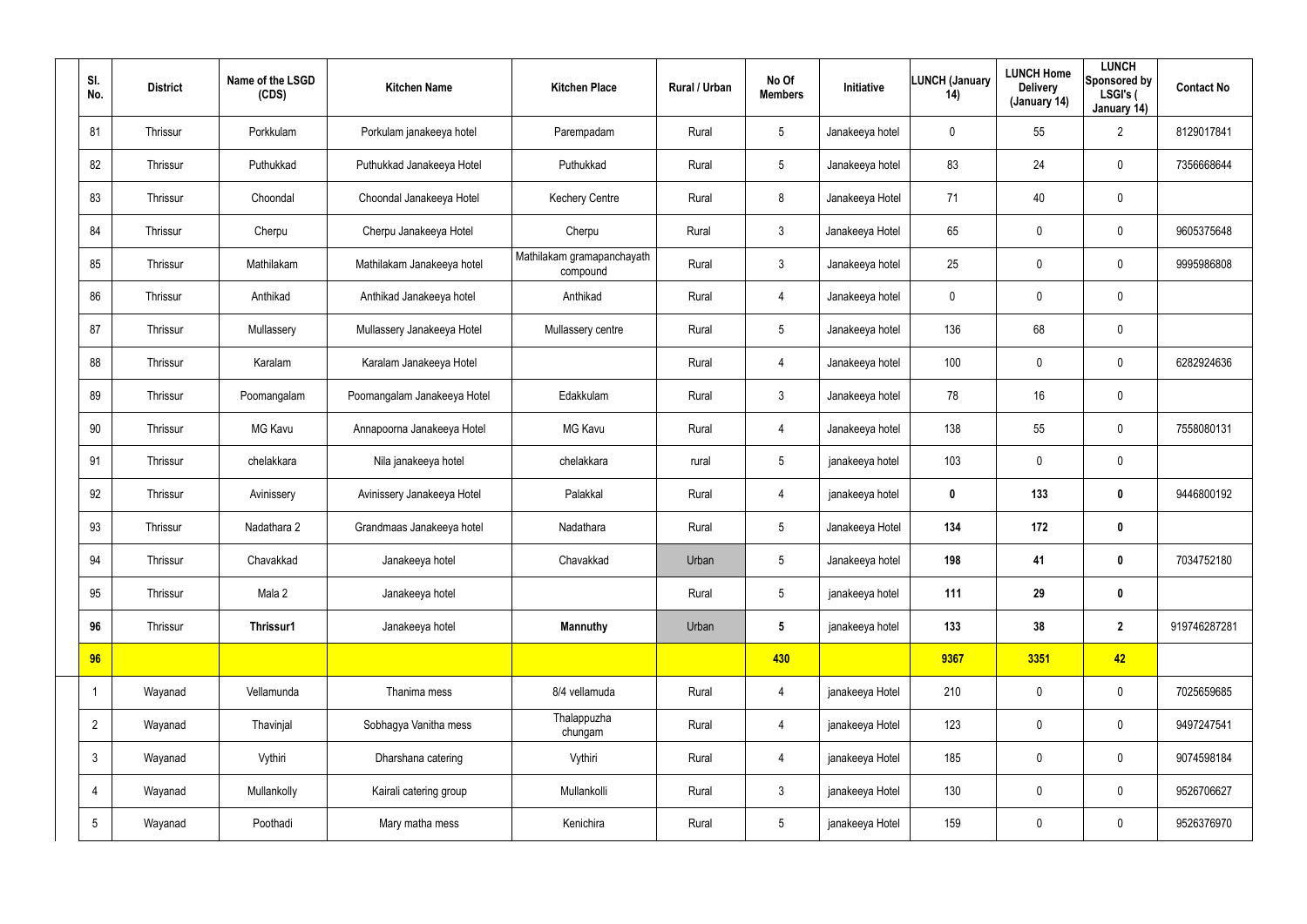|    | SI.<br>No. | <b>District</b> | Name of the LSGD<br>(CDS) | <b>Kitchen Name</b>              | <b>Kitchen Place</b>                   | Rural / Urban | No Of<br><b>Members</b> | Initiative      | <b>LUNCH (January</b><br>14) | <b>LUNCH Home</b><br><b>Delivery</b><br>(January 14) | <b>LUNCH</b><br>Sponsored by<br>LSGI's (<br>January 14) | <b>Contact No</b> |
|----|------------|-----------------|---------------------------|----------------------------------|----------------------------------------|---------------|-------------------------|-----------------|------------------------------|------------------------------------------------------|---------------------------------------------------------|-------------------|
|    | 6          | Wayanad         | Meppadi                   | Cafe Kudumbashree                | Meppadi                                | Rural         | $5\,$                   | janakeeya Hotel | 247                          | $\mathbf 0$                                          | $\mathbf 0$                                             | 9207935764        |
|    |            | Wayanad         | Pozhuthana                | Dhanya mess                      | Pozhuthana                             | Rural         | $\mathbf{3}$            | janakeeya Hotel | 261                          | 0                                                    | $\pmb{0}$                                               | 8111838165        |
|    | 8          | Wayanad         | Thondernad                | Thanima canteen                  | Korom                                  | Rural         | $\mathbf{3}$            | janakeeya Hotel | 67                           | 0                                                    | $\pmb{0}$                                               | 8943476943        |
|    | 9          | Wayanad         | Meenangady                | Haritham Janakeeya Hotel         | Opposite police station,<br>Meenangadi | Rural         | $6\phantom{.}6$         | janakeeya Hotel | 0                            | 0                                                    | $\pmb{0}$                                               | 9526895975        |
|    | 10         | Wayanad         | Nenmeni                   | Minnaram Mess and Chappathi Unit | Cheeral                                | Rural         | $5\phantom{.0}$         | janakeeya Hotel | 140                          | 0                                                    | $\mathbf 0$                                             | 8086835886        |
|    | 11         | Wayanad         | Thirunelli                | Adigamanai Mess and Catering     | Kartikulam                             | Rural         | $5\phantom{.0}$         | janakeeya Hotel | 122                          | 0                                                    | $\mathbf 0$                                             | 9207406211        |
|    | 12         | Wayanad         | Mananthavady              | Dhanasree canteen                | Mananthavadi                           | Urban         | $5\phantom{.0}$         | janakeeya Hotel | 302                          | 0                                                    | $\mathbf 0$                                             | 9496997382        |
| 28 | 13         | Wayanad         | Ambalavayal               | <b>Ruchi Catering</b>            | kalathuvayal                           | Rural         | $5\phantom{.0}$         | janakeeya Hotel | 279                          | 0                                                    | $\mathbf 0$                                             | 9495084437        |
|    | 14         | Wayanad         | Kaniyambetta              | sree Vinayaka                    | millumukk                              | rural         | $5\phantom{.0}$         | janakeeya Hotel | 199                          | 0                                                    | $\mathbf 0$                                             | 9061486938        |
|    | 15         | Wayanad         | Pulpally                  | Vinayaka catering                | Pulpally                               | Rural         | $5\overline{)}$         | janakeeya Hotel | 226                          | 0                                                    | $\boldsymbol{0}$                                        | 9947319307        |
|    | 16         | Wayanad         | Noolpuzha                 | Friends catering                 | Naikketty                              | Rural         | $5\phantom{.0}$         | janakeeya Hotel | 182                          | 0                                                    | $\mathbf 0$                                             | 7558019388        |
|    | 17         | Wayanad         | Panamaram                 | Testy mess                       | Panamaram                              | Rural         | 4                       | janakeeya Hotel | 180                          | 0                                                    | $\mathbf 0$                                             | 9605814620        |
|    | 18         | wayanad         | Moopainad                 | vanitha mess                     | vaduvanchal                            | Rural         | $5\phantom{.0}$         | janakeeya Hotel | 202                          | 0                                                    | $\mathbf 0$                                             | 974596708         |
|    | 19         | wayanad         | Edavaka                   | <b>Teasty Mess</b>               | Irumbupalam                            | Rural         | 4                       | janakeeya Hotel | 119                          | 0                                                    | $\mathbf 0$                                             | 9847842390        |
|    | 20         | wayanad         | kalpetta                  | shiya catering                   | pallithazhe, kalpetta town             | urban         | 3                       | janakeeya Hotel | 260                          | 0                                                    | $\mathbf 0$                                             | 6282822890        |
|    | 21         | wayanad         | sulthan bathery           | preethis                         | near telephone exchange                | urban         | $5\phantom{.0}$         | janakeeya Hotel | 346                          | 0                                                    | $\mathbf 0$                                             | 9961088393        |
|    | 22         | wayanad         | Muttil                    | swad cattering                   | Muttil bus stand                       | Rural         | $5\overline{)}$         | janakeeya Hotel | 202                          | 0                                                    | $\mathbf 0$                                             | 9074461322        |
|    | 23         | wayanad         | padinjarathara            | oruma                            | padinjarathara town                    | Rural         | $5\overline{)}$         | janakeeya Hotel | 265                          | 0                                                    | $\mathbf 0$                                             | 9495814542        |
|    | 24         | wayanad         | kalpetta                  | Anjuse cattering                 | kalpetta town                          | Urban         | $5\phantom{.0}$         | janakeeya Hotel | 364                          | 0                                                    | $\mathbf 0$                                             | 9745883809        |
|    | 25         | wayanad         | Thariyode                 | Haritham                         | kavumadham town                        | Rural         | $\mathfrak{Z}$          | janakeeya Hotel | 128                          | 0                                                    | $\mathbf 0$                                             | 9074095457        |
|    | 26         | wayanad         | Mananthavady              | chothis mess                     | Kozhikode road,<br>Mananthavady        | Urban         | $\mathbf{3}$            | janakeeya Hotel | 200                          | 0                                                    | $\mathbf 0$                                             | 9947376596        |
|    | 27         | wayanad         | vengapalli                | Annapoorna                       | vengapalli town                        | Rural         | $5\overline{)}$         | janakeeya Hotel | 328                          | 0                                                    | $\mathbf 0$                                             | 7592831851        |
|    | 28         | Wayanad         | Kottathara                | Jyothi vanitha mess              | Venniyod                               | Rural         | 3 <sup>1</sup>          | janakeeya Hotel | 102                          | 0                                                    | $\mathbf 0$                                             | 9961844026        |
| 28 |            |                 |                           | 755                              |                                        |               | 122                     |                 | 5528                         | $\boldsymbol{0}$                                     | $\mathbf 0$                                             |                   |
|    |            |                 |                           |                                  |                                        | <b>TOTAL</b>  | 4638                    |                 | 10846                        | 10892                                                |                                                         |                   |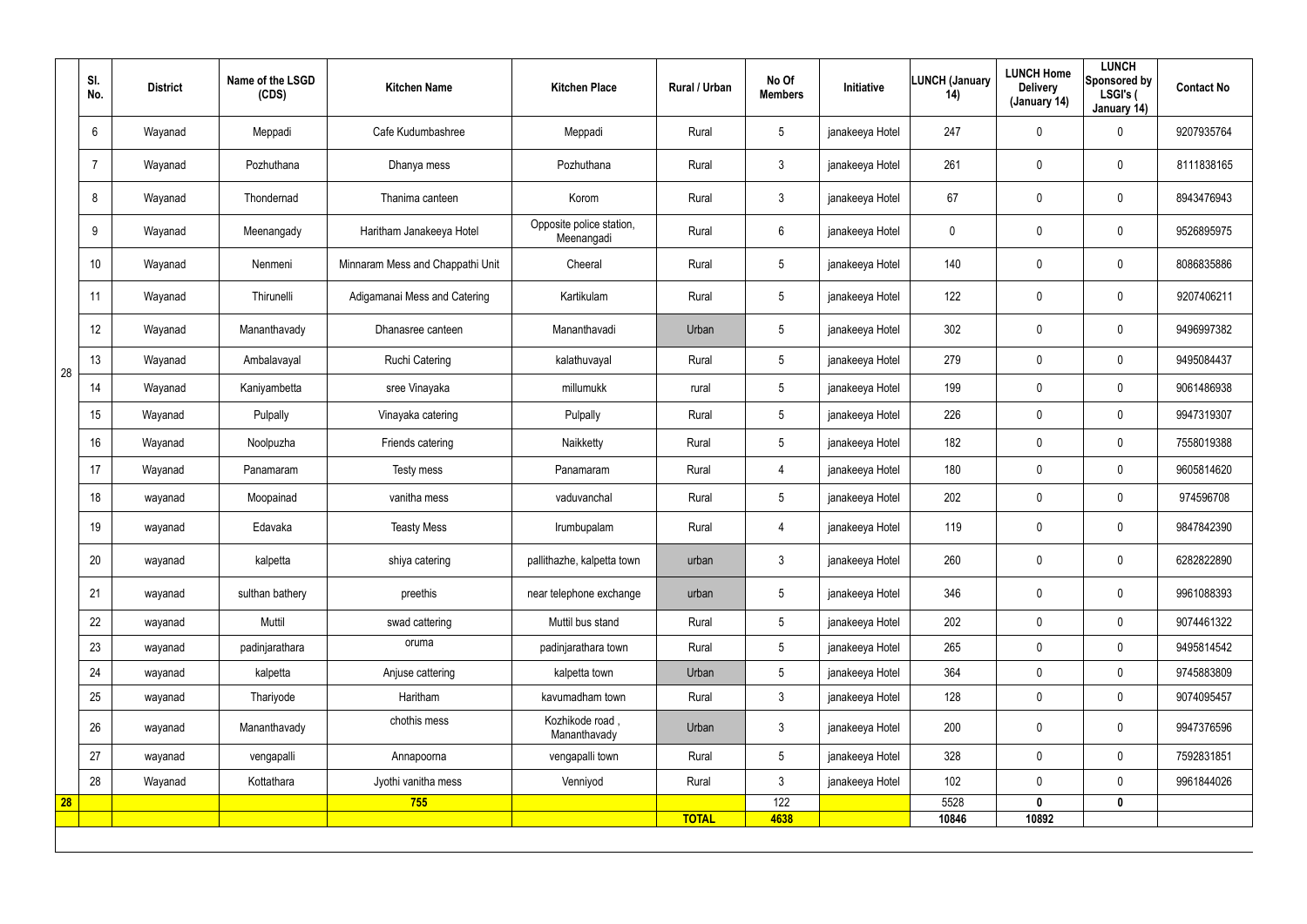| SI.<br>No. | <b>District</b> | Name of the LSGD<br>(CDS)                                                                        | <b>Kitchen Name</b>                                | <b>Kitchen Place</b>  | Rural / Urban                   | No Of<br><b>Members</b> | Initiative                                                           | <b>LUNCH (January</b><br>14) | <b>LUNCH Home</b><br><b>Delivery</b><br>(January 14) | <b>LUNCH</b><br>Sponsored by<br>LSGI's (<br>January 14) | <b>Contact No</b> |
|------------|-----------------|--------------------------------------------------------------------------------------------------|----------------------------------------------------|-----------------------|---------------------------------|-------------------------|----------------------------------------------------------------------|------------------------------|------------------------------------------------------|---------------------------------------------------------|-------------------|
|            |                 |                                                                                                  | STATUS OF JANAKEEYA HOTELS FUNCTIONING IN DISTRICT |                       |                                 |                         | STATUS OF FOOD DISTRIBUTED THROUGH JANAKEEYA HOTELS AS ON 14.01.2022 |                              |                                                      |                                                         |                   |
|            | <b>District</b> | <b>Total</b><br>Janakeeya Hotels                                                                 | <b>Rural Units</b>                                 | Urban<br>units        | <b>STATUS OF</b><br><b>FOOD</b> | Home<br><b>Delivery</b> | Food Sponsored<br>by LSGIs                                           | <b>TOTAL Meals</b>           | <b>Distributed</b>                                   |                                                         |                   |
|            | <b>TVM</b>      | 108                                                                                              | 78                                                 | 30                    | 21,518                          | $\overline{0}$          | 14                                                                   | 21,532                       |                                                      |                                                         |                   |
|            | <b>KLM</b>      | 82                                                                                               | 72                                                 | 10 <sup>°</sup>       | 10826                           | $\overline{0}$          | 8 <sup>°</sup>                                                       |                              | 10,834                                               |                                                         |                   |
|            | PTA             | 59                                                                                               | 54                                                 | 5 <sub>1</sub>        | 2080                            | 86                      | $\overline{0}$                                                       | 2,166                        |                                                      |                                                         |                   |
|            | <b>ALP</b>      | 88                                                                                               | 79                                                 | 9 <sup>°</sup>        | 6344                            | 4384                    | 47                                                                   | 10,775                       |                                                      |                                                         |                   |
|            | <b>KTM</b>      | 82                                                                                               | 73                                                 | 9 <sup>°</sup>        | 8345                            | 193                     | 18                                                                   | 8,556                        |                                                      |                                                         |                   |
|            | <b>IDK</b>      | 51                                                                                               | 50                                                 |                       | 6535                            | $\overline{0}$          | $\overline{2}$                                                       | 6,537                        |                                                      |                                                         |                   |
|            | EKM             | 114                                                                                              | 81                                                 | 33                    | 20796                           | 63                      | 16                                                                   |                              | 20,875                                               |                                                         |                   |
|            | <b>TSR</b>      | 96                                                                                               | 85                                                 | 11                    | 9,367                           | 3,351                   | 42                                                                   |                              | 12,760                                               |                                                         |                   |
|            | PGT             | 102                                                                                              | 92 <sub>1</sub>                                    | 10 <sup>°</sup>       | 11,557                          | $\overline{0}$          | 10                                                                   | 11,567                       |                                                      |                                                         |                   |
|            | <b>MLP</b>      | 127                                                                                              | 108                                                | 19 <sup>°</sup>       | 21,734                          | 5273                    | 16                                                                   | 27,023                       |                                                      |                                                         |                   |
|            | <b>WYD</b>      | 28                                                                                               | 23                                                 | 5 <sub>1</sub>        | 5528                            | $\overline{0}$          | $\overline{0}$                                                       | 5,528                        |                                                      |                                                         |                   |
|            | <b>KKD</b>      | 106                                                                                              | 75                                                 | 31                    | 30,426                          | 893                     | 10                                                                   | 31,329                       |                                                      |                                                         |                   |
|            | <b>KNR</b>      | 88                                                                                               | 74                                                 | 14 <sup>°</sup>       | 18,538                          | $\overline{0}$          | 13                                                                   |                              | 18,551                                               |                                                         |                   |
|            | <b>KSG</b>      | 42                                                                                               | 36                                                 | 6 <sup>1</sup>        | 6974                            | $\overline{0}$          | $\pmb{0}$                                                            | 6,974                        |                                                      |                                                         |                   |
|            | <b>Total</b>    | 1173                                                                                             | 979                                                | 193                   | 180,568                         | 14,243                  | 196                                                                  | 195,007                      |                                                      |                                                         |                   |
|            |                 |                                                                                                  | 2238                                               |                       |                                 | 195,007                 |                                                                      |                              |                                                      |                                                         |                   |
|            | <b>Date</b>     | <b>Grand Total of meals</b><br><b>Distributed through</b><br>Janakeeya hotel as<br>on 14.01.2022 | Urban<br>units                                     | <b>Total</b><br>units | Rs. 20 /Lunch<br>Parcel         | Home<br><b>Delivery</b> | <b>LUNCH</b><br>sponsored by<br><b>LSGIs</b>                         | <b>Total Meals</b>           |                                                      |                                                         |                   |
|            | 14.01.2022      | 979                                                                                              | 193                                                | 1173                  | 180,568                         | 14,243                  | 196                                                                  | 195,007                      |                                                      |                                                         |                   |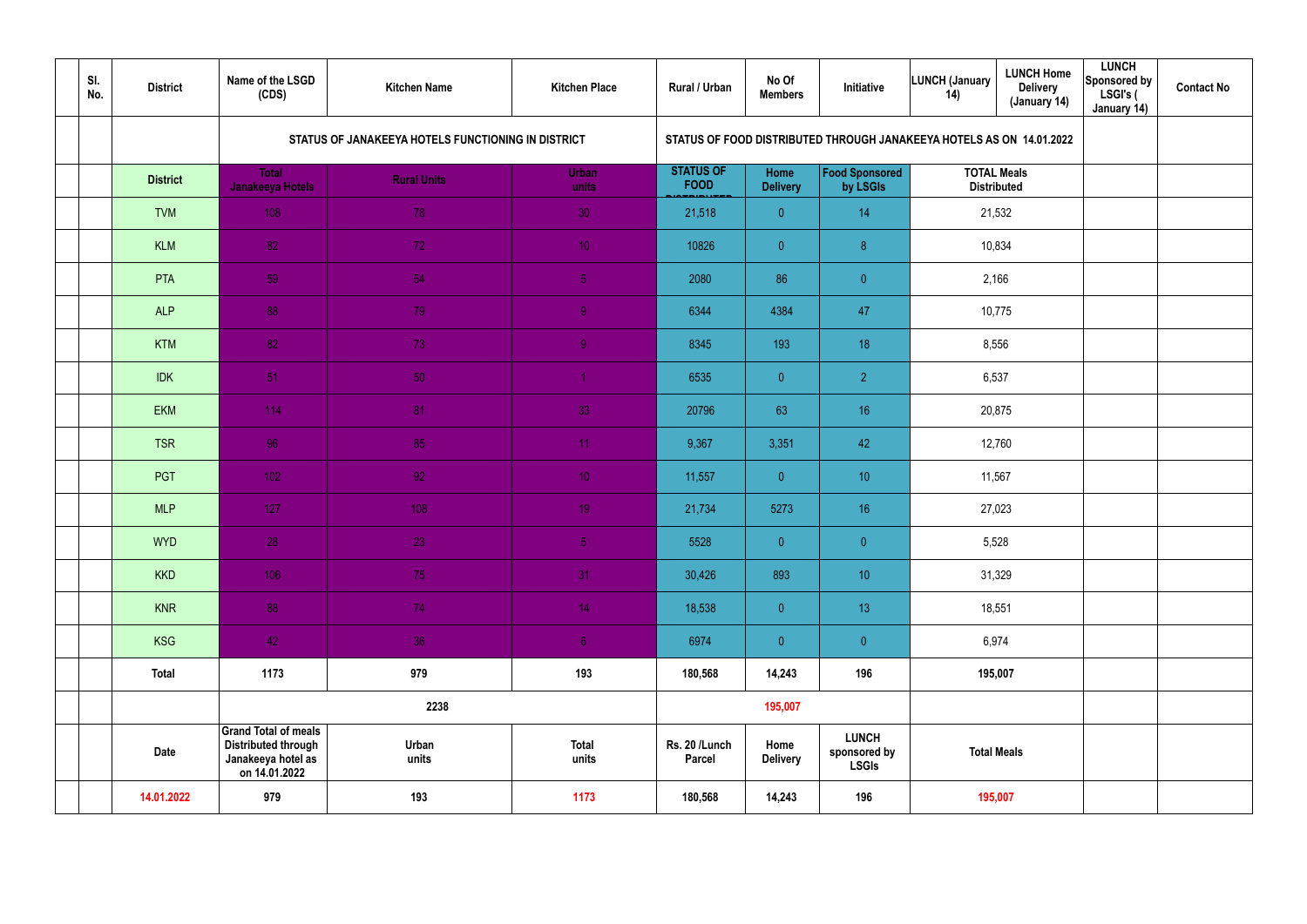| .וט<br>No. | <b>District</b> | Name of the LSGD<br>(CDS) | <b>Kitchen Name</b> | Kitchen Place | <sup>1</sup> /Urban<br>Rural / | No Of<br><b>Members</b> | Initiative | <b>LUNCH (January</b><br>14) | <b>LUNCH Home</b><br><b>Delivery</b><br>(January 1 $\prime$ | <b>LUNCH</b><br><b>Sponsored by</b><br>LSGI's<br>January 14) | <b>Contact No</b> |
|------------|-----------------|---------------------------|---------------------|---------------|--------------------------------|-------------------------|------------|------------------------------|-------------------------------------------------------------|--------------------------------------------------------------|-------------------|
|------------|-----------------|---------------------------|---------------------|---------------|--------------------------------|-------------------------|------------|------------------------------|-------------------------------------------------------------|--------------------------------------------------------------|-------------------|

|                                                                                                                                                                                                                                                                                                                                                                                                                                                                                                                                                                                                                                                                                                                                                                                                                                                                                                                                                                                                                                                                                                                                          | Districts with same number of hotels                               | tvm                                                                                                                                                                                                                                                                                                                                                                                                                                                                                                                                                                        | Wayanad         | Alappuzha                                                                        | Malappuram     | Kozhikode                                         | Thrissur       | Kollam     |  |  |  |  |  |  |
|------------------------------------------------------------------------------------------------------------------------------------------------------------------------------------------------------------------------------------------------------------------------------------------------------------------------------------------------------------------------------------------------------------------------------------------------------------------------------------------------------------------------------------------------------------------------------------------------------------------------------------------------------------------------------------------------------------------------------------------------------------------------------------------------------------------------------------------------------------------------------------------------------------------------------------------------------------------------------------------------------------------------------------------------------------------------------------------------------------------------------------------|--------------------------------------------------------------------|----------------------------------------------------------------------------------------------------------------------------------------------------------------------------------------------------------------------------------------------------------------------------------------------------------------------------------------------------------------------------------------------------------------------------------------------------------------------------------------------------------------------------------------------------------------------------|-----------------|----------------------------------------------------------------------------------|----------------|---------------------------------------------------|----------------|------------|--|--|--|--|--|--|
|                                                                                                                                                                                                                                                                                                                                                                                                                                                                                                                                                                                                                                                                                                                                                                                                                                                                                                                                                                                                                                                                                                                                          | <b>Each district use seperate cell for filling the</b><br>details) | Kannur                                                                                                                                                                                                                                                                                                                                                                                                                                                                                                                                                                     | Kasaragod       | Kottayam                                                                         | Palakkad       | Pathanamthitta                                    | Ernakulam      | Kasaragod  |  |  |  |  |  |  |
|                                                                                                                                                                                                                                                                                                                                                                                                                                                                                                                                                                                                                                                                                                                                                                                                                                                                                                                                                                                                                                                                                                                                          | Districts with number of hotels increased                          |                                                                                                                                                                                                                                                                                                                                                                                                                                                                                                                                                                            |                 |                                                                                  |                |                                                   |                |            |  |  |  |  |  |  |
|                                                                                                                                                                                                                                                                                                                                                                                                                                                                                                                                                                                                                                                                                                                                                                                                                                                                                                                                                                                                                                                                                                                                          | Each district use seperate cell for filling the<br>details)        |                                                                                                                                                                                                                                                                                                                                                                                                                                                                                                                                                                            |                 |                                                                                  |                |                                                   |                |            |  |  |  |  |  |  |
|                                                                                                                                                                                                                                                                                                                                                                                                                                                                                                                                                                                                                                                                                                                                                                                                                                                                                                                                                                                                                                                                                                                                          | Districts with number of hotels with zero entry of<br>meals        | Thrissur(10)                                                                                                                                                                                                                                                                                                                                                                                                                                                                                                                                                               | Kasargod (2)    | Kottayam(6)                                                                      | Alappuzha (43) | malappuram (8)                                    | Kozhikode (04) | Kannur-(2) |  |  |  |  |  |  |
|                                                                                                                                                                                                                                                                                                                                                                                                                                                                                                                                                                                                                                                                                                                                                                                                                                                                                                                                                                                                                                                                                                                                          | <b>Each district use seperate cell for filling the</b><br>details) | pathanamthitta(40)                                                                                                                                                                                                                                                                                                                                                                                                                                                                                                                                                         | Trivandrum (16) | ERNAKULAM (17)   Palakkad(17)                                                    |                | Wayanad (1)                                       | Idukki(6)      | Kollam(19) |  |  |  |  |  |  |
|                                                                                                                                                                                                                                                                                                                                                                                                                                                                                                                                                                                                                                                                                                                                                                                                                                                                                                                                                                                                                                                                                                                                          | New hotels started (numbers)                                       |                                                                                                                                                                                                                                                                                                                                                                                                                                                                                                                                                                            |                 |                                                                                  |                |                                                   |                |            |  |  |  |  |  |  |
|                                                                                                                                                                                                                                                                                                                                                                                                                                                                                                                                                                                                                                                                                                                                                                                                                                                                                                                                                                                                                                                                                                                                          | New hotels started at (location)                                   |                                                                                                                                                                                                                                                                                                                                                                                                                                                                                                                                                                            |                 |                                                                                  |                |                                                   |                |            |  |  |  |  |  |  |
|                                                                                                                                                                                                                                                                                                                                                                                                                                                                                                                                                                                                                                                                                                                                                                                                                                                                                                                                                                                                                                                                                                                                          |                                                                    | TVM- Kuttichal, Vellanad, Tholicode, Tvm cds 4IIkallara, pullamparaathiyannoor karumkulam kanjiramkulam janathaanad, Aruvikkara, vembayam liyaVarkala<br>pazhakunnumelkalliyoorKunnathukal - Aiswarya JH                                                                                                                                                                                                                                                                                                                                                                   |                 |                                                                                  |                |                                                   |                |            |  |  |  |  |  |  |
|                                                                                                                                                                                                                                                                                                                                                                                                                                                                                                                                                                                                                                                                                                                                                                                                                                                                                                                                                                                                                                                                                                                                          |                                                                    | Kottayam-Chembu, Kottayam north, kozhuvanal, pampady, melukav, TVPuram,                                                                                                                                                                                                                                                                                                                                                                                                                                                                                                    |                 |                                                                                  |                |                                                   |                |            |  |  |  |  |  |  |
|                                                                                                                                                                                                                                                                                                                                                                                                                                                                                                                                                                                                                                                                                                                                                                                                                                                                                                                                                                                                                                                                                                                                          |                                                                    | Alappuzha - Ala Alappuzha South Alappuzha South Ambalappuzha North Ambalappuzha North Arattupuzha Arookutty Aroor Budhanoor Chambakulam Chennam Pallippuram Cherthala Municipality<br>Cherthala Municipality Cherthala South Cheruthana Edathua Ezhupunna Harippad Kadakkarappally Kainakary Kanjikuzhy Karthikappally Karuvatta Kodamthurath Kumarapuram Kumarapuram Kuthiyathode<br>Mavelikara Municipality Mavelikkara Thekkekara Nedumudy Pallippad Panavally Pandanad Pattanakkad Perumbalam Purakad Thaicattussery Thakazhy Thalavady Thannermukkom Thrikkunnappuzha |                 |                                                                                  |                | Thuravoor Vayalar Veeyapuram Veeyapuram Veliyanad |                |            |  |  |  |  |  |  |
| Ernakulam: Assamannoor,Chendamangalam,Cheranalloor,Kalamassery West,Karumalloor,Kochi East,Kochi South,Kothamangalam,Kuttampuzha,Maradu,Parakkadave,Pootrikka,Thiruvaniyoor,Thrikkakkara<br>East, Vadavukode Puthancruz, Valakom                                                                                                                                                                                                                                                                                                                                                                                                                                                                                                                                                                                                                                                                                                                                                                                                                                                                                                         |                                                                    |                                                                                                                                                                                                                                                                                                                                                                                                                                                                                                                                                                            |                 |                                                                                  |                |                                                   |                |            |  |  |  |  |  |  |
|                                                                                                                                                                                                                                                                                                                                                                                                                                                                                                                                                                                                                                                                                                                                                                                                                                                                                                                                                                                                                                                                                                                                          |                                                                    |                                                                                                                                                                                                                                                                                                                                                                                                                                                                                                                                                                            |                 | Kozhikode - Kunnamangalam, Vadakara +west, Kizhakkoth, Kkd central-1 (Today off) |                |                                                   |                |            |  |  |  |  |  |  |
| Malappuram:Triprangode,Kondotty2,Ponmundam,Ponnani1,Parappanangadi,Edayur,Kalady,Tavanur,Karulai,Parappanangadi,Vazhakkad,Amarambalam,Ozhur,Kizhuparamba,irimbiliyam,Porur,Thirunavaya,<br>Moothedam, Vazhayur, Urngattiri, Athavanad, Pothukal, Mampad, Marakkara, Valanchery, Chaliyar, Kalikavu, angadippuram, Nannamukku, Edavanna, Tirur, Koottilangadi, Vattamkulam, Nilambur, Puzhakkattiri,<br>Vazhikkadavu,Chungathara,Vallikkunnu,Tirurangadi,Purathur,Perumanna clari,Kuttippuram,Niramaruthur,Veliamcode,Pulikkal,Thuvvur,Kottakkal,Talakkad,Areecode,Cherukavu,Tiruvaly,Alamcode,Manjeri,<br>Kalpakanchery,Kodur,Anakkayam,Malappuram,Tanur,Wandoor,Perinthalmanna,Munniyur,AR nagar, Peruvallur,Muthuvallur,Vengara,Keezhattur, Cheriyamundam,Chelembra,Ponmala, Parappur,Edarikkode,<br>Oorakam,Nannambra,Pandikkad,Chokkad,Cheekode, Ponnani1,Mangalam,Trikkalangode, Morayur,Perumbadapp, Vazhakkad,Pulamanthol,Valavannur, Kottakkal, Vettom, Nilambur,Nilambur,Kuruva,<br>Kannamangalam, Othukkungal, Pookkottur, Edakkara, Pulikkal, Tanur, Pallikkal, Chelembra, Vazhayur, Mangalam, Munniyur, Mangalam (Today off) |                                                                    |                                                                                                                                                                                                                                                                                                                                                                                                                                                                                                                                                                            |                 |                                                                                  |                |                                                   |                |            |  |  |  |  |  |  |